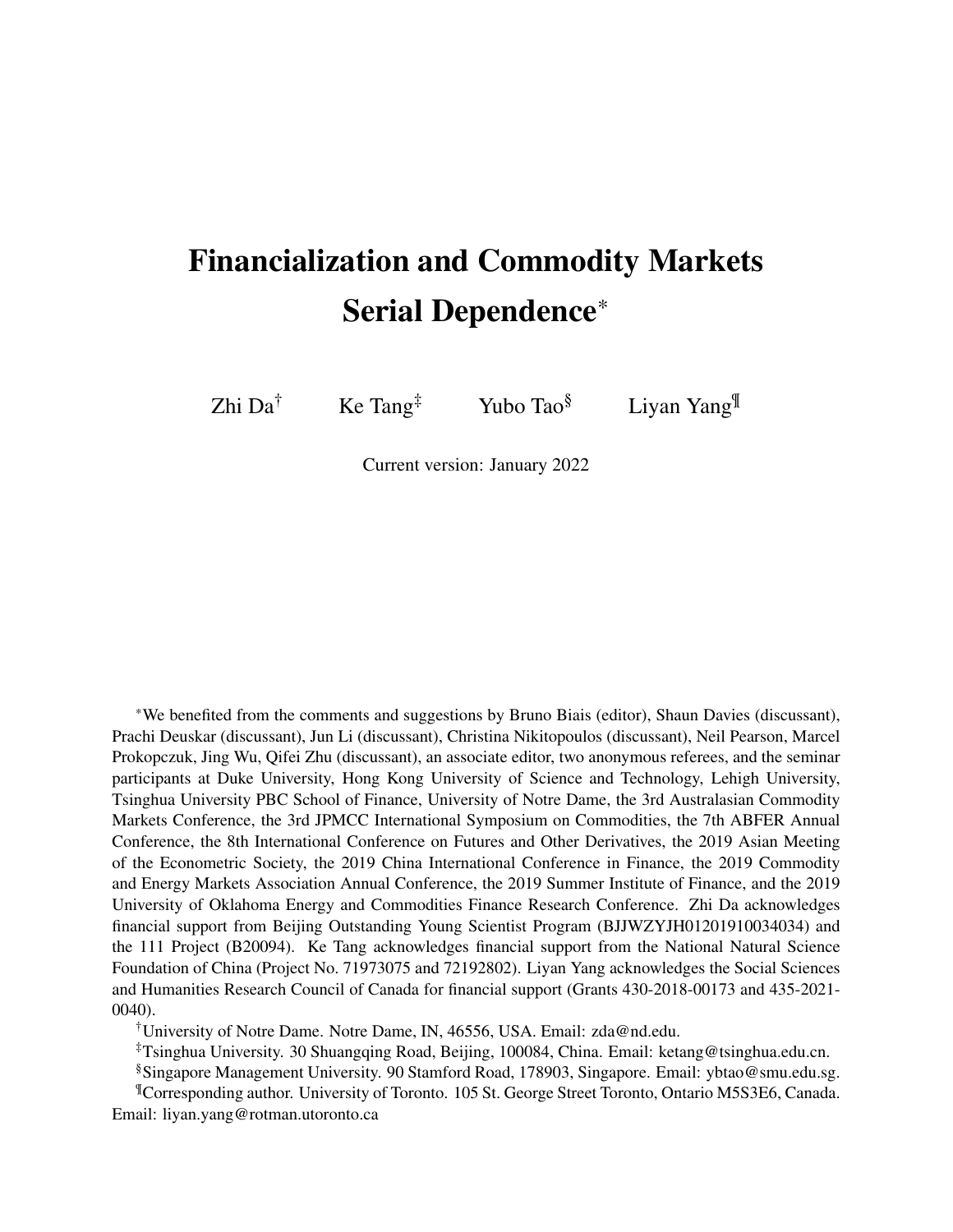# Financialization and Commodity Markets Serial Dependence

### Abstract

Recent financialization in commodity markets makes it easier for institutional investors to trade a portfolio of commodities via various commodity-indexed products. We present novel causal evidence that exposure to such index trading results in negative daily return autocorrelations among commodities in that index. This is because index trading propagates non-fundamental noises to indexed commodities, giving rise to price overshoots and subsequent reversals. We present direct evidence for such noise propagation using commodity news sentiment data.

*JEL Classification*: G12, G40, Q02.

*Keywords*: Financialization; Return autocorrelations; Index trading; News sentiment; Price discovery.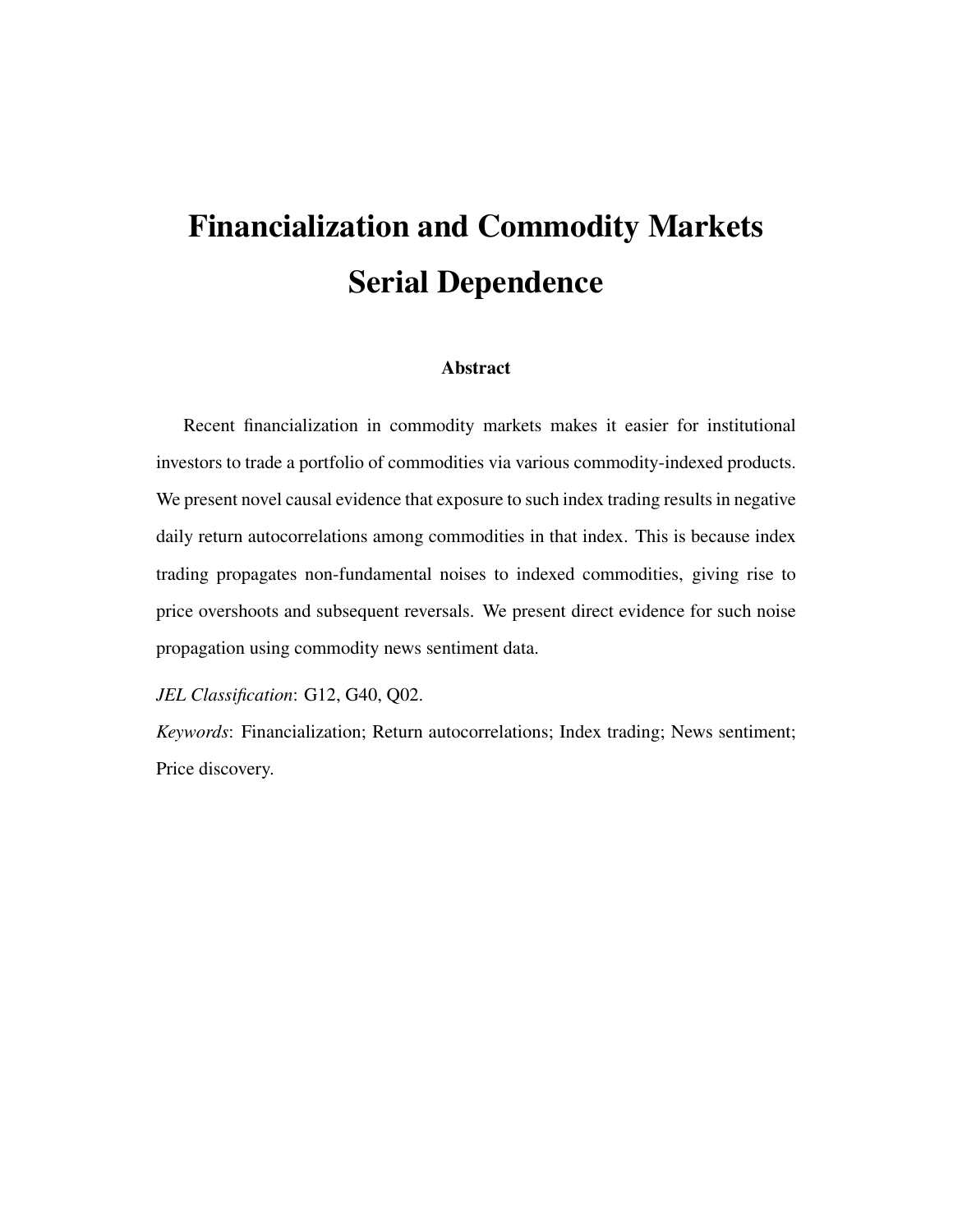# 1 Introduction

The financialization of commodity markets has progressed over the past two decades. According to the Commodity Futures Trading Commission (CFTC), investment flows to various commodity indices increased from \$15 to \$200 billion from 2003 to 2008. Barclays estimated that commodity index investment rose to \$3[1](#page-2-0)9 billion in the first quarter of  $2019$ .<sup>1</sup> The rapid money inflow in commodity markets, especially in 2007 and 2008, has led to heated debate among researchers and policymakers about the influence of financialization on commodity price discovery and return dynamics.

Although theoretical papers such as [Basak and Pavlova](#page-34-0) [\(2016\)](#page-34-0) and [Goldstein and Yang](#page-36-0) [\(2021\)](#page-36-0) have analyzed the impact of financialization on commodity futures prices, it is still difficult to empirically identify the impact of financialization on commodity prices. For example, comovement among indexed commodities, as shown in Figure  $1<sup>2</sup>$  $1<sup>2</sup>$  $1<sup>2</sup>$  does not necessarily imply that financialization is the cause since indexed commodities could have been endogenously selected into an index precisely because they are exposed to the same fundamental shocks. Instead of focusing on slow-moving return comovements, we examine daily price overshoots and reversals, which are clear signs of non-fundamental shocks and price inefficiency. Our paper aims to provide novel causal evidence that exposure to commodity index trading results in such short-term price inefficiency, even at the index level.

### [Figure [1](#page-39-0) is about here.]

Daily price overshoots and reversals result in negative daily return autocorrelations. Figure [2](#page-40-0) shows a clear divergence in such return autocorrelations between the portfolios of indexed

<span id="page-2-1"></span><span id="page-2-0"></span><sup>1</sup>https://www.kitco.com/news/2019-04-08/Barclays-Commodity-Assets-Under-Management-Rise-In-1Q.html.

<sup>&</sup>lt;sup>2</sup>We first calculate an equally weighted index for each sector of indexed and non-indexed commodities and then calculate the average correlation among five sector indices for an annual rolling window. Since there are no nonindexed commodities in the energy and livestock sectors, we take heating oil, RBOB, and lean hogs as non-indexed commodities because of their small weights in the index. Note that the "indexed" and "non-indexed" classification in Figure [1](#page-39-0) strictly follows [Tang and Xiong](#page-38-0) [\(2012\)](#page-38-0) for the replication purpose. In subsequent analyses, we use a more strict commodity classification as defined in the last two columns of Table [1.](#page-42-0)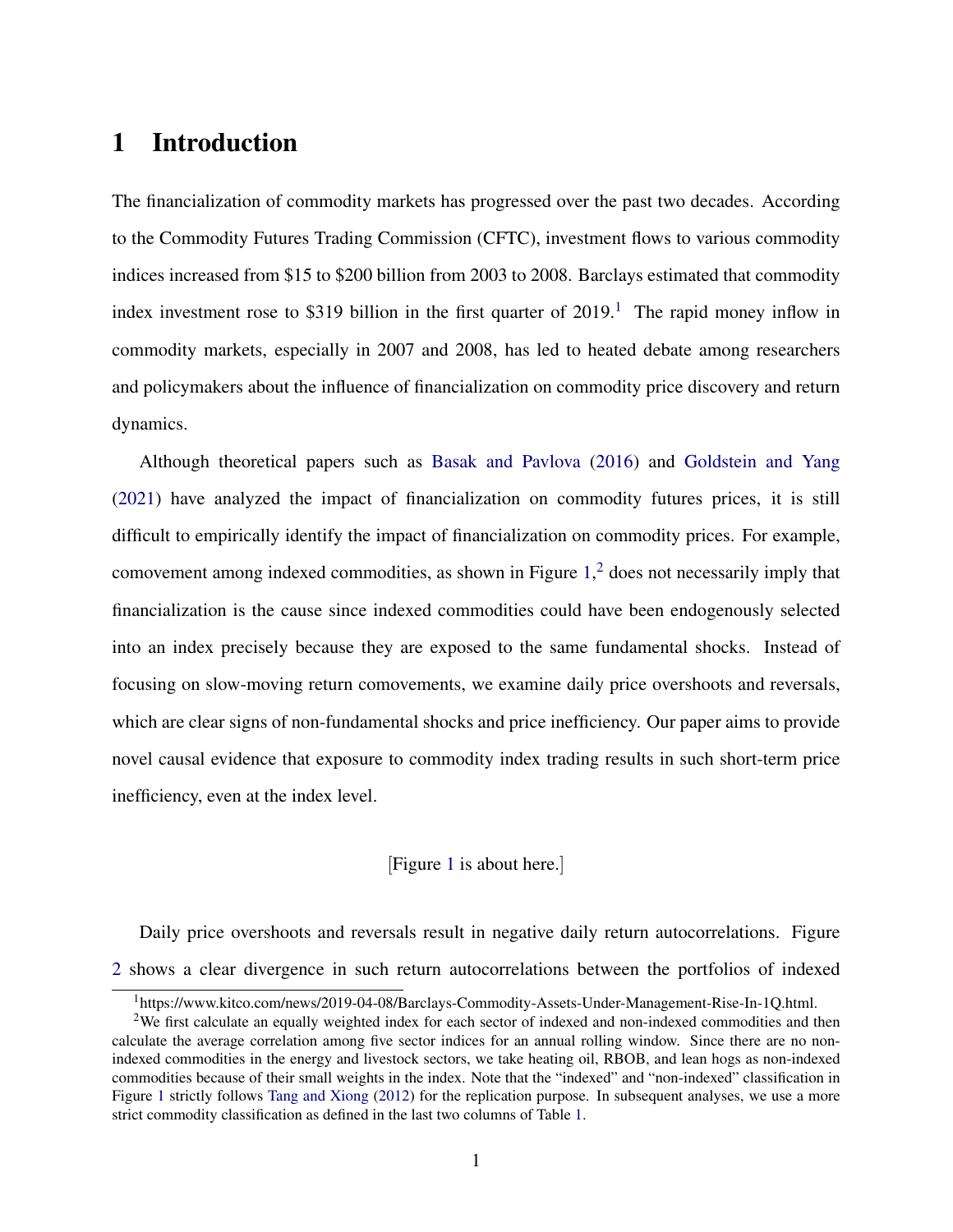and non-indexed commodities. We draw the first-order autocorrelation coefficient of daily returns on commodity indices using a 10-year backward rolling window. We observe a slight increasing trend in the past 38 years in the daily autocorrelation of the equal-weighted nonindexed commodities (NIDX) portfolio returns. In sharp contrast, the daily autocorrelations in two popular commodity indices, S&P Goldman Sachs Commodity Index (GSCI) and the Bloomberg Commodity Index (BCOM), have steadily declined since 2004 when financialization began.<sup>[3](#page-3-0)</sup> They entered negative territory around 2005 and became significantly negative in 2006. The negative (positive) daily autocorrelations on commodity indices (non-indexed commodities) are also economically significant. Trading strategies implementable in real-time to take advantage of these autocorrelations generate substantial profits, even after accounting for direct transaction costs, suggesting that the negative autocorrelation goes beyond the simple market microstructure noise.

#### [Figure [2](#page-40-0) is about here.]

We then construct daily measures of indexed commodities' exposure to index trading at the market-, sector-, and individual commodity-levels and document strong negative relations between such measures and future daily return autocorrelations of indexed commodities. The fact that our analyses are conducted at daily frequency alleviates concerns that some slow-moving unobserved factors are driving such negative relations. In particular, we find that the negative daily autocorrelation among indexed commodities goes beyond one day and becomes stronger during the high index exposure period, regardless of the exact measurement of index exposure. As a placebo test, we do not find any significant relation between autocorrelations and index exposure among non-indexed commodities.

We then present three pieces of causal evidence suggesting that index trading exposure drives negative index return autocorrelations. First, Figure [2](#page-40-0) shows some divergence in return

<span id="page-3-0"></span><sup>&</sup>lt;sup>3</sup>The GSCI was initially developed in 1991 by Goldman Sachs. In 2007, ownership was transferred to Standard & Poor's. The BCOM was originally launched in 1998 as the Dow Jones-AIG Commodity Index and renamed the Dow Jones-UBS Commodity Index in 2009 when UBS acquired the index from AIG. On July 1, 2014, the index was rebranded under its current name.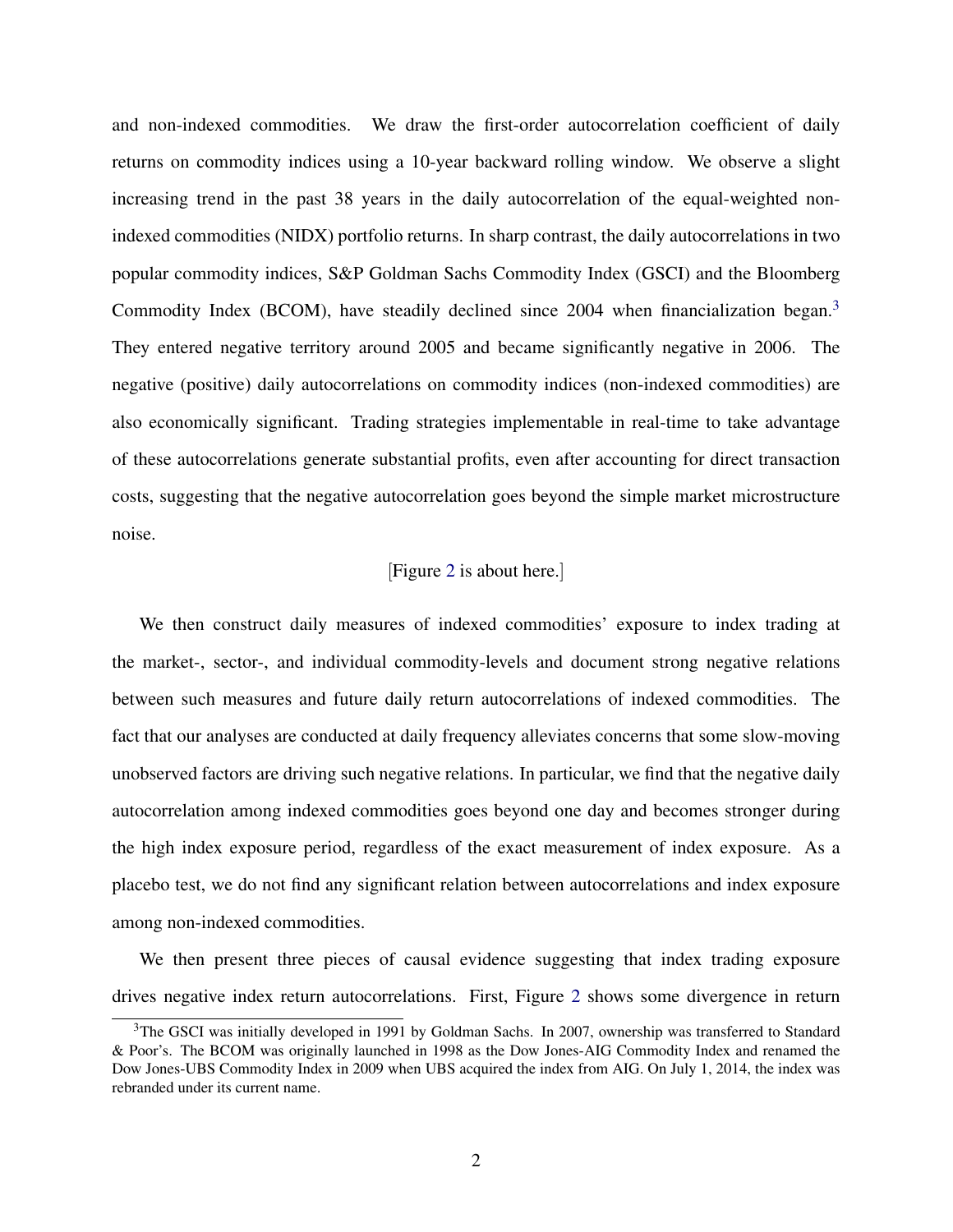autocorrelations between the indexed and non-indexed commodity portfolios, even before 2004 when financialization started. While it is important to note that return autocorrelation was rarely negative for indexed commodities before 2004, the pre-2004 divergence does raise concerns that some unobserved factors, unrelated to index trading, could also contribute to the widening gap in autocorrelations between indexed and non-indexed commodities. To address this concern, we adopt the synthetic matching method proposed by [Acemoglu et al.](#page-34-1) [\(2016\)](#page-34-1). The gist of this methodology is to construct portfolios of non-indexed commodities that resemble indexed commodities as closely as possible in returns (and therefore also autocorrelations) pre-2004. In other words, the synthetic matching imposes the parallel pre-trends assumption, after which we continue to reach the same conclusion, namely, index trading exposure negatively impacts the return autocorrelation of indexed commodities but has no effect on that of these mimicking nonindexed commodity portfolios.

Our second causal test takes advantage of the fact that the same indexed commodity can receive different weights in GSCI and BCOM. Following [Greenwood](#page-36-1) [\(2008\)](#page-36-1), each year, we focus on the five commodities that are most overweighted in BCOM relative to GSCI.<sup>[4](#page-4-0)</sup> We verify that these overweighted commodities come from very different sectors and their identities change every year. We show that their daily return autocorrelations are significantly better predicted by their exposures to BCOM than those to GSCI, even after controlling for their levels of liquidity and production that contribute to their overweights in the first place. The result suggests that index trading drives the negative return autocorrelation. It is important to note that the relative weight differences are determined at the beginning of the year and held constant throughout that year. Missing factors that indirectly correlate with overweighting at the beginning of the year are unlikely to drive the subsequent day-to-day relation between index trading and return autocorrelation.

Our third causal test zooms into a specific form of index trading, commodity index ETF arbitrage, which is unlikely driven by slow-moving fundamental factors. When the ETF is

<span id="page-4-0"></span><sup>&</sup>lt;sup>4</sup>We do not focus on the commodities overweighted in GSCI since GSCI constantly overweighs commodities in the energy sector, i.e., crude oil, and its products (heating oil and gasoline). Therefore, the causality may be driven by energy shocks.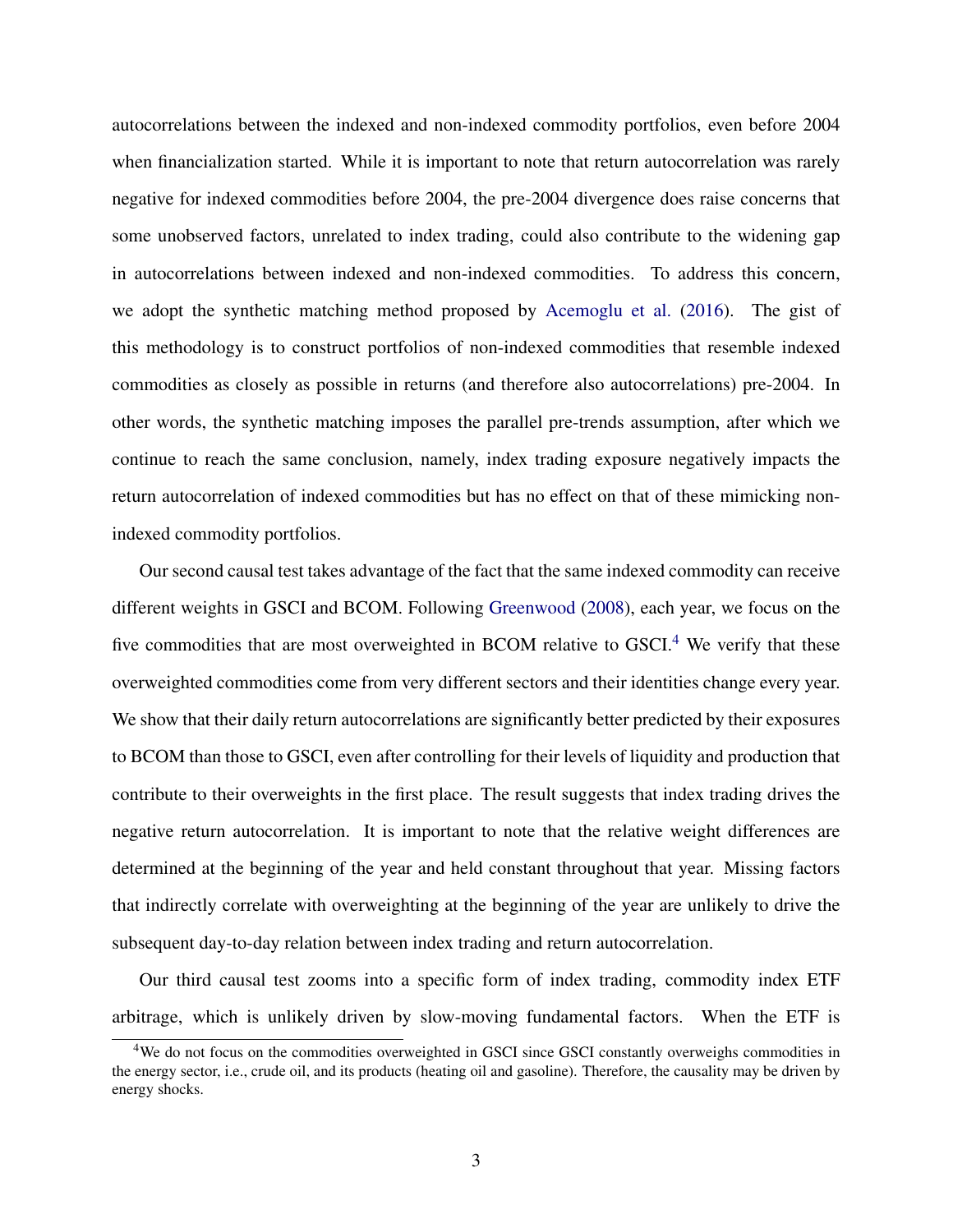temporarily overpriced relative to its underlying commodity index, arbitrageurs will sell shares in the ETF (create ETF shares) and buy the underlying indexed commodities, thus propagating the positive price pressure from the ETF to the underlying. As the positive price pressure reverts subsequently, we observe lower indexed commodity returns in the future. Following [Brown,](#page-35-0) [Davies, and Ringgenberg](#page-35-0) [\(2021\)](#page-35-0), we employ commodity index ETF flows to proxy for such arbitrage activity. Consistent with the notion that index trading drives price overshoots and reversals, or negative return autocorrelation, we find commodity index ETF creation (redemption) to predict negative (positive) returns on indexed commodities, but not among non-indexed commodities. This finding also rules out a reverse causality concern that a predictable return reversal in the future causes index trading today—an informed index trader buys (sells) before a positive (negative) return reversal—the opposite to what we find with ETF arbitrageurs.

The above three tests confirm that commodity index trading causes negative index return autocorrelations. But why? To help digest our empirical findings, we develop a stylized model of commodity index trading in the appendix. In the model, index traders propagate both information and noise across commodities in the same index. With a significant presence of index traders, the impact of noise dominates, and the noise gives rise to correlated price overshoots and subsequent reversals among indexed commodities. The model thus corroborates the theoretical hypothesis proposed by [Goldstein and Yang](#page-36-0) [\(2021\)](#page-36-0) that "a process of increased financialization first increases and then decreases price informativeness."

We are agnostic about the exact nature of the noise. The noise refers to any non-fundamental shocks that affect the trading demand of index traders. It could reflect price pressure propagated by index ETF arbitrage as in our third causal test. It could also come from the liquidity demand of the index traders and their clients. Indeed, we find index trading to be associated with more negative autocorrelations among the more illiquid indexed commodities. Finally, the noise may reflect the sentiment of the index traders and their clients [\(Baker and Wurgler,](#page-34-2) [2006\)](#page-34-2). Separating liquidity shocks from sentiment is challenging as they might be interconnected [\(Baker and Stein,](#page-34-3) [2004\)](#page-34-3). For example, correlated sentiment can result in correlated trading and liquidity shocks. Nevertheless,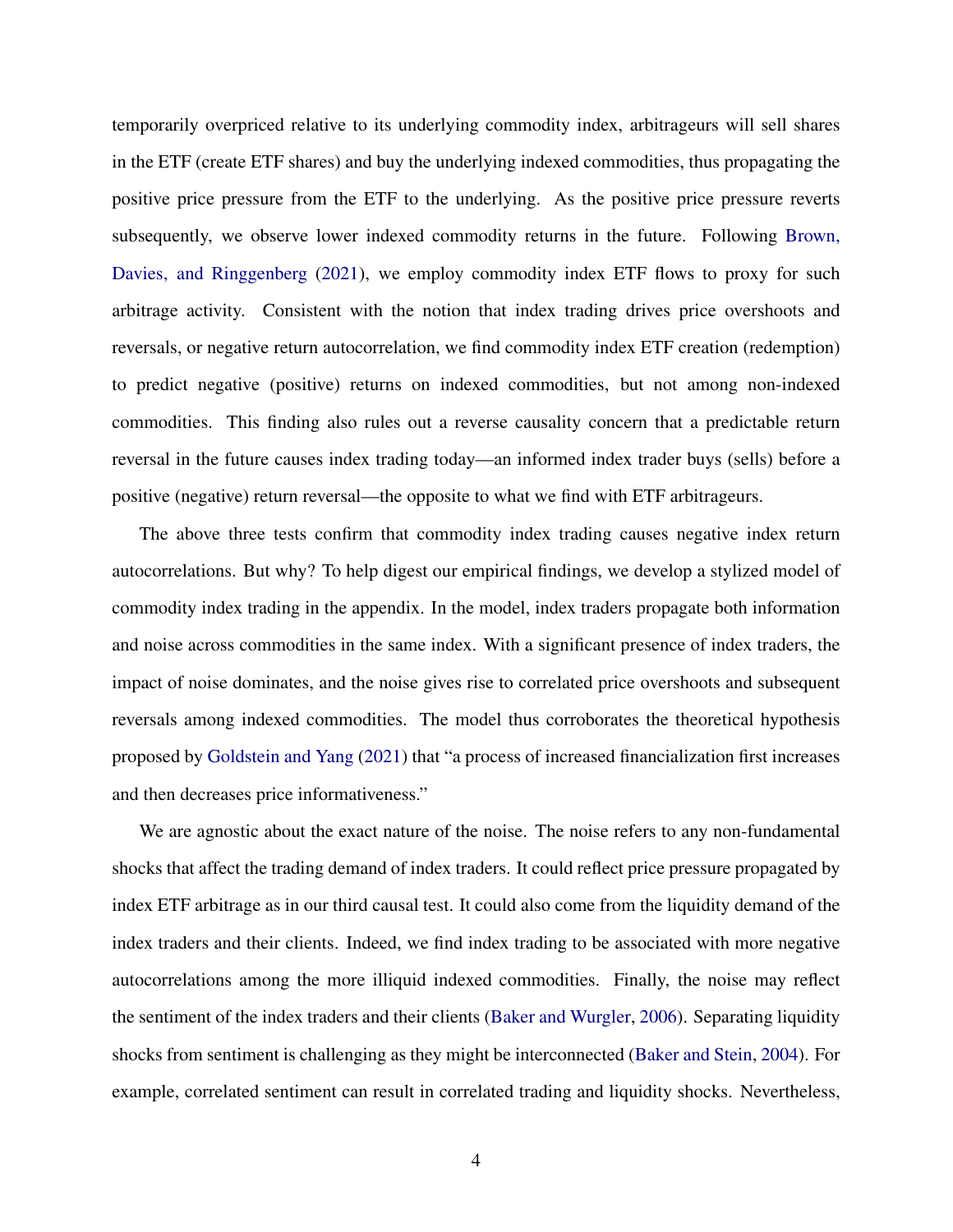the sentiment channel allows a direct test of the noise propagation mechanism featured in the stylized model. To the extent we can measure "sentiment" on commodities, such measure should positively correlate with contemporaneous returns but negatively predict future returns among indexed commodities. Still, it should not predict returns on non-indexed commodities.

Empirically, we examine the news sentiment of articles covering individual commodities. To study the propagation of such sentiment across indexed commodities and to alleviate the impact of sector-specific common fundamental shocks, we compute a "connected" index sentiment measure for each commodity. Taking an indexed commodity, corn, as an example, we compute its "connected" index sentiment by averaging the sentiment measures on other non-grain indexed commodities (e.g., energy, metals).

Consistent with the model prediction, we find that the "connected" index sentiment is positively related to the contemporaneous return of corn, but predicts corn's next-day return negatively and significantly. While the "connected" sentiment may still contain a fundamental component common to all commodities, the fact that such a positive correlation reverts on the next day confirms the existence and propagation of "non-fundamental" shocks. As index trading propagates such shocks across commodities in the same index, it results in synchronized price overshoots and reversals and negative return autocorrelations even at the index level. We confirm that the sentiment propagation results are much stronger during periods in which the commodity markets are more exposed to index trading, and the results are not driven by the global financial crisis in 2008–2009. As a placebo test, we repeat the same tests among non-indexed commodities but find no evidence for the propagation of such "non-fundamental" shocks.

Our study is closely related to two strands of literature. First, it contributes to the debates on the price impact of index investments in the commodity markets. [Henderson, Pearson, and](#page-36-2) [Wang](#page-36-2) [\(2015\)](#page-36-2) find that the hedging activities of issuers of commodity-linked notes can significantly influence commodity futures prices. [Gilbert](#page-36-3) [\(2010\)](#page-36-3) and [Singleton](#page-38-1) [\(2013\)](#page-38-1) show that index investments predict oil price movements. [Ready and Ready](#page-38-2) [\(2021\)](#page-38-2) find that order flows from index traders influence commodity prices. [Chen, Dai, and Sorescu](#page-35-1) [\(2021\)](#page-35-1) show that aggregate assets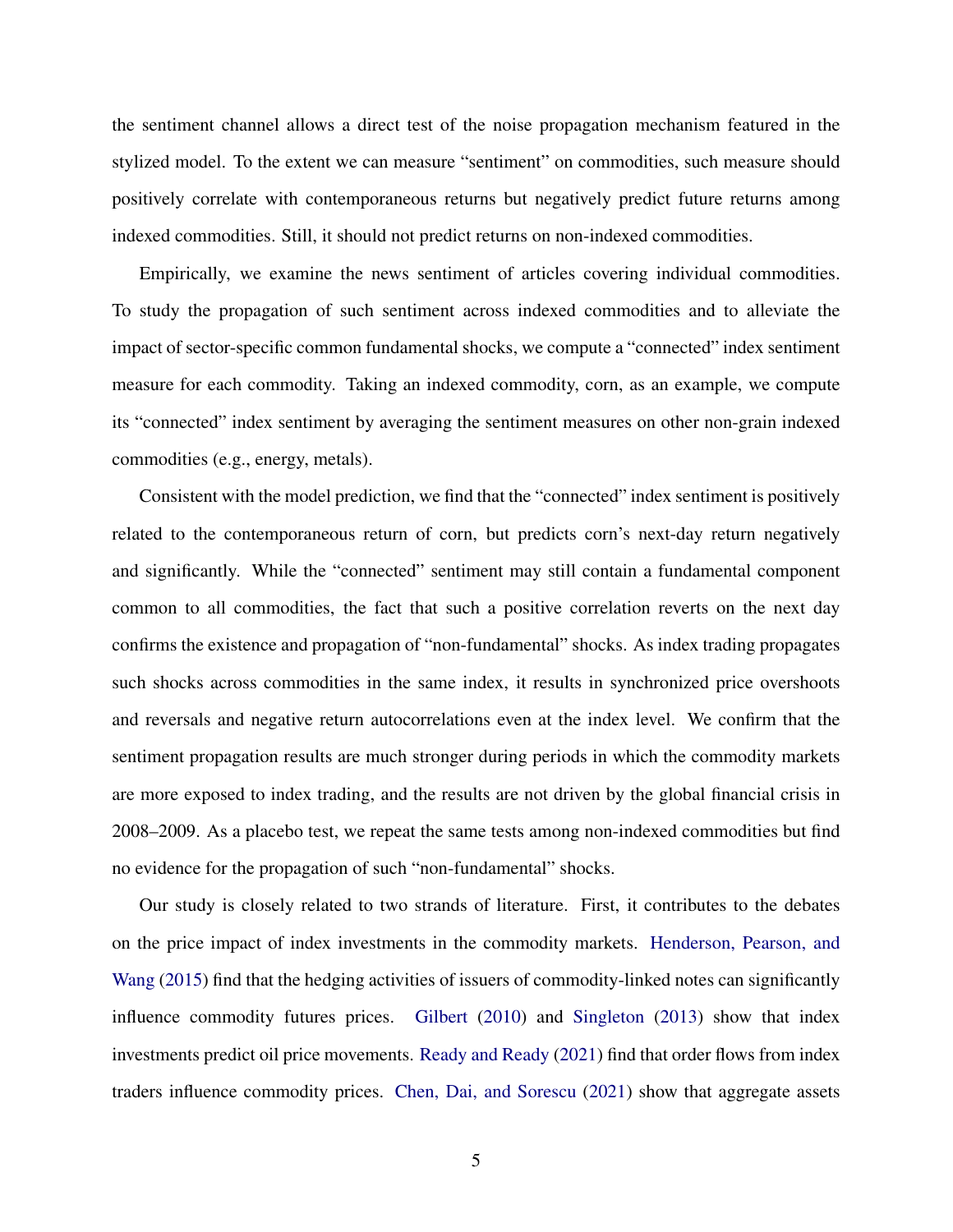under the management of commodity trading advisors (CTAs) can predict the return correlations between CTAs and the stock market. [Mou](#page-37-0) [\(2011\)](#page-37-0) and [Yan, Irwin, and Sanders](#page-38-3) [\(2019\)](#page-38-3) find that index rebalancing causes futures prices to shift significantly. A very recent paper by [Han and Kong](#page-36-4) [\(2020\)](#page-36-4) employs a machine-learning approach to study the serial dependence of commodity futures returns and finds significant full-sample and out-of-sample predictability. Using a theoretical model, [Basak and Pavlova](#page-34-0) [\(2016\)](#page-34-0) show that excess correlation among commodities can arise if institutional investors care about outperforming a commodity index. [Sockin and Xiong](#page-38-4) [\(2015\)](#page-38-4) theoretically show that financial inflows and outflows (through index investing) to commodity markets can be misread as a signal of global economic growth if informational frictions exist in commodity futures markets. Consistent with this study, a recent empirical work by [Brogaard,](#page-35-2) [Ringgenberg, and Sovich](#page-35-2) [\(2019\)](#page-35-2) shows that inefficient commodity prices can distort the real decisions of a firm. However, Büyükşahin and Harris  $(2011)$  and [Irwin and Sanders](#page-37-1)  $(2012)$ find little evidence that index position changes are linked to price movements in futures markets. [Hamilton and Wu](#page-36-5) [\(2015\)](#page-36-5) present mixed results.

In a review article, [Cheng and Xiong](#page-35-4) [\(2014\)](#page-35-4) call for direct tests of price impacts with clear identification strategies. Our study moves closer to meeting their challenge. By focusing on autocorrelations, our empirical setting allows us to identify the price impact of commodity index trading. In particular, prices of indexed commodities overshoot and reverse subsequently when reacting to non-fundamental shocks, while non-indexed commodities do not show such a reversal pattern. Our paper speaks to price-inefficiency at high frequency (daily to weekly) while the existing literature mostly focuses on price-inefficiency at a lower frequency (a persistent divergence between price and fundamental value). Empirically, low-frequency persistent mispricing is difficult to detect as it requires a precise measure of fundamental value. We contribute to the commodity literature by linking variations in index trading to price inefficiency in indexed commodities at the daily frequency. Price reversal at daily frequency is a clear sign of non-fundamental shocks and price inefficiency, and our analysis at daily frequency helps to rule out slow-moving trends as the main driving forces. The high-frequency price inefficiency is economically meaningful, as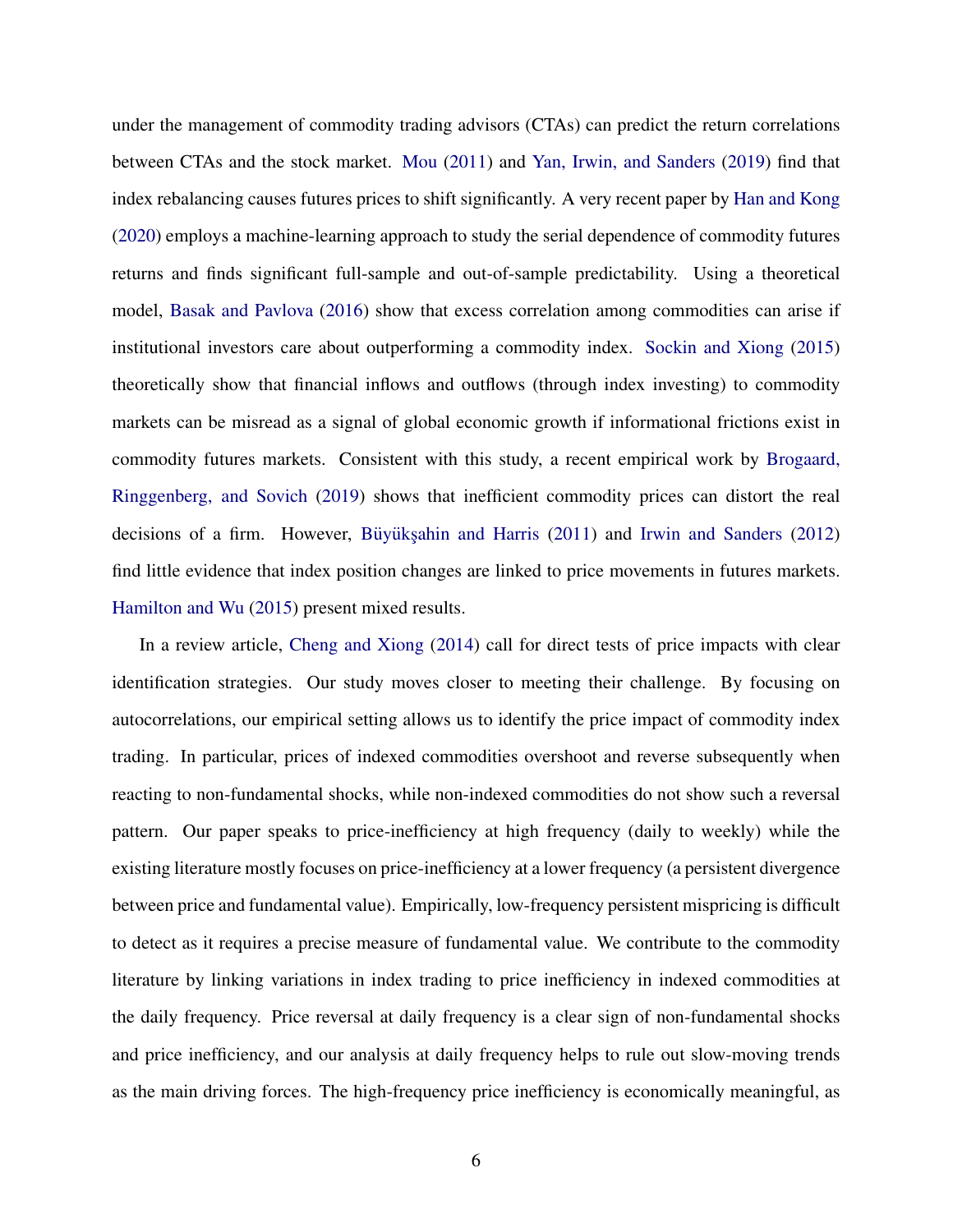it imposes costs on institutional investors who trade often and individual investors who invest in commodities through those institutions. On a more positive note, it also suggests that proactive investors can generate economically significant profits by providing liquidity to index traders on a systematic basis.

Second, our study also speaks to the existing literature that links indexing to side effects, mostly in equity markets, including the amplification of fundamental shocks [\(Hong, Kubik, and Fishman,](#page-37-2) [2012\)](#page-37-2), non-fundamental price changes [\(Chen, Noronha, and Singal,](#page-35-5) [2004\)](#page-35-5), excessive comovement [\(Barberis, Shleifer, and Wurgler,](#page-34-4) [2005;](#page-34-4) [Greenwood,](#page-36-6) [2005,](#page-36-6) [2008;](#page-36-1) [Da and Shive,](#page-36-7) [2018;](#page-36-7) [Baltussen,](#page-34-5) [van Bekkum, and Da,](#page-34-5) [2019\)](#page-34-5), a deterioration of firms' informational environment [\(Israeli, Lee, and](#page-37-3) [Sridharan,](#page-37-3) [2017\)](#page-37-3), increased non-fundamental volatility in individual stocks [\(Ben-David, Franzoni,](#page-35-6) [and Moussawi,](#page-35-6) [2018\)](#page-35-6), and the reduced welfare of retail investors (Bond and García, [2021\)](#page-35-7).

The remainder of the paper is organized as follows. Section [2](#page-8-0) describes the data and variables used in this research. Section [3](#page-12-0) delivers the stylized facts on the relation between index trading exposure and index return autocorrelation. Section [4](#page-17-0) illustrates three pieces of causal evidence. Section [5](#page-24-0) presents tests using news sentiment and return autocorrelations. Section [6](#page-29-0) summarizes the results of robustness checks and Section [7](#page-32-0) concludes. Appendices provide additional materials and analyses and a stylized theoretical model that formalizes our empirical hypotheses and findings.

# <span id="page-8-0"></span>2 Data and Variable Construction

In this section, we describe the commodities used in our analyses and introduce the two most popular commodity indices and their construction. We then describe how we measure the exposure of a commodity to index trading. A summary of our key variables and notations is provided in Appendix [A.1.](#page-52-0)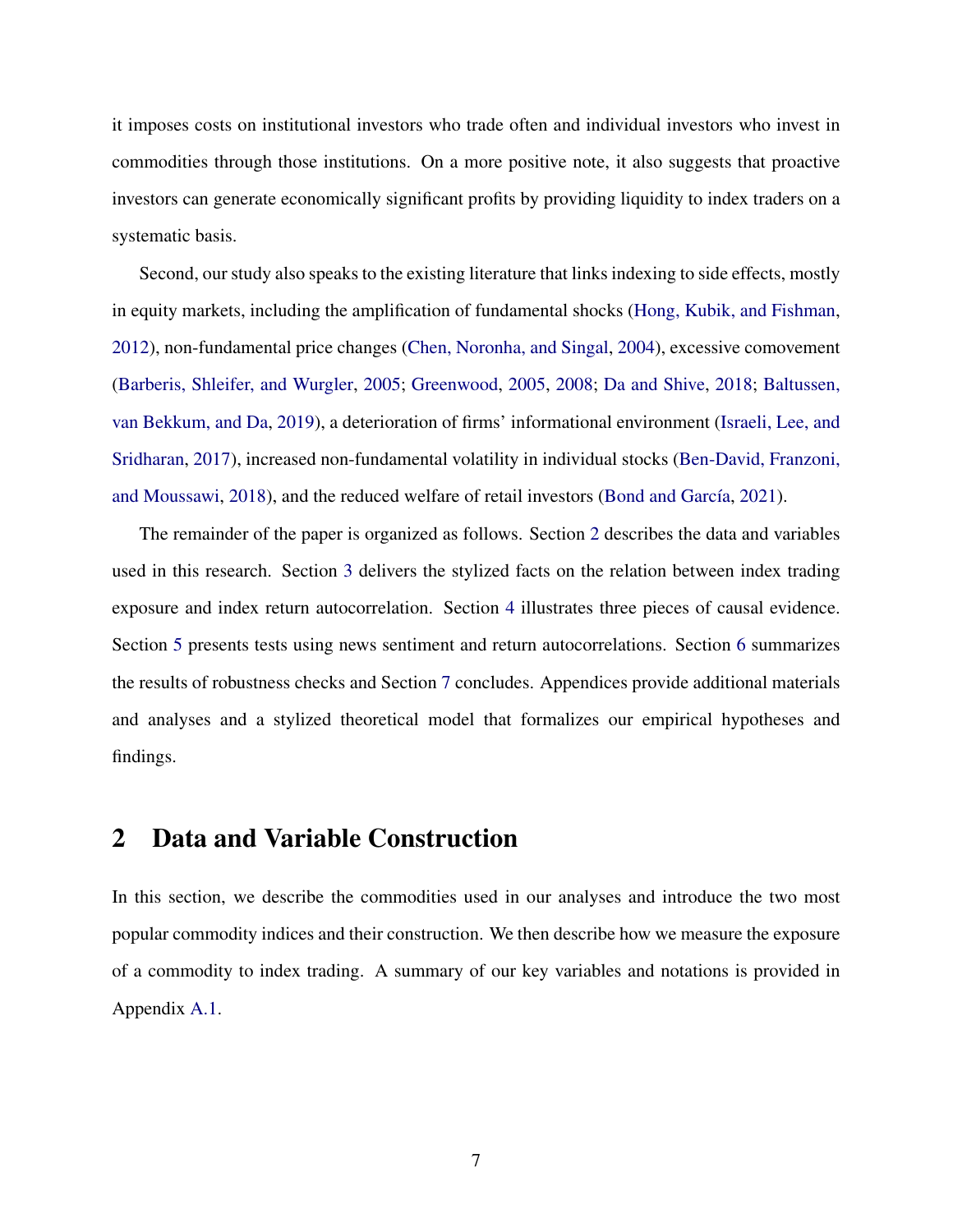## 2.1 Commodities and commodity indices

Commodity price data are obtained from Commodity Systems Inc. Following [Kang, Rouwenhorst,](#page-37-4) [and Tang](#page-37-4) [\(2020\)](#page-37-4), we compute the daily excess return for each commodity using the nearest-tomaturity (front-month) contract and roll positions on the seventh calendar day of the maturity month into the next-to-maturity contract.<sup>[5](#page-9-0)</sup> The excess return  $r_{it}$  of commodity *i* on date *t* is calculated as

$$
r_{it} = \frac{F_i(t, T) - F_i(t - 1, T)}{F_i(t - 1, T)},
$$
\n(1)

where  $F_i(t, T)$  is the futures price on day *t* for a futures contract maturing on date *T*. To mitigate the effect of outliers, we winsorize  $1\%$  of the returns at the top and bottom 0.5 percentiles each.

Table [1](#page-42-0) lists the 27 commodities we examine categorized into five sectors: energy, grains, livestock, metals, and softs. Futures listing exchanges and coverage periods are also provided for each commodity.

#### [Table [1](#page-42-0) is about here.]

The recent financialization makes it easier for institutional investors to trade various commodity indices. A commodity index functions like an equity index, such as the S&P 500, in which its value is derived from the total value of a specified basket of commodities. Currently, the largest two indices by market share are the GSCI and BCOM. These two indices use different selection criteria and weighting schemes: the GSCI is weighted by the world production of each commodity, whereas the BCOM focuses on the relative amount of trading activity of a commodity. Importantly, the weights of both indices are set at the beginning of the year and do not vary during the year. Table [1](#page-42-0) provides index membership information for each of the 27 commodities in our sample.

We collect daily price data on the GSCI and BCOM from Datastream and calculate their daily returns as  $(P_t - P_{t-1})/P_{t-1}$ . We also construct an equally weighted NIDX and calculate its daily returns by simply equally averaging daily returns across non-indexed commodities. Table [2](#page-43-0) provides the summary statistics for the daily returns on individual commodities and the commodity

<span id="page-9-0"></span> $<sup>5</sup>$ If the seventh is not a business day, we use the next business day as our roll date.</sup>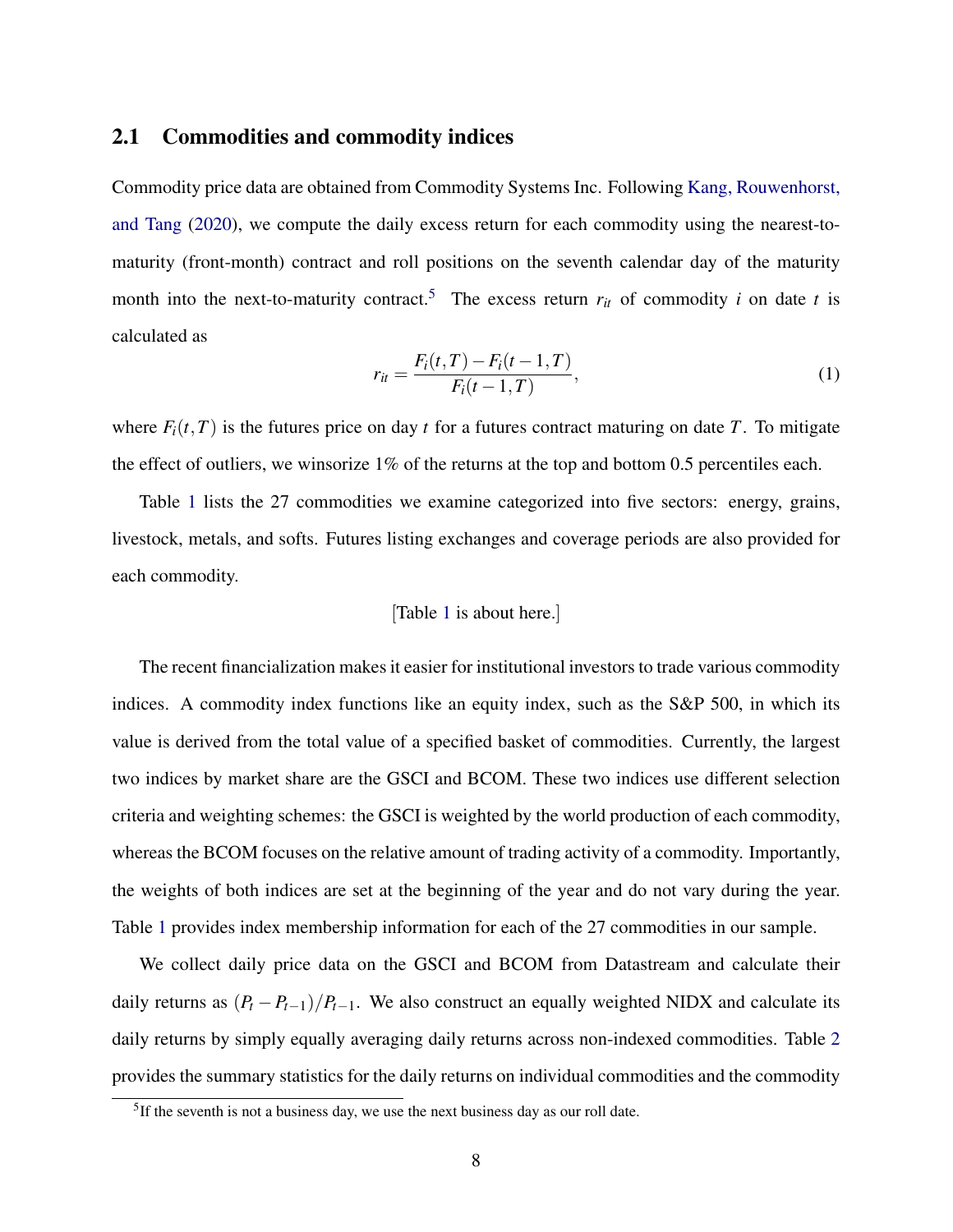indices during our sample period from 2006 to 2018.

#### [Table [2](#page-43-0) is about here.]

Although the indexed commodities offer relatively low annual Sharpe ratios compared to that in the equity market, their return correlations with the equity and bond market before financialization are fairly low [\(Tang and Xiong,](#page-38-0) [2012\)](#page-38-0). As a result, institutional investors have become more willing to invest in commodities to diversify mainstream stock and bond markets, especially since the start of financialization, given the ease of trading commodity indices.

The energy sector, especially crude oil and natural gas, did not perform well in our sample period. Since both the GSCI and the BCOM place heavy weights on the energy sector, both indices suffered losses in the same period. Non-indexed commodities, as a group (i.e., NIDX), earned a small positive average daily return of 2.5 basis points (5% per annum).

#### 2.2 Commodity index exposure

Every Friday, the CFTC releases a weekly Commitments of Traders report with data collected on the previous Tuesday, which includes the total open interest of each commodity and the long/short positions of all types of traders.<sup>[6](#page-10-0)</sup> It also includes a supplemental CIT report that shows the positions of a set of index traders identified by the CFTC since January 3, 2006.

According to the CIT manual, total open interest in the supplementary CIT report can be recovered from the nine components detailed in the report:

$$
2(Open\ Interest^{All}) = \underbrace{(Long + Short + 2Spread)}_{Non-commercial} + \underbrace{(Long + Short)}_{Commercial} + \underbrace{(Long + Short)}_{Index\ Trading} + \underbrace{(Long + Short)}_{Non-reportable}.
$$
 (2)

Naturally, we can define index open interest as the average of the long and short positions of index

<span id="page-10-0"></span><sup>&</sup>lt;sup>6</sup>Traders are classified into three types: commercial (C), noncommercial (NC), and non-reportables (NR). In the Commodity Index Trader (CIT) report, the CFTC separates the index trading positions (Idx) from the positions of the commercial traders.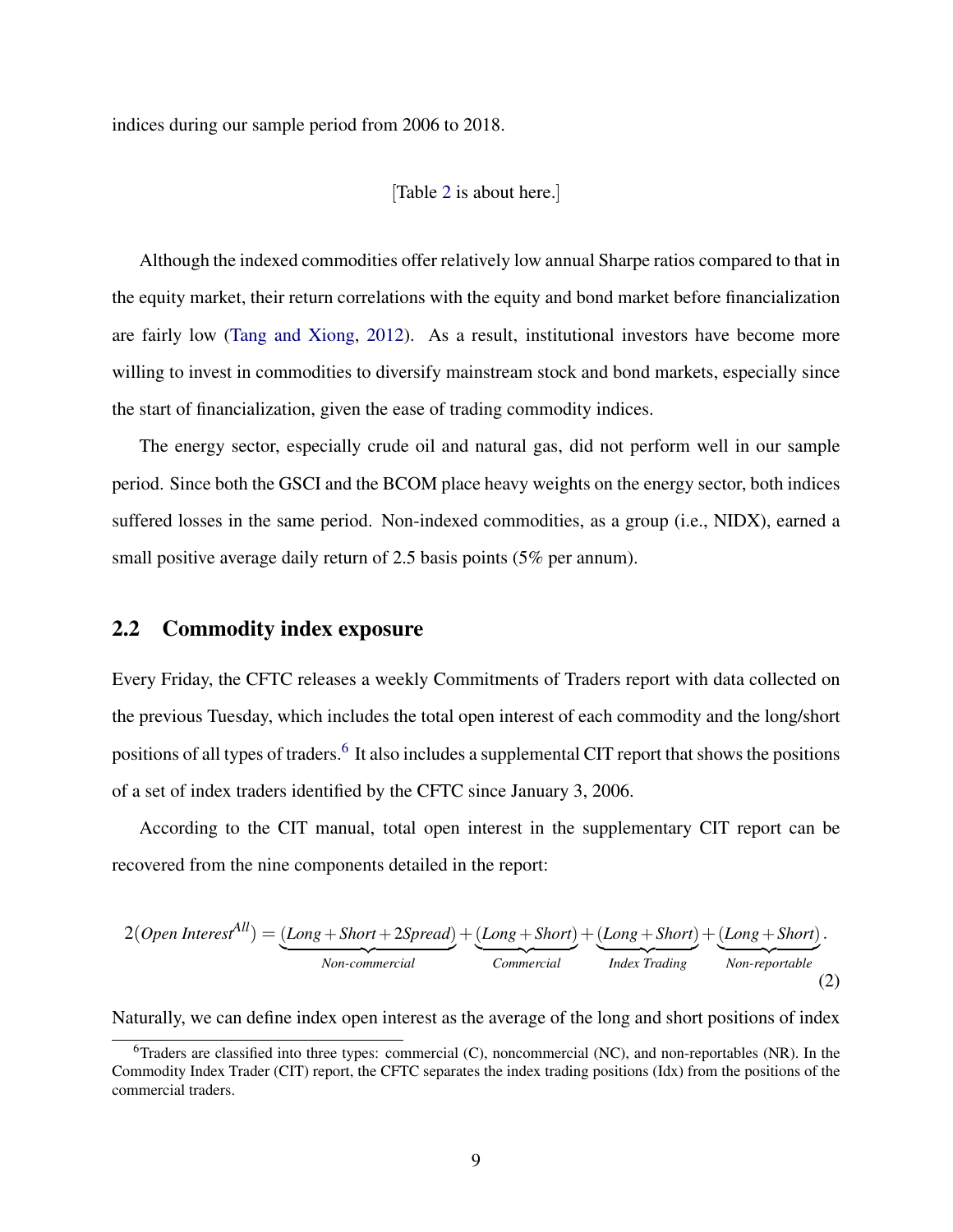traders: *Open Interest*<sup>*Idx*</sup> =  $(Long^{Idx} + Short^{Idx})/2$ . Based on these data, we can estimate the index trader market share of indexed commodity *i* on day *t* as the ratio of its index open interest to its total open interest during the prior week:

$$
Index Market\,Share_{it} = \frac{Open\,Interest_{i,w(t)}^{Idx}}{Open\,Interest_{i,w(t)}^{All}},
$$
\n(3)

where *w*(*t*) denotes the Tuesday immediately before or on day *t*.

The CIT report only contains 13 agricultural commodities (listed in Table [1\)](#page-42-0) but covers no commodities in the energy and metals sectors. [Masters](#page-37-5) [\(2008\)](#page-37-5) introduces an interpolation method to estimate the position of unreported indexed commodities by taking advantage of the difference in commodity coverage between the GSCI and BCOM. [Hamilton and Wu](#page-36-5) [\(2015\)](#page-36-5) refine Masters' approach in a regression setting. We thus employ [Hamilton and Wu](#page-36-5) [\(2015\)](#page-36-5)'s method to obtain each non-reported indexed commodity's estimated index market share. Appendix [A.2](#page-53-0) describes the methods of [Masters](#page-37-5) [\(2008\)](#page-37-5) and [Hamilton and Wu](#page-36-5) [\(2015\)](#page-36-5).

Based on the estimated index market share, we obtain each commodity's index trading volume<sup>[7](#page-11-0)</sup> as follows:

<span id="page-11-2"></span>
$$
Index Trading Volume_{it} = Index MarketShare_{it} \times Trading Volume_{it}, \tag{4}
$$

and define the index exposure of commodity *i* on day *t* as the standardized version of the detrended index trading volume with the past 250-day average in the spirit of [Campbell, Grossman, and Wang](#page-35-8) [\(1993\)](#page-35-8):

<span id="page-11-1"></span>
$$
Index Exposure_{it} = standardize\{Detrended Index Trading Volume_{it}\}.
$$
 (5)

Detrending is useful because commodity trading volumes trended up during our sample period owing to the implementation of electronic trading systems and lower broker charges. Standardization

<span id="page-11-0"></span><sup>&</sup>lt;sup>7</sup>Since the nearest and second-nearest contracts are the most liquid and considering commodity indices' rolling activity (see, e.g., [Stoll and Whaley,](#page-38-5) [2010;](#page-38-5) [Mou,](#page-37-0) [2011\)](#page-37-0), we calculate the total trading volume of each commodity as the sum of trading volume on the nearest and second-nearest contracts.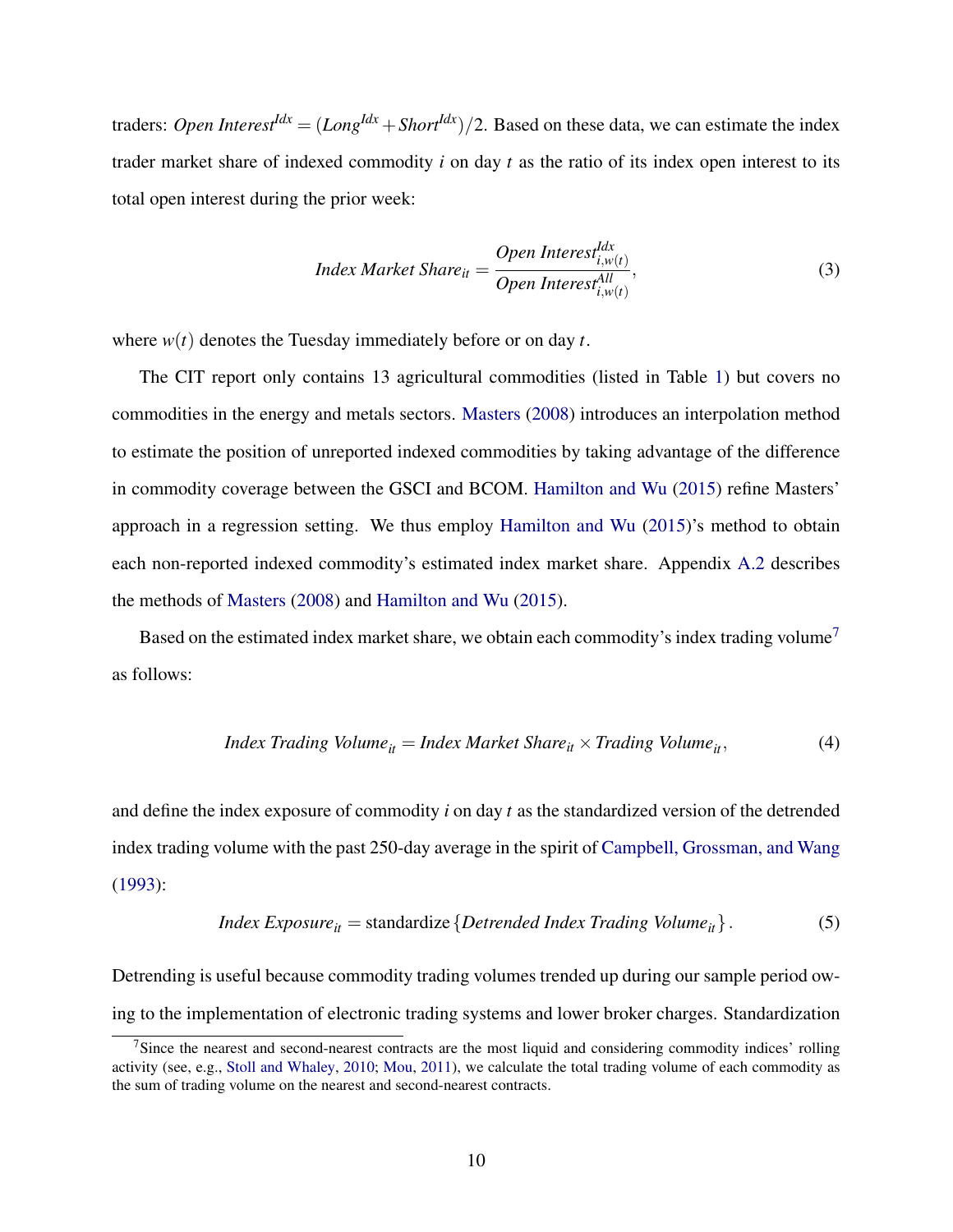makes it possible to compare trading activities among commodities with different contract sizes. As trading volume is measured by the number of contracts, price information does not enter our measure of index exposure for an individual indexed commodity.

Finally, the total index exposure for the commodity markets is computed as the simple average of the index exposures across all *I* indexed commodities:

Total Index Exposure<sub>t</sub> = 
$$
\frac{1}{I} \sum_{i=1}^{I}
$$
 Index Exposure<sub>it</sub>. (6)

Total index exposure can therefore be interpreted as the abnormal trading volume on day *t* that reflects index trading. Figure [3](#page-41-0) plots the daily total index exposure. As a measure of abnormal index trading, it does not display any long-term trend. Our subsequent empirical analyses link daily fluctuations in index exposure to daily return autocorrelation measures. Commodity trading volume drops at the end of the year, contributing to the observed seasonality in Figure [3](#page-41-0) where the index exposure measure dips predictably. We winsorize the index exposure measures at a 1% level in our empirical analyses to alleviate excessive fluctuations.

[Figure [3](#page-41-0) is about here.]

# <span id="page-12-0"></span>3 Stylized Facts

We conduct two sets of empirical analyses in this section. We first examine trading strategies to evaluate the economic significance of the index-level autocorrelations presented in Figure [2.](#page-40-0) We then conduct panel regressions at the individual commodity level and confirm that the relation between indexed commodities' return autocorrelations and the index exposure measure is robust.

# <span id="page-12-1"></span>3.1 Trading strategies

In Table [3,](#page-44-0) we evaluate the economic significance associated with index autocorrelation patterns reported in Figure [2,](#page-40-0) using several index trading strategies. For example, we study a contrarian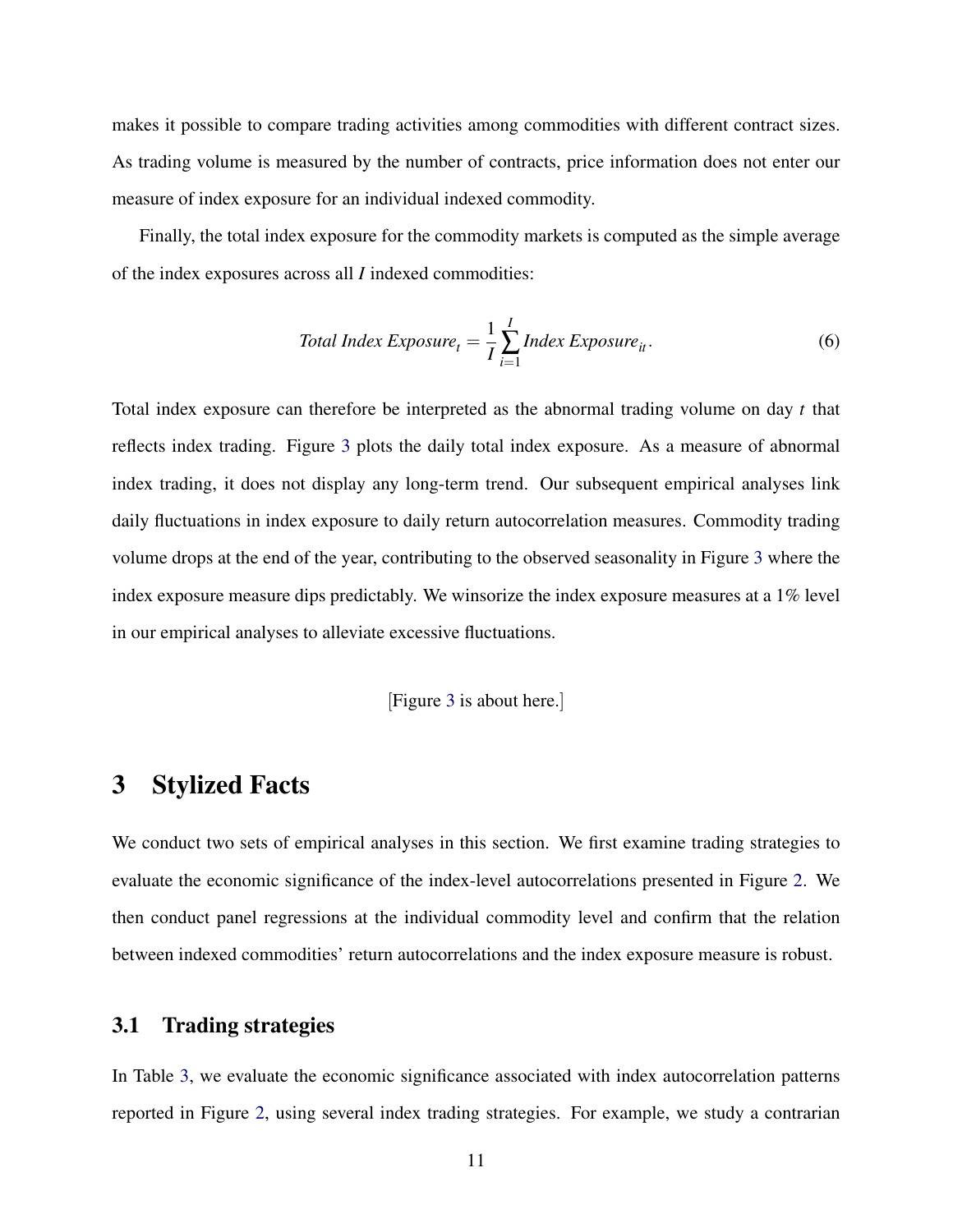strategy based on the short-term return reversal for the commodity indices (GSCI and BCOM). Specifically, for the contrarian strategy, we sell (buy) the GSCI or BCOM when its returns on the previous trading day are positive (negative). We take a position *rt*−<sup>1</sup> so that the daily return of our strategy is simply −*rtrt*−1. As shown in Column 1, this trading strategy has an annual Sharpe ratio of 0.49 for the GSCI (Panel A) and 0.38 for the BCOM (Panel B) for 2006–2018, consistent with Figure [2,](#page-40-0) which shows a significantly negative daily autocorrelation for both indices after 2006.

#### [Table [3](#page-44-0) is about here.]

Commodity futures contracts are liquid and easy to trade. Nevertheless, to account for the trading cost, we use the weighted average of one-tick bid-ask spreads for indexed commodities (1.04 basis points for the GSCI and 1.26 basis points for the BCOM) and the weighted average of two-tick bid-ask spreads for non-indexed commodities  $(7.74 \text{ basis points}$  for the NIDX).<sup>[8](#page-13-0)</sup> Column 1 shows sizable annual Sharpe ratios even after transaction costs (0.45 for the GSCI and 0.31 for the BCOM).

Trading strategies implemented during high index exposure periods confirm the pattern that the return autocorrelation for indexed commodities is more negative when their index exposure is high. Since our index exposure measure is constructed using a full-sample standardization procedure, it is not observable in real time. To ensure that our conditional trading strategy can be implemented in real time, in Column 2, we reconstruct a real-time index exposure measure where the standardization procedure is carried out using a backward 250-day rolling window. Using this real-time measure, we find that the annual after-cost Sharpe ratio improves to 0.69 for the GSCI and 0.64 for the BCOM during high index exposure periods.

Panels A and B demonstrate that return reversals among indexed commodities are highly significant economically, especially during the high index exposure period. When we focus on non-indexed commodities, a different yet robust momentum pattern emerges (see Figure [2\)](#page-40-0). To

<span id="page-13-0"></span><sup>8</sup>[Arzandeh and Frank](#page-34-6) [\(2019\)](#page-34-6) show that the bid-ask spreads of large agricultural commodities are about one tick. In contrast, those of small agricultural commodities are slightly less than two ticks. We take a half tick as the trading cost of indexed commodities and one tick as the trading cost of non-indexed commodities.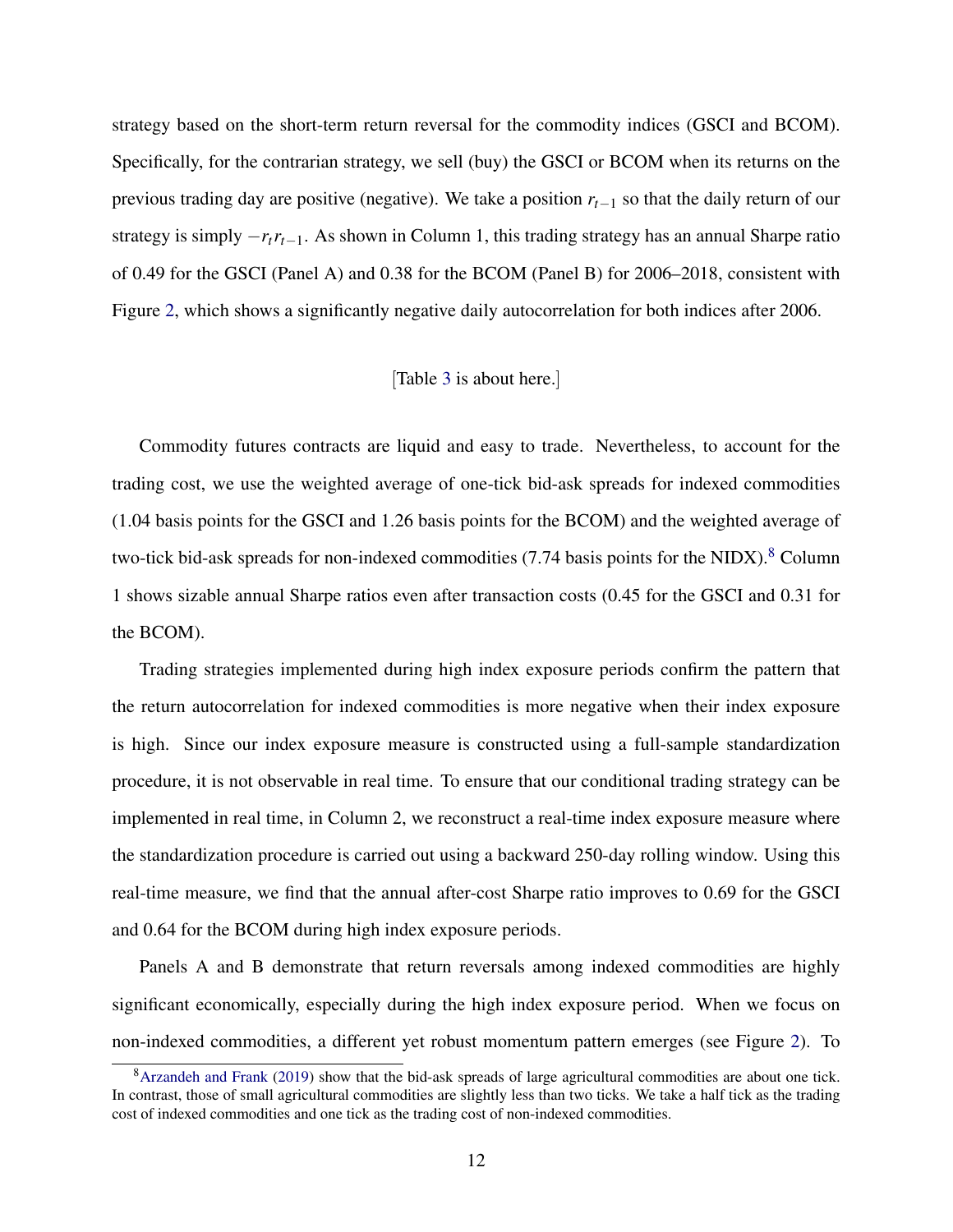evaluate its economic significance, we consider a momentum trading strategy. Specifically, we buy (sell) the equally weighted NIDX portfolio when its return on the previous trading day is positive (negative). We still take a position  $r_{t-1}$  so that the daily return on our strategy is simply *rtrt*−1. Panel C reports the results.

The momentum pattern on the NIDX is also economically significant. Its annual after-cost Sharpe ratio is 0.51 during the full sample period (2006–2018). Interestingly, the after-cost Sharpe ratio changes little when focusing on high index exposure periods (0.48 in Column 2). Overall, the momentum pattern of the NIDX serves as a nice placebo. The momentum here could reflect the continuing under-reaction to common shocks among non-indexed commodities, as they receive little attention from index investors.

### 3.2 Panel regressions

To formally test the correlation between the return serial dependence and index trading, we directly link the autocorrelation measure to (lagged) total index exposure using panel regressions in Table [4,](#page-45-0) taking advantage of the high frequency nature of our measure and our large cross-section of commodities. In particular, we regress the commodity return autocorrelations measure,  $AC(1)_{it}$  :=  $r_{it}r_{i,t-1}/\sigma_i^2$ , on the lagged total index exposure and other controls:<sup>[9](#page-14-0)</sup>

<span id="page-14-1"></span>
$$
AC(1)it = \beta_0 + \beta_1 Total Index Exposuret-1 + \theta' \mathbf{X}_{i,t-1} + \varepsilon_{it},
$$
\n(7)

<span id="page-14-0"></span><sup>&</sup>lt;sup>9</sup>As we explain in Section [3.1,](#page-12-1) one can view our  $AC(1)$  measure as the (minus of) day *t* return to a dynamic shortterm reversal trading strategy, where one buys recent losers and sells recent winners, and the weight is based on the magnitude of return on day  $t - 1$  ( $r_{i,t-1}$ ). In other words, day  $t - 1$  information determines the strategy weight at the end of day *t* −1 but should not mechanically predict the strategy return in day *t*.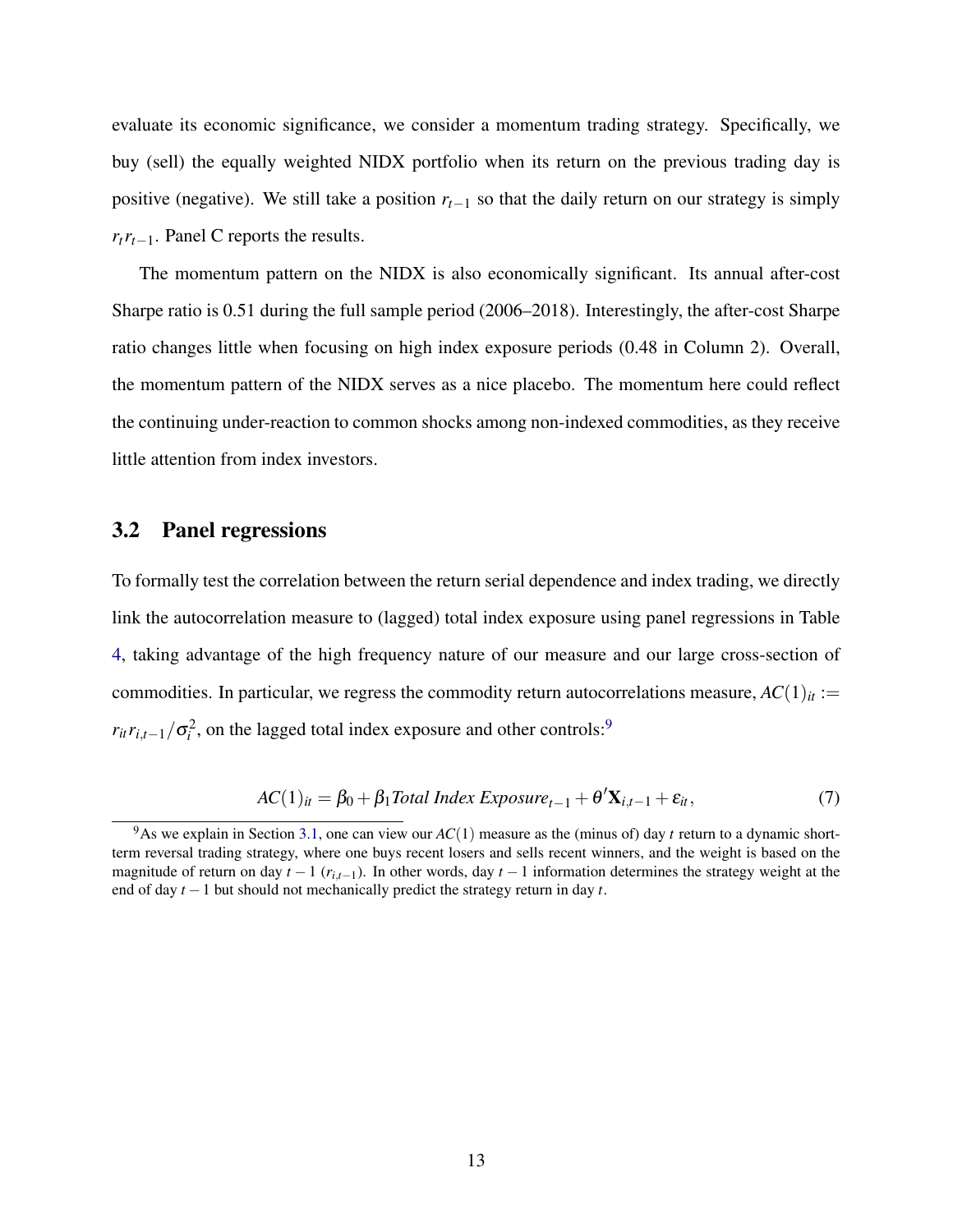where  $\sigma_i^2$  is the sample variance of commodity *i*'s returns,<sup>[10](#page-15-0)</sup> and vector **X** contains each commodity's lagged log basis<sup>[11](#page-15-1)</sup> and lagged Amihud's illiquidity<sup>[12](#page-15-2)</sup> as control variables following [Nagel](#page-37-6) [\(2012\)](#page-37-6), [Szymanowska et al.](#page-38-6) [\(2014\)](#page-38-6), [Bianchi, Drew, and Fan](#page-35-9) [\(2016\)](#page-35-9) and [Koijen et al.](#page-37-7) [\(2018\)](#page-37-7). In particular, we use the log basis to control for the state of inventories [\(Gorton, Hayashi, and](#page-36-8) [Rouwenhorst,](#page-36-8) [2012\)](#page-36-8), and choose Amihud's illiquidity to control for liquidity due to its better performance than other low-frequency liquidity measures [\(Marshall, Nguyen, and Visaltanachoti,](#page-37-8) [2012\)](#page-37-8). The commodity fixed effects are included in all regressions. Since there could be confounding factors (e.g., production) that affect the commodities' weights on commodity indices, which are determined on a yearly basis, we also check the cases when the year fixed effects<sup>[13](#page-15-3)</sup> are included in the regression. We compute the commodity-day double clustered standard errors to account for potential cross-commodity and cross-time error correlations.

[Table [4](#page-45-0) is about here.]

We confirm that the return autocorrelations of indexed commodities become more negative when total index exposure is higher. Specifically, in Column 4 of Panel A, a coefficient of −0.051 means that a one-standard-deviation increase in total index exposure makes its daily return autocorrelations 2.32% more negative for indexed commodities. In contrast, non-indexed

<span id="page-15-1"></span> $11$ The log basis is defined as

$$
Basis_{it} = [\ln(F_i(t, T_1)) - \ln(F_i(t, T_2))]/(T_2 - T_1),
$$

where  $F_i(t, T_1)$  and  $F_i(t, T_2)$  are the futures prices of the nearest and second-nearest contracts with  $T_1$  and  $T_2$  as their maturities, respectively.

<span id="page-15-2"></span> $12$  For each commodity, we compute its illiquidity measure according to [Amihud](#page-34-7) [\(2002\)](#page-34-7):

*Illiquidity*<sup>*it*</sup> =  $|r_{it}|/(8b$ *illion*)*Trading Volume*<sub>*it*</sub>.

To mitigate the effect of outliers and heavily positive skewness, we first winsorize the illiquidity measure at the top 5% and then perform the standardization.

<span id="page-15-0"></span><sup>&</sup>lt;sup>10</sup>The current setting of AC uses  $\sigma_i^2$ , which is a constant over time so that the AC only captures the dynamics of returns. This means even if we drop  $\sigma_i^2$ , the statistical significance of the coefficients will not be affected, and thus our results are not suffering from forward-looking bias.

<span id="page-15-3"></span><sup>&</sup>lt;sup>13</sup>We include year fixed effects instead of day fixed effects because the total index exposure is individually invariant so that it will be absorbed into the time fixed effects at the same frequency. In addition, according to [Brown, Davies,](#page-35-0) [and Ringgenberg](#page-35-0) [\(2021\)](#page-35-0), the inclusion of time fixed effects may also alleviate the [Stambaugh](#page-38-7) [\(1999\)](#page-38-7) bias.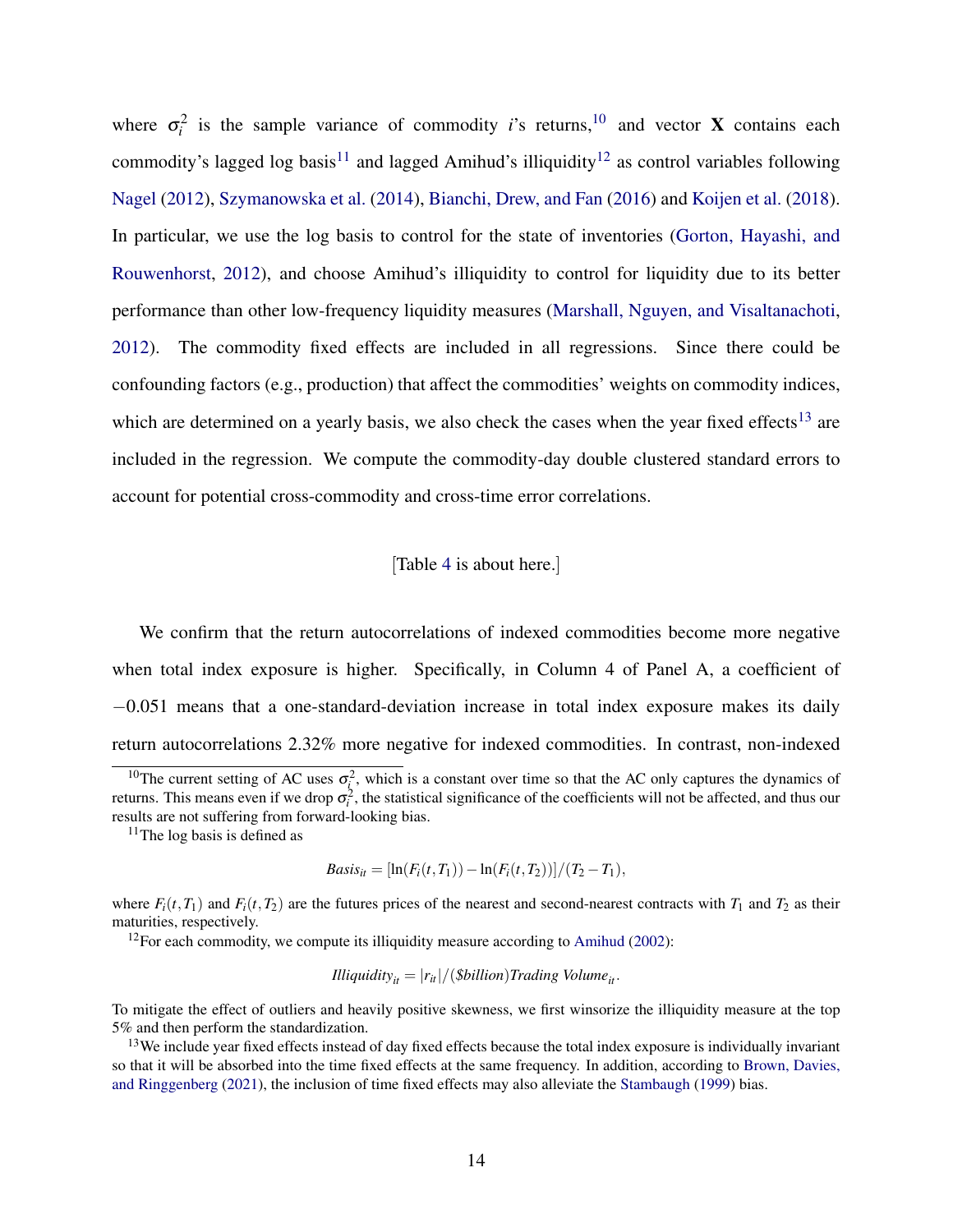commodities do not show such a pattern. The different behavior between indexed and non-indexed commodities is significant, as shown in Columns 3 and 6, consistent with the notion that index trading drives the findings among indexed commodities.[14](#page-16-0)

To make sure that the reversals go beyond the bid-ask bounce and other related market microstructure noise that primarily affects the next-day return, we rerun regression [\(7\)](#page-14-1) using a multi-period return autocorrelations measure after skipping the next day, or  $AC(2,5)<sub>it</sub> :=$ 1 4 5 ∑ *k*=2  $AC(k)_{it} = \sum_{i=1}^{5}$ ∑ *k*=2  $r_{it}r_{i,t-k}/4\sigma_i^2$ , as the dependent variable. *AC*(2,5) captures the average return autocorrelations over the week net of the first day.[15](#page-16-1) A coefficient of −0.029 in Column 10 of Panel A implies that a one-standard-deviation increase in total index exposure makes the average return autocorrelations (excluding the first lag) 1.29% more negative. The multi-period negative impact of total index exposure on the return autocorrelations indicates that the short-term return reversals are not simply driven by market microstructure noises.

Due to data limitations and heavy weights in the energy sector, the total index exposure may suffer from serious measurement error issues. This measurement error could generate an attenuation bias that pushes the coefficient estimate from positive and significant (indicating a general commodity return predictability factor) to positive and insignificant. To address this concern, we construct sectoral index exposures by averaging the individual index exposure measures by sectors:

$$
Section Index Exposure_{i,t} = \frac{1}{\#S(i)} \sum_{i \in S(i)} Index Exposure_{it},
$$
\n(8)

where  $S(i)$  is a set of the commodities within the same sector as commodity *i*, and  $\#S(i)$  is the cardinality of this set. Then, we reconduct the analysis in Panel A by replacing the total index exposure with the sectoral index exposure. Panel B shows that the sectoral index exposure measure

<span id="page-16-0"></span><sup>&</sup>lt;sup>14</sup>We acknowledge that the indexed commodities and non-indexed commodities may have distinctive features in the covariates (see summary statistics in Table [A2\)](#page-63-0), which may result in the violation of parallel pre-trends assumption. In Section [4.1,](#page-17-1) we provide a more sophisticated approach to address the issue.

<span id="page-16-1"></span><sup>&</sup>lt;sup>15</sup>Similar to *AC*(1), one can also interpret the *AC*(2,5) measure as the (minus of) day-*t* return to a dynamic shortterm reversal trading strategy, where one buys recent losers and sells recent winners, and the weight is based on the magnitude of returns from day  $t - 2$  ( $r_{i,t-2}$ ) to  $t - 5$  ( $r_{i,t-5}$ ).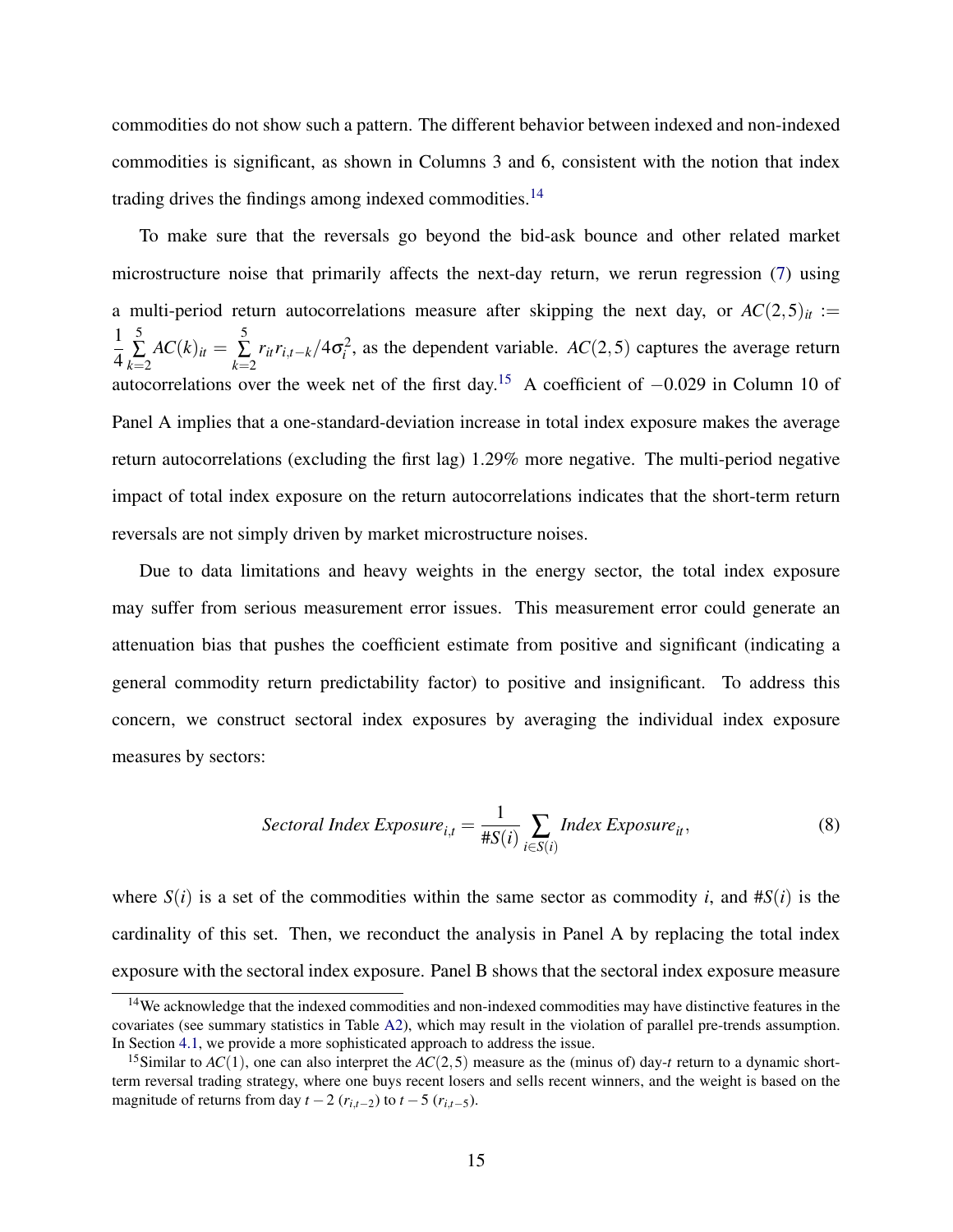continues to significantly predict the negative future return autocorrelations while having no impact on the non-indexed commodities. Specifically, the coefficients of −0.039 and −0.012 indicate that a one-standard-deviation increase in the sectoral index exposure is associated with 2.43% and 0.73% more negative *AC*(1) and *AC*(2,5) tomorrow, respectively.

# <span id="page-17-0"></span>4 Causal Evidence

So far, we have documented a large and economically significant daily association between commodity index trading and negative return autocorrelation, which indicates price overshoots and reversals even at the index level. This section conducts additional tests to provide a causal interpretation that index trading results in negative return autocorrelation. These tests also help to address various identification concerns affecting our previous empirical analyses. These concerns include (1) violation of parallel pre-trends assumption, (2) omitted factors, and (3) reverse causality. Below, we explain these concerns and how we address them in detail.

## <span id="page-17-1"></span>4.1 Synthetic matching

Both [Tang and Xiong](#page-38-0) [\(2012\)](#page-38-0) and [Basak and Pavlova](#page-34-0) [\(2016\)](#page-34-0) consider year 2004 as the start of financialization in the commodity markets. However, Figure [2](#page-40-0) shows that the return autocorrelation of indexed commodities started to diverge from that of the non-indexed ones even before 2004. The divergence violates the parallel pre-trends assumption and raises concerns that some unobserved factors, unrelated to index trading, could also drive the difference between indexed and nonindexed commodities.

To address these concerns, we employ the method of synthetic matching, which is first introduced in [Abadie and Gardeazabal](#page-34-8) [\(2003\)](#page-34-8) and [Abadie, Diamond, and Hainmueller](#page-34-9) [\(2010\)](#page-34-9), and then extended by [Acemoglu et al.](#page-34-1) [\(2016\)](#page-34-1). The basic idea behind this method is to construct portfolios of non-indexed commodities that resemble indexed commodities as closely as possible in returns (and therefore also autocorrelations) before 2004. Put differently, the synthetic matching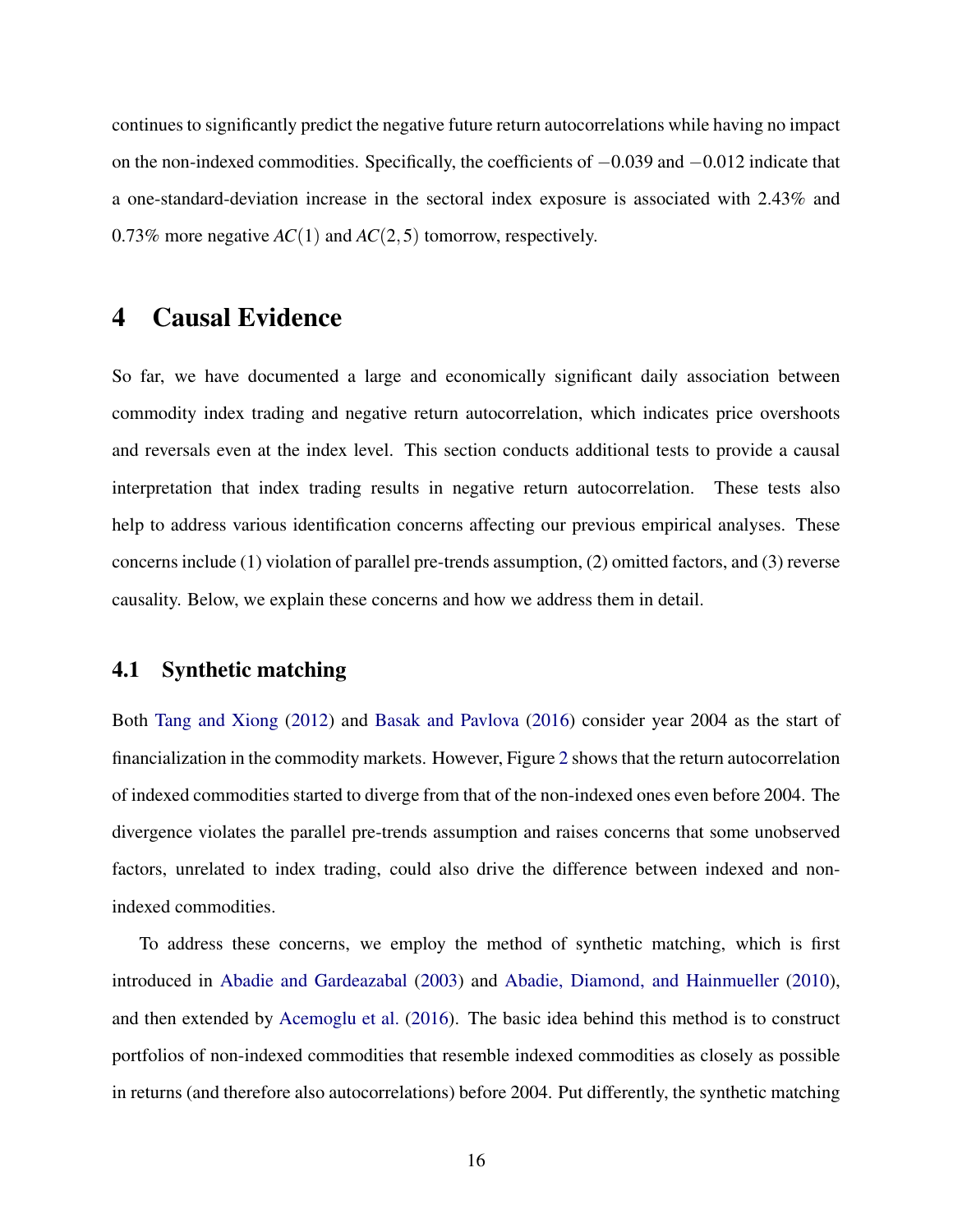imposes parallel pre-trends on the treatment (indexed commodities) and control (non-indexed commodities) groups.

Following [Acemoglu et al.](#page-34-1) [\(2016\)](#page-34-1), we construct a synthetic match for each indexed commodity by solving the following optimization problem:

$$
\min_{\{w_j^i\}_{j\in\mathcal{N}}} \sum_{t\in\text{Pre-financingalization}} \left(r_{it} - \sum_{j\in\mathcal{N}} w_j^i r_{jt}\right)^2,
$$
\n
$$
\text{s.t.} \sum_{j\in\mathcal{N}} w_j^i = 1 \text{ and } w_j^i \ge 0, \forall i \in\mathcal{I}
$$

where  $r_{it}$  is the daily excess return on date *t* of indexed commodity *i*,  $w_j^i$  is the weight of nonindexed commodity  $j$  employed in the optimal weighting for indexed commodity  $i$ , and  $\mathscr I$  and  $\mathcal N$  denote the collection of indexed and non-indexed commodities, respectively. According to [Acemoglu et al.](#page-34-1) [\(2016\)](#page-34-1), it is important that the estimation window does not include the period of intervention (i.e., financialization) and it is typically selected as some period prior to the intervention. Therefore, we use 10 years ending 1 year prior to 2004, namely, from January 1993 to December 2002, as our estimation window. After finding the optimal weights (see Table [A4\)](#page-64-0) through iteration for each indexed commodity, the return for the synthetic commodity is constructed as:

$$
r_{it}^s = \sum_{j \in \mathcal{N}} \widehat{w}_j^i r_{jt},\tag{9}
$$

and the return autocorrelation is computed as  $AC(1)^s_t = r^s_{it}r^s_{it-1}/\sigma^{s2}_i$  where  $\sigma^s_i$  $2$  is the sample variance of commodity *i*'s synthetic commodity's returns.

Replacing the non-indexed commodities with the synthetic commodities for the placebo test, we rerun the panel regression analysis in Table [4.](#page-45-0) Following [Abadie, Diamond, and Hainmueller](#page-34-9) [\(2010\)](#page-34-9), we exclude all the control variables and year fixed effects in the regressions and summarize the results in Table [5.](#page-47-0)

[Table [5](#page-47-0) is about here.]

Evidently, both market-level and sectoral-specific index exposure exhibit significantly negative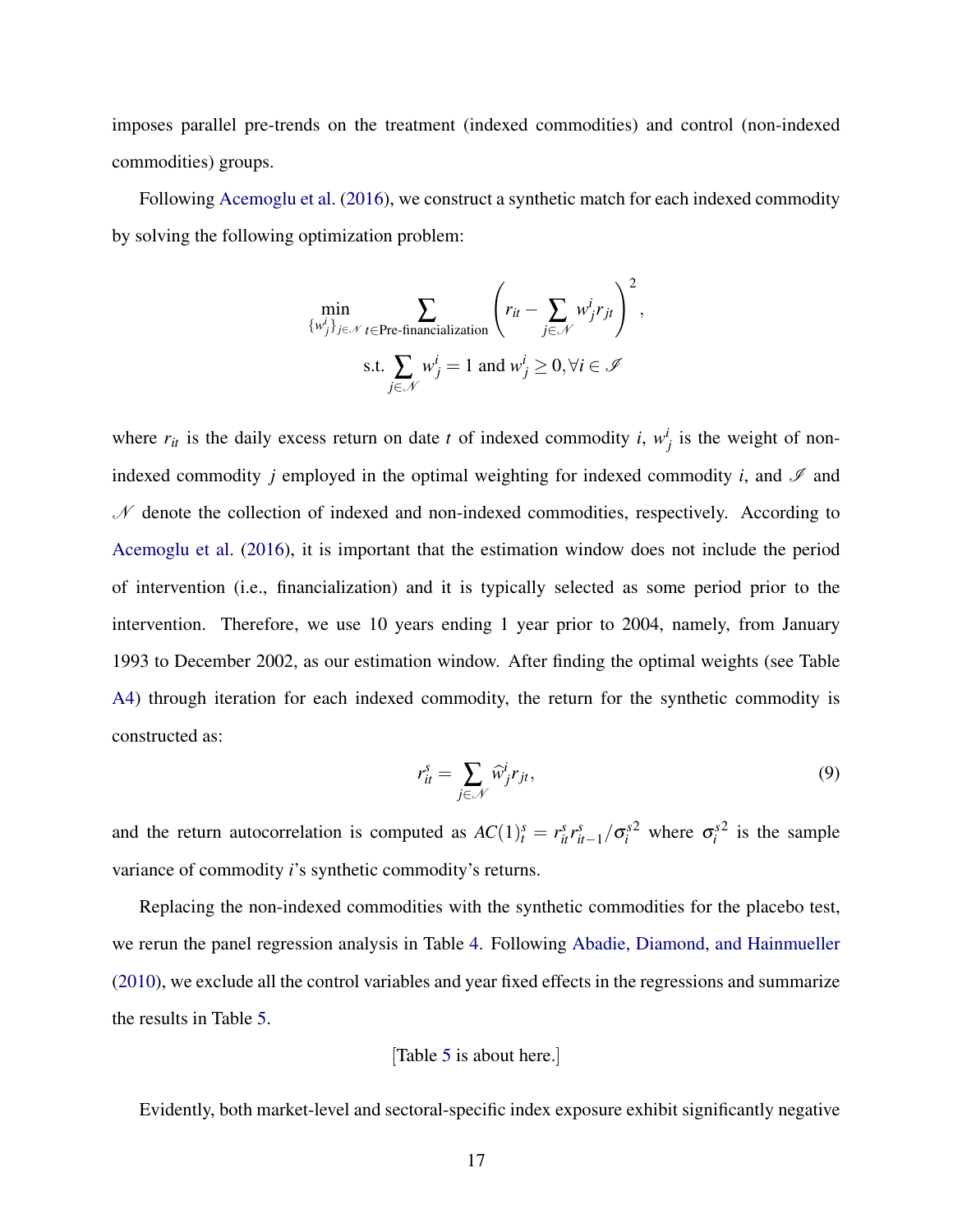impacts on the return autocorrelations of index commodities while showing no effects on the synthetic commodities. The differences between the coefficients are significantly large and comparable to those in Table [4.](#page-45-0)

## 4.2 Weight differences across two indices

Could omitted factors drive this link between index trading and negative daily return autocorrelations? In the past 15 years, institutional investors might have simply become more willing to invest in a basket of certain commodities as an asset class. Such investment demand would result in correlated order flows across these commodities, and thus negative commodity portfolio return autocorrelations regardless of whether commodity-indexed products have been introduced. It may simply be a coincidence that part of that correlated order flow is also satisfied through indexed products (rather than through trading the underlying commodity futures directly). One could even argue that the commodity-indexed products were introduced precisely to cater to correlated demand from institutional investors in trading these commodities (that are chosen to be included in the GSCI and BCOM).

While such a correlated demand story could explain the low-frequency trends, it is harder to justify the high-frequency relation (between the index exposure measure and negative daily return autocorrelations) in Table [4.](#page-45-0) An increasing trend toward investing in broad commodity baskets is unlikely to be highly correlated with abnormal trading activities in two specific commodity indices on a day-to-day basis. Nevertheless, we conduct an additional test to pin down the causality from index trading to index return autocorrelations.

This test is similar in spirit to those in [Greenwood](#page-36-1) [\(2008\)](#page-36-1) that take advantage of the different weighting schemes across two Japanese equity indices. Similar to the case of equity indices, the same commodity can receive different weights across GSCI and BCOM. This relative weighting is determined at the beginning of the year and then held constant throughout the year. Therefore, a testable implication of index trading goes as follows: for commodities overweighted in BCOM (relative to GSCI), daily return autocorrelations should be more negatively correlated with the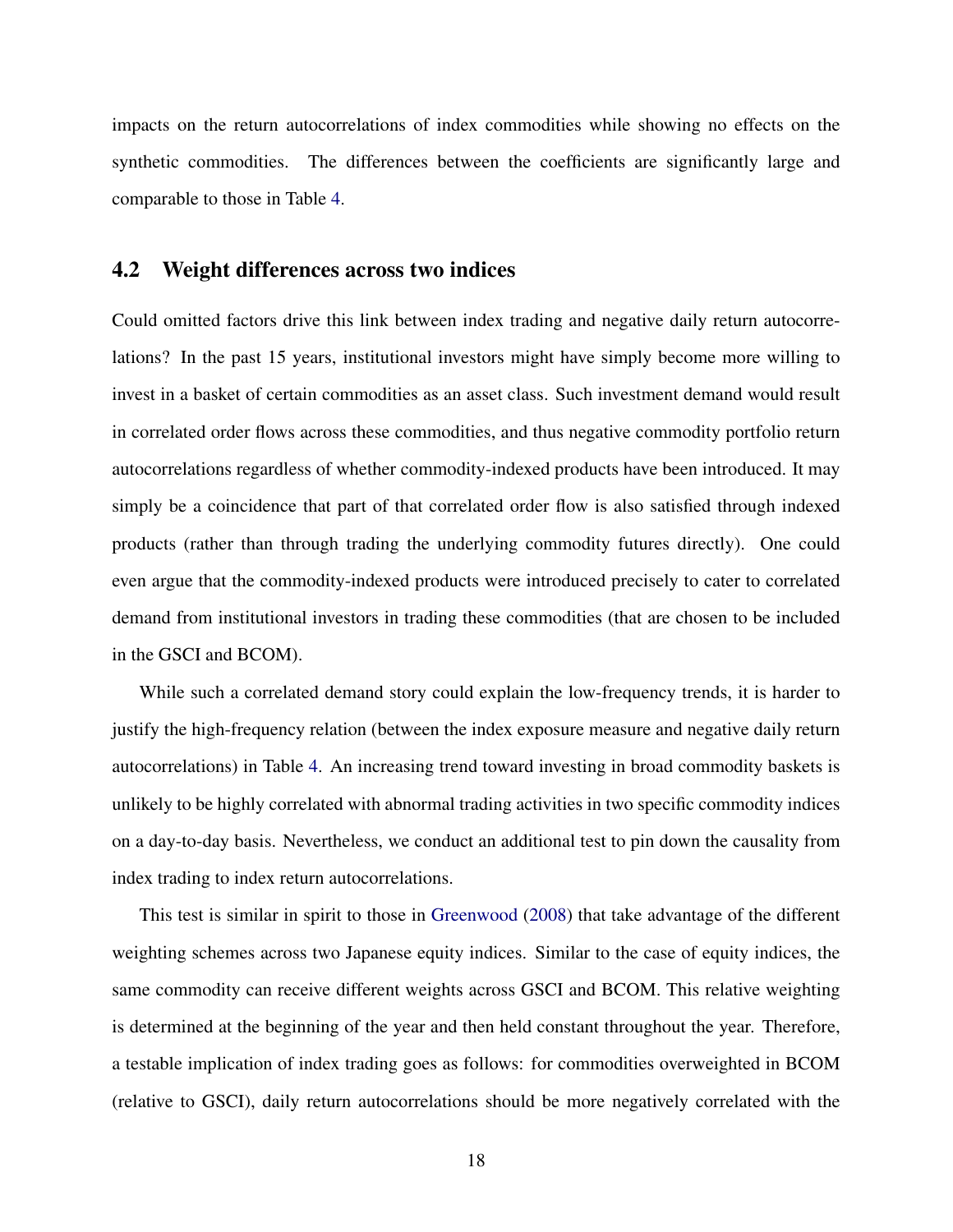trading measure on BCOM (relative to that on GSCI).

We implement the test by constructing a portfolio ("BCOM OW portfolio") based on the commodity's overweight in BCOM. We first compare commodity *i*'s weight in BCOM,  $w_{i v(t)}^{BCOM}$  $^{BCOM}_{jy(t)},$  to its weight in GSCI,  $W_{iv(t)}^{BCOM}$ *jy*(*t*) :

$$
OW_{jy(t)} = w_{jy(t)}^{BCOM} - w_{jy(t)}^{GSCI},
$$
\n(10)

where  $y(t)$  is the year of date *t*. Then, we pick the top 5 overweighted commodities (B5) and take a position of  $\bar{\omega}_{jt} = -OW_{jy(t-1)}r_{j,t-1}$  on each commodity *j* on day *t* and obtain the portfolio return

$$
R_t^{OW} = \sum_{j \in B5} \overline{\omega}_{jt} r_{jt} = -\sum_{j \in B5} OW_{jy(t-1)} \times r_{j,t-1} r_{jt},
$$

where  $r_{jt}$  is the return on commodity *j*. We report yearly B5 components and their corresponding OWs in Table [A3.](#page-64-1) Evidently, these overweighted commodities come from very different sectors and their composition changes every year. It is therefore unlikely that a specific sector or commodity drives the properties of the BCOM OW portfolio. By construction, the BCOM OW portfolio's return is higher when B5 return autocorrelations are more negative.

Next, we compute the selected commodities' GSCI and BCOM exposure separately. Similar to the individual index exposure measure introduced in equation [\(5\)](#page-11-1), commodities' exposure on a specific commodity index is defined as each commodity's GSCI/BCOM market share times the total trading volume and then detrended with a 250-day backward rolling window. To compute the market share of a specific commodity index, we first employ [Hamilton and Wu](#page-36-5) [\(2015\)](#page-36-5)'s method to estimate indexed commodities' open interest on that index (see Appendix [A.2](#page-53-0) for more details). Then, we obtain commodity *i*'s GSCI/BCOM market share as well as its index exposure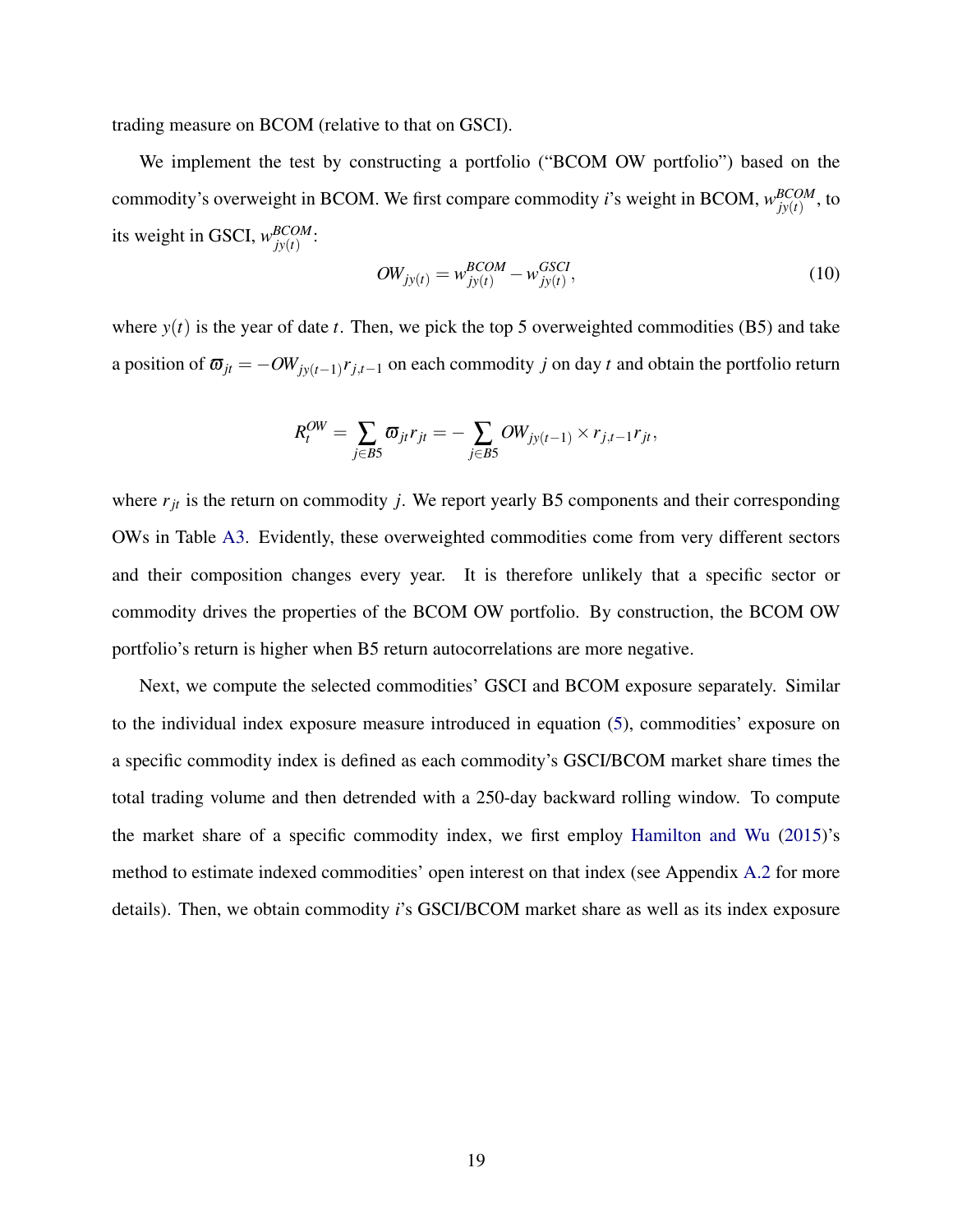on GSCI/BCOM as follows:

$$
Index Market\,Share_t^p = \frac{Open\,Interest_{it}^p}{Open\,Interest_{it}^{All}},\tag{11}
$$

$$
Index\ Trading\ Volume_{it}^{p} = Index\ Market\ Sharce_{it}^{p} \times Trading\ Volume_{it},\tag{12}
$$

$$
Index Exposure_{it}^{p} = standardize\left\{Detrended Index Trading Volume_{it}^{p}\right\},\qquad(13)
$$

where  $p \in \{GSCI, BCOM\}$ . Then we obtain the portfolio's exposure on GSCI and BCOM by aggregating the selected commodities' GSCI and BCOM exposure measure, respectively, i.e.,

$$
Index\,Exposure_t^p = \sum_{j \in BS} \mathit{OW}_{jy(t-1)} \times Index\,Exposure_{jt}^p, \quad p \in \{GSCI, BCOM\}. \tag{14}
$$

Finally, we regress the BCOM OW portfolio return on the lagged GSCI and BCOM exposure measures with controls:

$$
R_t^{OW} = \beta_0 + \beta_1 \cdot Index\,Exposure_{t-1}^{GSCI} + \beta_2 \cdot Index\,Exposure_{t-1}^{BCOM} + \theta' \mathbf{X}_{t-1} + \varepsilon_t,\tag{15}
$$

where  $X$  is a vector of portfolio-level control variables that are aggregated from the commoditylevel variables using OW as the weight. Since index weights are based on liquidity and production for BCOM and GSCI respectively, X includes measures of liquidity and productions to control for forces directly related to BCOM overweights. As it is a time-series regression, we adjust the standard errors using Newey-West covariance estimator that are robust to heteroskedasticity and autocorrelation.

#### [Table [6](#page-48-0) is about here.]

The results in Table [6](#page-48-0) strongly support a causal interpretation that index trading drives negative index return autocorrelations. The BCOM OW portfolio returns are significantly positively correlated with the BCOM exposure. This suggests that, for commodities that are relatively overweighted in BCOM, their daily return autocorrelations are indeed more negatively correlated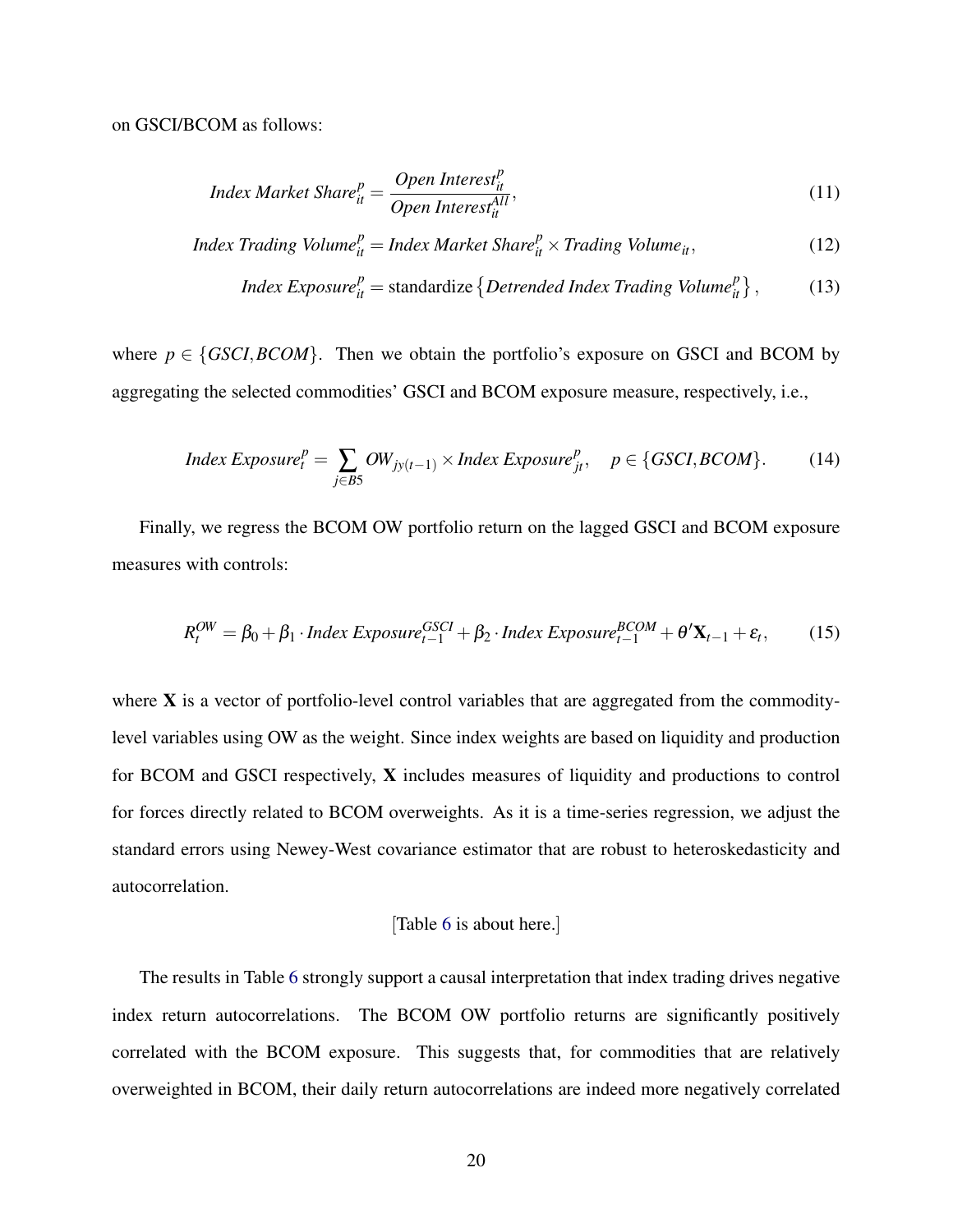with index exposure to BCOM rather than GSCI ( $\chi^2$ -statistic of 4.05 and *p*-value of 0.04). The results still hold after excluding the roll weeks.

In unreported analyses, we find that the results continue to hold using different liquidity measures as the control variables, and during December only. The latter result suggests that it is index trading rather than omitted fundamental factors that is driving negative return autocorrelation. Recall that the relative weight differences are determined at the beginning of the year and held constant throughout that year and the overweighted commodities change every year. This means that the fundamental factors causing the weight differences at the beginning of the year will be less relevant towards the end of the year.

## 4.3 ETF arbitrage

While the second test exploits differential index trading across two commodity indices, our third test zooms into a specific form of index trading: commodity index ETF arbitrage. When the ETF is temporarily overpriced (underpriced) relative to its underlying commodity index, arbitrageurs will sell/create (buy/redeem) ETF shares and buy (sell) the underlying indexed commodities, thus propagating the price pressure from the ETF to the underlying. As the positive price pressure reverts subsequently, we should observe return reversals among the underlying indexed commodities. Following [Brown, Davies, and Ringgenberg](#page-35-0) [\(2021\)](#page-35-0), we employ the net creation and redemption activities on the commodity index ETFs or commodity index ETF flows to proxy for such ETF arbitrage activity.

We collect data of four major index-tracking commodity ETFs, i.e., DJP, GSG, USCI, and DBC, from January 1, 2007 to November 6, 2018 from the Bloomberg terminal.<sup>[16](#page-22-0)</sup> We use commodity ETF flows to create a commodity non-fundamental demand index (CNFDI). Specifically, for each ETF *i*, we calculate its weekly ETF flows as the change in shares outstanding

<span id="page-22-0"></span><sup>&</sup>lt;sup>16</sup>The iPath Bloomberg Commodity Index Total Return ETN (DJP) is designed to track the Bloomberg Commodity Index Total Return. The iShares S&P GSCI Commodity-Indexed Trust (GSG) is designed to track the S&P GSCI Total Return. The Invesco DB Commodity Index Tracking Fund (DBC) is designed to track the DBIQ Optimum Yield Diversified Commodity Index Excess Return. The United States Commodity Index Fund (USCI) is designed to track the SummerHaven Dynamic Commodity Index Total Return.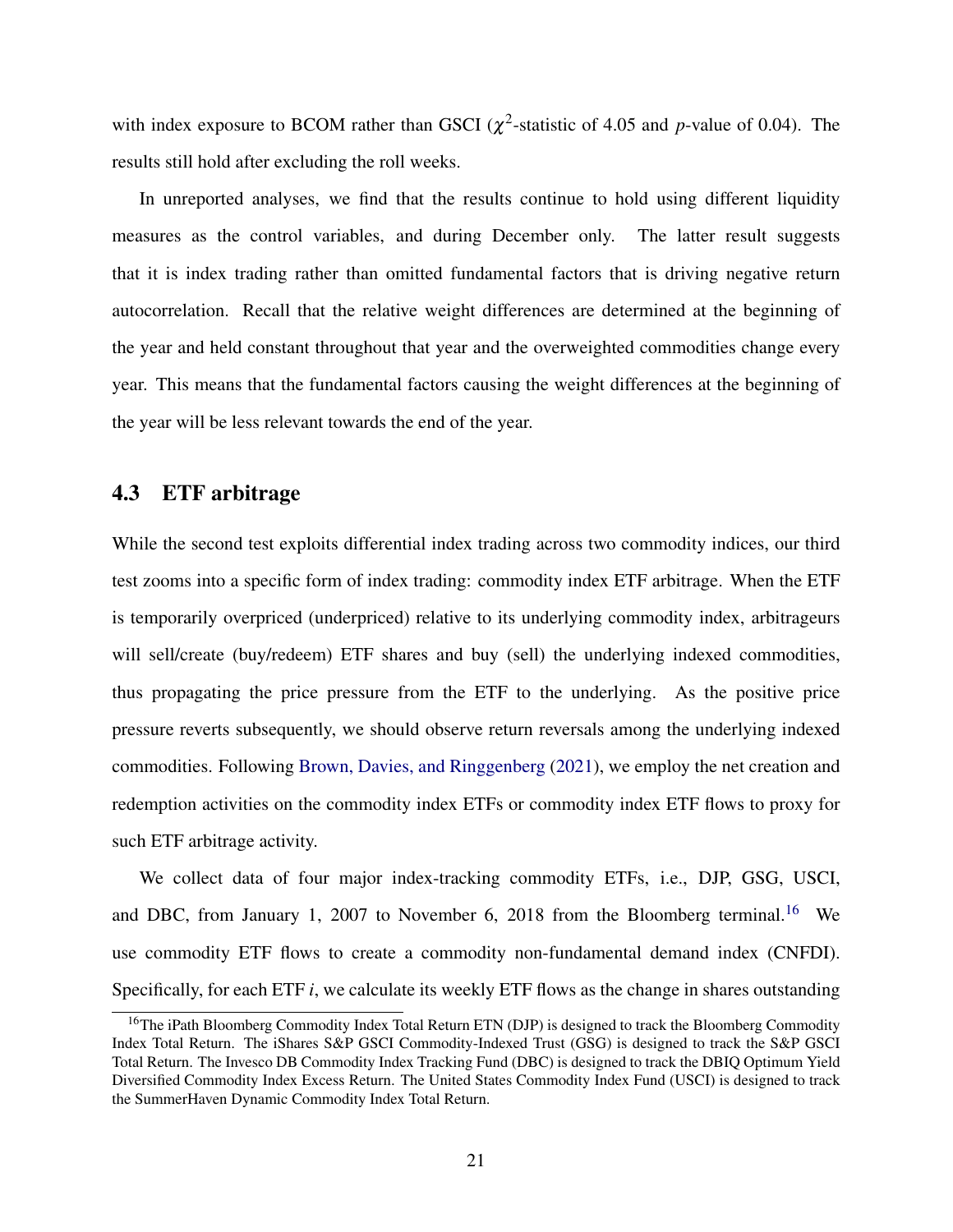$\Delta_{it} = SO_{it}/SO_{it-1} - 1$ . We conduct our analyses at weekly rather than daily frequency because daily creation and redemption activities are potentially measured with errors.<sup>[17](#page-23-0)</sup> Nevertheless, the weekly setting aligns with the multi-period return autocorrelation results in Table [4,](#page-45-0) and shows return reversal to last up to a week. Finally, we compute the AUM-weighted average of the ETF flows as

$$
CNFDI_t = \sum_i \omega_{it} \Delta_{it}, i \in \{DJP, GSG, USCI, DBC\},\tag{16}
$$

where  $\omega_{it} = A U M_{i,t-1} / \sum_{i} A U M_{i,t-1}$ . By construction, CNFDI measures the aggregate index trading on the underlying commodities coming from ETF arbitrage activities.

Using the CNFDI measure, we conduct the following weekly panel predictive regressions by regressing the week *t*'s excess return on the week *t* CNFDI and week  $t - 1$  CNFDI<sup>[18](#page-23-1)</sup> with controls, respectively:

$$
r_{it} = \beta_0 + \beta_1 \cdot CNFDI_t + \theta' \mathbf{X}_{i,t-1} + \varepsilon_{it},\tag{17}
$$

$$
r_{it} = \beta_0 + \beta_1 \cdot CNFDI_{t-1} + \theta' \mathbf{X}_{i,t-1} + \varepsilon_{it},
$$
\n(18)

where  $X$  is a vector of control variables that contains the log basis and Amihud illiquidity.

#### [Table [7](#page-49-0) is about here.]

Table [7](#page-49-0) confirms that the non-fundamental demand for commodity ETFs predicts a strong return reversal of indexed commodities. Specifically, a one-standard-deviation increase in CNFDI is associated with an average of 0.48% increase in the current-week indexed commodity returns and an average of −0.10% decrease in the following-week indexed commodity returns. Importantly, no such return reversal is observed among non-indexed commodities. The result suggests that ETF arbitrage, as a specific form of index trading, propagates non-fundamental shocks only to indexed commodities. It is consistent with the findings in [Ben-David, Franzoni, and Moussawi](#page-35-6) [\(2018\)](#page-35-6)

<span id="page-23-0"></span> $17$ See [Brown, Davies, and Ringgenberg](#page-35-0) [\(2021\)](#page-35-0) for a detailed discussion of the measurement issues.

<span id="page-23-1"></span><sup>&</sup>lt;sup>18</sup>To mitigate the outliers, we winsorize 1% of the CNFDI measure at the top and bottom 0.5 percentiles each.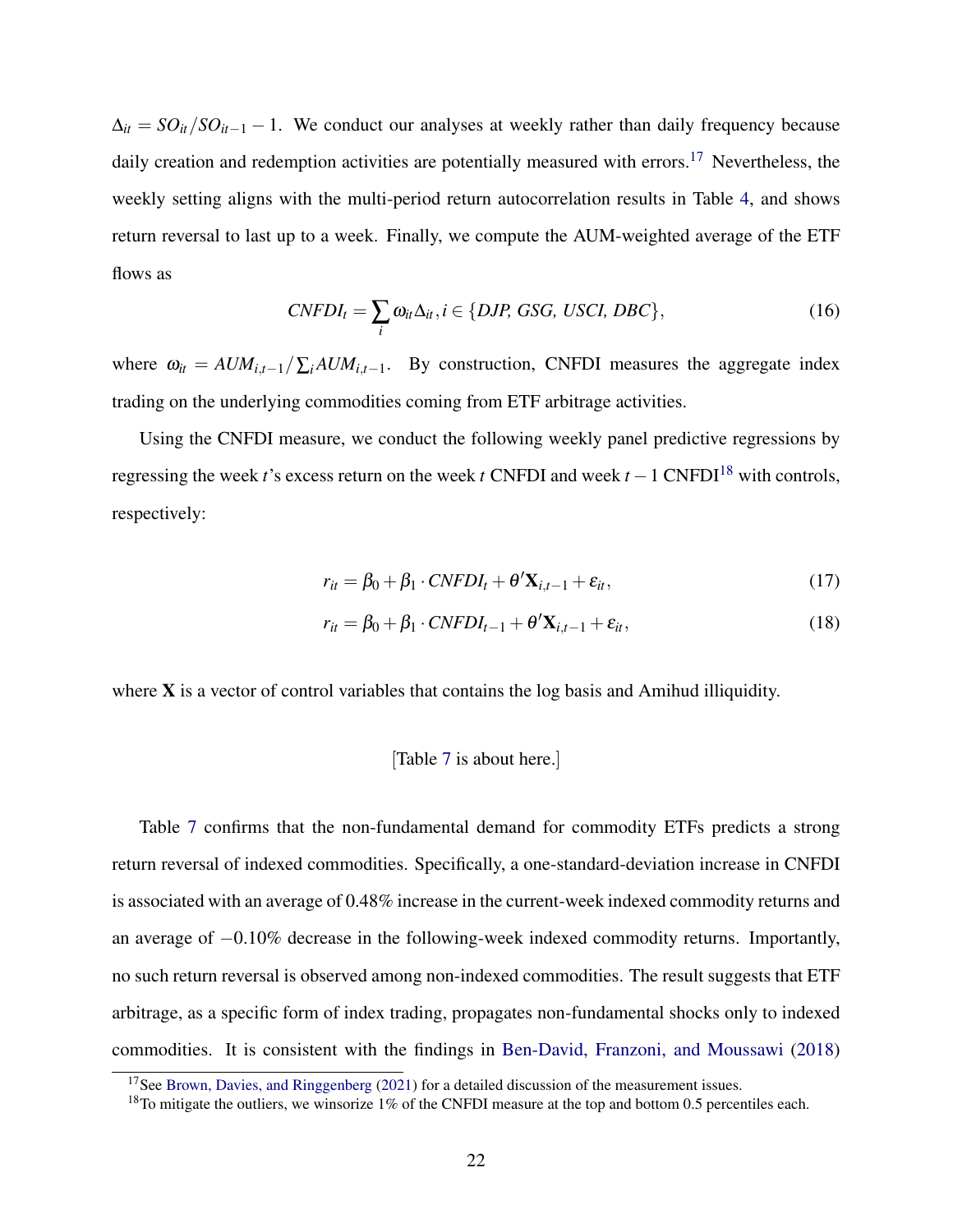that ETF arbitrage channels serial dependence in ETF products into the underlying securities as liquidity providers hedge their exposure to the index products by taking an offsetting position in the underlying.

Our ETF-based test also rules out a reverse causality concern that the predictable return reversal in the future causes index trading today. Crucially, if index trading occurs in order to explore return reversal, we would expect index traders to buy (sell) before a positive (negative) return reversal. This intuition is contradictive to what we have found: ETF arbitrageurs' buying (selling) of the underlying indexed commodities predicts negative (positive) returns on these commodities.

# <span id="page-24-0"></span>5 Digesting Results and Sentiment Spillover

So far, we have presented novel empirical evidence that index trading exposure results in negative daily return autocorrelations among indexed commodities. To help us digest these empirical facts, we present a stylized model of commodity index trading in Appendix [A.3.](#page-55-0) In the model, index traders propagate non-fundamental shocks to indexed commodities, giving rise to price overshoots and subsequent reversals and so negative return autocorrelations. The model makes a testable prediction. To the extent we can measure the non-fundamental shocks, such shocks should negatively predict the next-period return of indexed commodity. As a placebo test, nonfundamental shocks should not be correlated with future returns on non-indexed commodities. In the third causal test, we focus on a specific form of non-fundamental shock propagated by ETF arbitrage. In this section, we test this prediction more broadly using cross-sectoral news-based sentiment ("connected sentiment") as the non-fundamental shock.

The news data we use come from the Thomson Reuters News Analytics – Commodities data (TRNA-C). TRNA-C data provide three news tones (positive, negative, and neutral) for each piece of commodity news and the sample coverage starts in January 2006.[19](#page-24-1) Averaging all the news tones on each piece of news in a trading day for each commodity, we obtain a daily panel of three

<span id="page-24-1"></span><sup>&</sup>lt;sup>19</sup>According to the TRNA-C manual, news tones are calculated based on a neural network algorithm and reported accuracy is around 75%.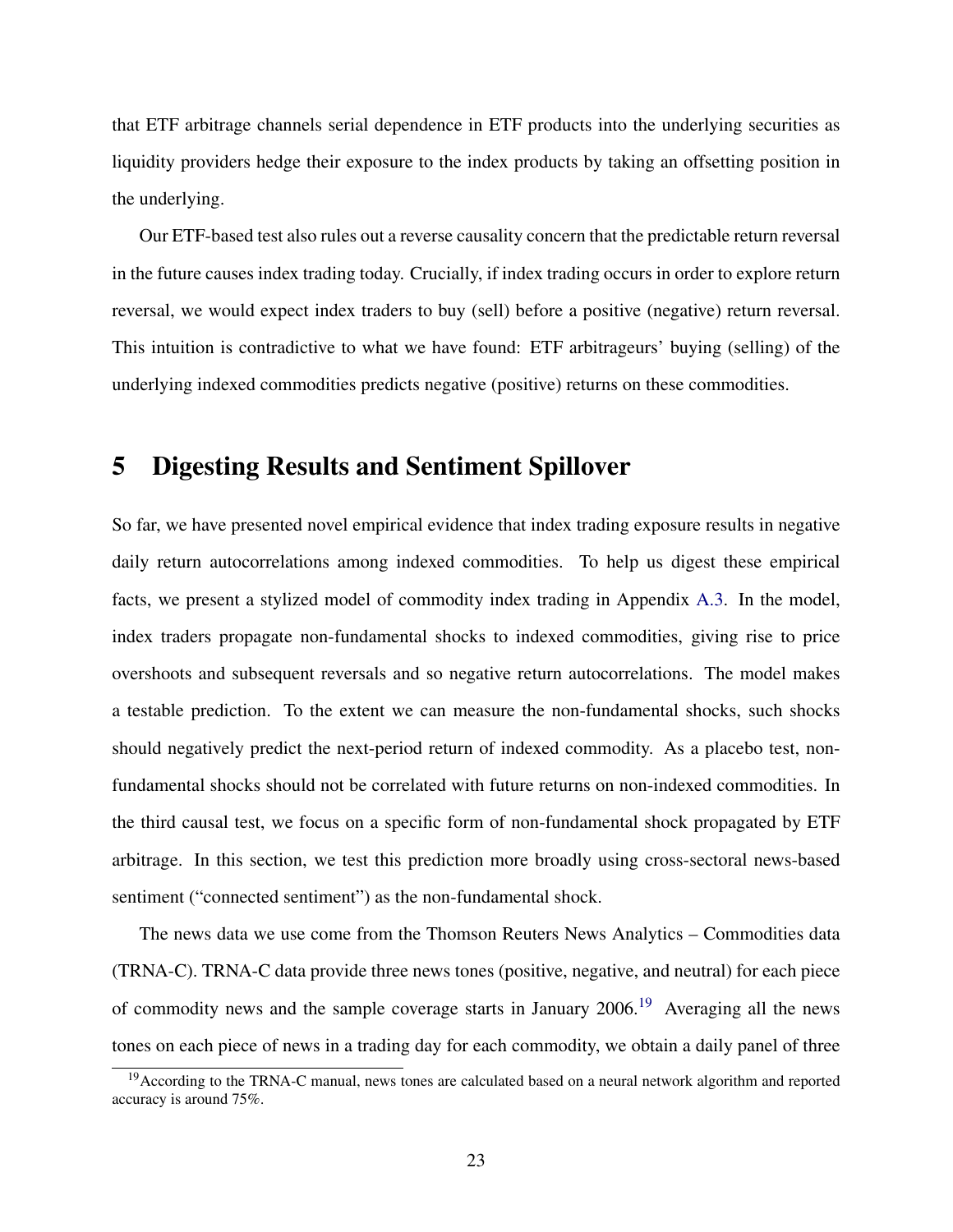news tones for each commodity.

For each commodity, we first regress the *minus negative* news tone on its first lag and the day-of-week dummies by running the following regression:

$$
-Tone_t^{Neg} = \beta_0 + \beta_1 \cdot (-Tone_{t-1}^{Neg}) + \beta_2 \cdot Day\text{-}of\text{-}week_t + \varepsilon_t. \tag{19}
$$

We focus on *negative* news tones as [Tetlock](#page-38-8) [\(2007\)](#page-38-8) points out that negative tones are better measured in most of the textual data. We take the minus negative tone to align with the noise signal  $\alpha$  in the theoretical model. [Wang, Zhang, and Zhu](#page-38-9) [\(2018\)](#page-38-9) show that news has a "momentum" effect (i.e., current news sentiment depends significantly on its lagged level). [Hafez](#page-36-9) [\(2009,](#page-36-9) [2011\)](#page-36-10) and [Healy and Lo](#page-36-11) [\(2011\)](#page-36-11) have reported strong seasonality in news flows at various sampling frequencies (e.g., intrahour, intraday, and intraweek). Therefore, we include the lagged news tones and day-of-week dummies to ease the potential momentum effect and seasonality in news tones.

We then treat the residual of the regression  $(\widehat{\epsilon}_t)$  as the sentiment measure for each commodity. Table [A5](#page-65-0) shows the descriptive statistics of our sentiment measure for each commodity. Evidently, crude oil receives more news coverage than other commodities. The sentiment measures have zero means by construction. Their average standard deviation is 0.062 ranging from 0.031 for oat (O-) and rough rice (RR) to 0.112 for orange juice (JO).

The sentiment measure for commodity *i* likely contains fundamental shocks to that commodity. To study the sentiment propagation across the indexed commodities, we construct a "connected" sentiment measure that mostly captures non-fundamental shocks for each commodity. Take corn (C-) for example. To construct its "connected" sentiment on day *t*, we take a weighted average of the sentiment measures on all indexed commodities from other sectors on that day:

*Ann. Sentiment<sub>it</sub>* = 
$$
\sum_{S(j) \neq S(i)} W_{jy(t)} \text{Sentiment}_{jt},
$$
 (20)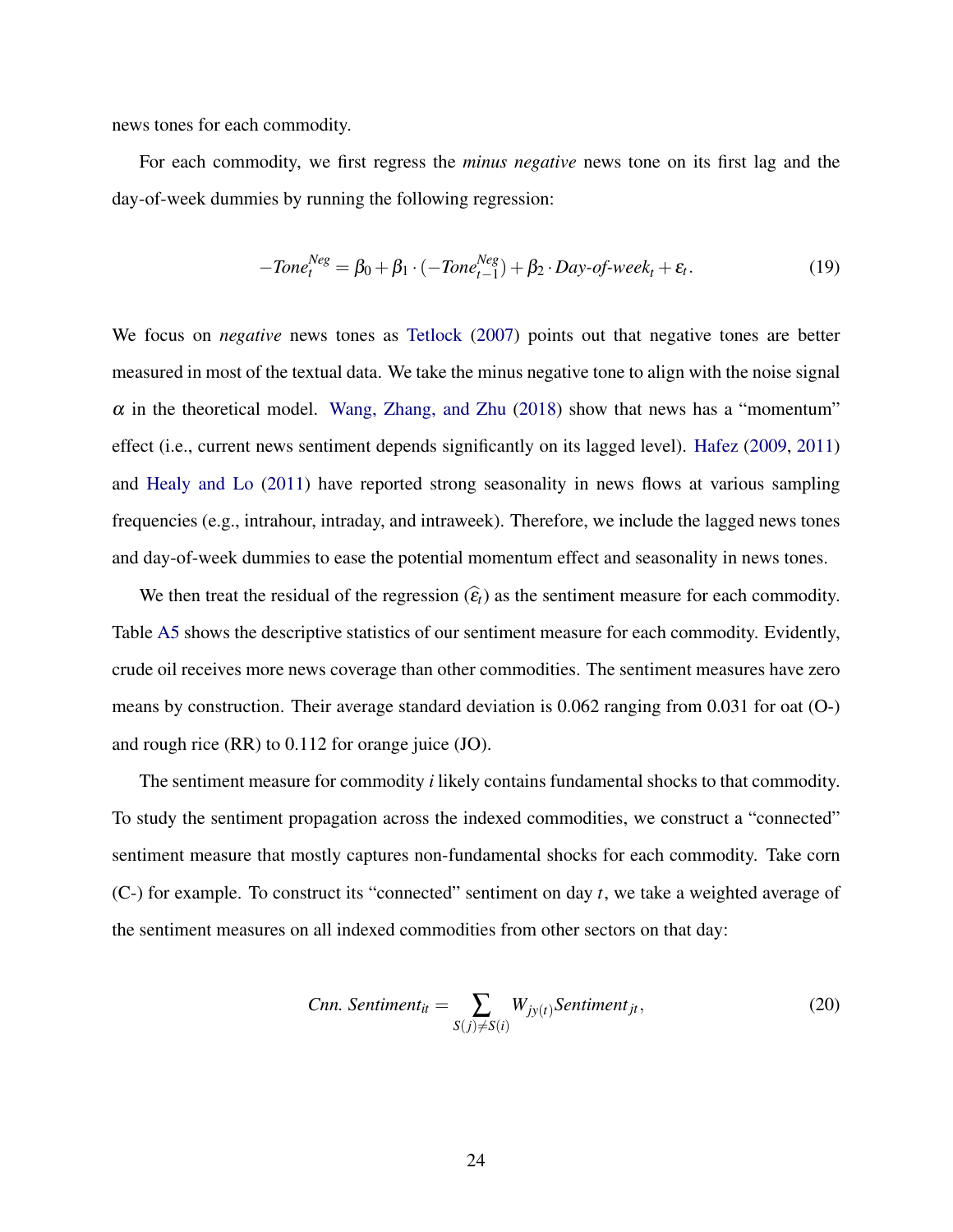where  $S(i)$  is the sector to which commodity *i* belongs and the weight  $W_{jy(t)}$  is defined as

<span id="page-26-1"></span>
$$
W_{jy(t)} = \frac{E_{y(t)}(\$Open\ Interest_{jt}^{Idx})}{\sum_{j} E_{y(t)}(\$Open\ Interest_{jt}^{Idx})},
$$
\n(21)

with  $E_{y(t)}$  (\$*Open Interest<sup>Idx</sup>*<sub>jw</sub>(*t*)</sub>) being the average of the weekly dollar-valued open interest on index trading in year *y*(*t*). In other words, the weight on "connected" indexed commodity *j* is determined by its average dollar-valued open interest relative to the total dollar-valued open interests across both indices.

In the above definition, the set of indexed commodities "connected" to corn only includes indexed commodities from other sectors such as energy and metals, but not other indexed commodities from the same grains sector such as soybean (S-) and wheat (W-). To the extent that a sentiment measure that includes commodities from the same sector may still contain fundamental factors common to that sector,  $20$  our "connected" sentiment measure is more likely to be dominated by sentiment or idiosyncratic fundamental shocks from other commodities ( $\alpha$  and  $\theta_{i'}$  in the stylized model presented in Appendix [A.3\)](#page-55-0). It is possible that the "connected" sentiment measure may still contain fundamental shocks common to all commodities (including those off the index), for example, the business cycle factors can influence demand and supply of all commodities. But if such shocks dominate, the "connected" sentiment measure should not negatively predict future indexed commodity returns as fundamental shocks do not revert.

As a placebo test, we also construct the "connected" sentiment measure for non-indexed commodities in the same fashion, except that we use an equal weighting scheme (to replace equation [\(21\)](#page-26-1)) as in the construction of the NIDX. According to our stylized model, the "connected" sentiment should positively correlate with contemporaneous indexed commodity returns but negatively predict future indexed commodity returns. In addition, it should not predict the returns on non-indexed commodities.

<span id="page-26-0"></span> $^{20}$ As shown by [Casassus, Liu, and Tang](#page-35-10) [\(2012\)](#page-35-10), different commodities from the same sector are likely to have fundamental relationships of production (e.g., heating oil and crude oil) and substitution (e.g., Chicago wheat and Kansas wheat).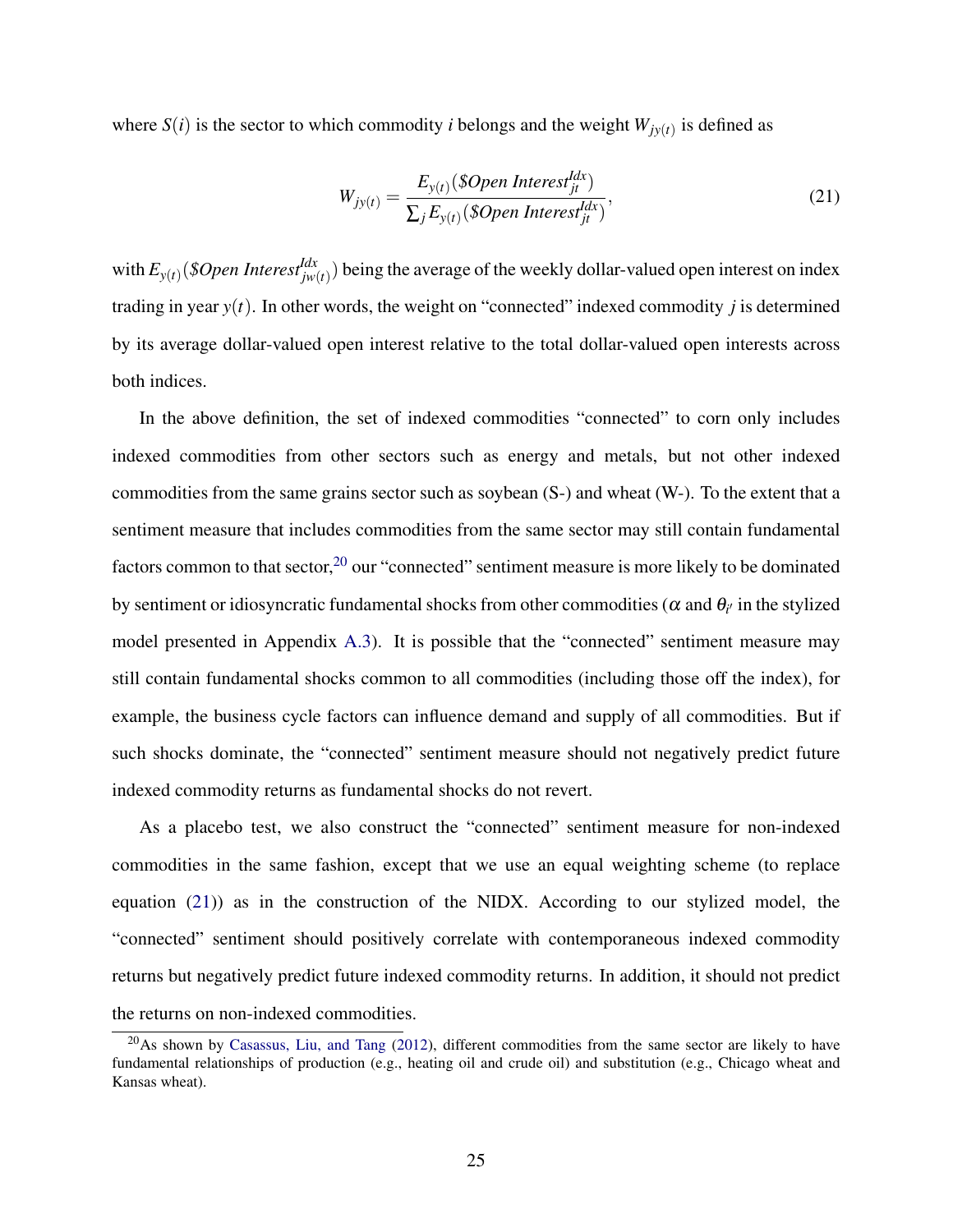We now test these predictions by running the following day/commodity panel regressions for indexed and non-indexed commodities separately:

$$
r_{it} = \beta_0 + \beta_1 \cdot \text{Cnn. Sentiment}_{it} + \theta' \mathbf{X}_{i,t-1} + \varepsilon_{it}, \qquad (22)
$$

$$
r_{it} = \beta_0 + \beta_1 \cdot \text{Cnn. Sentiment}_{i,t-1} + \theta' \mathbf{X}_{i,t-1} + \varepsilon_{it},\tag{23}
$$

where **X** is a vector of the control variables including the lagged log basis and lagged Amihud illiquidity. Both the commodity fixed effects and the year fixed effects are also controlled for in the regression. [Szymanowska et al.](#page-38-6) [\(2014\)](#page-38-6) find that the log basis, volatility, and liquidity might serve as determinants of the risk premium in commodity markets. We thus use these variables as controls. To assess the difference between the coefficients for indexed and non-indexed commodities, we also run the regressions with an interaction term between the "connected" sentiment measure and a dummy variable (1 for indexed commodities and 0 for non-indexed commodities). Table [8](#page-50-0) reports the results.

#### [Table [8](#page-50-0) is about here.]

Focusing on Panel A, we confirm the positive and significant contemporaneous relation between the indexed commodity return and its "connected" sentiment measure in Column 1. Our "connected" sentiment measure may still contain "fundamental" information that affects all commodities, explaining why its contemporaneous return correlation is also positive and significant for non-indexed commodities in Column 2, where index trading is not possible. Nevertheless, the positive coefficient (16.089) is significantly larger than that for non-indexed commodities (9.576), consistent with the notion that index trading propagates noise, in addition to fundamental information, across commodities within the same index.

Panel B shows the negative and significant return predictability of the "connected" sentiment measure, but for indexed commodities only. The coefficient of "connected" sentiments is likely to capture the impact of noise propagation. For instance, a predictive coefficient of −1.026 (*t*-statistic of −2.92) on the "connected" sentiment measure implies that a one-standard-deviation increase in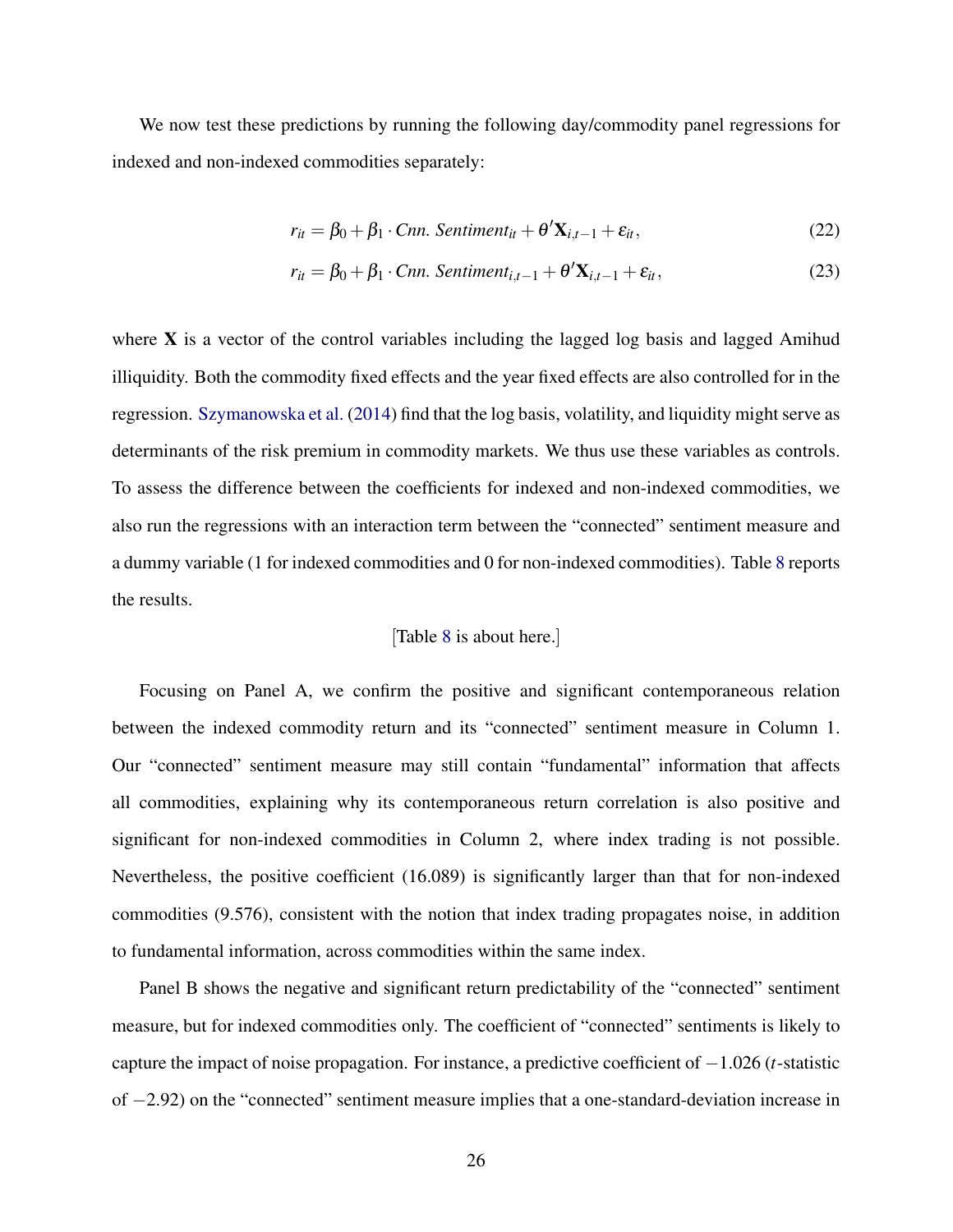the sentiment of "connected" indexed commodities propagates a noise that reverts by 2.3 basis points the next day. Column 2 in Panel B does not show any significant return predictability among non-indexed commodities. The difference between indexed and non-indexed commodities is also large (−1.588) and statistically significant, as shown in the third column of Panel B.

Turning to the control variables, consistent with [Szymanowska, De Roon, Nijman, and Van](#page-38-6) [Den Goorbergh](#page-38-6) [\(2014\)](#page-38-6) and [Gorton, Hayashi, and Rouwenhorst](#page-36-8) [\(2012\)](#page-36-8), the lagged log basis makes a positive prediction (although insignificant) on the commodity returns listed in Table [8,](#page-50-0) while liquidity showing no significant predictive power for commodity returns on a daily frequency. Consistent with Table 9 in [Kang, Rouwenhorst, and Tang](#page-37-4) [\(2020\)](#page-37-4), the  $R^2$  of the predictive panel regression is generally small for futures markets, i.e. in the neighbourhood of several tenths of a percent.

If index trading propagates sentiment and creates price pressure at the index level, we should observe a stronger effect when index trading exposure is abnormally high. To test this conjecture, we divide the sample into two subsamples based on the total index exposure measure defined in the previous section. Specifically, we classify a trading day whose total index exposure is above or below zero as a "High" (*H*) and "Low" (*L*) index exposure period, respectively. We then rerun the previous regression analyses in the "*H*" and "*L*" subperiods separately:

$$
r_{it} = \beta_0 + \beta_1 \cdot \text{Cnn. Sentiment}_{it} + \theta' \mathbf{X}_{i,t-1} + \varepsilon_{it}, \quad t \in \{H, L\},\tag{24}
$$

$$
r_{it} = \beta_0 + \beta_1 \cdot \text{Cnn. Sentiment}_{i,t-1} + \theta' \mathbf{X}_{i,t-1} + \varepsilon_{it}, \quad t \in \{H, L\}. \tag{25}
$$

Both the commodity fixed effects and the year fixed effects are controlled for in the regression. Table [9](#page-51-0) reports the results.

#### [Table [9](#page-51-0) is about here.]

Focusing on the sentiment return predictability results in Panel B, we find that the return reversal is only significant during the "High" period for indexed commodities. The coefficient of the sentiment measure is −1.712 (*t*-statistic of −3.59) on trading days with high index trading.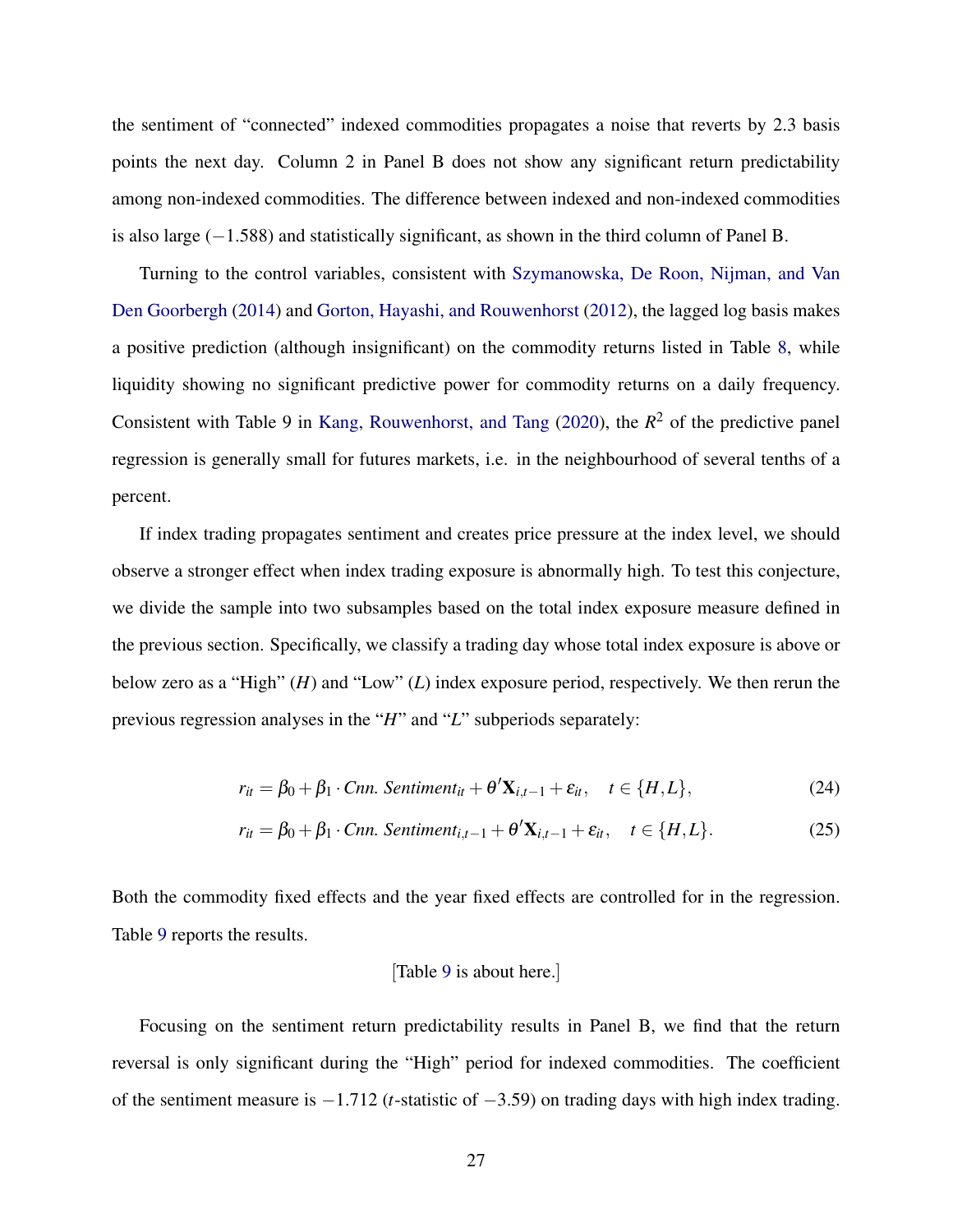The economic magnitude is large. A coefficient of  $-1.712$  implies that a one-standard-deviation increase in the sentiment of connected indexed commodities propagates a noise of 4.0 basis points. Consistent with the notion that index trading results in price overshoots and reversals, when we focus our attention on non-indexed commodities, we observe no return reversals in either "High" or "Low" index exposure periods. In fact, non-indexed commodities have a significantly negative coefficient in the "Low" index exposure period, indicating a delayed reaction to the negative sentiment that results in momentum instead of reversal.

Our results using news-based sentiment thus support the predictions from a stylized model and provide a concrete economic mechanism that generates negative daily return autocorrelations even at the index level. Specifically, index trading propagates "non-fundamental" noise across commodities in the same index, it creates correlated price overshoots and reversals at a daily frequency.

# <span id="page-29-0"></span>6 Robustness Checks

In this section, we perform extensive robustness checks of our main results using different regression specifications, different subsamples (excluding the energy sector, financial crisis, or index rolling periods), and different measures.

## 6.1 Decomposition of indexed trading

Considering our index exposure measure is a detrended product of the total trading volume and index market share, a natural concern is that our results could be driven by the total trading volume component rather than the index market share. To address this concern, we rerun regression [\(7\)](#page-14-1) by separately including the two components of the index exposure measure (as in equation [\(4\)](#page-11-2)). In particular, we use the sector-specific index market shares as the explanatory variable for nonindexed commodities and estimate the model with and without the day fixed effects and control variables.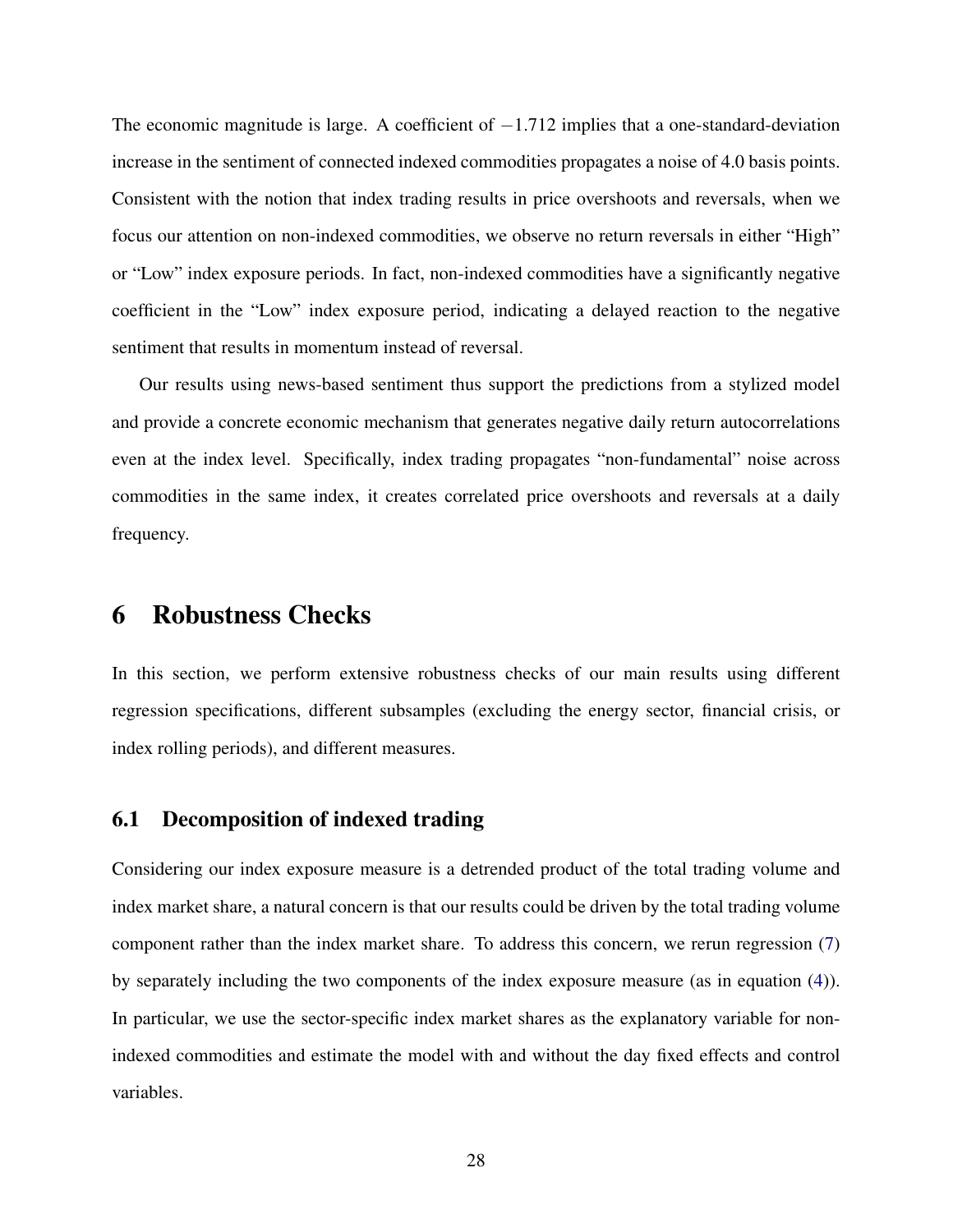The results in Table [A6](#page-66-0) show that both components are important for driving the autocorrelation of indexed commodity returns. The economic magnitude of both components is significant: the coefficients of −0.366 and −0.255 in Column 6 indicate that a one-standard-deviation increase in each component results in a decrease in daily return autocorrelations by 4.00% and 2.86%, respectively. Hence, our results are not solely driven by the index traders' market share or the total trading volume. Consistent with the previous analysis, both components show no significant impact on the return autocorrelations in non-indexed commodities. This placebo result confirms that our analysis is robust to different specifications of the index exposure measure.

## 6.2 Individual index exposure

Since individual index exposure is not necessarily high when total index exposure is high, we conduct the following daily panel regression of each commodity's serial dependence measure on the lagged individual index exposure measure and controls for robustness:

$$
AC(1)it = \beta_0 + \beta_1 \cdot Index\,Exposure_{i,t-1} + \theta' \mathbf{X}_{i,t-1} + \varepsilon_{it},
$$
\n(26)

where *Index Exposure*<sub>*i*, $t$ </sub> is the index exposure for commodity *i* at date  $t - 1$ , and **X** is a vector of control variables. We run the panel regression for indexed and non-indexed commodities separately and use total index exposure as non-indexed commodities' index exposure.

Table [A7](#page-67-0) shows two sets of interesting results. First, we observe negative and significant coefficients of the index exposure measure only for indexed commodities. In other words, abnormally high index trading today implies a more negative correlation between the indexed commodity return today and that tomorrow, consistent with the notion that index trading results in price pressure at the index level today and that such price pressure is reverted tomorrow. The economic magnitude of such an effect is large. In terms of the economic magnitude, a coefficient of −0.023 in Column 2 means that a one-standard-deviation increase in index exposure makes its daily return autocorrelations 2.05% more negative.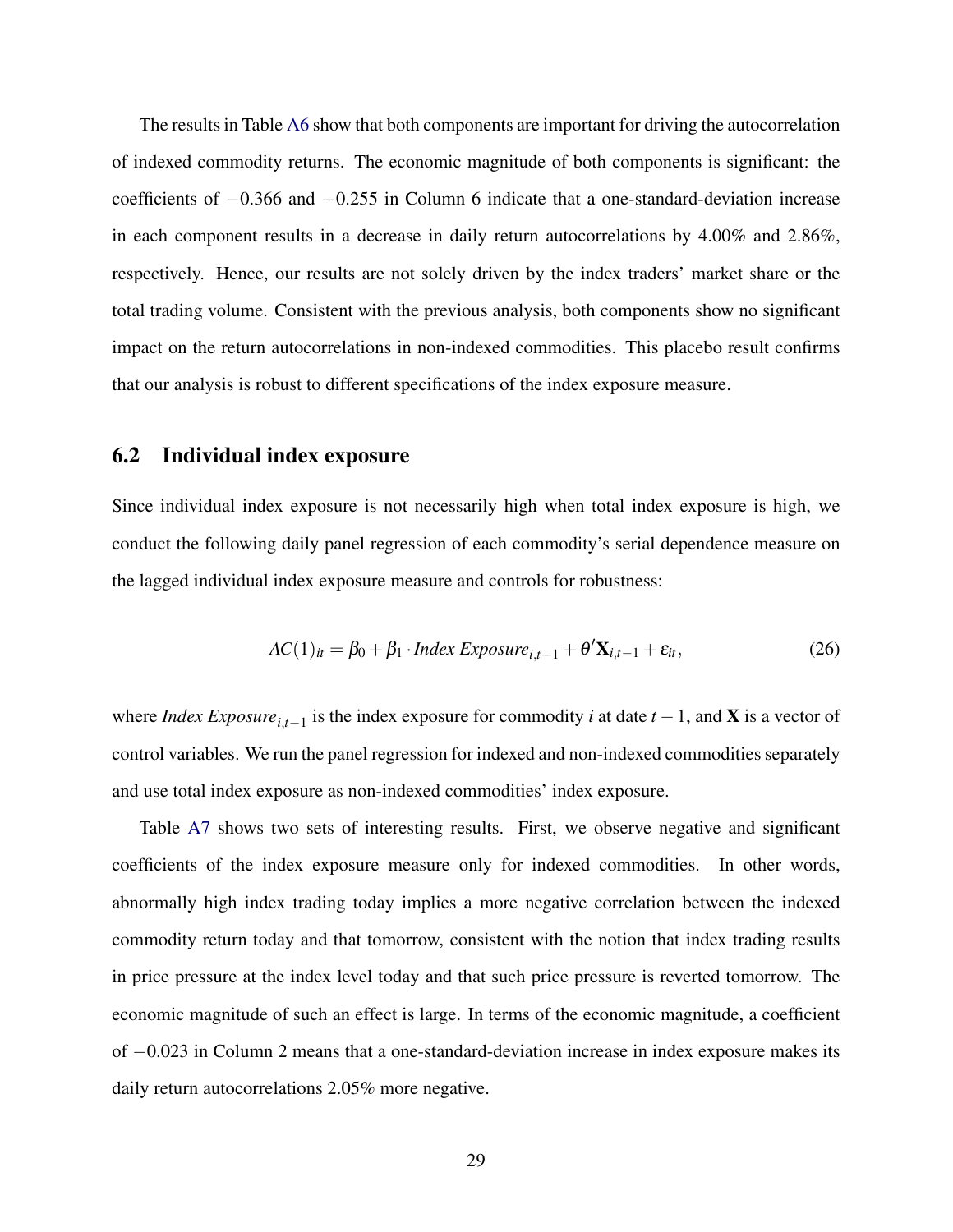Second, to the extent that negative return autocorrelations reflect price overshoots and reversals, we expect it to be stronger when liquidity is poor (see, e.g., [Campbell, Grossman, and Wang,](#page-35-8) [1993;](#page-35-8) [Nagel,](#page-37-6) [2012\)](#page-37-6). Columns 5 and 6 confirm this conjecture. The coefficients of the interaction term between lagged index exposure and the indicator for high illiquidity are negative and highly significant. In other words, when index investors trade illiquid commodities, their trading more likely generates negative return autocorrelations for those commodities in the index. Columns 7 and 8 again show no such interaction among non-indexed commodities.

# 6.3 Index rolling activity

Unlike equity index funds that invest directly in underlying assets, commodity index funds trade futures contracts instead, which requires them to unwind maturing contracts before they expire and roll their positions to the contracts with later maturity dates. According to the rolling schedule of the GSCI and BCOM, both indices shift the basket of contracts from the nearest to the secondnearest contracts at a rate of 20% per day on the fifth to ninth business days in each month. This routine rolling activity results in abnormally high index trading volumes during the roll period that would likely affect our index exposure measure. Therefore, it is important to ensure that our results are not driven by these roll dates.

For each commodity, we identify the week containing the roll date of its continuous contract, which is the seventh calendar day of the maturity month. Using this setting, we can cover most of the index roll dates without affecting the return structure of the continuous contract. We then rerun the panel regressions in Table [4](#page-45-0) on a sample excluding roll weeks and report the results in Table [A8.](#page-68-0) The results, when excluding roll weeks, are similar to those using the whole sample, suggesting that index rolling is not the driver of our findings.

In addition, we reconduct the analyses in Table [A6](#page-66-0) and report the results in [A9.](#page-70-0) This table shows that our results are jointly robust to different index exposure definitions and commodity index-rolling activities.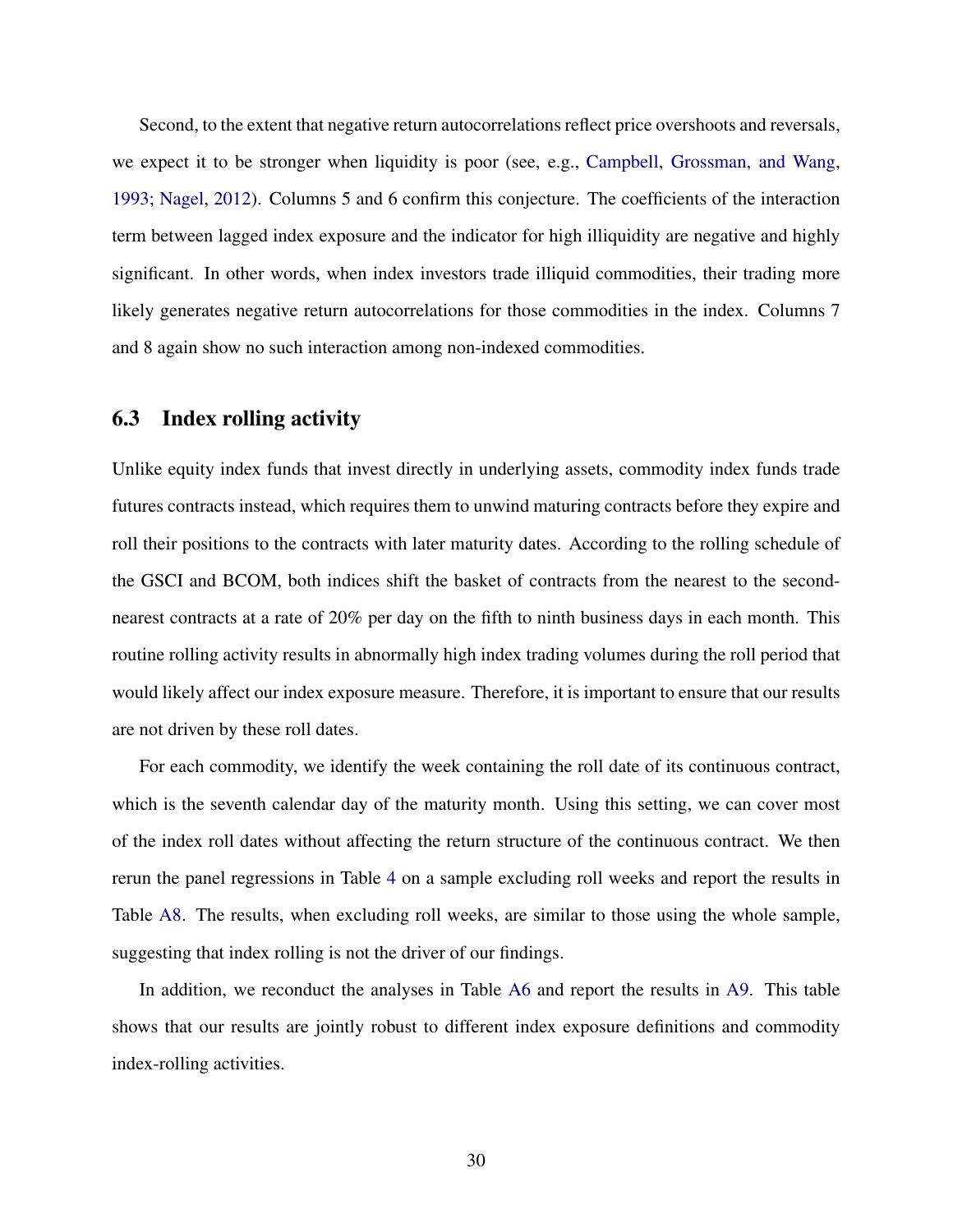## 6.4 Energy sector

Since there are zero energy commodities in the non-index sample, one may question whether the results are due to a time-varying energy-specific factor. This is especially concerning because energy carries an enormous weight in the commodity indexes, and energy commodities behaved wildly during the sample period. To address this concern, we reconduct the analysis in Table [4](#page-45-0) and [A6](#page-66-0) by excluding the commodities from the energy sector. The results in Table [A10](#page-71-0) and [A11](#page-73-0) exhibit a similar pattern to those using the whole sample, suggesting that our findings are not solely driven by the energy commodities.

## 6.5 Financial crisis

The financial crisis may drive some of our results. Hence, following [Tang and Xiong](#page-38-0) [\(2012\)](#page-38-0), we choose the period from September 15, 2008, when Lehman Brothers filed for bankruptcy, to June 30, 2009, the trough of the business cycle identified by the NBER, as the period of the financial crisis. We then rerun the regressions in Tables [4](#page-45-0) and [8](#page-50-0) excluding the financial crisis period, with the results reported in Tables [A12](#page-74-0) and [A13.](#page-76-0) Our robustness check results are consistent with those in Tables [4](#page-45-0) and [8.](#page-50-0) That is, through index investment, connected news sentiment leads to a price overshoot and a subsequent reversal and index exposure decreases in futures return autocorrelations. On the contrary, non-indexed commodities do not have such effects.

#### 6.6 Net news tone

<span id="page-32-0"></span>In Section [5,](#page-24-0) we use the minus negative news tone in the regression, and as a robustness check, we rerun the regression in Tables [8](#page-50-0) and [9](#page-51-0) using net news tone (positive tone minus negative tone). Tables [A14](#page-77-0) and [A15](#page-78-0) present the results. Again, using net news tone, we obtain results similar to those with minus negative tones (as shown in Tables [8](#page-50-0) and [9\)](#page-51-0).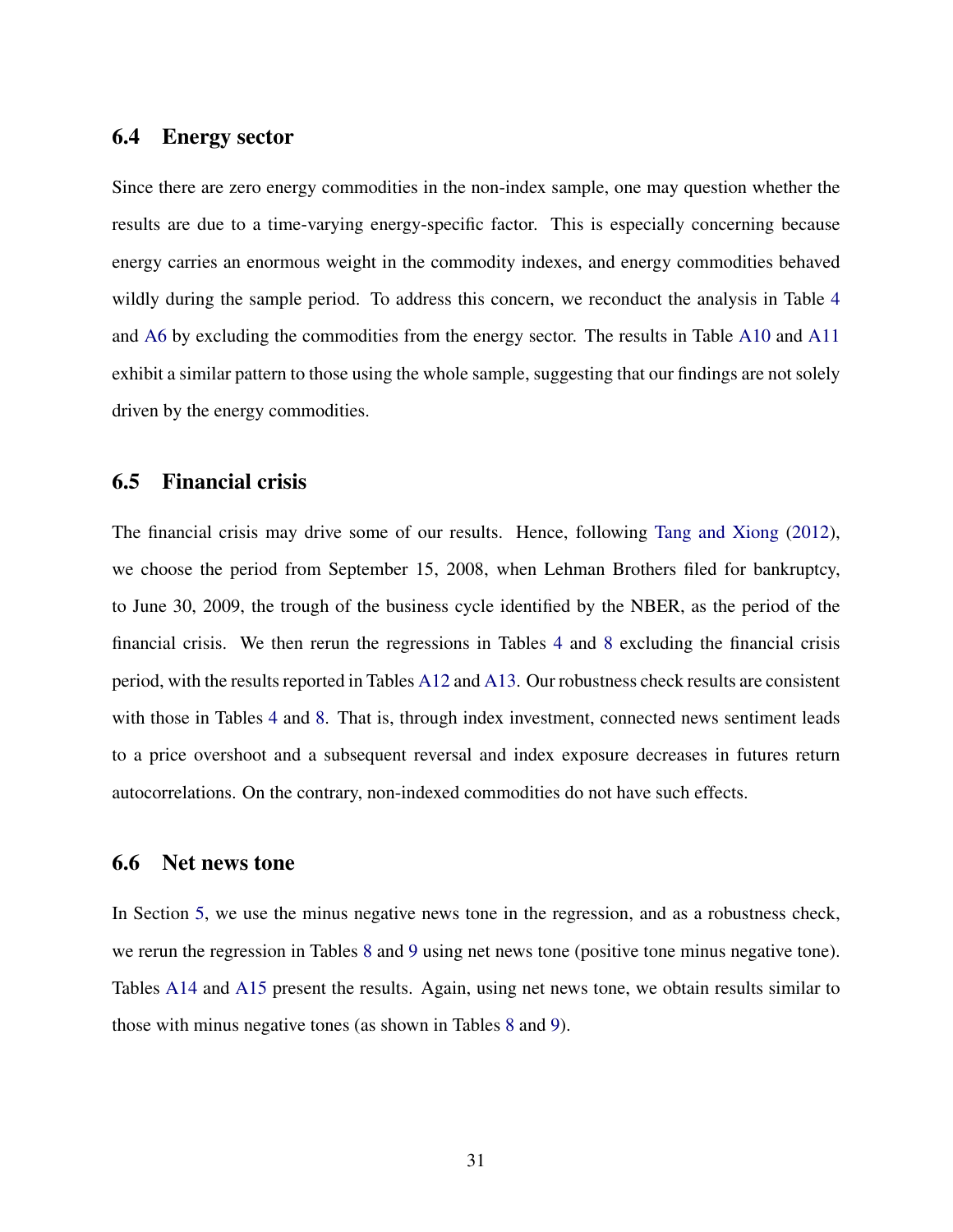# 7 Conclusion

We provide causal evidence of the recent financialization in commodity markets on the return serial dependence of indexed commodities. We first document a striking divergence between the daily return autocorrelation of indexed commodities and non-indexed commodities. While the autocorrelation of non-indexed commodities has become slightly more positive, the autocorrelation of commodity indices had switched to become negative when financialization began. We present novel causal evidence that exposure to index trading results in negative daily return autocorrelations among commodities in that index. The reason is that index trading can propagate non-fundamental noises to indexed commodities, giving rise to price overshoots and subsequent reversals, consistent with the prediction of a stylized model. We present direct evidence for such noise propagation using news sentiment data.

Given the attractive risk-return tradeoff and diversification benefits associated with commodity index investments, the commodity financialization process can be expected to continue. We do not dispute such benefits. Instead, we highlight an unexpected side effect to these benefits, as negative serial dependence in commodity index returns signals excessive price comovements, even at the index level. Price overshooting and the subsequent reversal could impose costs on institutional investors who trade often and individual investors who invest in commodities through those institutions. Our results agree with the theoretical studies [Sockin and Xiong](#page-38-4) [\(2015\)](#page-38-4) and [Goldstein and Yang](#page-36-0) [\(2021\)](#page-36-0), which propose that index traders can inject unrelated noise into futures prices and diminish market efficiency. They also suggest that proactive investors can generate economically significant profits by providing liquidity to index traders on a systematic basis.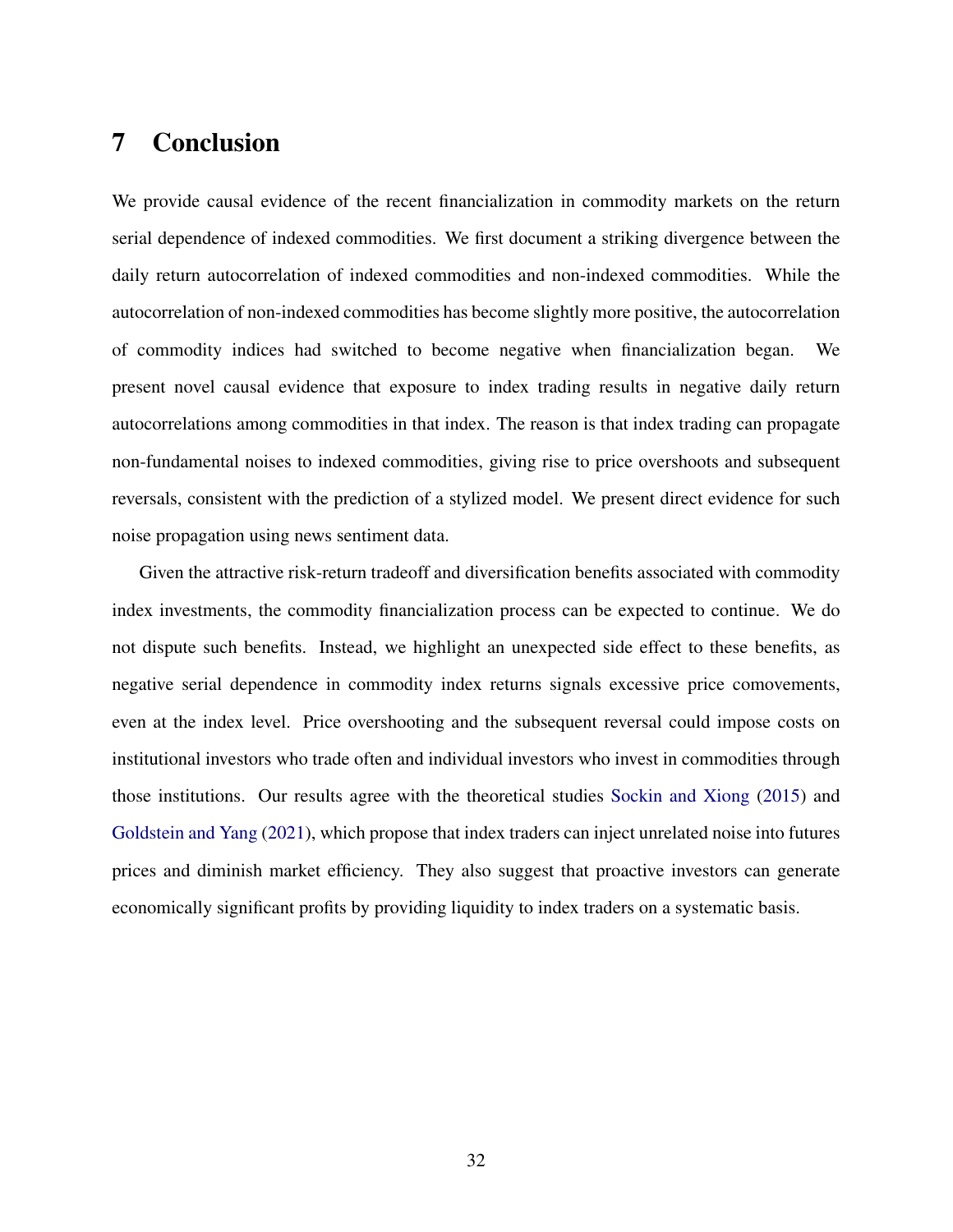# References

- <span id="page-34-9"></span>Abadie, A., Diamond, A., Hainmueller, J., 2010. Synthetic Control Methods for Comparative Case Studies: Estimating the Effect of California's Tobacco Control Program. Journal of the American Statistical Association 105, 493–505.
- <span id="page-34-8"></span>Abadie, A., Gardeazabal, J., 2003. The Economic Costs of Conflict: A Case Study of the Basque Country. American Economic Review 93, 113–132.
- <span id="page-34-1"></span>Acemoglu, D., Johnson, S., Kermani, A., Kwak, J., Mitton, T., 2016. The Value of Connections in Turbulent Times: Evidence from the United States. Journal of Financial Economics 121, 368–391.
- <span id="page-34-7"></span>Amihud, Y., 2002. Illiquidity and Stock Returns: Cross-section and Time-series Effects. Journal of Financial Markets 5, 31–56.
- <span id="page-34-6"></span>Arzandeh, M., Frank, J., 2019. Price Discovery in Agricultural Futures Markets: Should We Look beyond the Best Bid-Ask Spread? American Journal of Agricultural Economics 101, 1482– 1498.
- <span id="page-34-3"></span>Baker, M., Stein, J. C., 2004. Market Liquidity As a Sentiment Indicator. Journal of Financial Markets 7, 271–299.
- <span id="page-34-2"></span>Baker, M., Wurgler, J., 2006. Investor Sentiment and the Cross-section of Stock Returns. Journal of Finance 61, 1645–1680.
- <span id="page-34-5"></span>Baltussen, G., van Bekkum, S., Da, Z., 2019. Indexing and Stock Market Serial Dependence around the World. Journal of Financial Economics 132, 26–48.
- <span id="page-34-4"></span>Barberis, N., Shleifer, A., Wurgler, J., 2005. Comovement. Journal of Financial Economics 75, 283–317.
- <span id="page-34-0"></span>Basak, S., Pavlova, A., 2016. A Model of Financialization of Commodities. Journal of Finance 71, 1511–1556.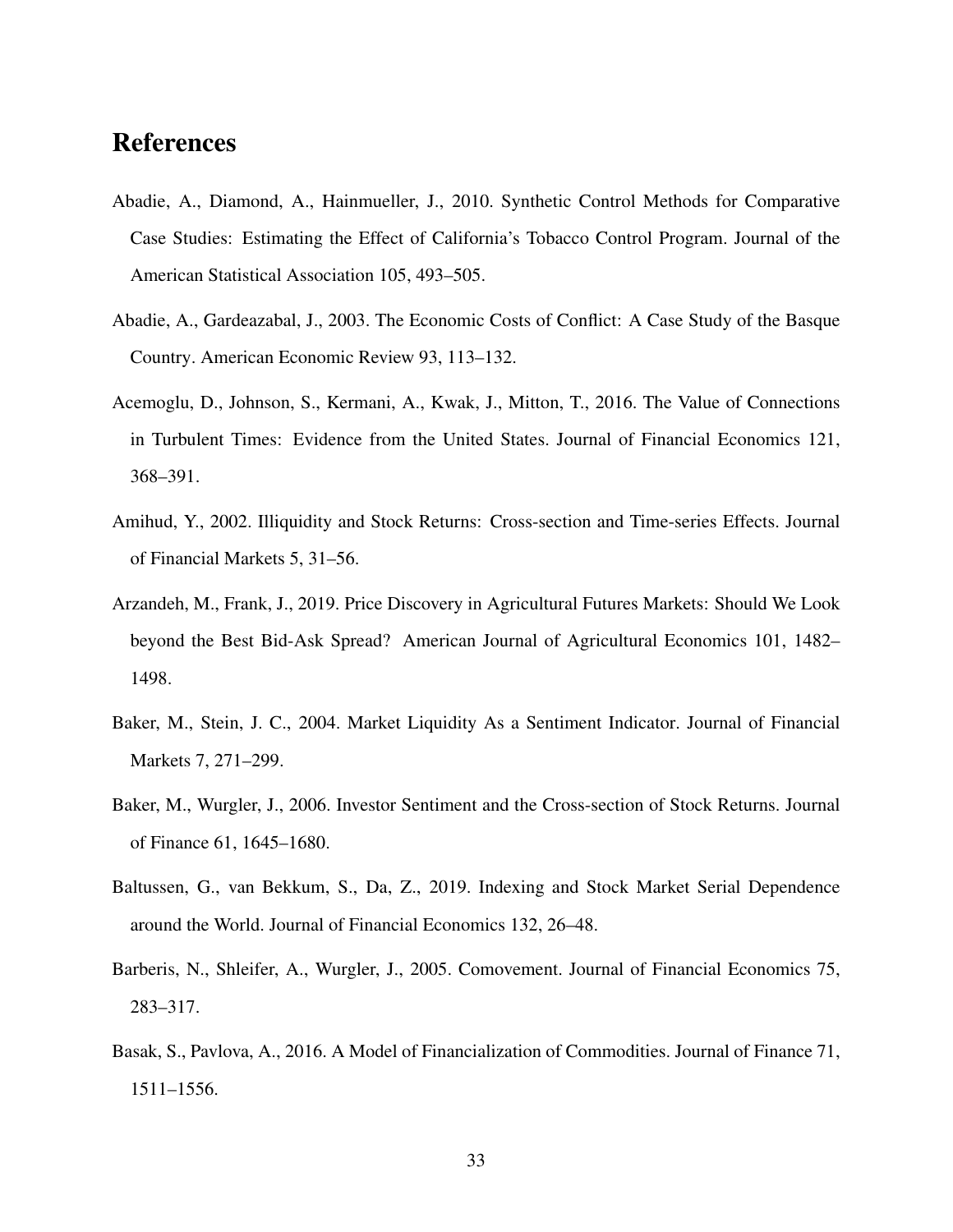- <span id="page-35-6"></span>Ben-David, I., Franzoni, F., Moussawi, R., 2018. Do ETFs Increase Volatility? Journal of Finance 73, 2471–2535.
- <span id="page-35-9"></span>Bianchi, R. J., Drew, M. E., Fan, J. H., 2016. Commodities Momentum: A Behavioral Perspective. Journal of Banking & Finance 72, 133–150.
- <span id="page-35-7"></span>Bond, P., García, D., 2021. The Equilibrium Consequences of Indexing. Review of Economic Studies, forthcoming.
- <span id="page-35-2"></span>Brogaard, J., Ringgenberg, M., Sovich, D., 2019. The Economic Impact of Index Investing. Review of Financial Studies 32, 3461–3499.
- <span id="page-35-0"></span>Brown, D. C., Davies, S. W., Ringgenberg, M. C., 2021. ETF Arbitrage, Non-fundamental Demand, and Return Predictability. Review of Finance 25, 937–972.
- <span id="page-35-3"></span>Büyükşahin, B., Harris, J. H., 2011. Do Speculators Drive Crude Oil Futures Prices? The Energy Journal 32, 167–202.
- <span id="page-35-8"></span>Campbell, J. Y., Grossman, S. J., Wang, J., 1993. Trading Volume and Serial Correlation in Stock Returns. Quarterly Journal of Economics 108, 905–939.
- <span id="page-35-10"></span>Casassus, J., Liu, P., Tang, K., 2012. Economic Linkages, Relative Scarcity, and Commodity Futures Returns. Review of Financial Studies 26, 1324–1362.
- Cen, L., Wei, K. C. J., Yang, L., 2017. Disagreement, Underreaction, and Stock Returns. Management Science 63, 1214–1231.
- <span id="page-35-5"></span>Chen, H., Noronha, G., Singal, V., 2004. The Price Response to S&P 500 Index Additions and Deletions: Evidence of Asymmetry and a New Explanation. Journal of Finance 59, 1901–1930.
- <span id="page-35-1"></span>Chen, Y., Dai, W., Sorescu, S. M., 2021. A Hiding Place? Diversification, Financialization, and Return Comovement in Commodity Markets. Working Paper (Texas A&M University), Available at SSRN 3287568 .
- <span id="page-35-4"></span>Cheng, I.-H., Xiong, W., 2014. Financialization of Commodity Markets. Annual Review of Finance and Economics 6, 419–441.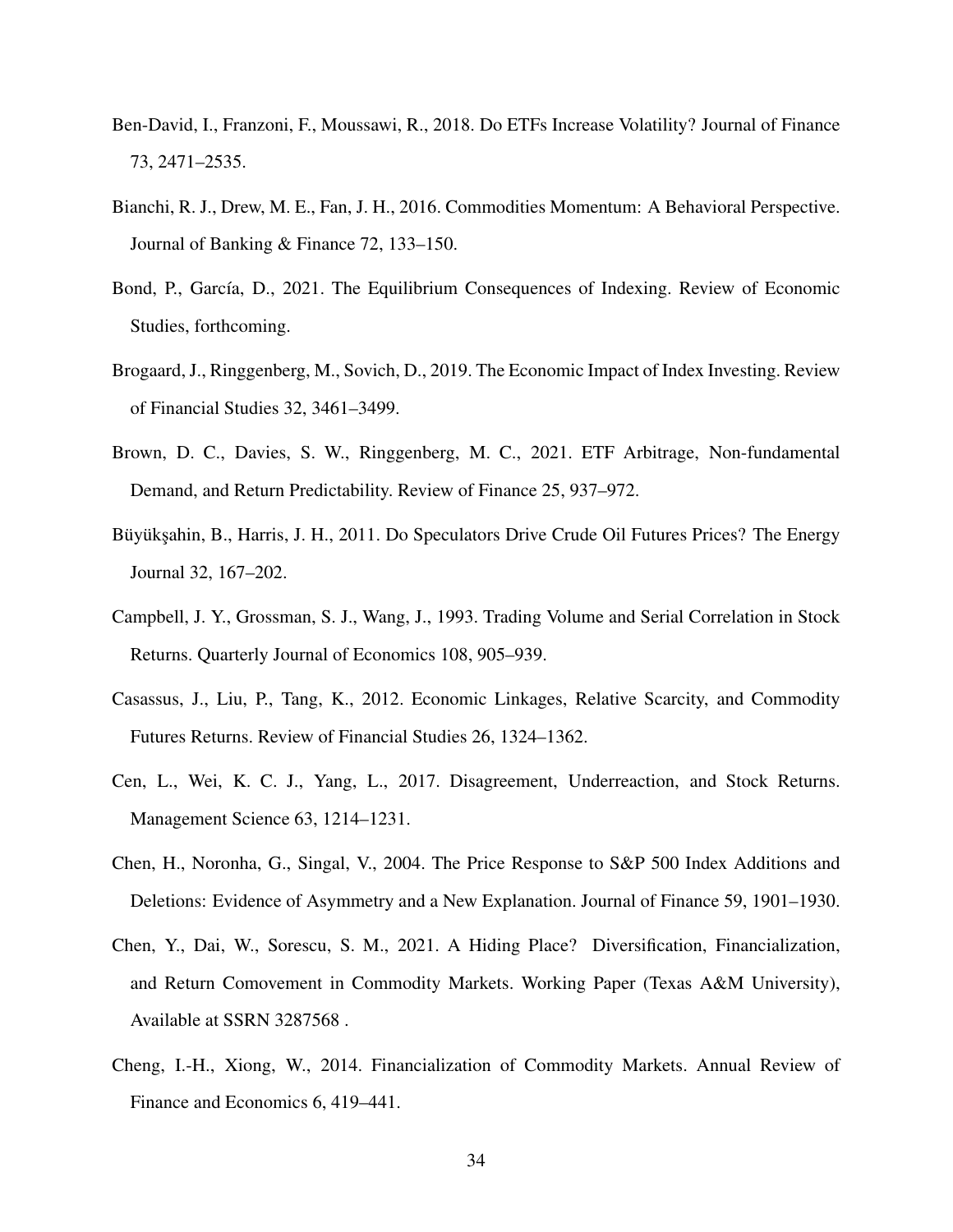- Da, Z., Shive, S., 2018. Exchange Traded Funds and Asset Return Correlations. European Financial Management 24, 136–168.
- <span id="page-36-1"></span>Eyster, E., Rabin, M., Vayanos, D., 2019. Financial Markets Where Traders Neglect the Informational Content of Prices. Journal of Finance 74, 371–399.
- Gilbert, C. L., 2010. How to Understand High Food Prices. Journal of Agricultural Economics 61, 398–425.
- <span id="page-36-2"></span>Goldstein, I., Yang, L., 2021. Commodity Financialization and Information Transmission. Journal of Finance, forthcoming.
- Gorton, G. B., Hayashi, F., Rouwenhorst, K. G., 2012. The Fundamentals of Commodity Futures Returns. Review of Finance 17, 35–105.
- Greenwood, R., 2008. Excess Comovement of Stock Returns: Evidence from Cross-sectional Variation in Nikkei 225 Weights. Review of Financial Studies 21, 1153–1186.
- Greenwood, R. M., 2005. A Cross Sectional Analysis of the Excess Comovement of Stock Returns. HBS Finance Research Paper No. 05-069 .
- Hafez, P. A., 2009. Detection of Seasonality Patterns in Equity News Flows. Tech. rep., RavenPack.
- Hafez, P. A., 2011. How News Events Impact Market Sentiment. Handbook of News Analytics in Finance pp. 129–146.
- <span id="page-36-0"></span>Hamilton, J. D., Wu, J. C., 2015. Effects of Index-fund Investing on Commodity Futures Prices. International Economic Review 56, 187–205.
- Han, Y., Kong, L., 2020. The Serial Dependence of the Commodity Futures Returns: A Machine Learning Approach. Working Paper (University of North Carolina at Charlotte), Available at SSRN 3536046 .
- Healy, A. D., Lo, A. W., 2011. Managing Real-time Risks and Returns: The Thomson Reuters NewsScope Event Indices. Handbook of News Analytics in Finance pp. 73–109.

Henderson, B. J., Pearson, N. D., Wang, L., 2015. New Evidence on the Financialization of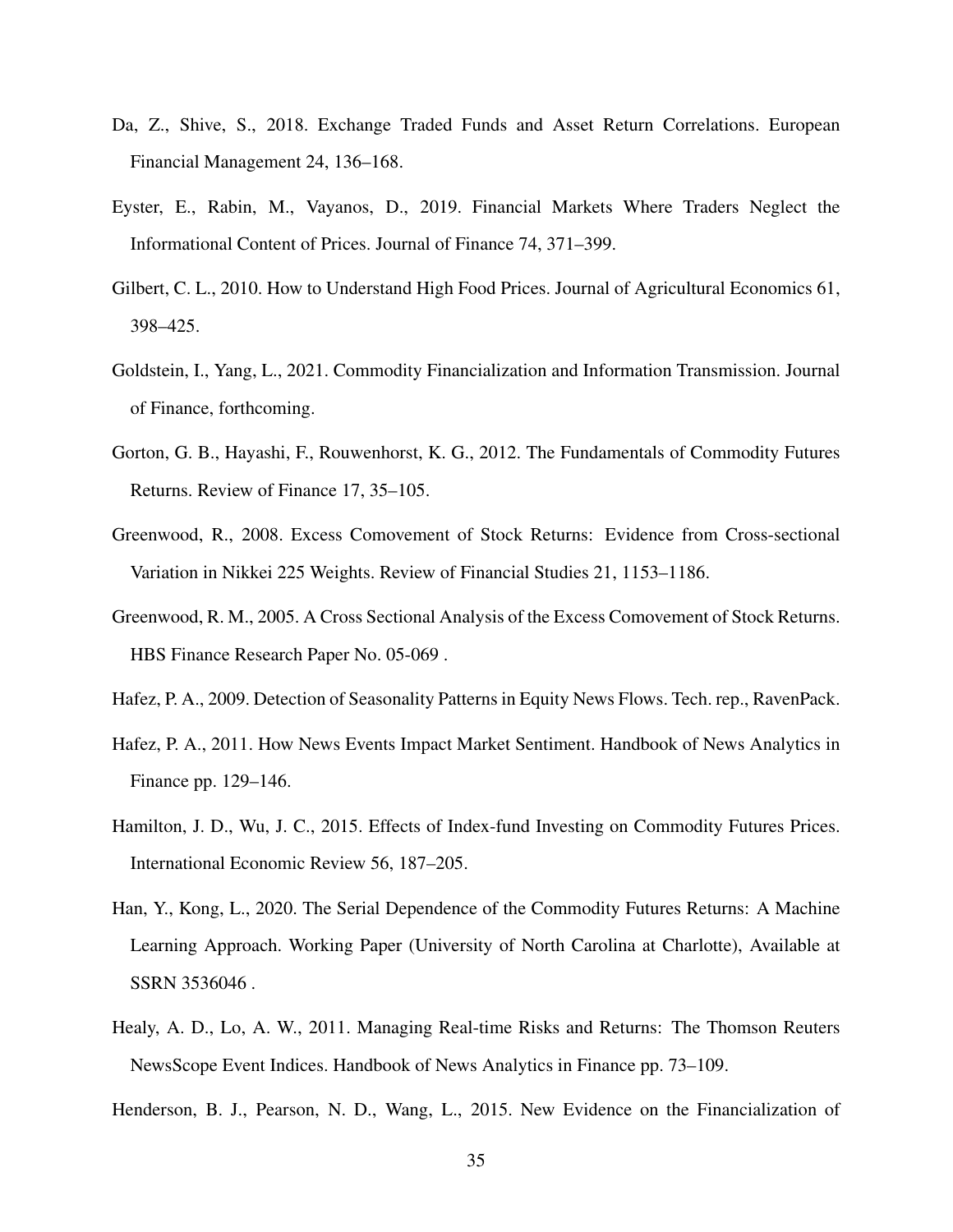Commodity Markets. Review of Financial Studies 28, 1285–1311.

- <span id="page-37-4"></span>Hirshleifer, D., Lim, S. S., Teoh, S. H., 2011. Limited Investor Attention and Stock Market Misreactions to Accounting Information. Review of Asset Pricing Studies 1, 35–73.
- <span id="page-37-3"></span>Hirshleifer, D., Teoh, S. H., 2003. Limited Attention, Information Disclosure, and Financial Reporting. Journal of Accounting and Economics 36, 337–386.
- Hong, H., Kubik, J. D., Fishman, T., 2012. Do Arbitrageurs Amplify Economic Shocks? Journal of Financial Economics 103, 454–470.
- <span id="page-37-2"></span>Hong, H., Stein, J. C., 1999. A Unified Theory of Underreaction, Momentum Trading, and Overreaction in Asset Markets. Journal of Finance 54, 2143–2184.
- <span id="page-37-1"></span>Irwin, S. H., Sanders, D. R., 2012. Testing the Masters Hypothesis in Commodity Futures Markets. Energy Economics 34, 256–269.
- Israeli, D., Lee, C. M. C., Sridharan, S. A., 2017. Is There a Dark Side to Exchange Traded Funds? an Information Perspective. Review of Accounting Studies 22, 1048–1083.
- Kang, W., Rouwenhorst, K. G., Tang, K., 2020. A Tale of Two Premiums: The Role of Hedgers and Speculators in Commodity Futures Markets. Journal of Finance 75, 377–417.
- Koijen, R., Moskowitz, T. J., Pedersen, L. H., Vrugtd, E. B., 2018. Carry. Journal of Financial Economics 127, 197–225.
- Marshall, B. R., Nguyen, N. H., Visaltanachoti, N., 2012. Commodity Liquidity Measurement and Transaction Costs. Review of Financial Studies 25, 599–638.
- <span id="page-37-0"></span>Masters, M. W., 2008. Testimony before Committee on Homeland Security and Governmental Affairs of the United States Senate. Tech. rep., Commodity Futures Trading Commission.
- Mou, Y., 2011. Limits to Arbitrage and Commodity Index Investment: Front-running the Goldman Roll. Working Paper (Columbia University), Available at SSRN 1716841 .
- Nagel, S., 2012. Evaporating Liquidity. Review of Financial Studies 25, 2005–2039.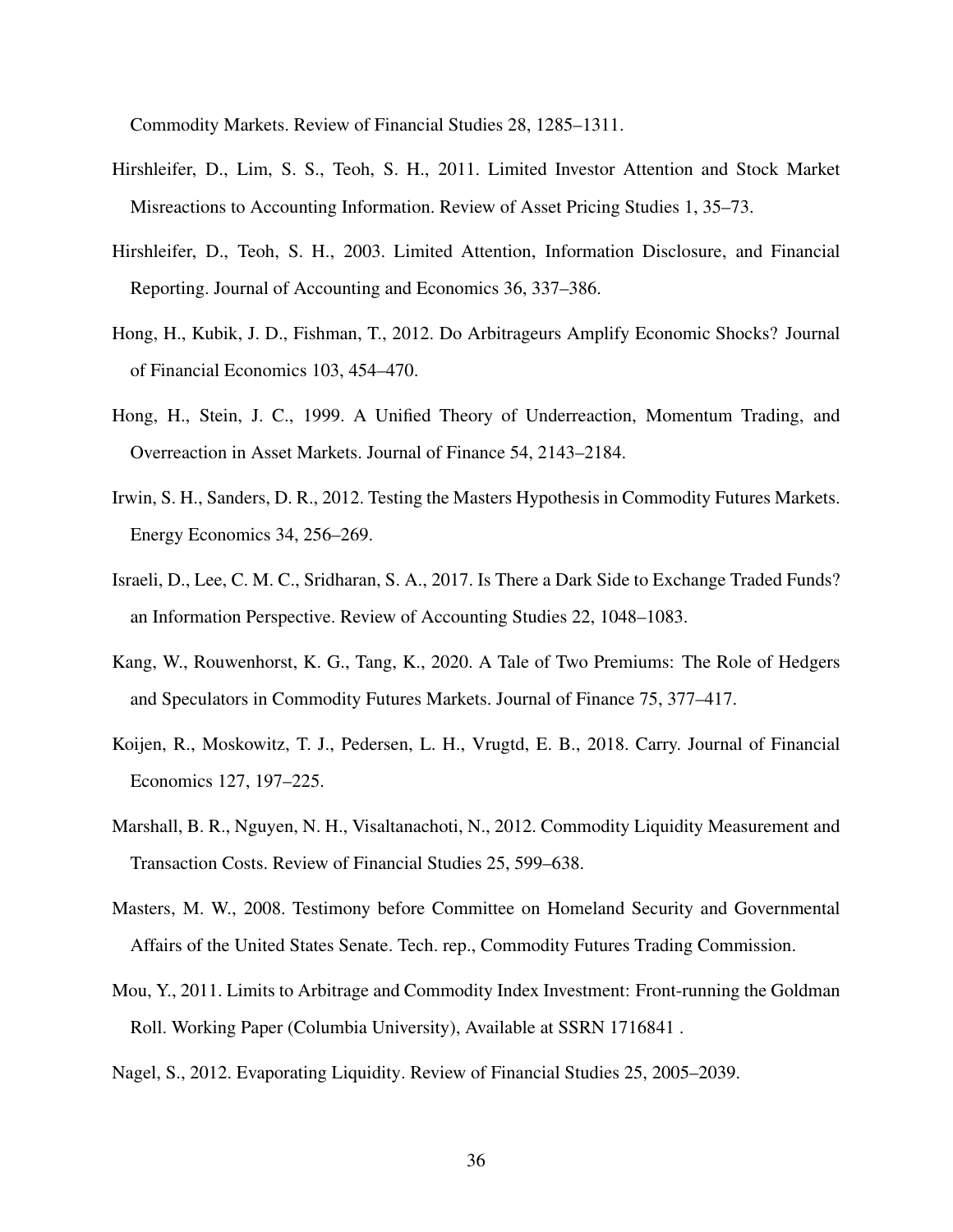- Ready, M., Ready, R. C., 2021. Order Flows and Financial Investor Impacts in Commodity Futures Markets. Review of Financial Studies, forthcoming.
- Singleton, K. J., 2013. Investor Flows and the 2008 Boom/Bust in Oil Prices. Management Science 60, 300–318.
- <span id="page-38-1"></span>Sockin, M., Xiong, W., 2015. Informational Frictions and Commodity Markets. Journal of Finance 70, 2063–2098.
- Stambaugh, R. F., 1999. Predictive regressions. Journal of Financial Economics 54, 375–421.
- Stoll, H. R., Whaley, R. E., 2010. Commodity Index Investing and Commodity Futures Prices. Journal of Applied Finance 20, 7–47.
- Szymanowska, M., De Roon, F., Nijman, T., Van Den Goorbergh, R., 2014. An Anatomy of Commodity Futures Risk Premia. Journal of Finance 69, 453–482.
- <span id="page-38-0"></span>Tang, K., Xiong, W., 2012. Index Investment and the Financialization of Commodities. Financial Analysts Journal 68, 54–74.
- Tetlock, P., 2007. Giving Content to Investor Sentiment: The Role of Media in the Stock Market. Journal of Finance 62, 1139–1168.
- Wang, Y., Zhang, B., Zhu, X., 2018. The Momentum of News. Working Paper (Chinese University of Hong Kong, Shenzhen), Available at SSRN 3267337 .
- Yan, L., Irwin, S. H., Sanders, D. R., 2019. Is the Supply Curve for Commodity Futures Contracts Upward Sloping? Working Paper (University of Illinois at Urbana-Champaign), Available at SSRN 3360787 .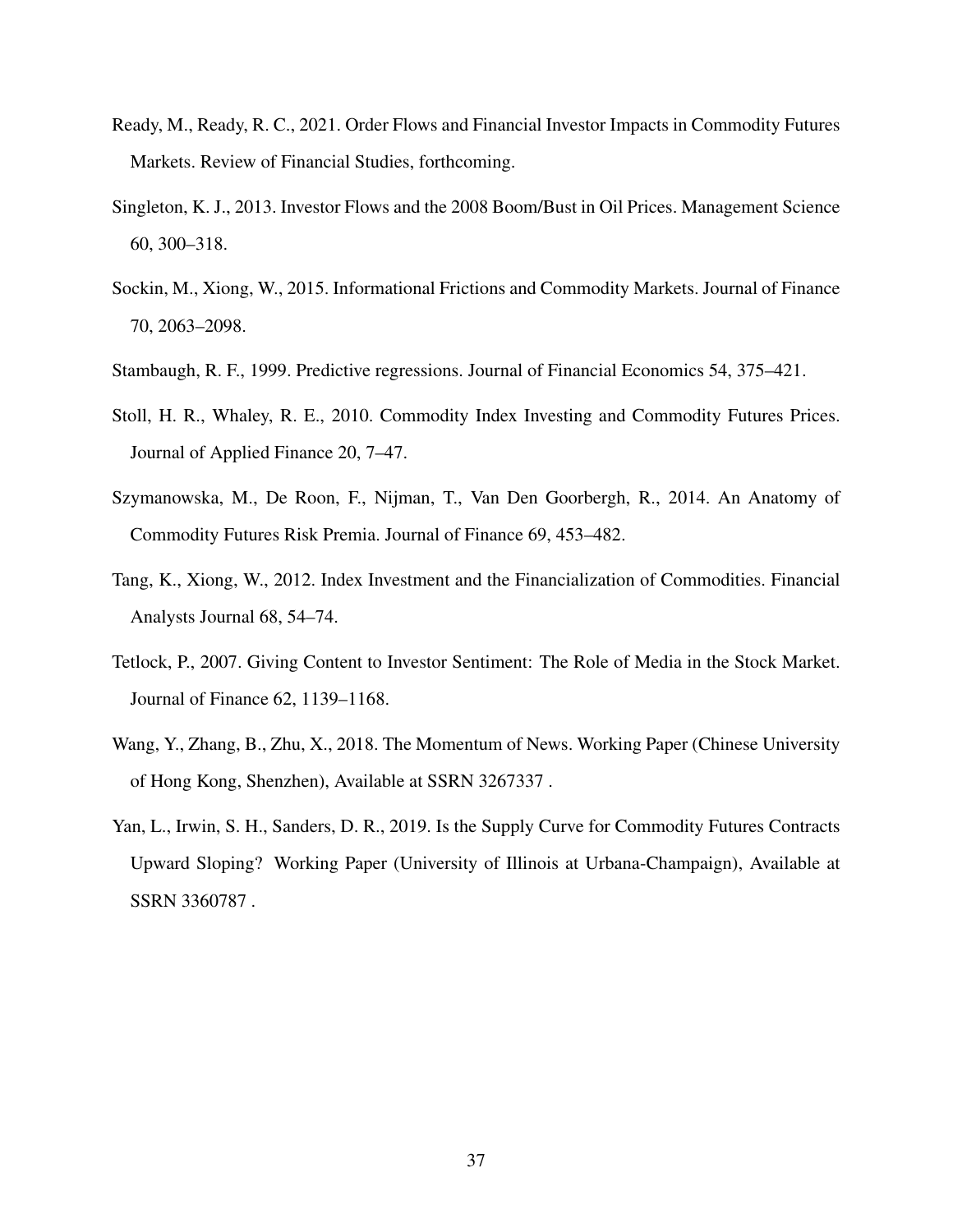

Figure 1: Average Return Correlations of Indexed and Non-index Commodities. This figure plots the average return correlations of commodities in the GSCI and BCOM indices (indexed commodities) and those not included in these indices (non-indexed commodities). We follow [Tang](#page-38-0) [and Xiong](#page-38-0) [\(2012\)](#page-38-0) to compute these correlations. Specifically, we first calculate an equal-weighted index for each sector of indexed and non-indexed commodities, then the average correlation among five sector indices for an annual rolling window. Since there are no non-indexed commodities in energy and livestock sectors, we take heating oil and RBOB and lean hogs as non-indexed commodities due to their small weights in the index. The sample period is from 1980 to 2018.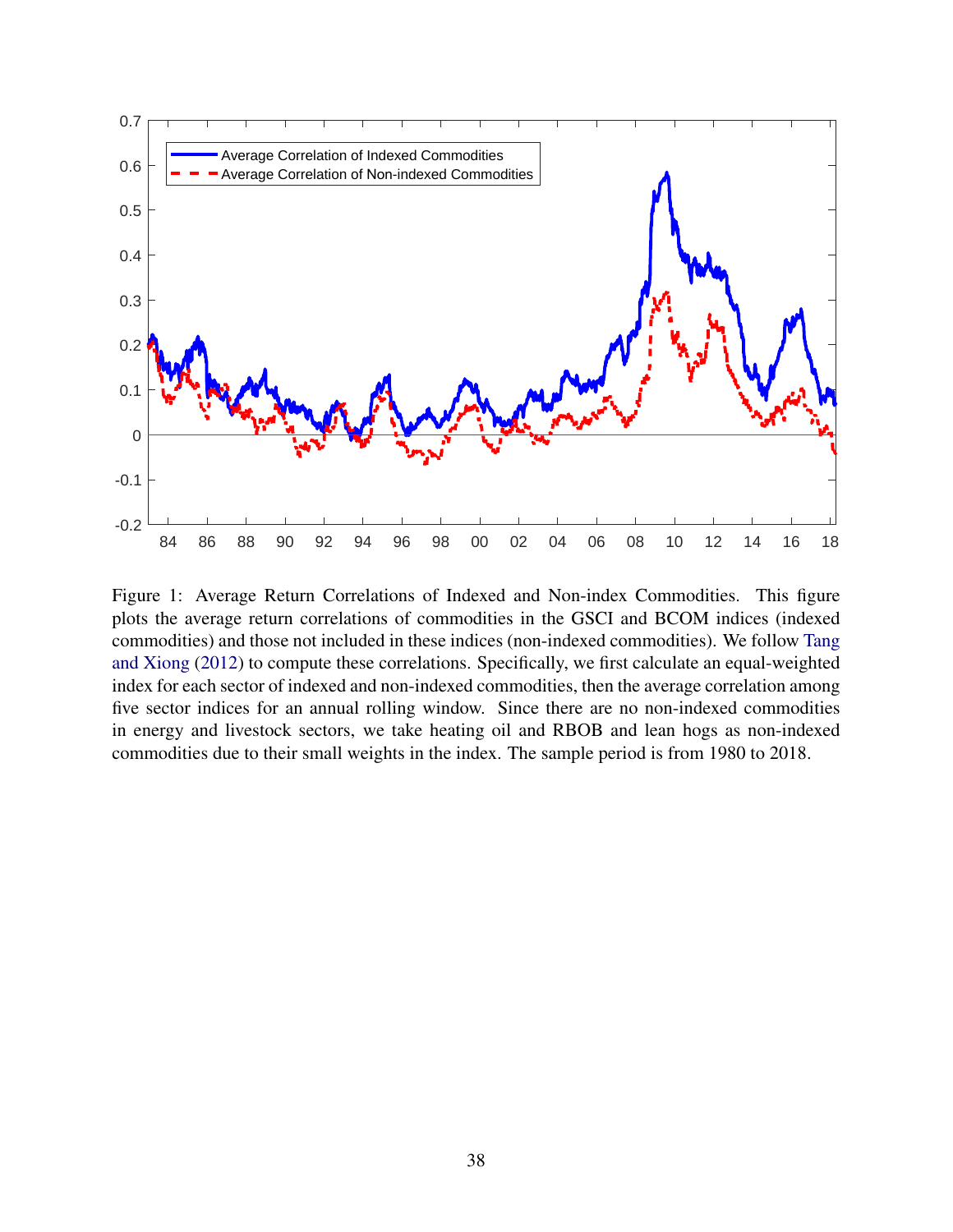<span id="page-40-0"></span>

Figure 2: First-order Return Autocorrelations of Commodity Indices and Equal-weighted Portfolio of Non-indexed Commodities. This figure plots the evolution of serial dependence in index returns from 1980 to 2018. Serial dependence is measured by first-order autocorrelation using a 10-year backward rolling window from index returns at the daily frequency. The indices are GSCI, BCOM and an equal-weighted portfolio of non-indexed commodities (NIDX).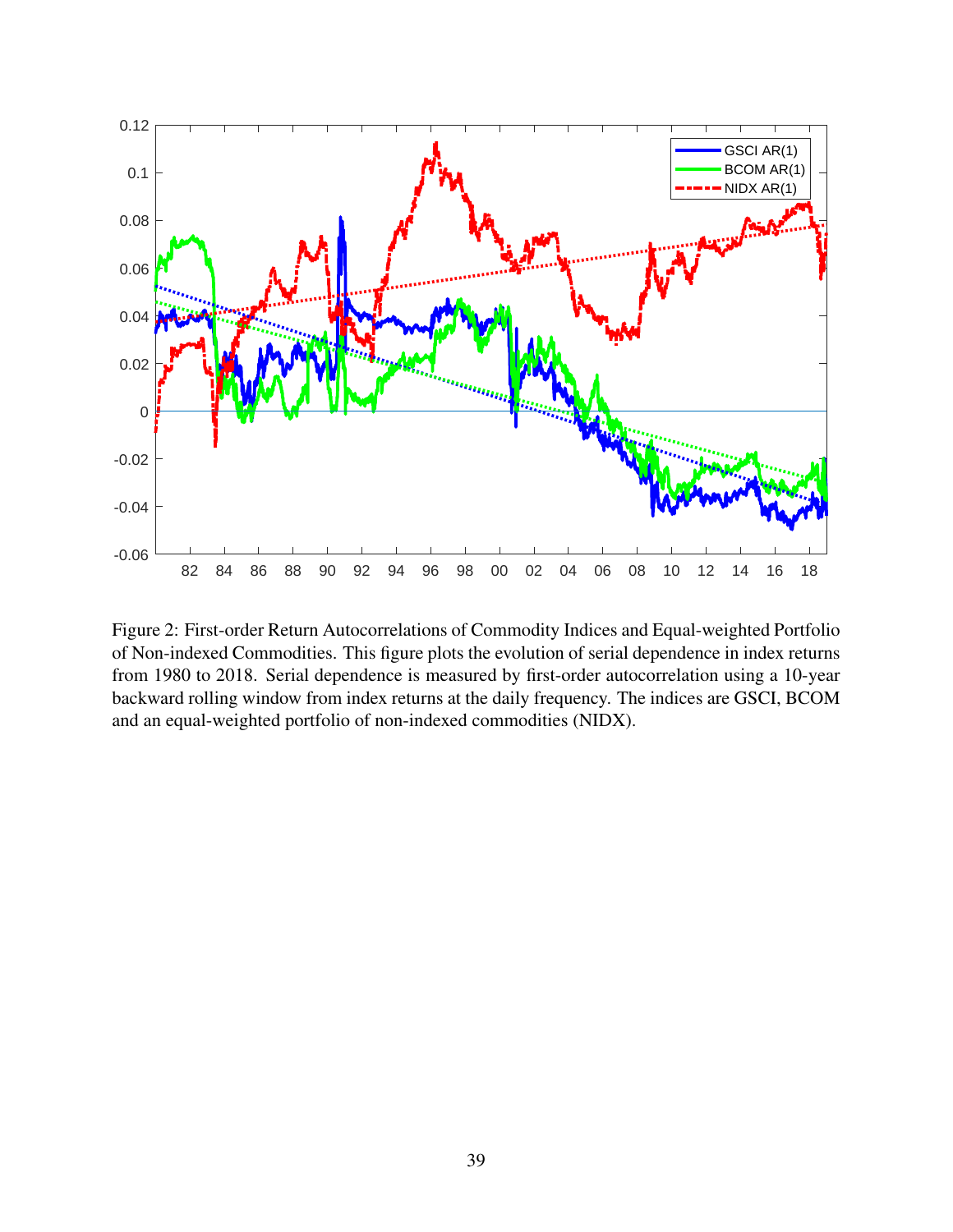

Figure 3: Total Index Exposure. This figure plots the daily total index exposure from 2007 to 2018. The total index exposure is calculated by averaging the individual index exposure, which is the standardized detrended index trading volume.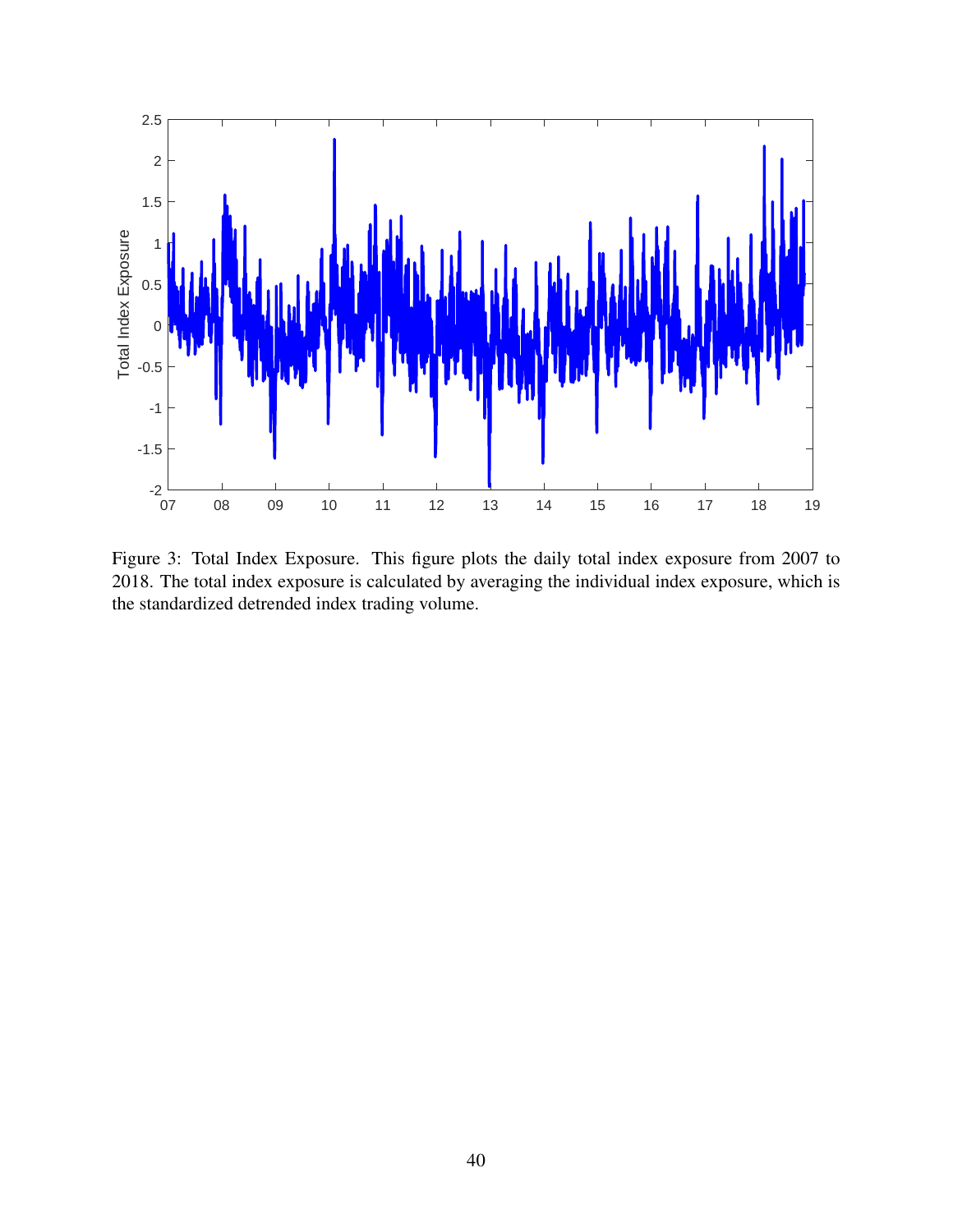|                                                                          | Non-indexed      |                                                                                                              | ↘<br>↘                                                                                                                           |                                                                                                          |                                                                                               |                                                                                                |                                                                                                                                                                   |
|--------------------------------------------------------------------------|------------------|--------------------------------------------------------------------------------------------------------------|----------------------------------------------------------------------------------------------------------------------------------|----------------------------------------------------------------------------------------------------------|-----------------------------------------------------------------------------------------------|------------------------------------------------------------------------------------------------|-------------------------------------------------------------------------------------------------------------------------------------------------------------------|
|                                                                          | $_{\rm Indexed}$ |                                                                                                              |                                                                                                                                  |                                                                                                          |                                                                                               |                                                                                                |                                                                                                                                                                   |
|                                                                          | ED               |                                                                                                              |                                                                                                                                  | ₩                                                                                                        |                                                                                               |                                                                                                |                                                                                                                                                                   |
|                                                                          | <b>BCOM</b>      |                                                                                                              | $\ast$                                                                                                                           | ⋇                                                                                                        |                                                                                               |                                                                                                |                                                                                                                                                                   |
|                                                                          | <b>GSCI</b>      |                                                                                                              |                                                                                                                                  |                                                                                                          |                                                                                               |                                                                                                |                                                                                                                                                                   |
|                                                                          | Inception        | 983/03/30<br>978/11/14<br>990/04/04<br>2005/10/03                                                            | 970/01/05<br>979/01/02<br>959/07/01<br>959/07/01<br>959/07/0                                                                     | 986/08/20<br>959/01/07<br>959/07/0<br>959/07/0                                                           | 964/11/30<br>971/11/30<br>966/02/28                                                           | 977/01/03<br>963/06/12<br>959/01/07<br>968/03/04<br>974/12/31                                  | 972/08/16<br>961/01/04<br>959/07/01<br>969/10/01<br>1959/07/01<br>967/02/01                                                                                       |
|                                                                          | Exchange         | <b>NYMEX</b><br>NYMEX<br>NYMEX<br>NYMEX                                                                      | CBOT<br>CBOT<br>CBOT<br><b>MGEX</b><br>CBOT                                                                                      | CBOT<br>CBOT<br>CBOT<br>CBOT                                                                             | CME<br>CME<br>CME                                                                             | <b>NYMEX</b><br><b>NYMEX</b><br>NYMEX<br><b>NYMEX</b><br>NYMEX                                 | CME<br>U<br>ICE<br>ICE<br>ICE<br>E                                                                                                                                |
| not included in any indices are classified as "Non-indexed" commodities. | Full Name        | Crude Oil, WTI / Global Spot<br>Natural Gas, Henry Hub<br>Gasoline, Blendstock<br>Y Harbor<br><b>N GISTL</b> | Wheat / Spring 14% Protein<br>Wheat / No. 2 Hard Winter<br>Oats / No. 2 White Heavy<br>Soybean Oil / Crude<br>2 Yellow<br>Com/No | /48% Protein<br>Soybeans / No. 1 Yellow<br>2 Soft Red<br>Rice #2<br>Soybean Meal<br>Wheat / No.<br>Rough | Hogs, Lean / Average Iowa/S Minn<br>Cattle, Live / Choice Average<br>Cattle, Feeder / Average | Copper High Grade / Scrap No. 2 Wire<br>Silver 5,000 Troy Oz.<br>Palladium<br>Platinum<br>Gold | Orange Juice, Frozen Concentrate<br>Lumber / Spruce-Pine Fir 2x4<br>Coffee 'C' /Colombian<br>World Raw<br>Cocoa / Ivory Coast<br>Cotton / 1-1/16"<br>$Sugar$ #11/ |
|                                                                          | Name             | Natural Gas<br>Heating Oil<br>Crude Oil<br>Gasoline                                                          | Soybean Oil<br>Minn Wheat<br><b>KC</b> Wheat<br>$\mathbb{C}\text{om}$<br>Oat                                                     | Soybean Meal<br>Rough Rice<br>Soybean<br>Wheat<br>C: Livestock                                           | Feeder Cattle<br>Live Cattle<br>Lean Hogs                                                     | Palladium<br>Platinum<br>Copper<br>Silver<br>Gold                                              | Orange Juice<br>Lumber<br>Coffee<br>Cotton<br>Сосоа<br>Sugar                                                                                                      |
|                                                                          | Ticker           | Panel A: Energy<br><b>QH</b><br>$\frac{C}{Z}$<br>R <sub>B</sub>                                              | Panel B: Grains<br>$KW^*$<br>МW<br>BO<br>ð                                                                                       | Panel <sup>1</sup><br>$SM^*$<br>RR<br>$W -$                                                              | Panel D: Metals<br>C<br>RC<br>Ξ                                                               | Panel E: Softs<br>g<br>HG<br>PL.<br>$\mathbb{A}$<br>51                                         | g<br>КC<br>F<br>$\cup$<br>$\mathbf{B}$<br>SB <sub></sub>                                                                                                          |

\*Note: KW and SM are both included in BCOM from 2013. Since SM is included in BCOM from 2013, its position on index trading is reported in CIT report since 2013. BO, KW, FC and CC are neither

\*Note: KW and SM are both included in BCOM from 2013. Since SM is included in BCOM from 2013, its position on index trading is reported in CIT report since 2013. BO, KW, FC and CC are neither indexed commodities nor non-in

indexed commodities nor non-indexed commodities according to our classification criteria.

Table 1: Detailed List of Commodities for Analysis Table 1: Detailed List of Commodities for Analysis This table provides a detailed list of the commodities studied in this paper and their basic information. The futures contracts of these commodities are all traded in the United States. The commodities that are included in both indices are classified as "Indexed" commodities, while commodities This table provides a detailed list of the commodities studied in this paper and their basic information. The futures contracts of these commodities are all traded in the United States. The commodities that are included in both indices are classified as "Indexed" commodities, while commodities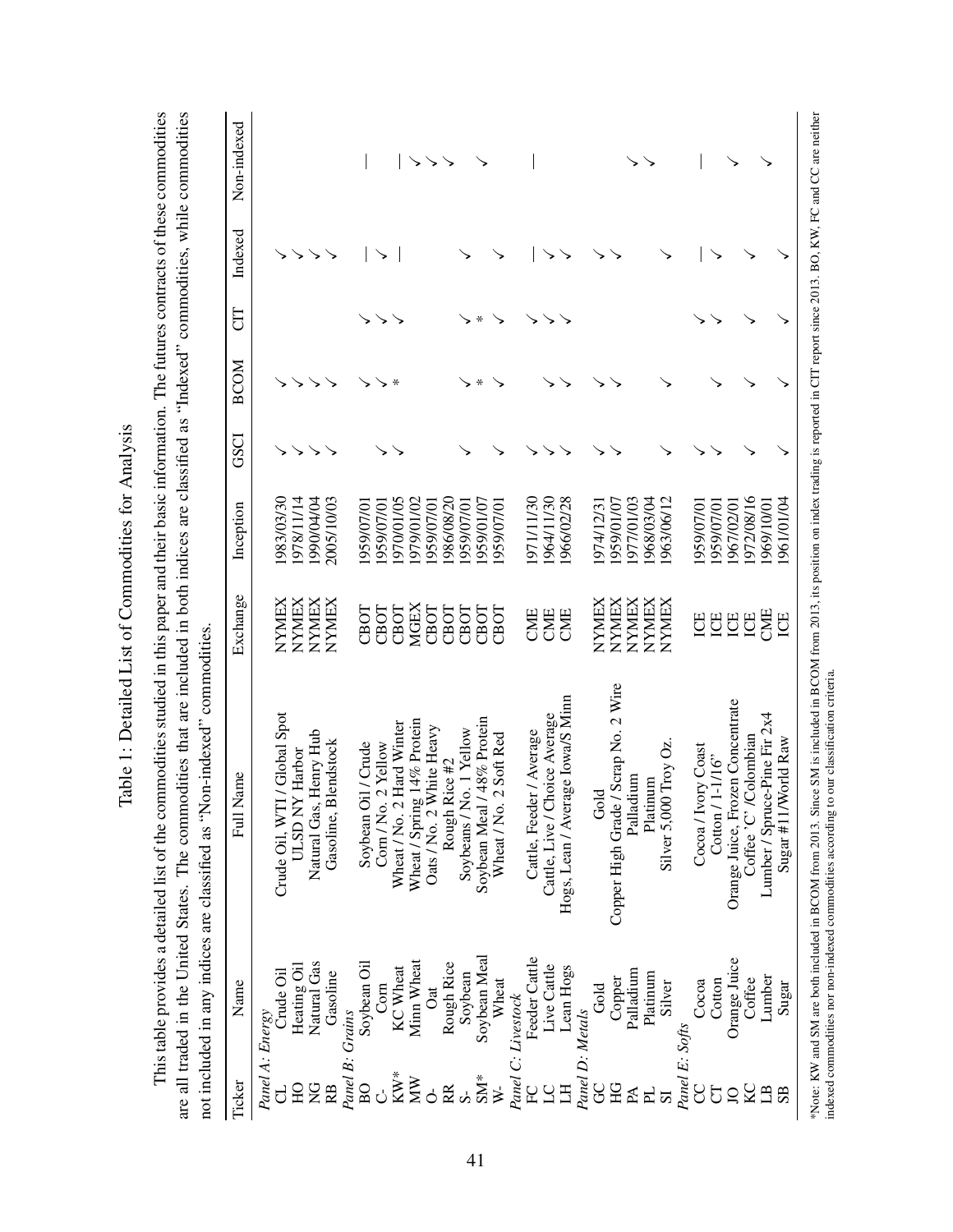## Table 2: Descriptive Statistics of Commodities' Returns

This table provides some descriptive statistics of each commodity/index' daily returns (after This table provides some descriptive statistics of each commodity/index darity fedding (after winsorization) in columns 2-7. In column 8, we calculate the annualized Sharpe ratio (scaled by  $\sqrt{252}$ ) of each commodity. NIDX denotes the equal-weighted portfolio of non-indexed commodities. The sample is of daily frequency ranging from January 3, 2006 to November 6, 2018.

| Commodity          | Observations               | Mean      | StDev. | Min      | Max   | AR(1)    | Sharpe Ratio |
|--------------------|----------------------------|-----------|--------|----------|-------|----------|--------------|
| Panel A: Energy    |                            |           |        |          |       |          |              |
| CL                 | 3,979                      | $-0.03%$  | 0.021  | $-0.074$ | 0.072 | $-0.063$ | $-0.222$     |
| HO                 | 3,979                      | $-0.01%$  | 0.019  | $-0.063$ | 0.065 | $-0.039$ | $-0.046$     |
| <b>NG</b>          | 3,979                      | $-0.13%$  | 0.027  | $-0.083$ | 0.096 | $-0.056$ | $-0.780$     |
| RB                 | 3,979                      | $0.01\%$  | 0.021  | $-0.072$ | 0.067 | $-0.034$ | 0.049        |
| Panel B: Grains    |                            |           |        |          |       |          |              |
| <b>BO</b>          | 3,991                      | $0.00\%$  | 0.014  | $-0.045$ | 0.050 | 0.017    | $-0.016$     |
| $C-$               | 3,991                      | $0.01\%$  | 0.018  | $-0.055$ | 0.060 | 0.024    | 0.120        |
| <b>KW</b>          | 3,991                      | $-0.01%$  | 0.019  | $-0.055$ | 0.061 | 0.027    | $-0.053$     |
| <b>MW</b>          | 3,991                      | $0.04\%$  | 0.017  | $-0.052$ | 0.058 | 0.067    | 0.370        |
| $O-$               | 3,991                      | $0.04\%$  | 0.020  | $-0.061$ | 0.067 | 0.095    | 0.291        |
| RR                 | 3,991                      | $-0.01\%$ | 0.014  | $-0.040$ | 0.048 | 0.084    | $-0.108$     |
| $S-$               | 3,991                      | $0.04\%$  | 0.015  | $-0.052$ | 0.049 | 0.015    | 0.443        |
| <b>SM</b>          | 3,991                      | $0.07\%$  | 0.017  | $-0.057$ | 0.054 | 0.028    | 0.657        |
| $W -$              | 3,991                      | $-0.02\%$ | 0.020  | $-0.064$ | 0.067 | 0.010    | $-0.116$     |
| Panel C: Livestock |                            |           |        |          |       |          |              |
| FC                 | 3,981                      | $0.00\%$  | 0.010  | $-0.030$ | 0.030 | 0.074    | 0.048        |
| LC                 | 3,981                      | $0.00\%$  | 0.010  | $-0.028$ | 0.029 | 0.027    | 0.043        |
| LH                 | 3,991                      | $-0.01\%$ | 0.014  | $-0.043$ | 0.044 | 0.053    | $-0.119$     |
| Panel D: Metals    |                            |           |        |          |       |          |              |
| GC                 | 3,979                      | 0.03%     | 0.011  | $-0.038$ | 0.036 | $-0.015$ | 0.398        |
| HG                 | 3,979                      | 0.02%     | 0.018  | $-0.064$ | 0.060 | $-0.061$ | 0.189        |
| PA                 | 3,979                      | 0.06%     | 0.019  | $-0.070$ | 0.061 | 0.046    | 0.513        |
| PL                 | 3,979                      | $0.00\%$  | 0.014  | $-0.050$ | 0.041 | 0.029    | 0.049        |
| SI                 | 3,979                      | $0.03\%$  | 0.020  | $-0.076$ | 0.059 | $-0.039$ | 0.245        |
| Panel E: Softs     |                            |           |        |          |       |          |              |
| CC                 | 3,971                      | 0.04%     | 0.018  | $-0.060$ | 0.057 | 0.006    | 0.332        |
| <b>CT</b>          | 3,953                      | 0.02%     | 0.017  | $-0.056$ | 0.055 | 0.078    | 0.145        |
| <b>JO</b>          | 3,971                      | 0.04%     | 0.020  | $-0.066$ | 0.065 | 0.106    | 0.297        |
| KC                 | 3,971                      | $-0.01%$  | 0.019  | $-0.059$ | 0.061 | $-0.025$ | $-0.119$     |
| LB                 | 3,991                      | $-0.05%$  | 0.018  | $-0.046$ | 0.051 | 0.090    | $-0.444$     |
| SB                 | 3,971                      | $-0.01\%$ | 0.020  | $-0.066$ | 0.057 | 0.000    | $-0.106$     |
|                    | Panel F: Commodity Indices |           |        |          |       |          |              |
| <b>GSCI</b>        | 3,992                      | $-0.02%$  | 0.014  | $-0.083$ | 0.075 | $-0.040$ | $-0.245$     |
| <b>BCOM</b>        | 3,986                      | $-0.02%$  | 0.011  | $-0.062$ | 0.058 | $-0.031$ | $-0.247$     |
| <b>NIDX</b>        | 3,992                      | 0.02%     | 0.009  | $-0.047$ | 0.044 | 0.073    | 0.420        |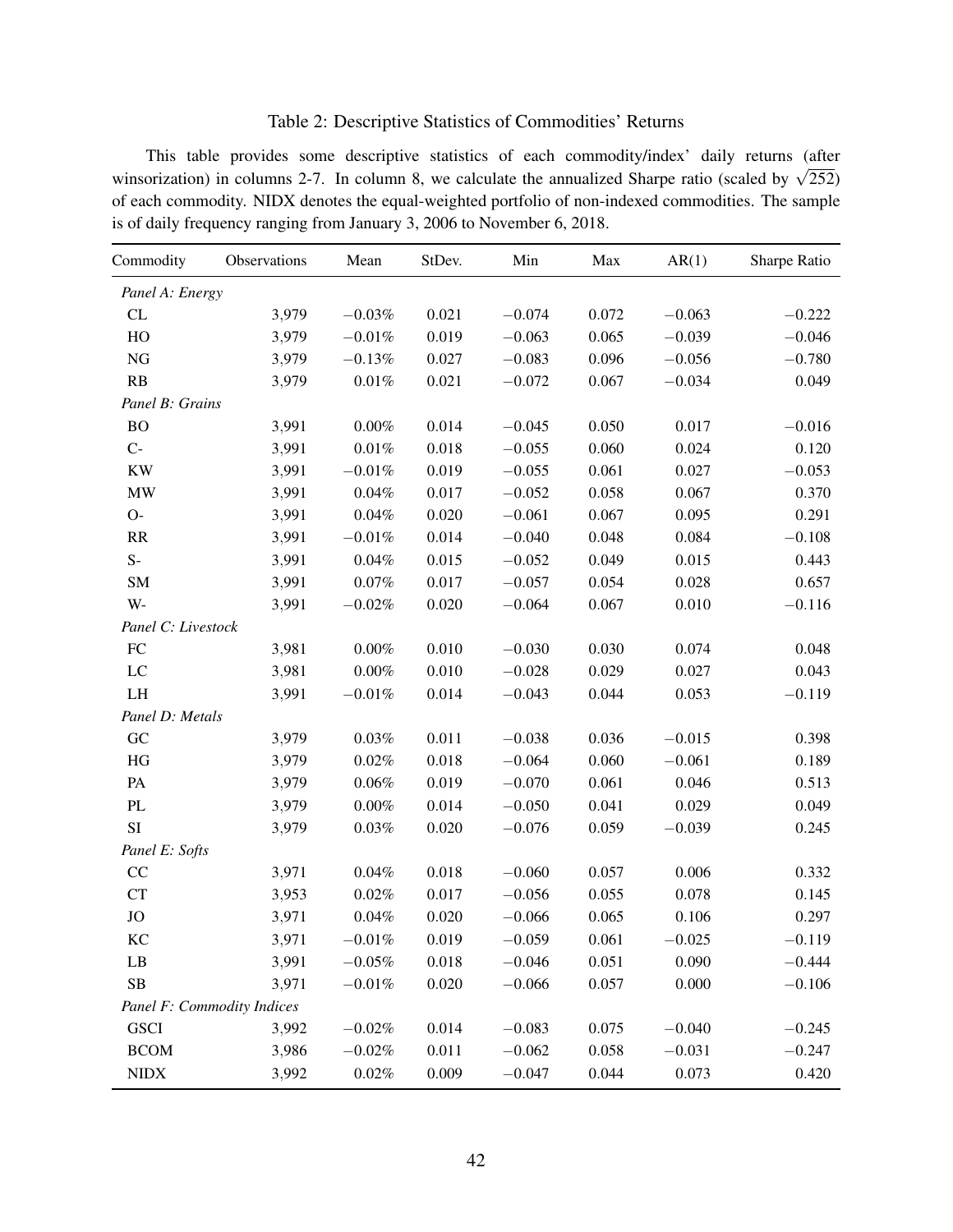## <span id="page-44-0"></span>Table 3: Contrarian (Momentum) Trading Strategy Based on Short-term Return Reversal (Continuation) of GSCI/BCOM (NIDX)

This table presents the descriptive statistics of implementing a time-series contrarian (momentum) strategy based on short-term return reversals (continuation) of commodity indices (non-indexed portfolios). For contrarian (momentum) strategy, we sell (buy) the GSCI/BCOM (NIDX) when the past daily return is positive and buy (sell) the GSCI/BCOM (NIDX) when the past daily return is negative. The daily trading position of each index is  $|r_t^p$  $_{t-1}^p$ ,  $p \in$  {GSCI, BCOM, NIDX}, respectively. The portfolio is rebalanced on a daily basis. To account for the trading cost, we use the weighted average of one tick bid-ask spreads for indexed commodities (1.04 bps for GSCI and 1.26 bps for BCOM) and the weighted average of two ticks bid-ask spreads for non-indexed commodities (7.74 bps for NIDX). The high index exposure refers to the period when total index exposure is above zero. The real-time index exposure is calculated using a window of the past 250 days instead of a full sample for standardization. The averaged daily returns and the standard deviations are reported in basis points. The data ranges from January 3, 2006 to November 6, 2018.

### Panel A: Reverse Portfolio (GSCI)

|                                     | <b>Full Sample</b> | High Index Exposure (Real-time) |
|-------------------------------------|--------------------|---------------------------------|
| Mean Return (bf. Cost)              | 0.093              | 0.105                           |
| Standard Deviation (bf. Cost)       | 2.977              | 2.318                           |
| Annualized Sharpe Ratio (bf. Cost)  | 0.494              | 0.719                           |
| Mean Return (aft. Cost)             | 0.085              | 0.100                           |
| Standard Deviation (aft. Cost)      | 2.976              | 2.317                           |
| Annualized Sharpe Ratio (aft. Cost) | 0.452              | 0.687                           |

### Panel B: Reverse Portfolio (BCOM)

|                                     | <b>Full Sample</b> | High Index Exposure (Real-time) |
|-------------------------------------|--------------------|---------------------------------|
| Mean Return (bf. Cost)              | 0.035              | 0.052                           |
| Standard Deviation (bf. Cost)       | 1.473              | 1.187                           |
| Annualized Sharpe Ratio (bf. Cost)  | 0.380              | 0.695                           |
| Mean Return (aft. Cost)             | 0.028              | 0.048                           |
| Standard Deviation (aft. Cost)      | 1.472              | 1.186                           |
| Annualized Sharpe Ratio (aft. Cost) | 0.305              | 0.640                           |

### Panel C: Momentum Portfolio (NIDX)

|                                     | <b>Full Sample</b> | High Index Exposure (Real-time) |
|-------------------------------------|--------------------|---------------------------------|
| Mean Return (bf. Cost)              | 0.070              | 0.045                           |
| Standard Deviation (bf. Cost)       | 1.021              | 0.783                           |
| Annualized Sharpe Ratio (bf. Cost)  | 1.088              | 0.920                           |
| Mean Return (aft. Cost)             | 0.033              | 0.024                           |
| Standard Deviation (aft. Cost)      | 1.021              | 0.782                           |
| Annualized Sharpe Ratio (aft. Cost) | 0.516              | 0.479                           |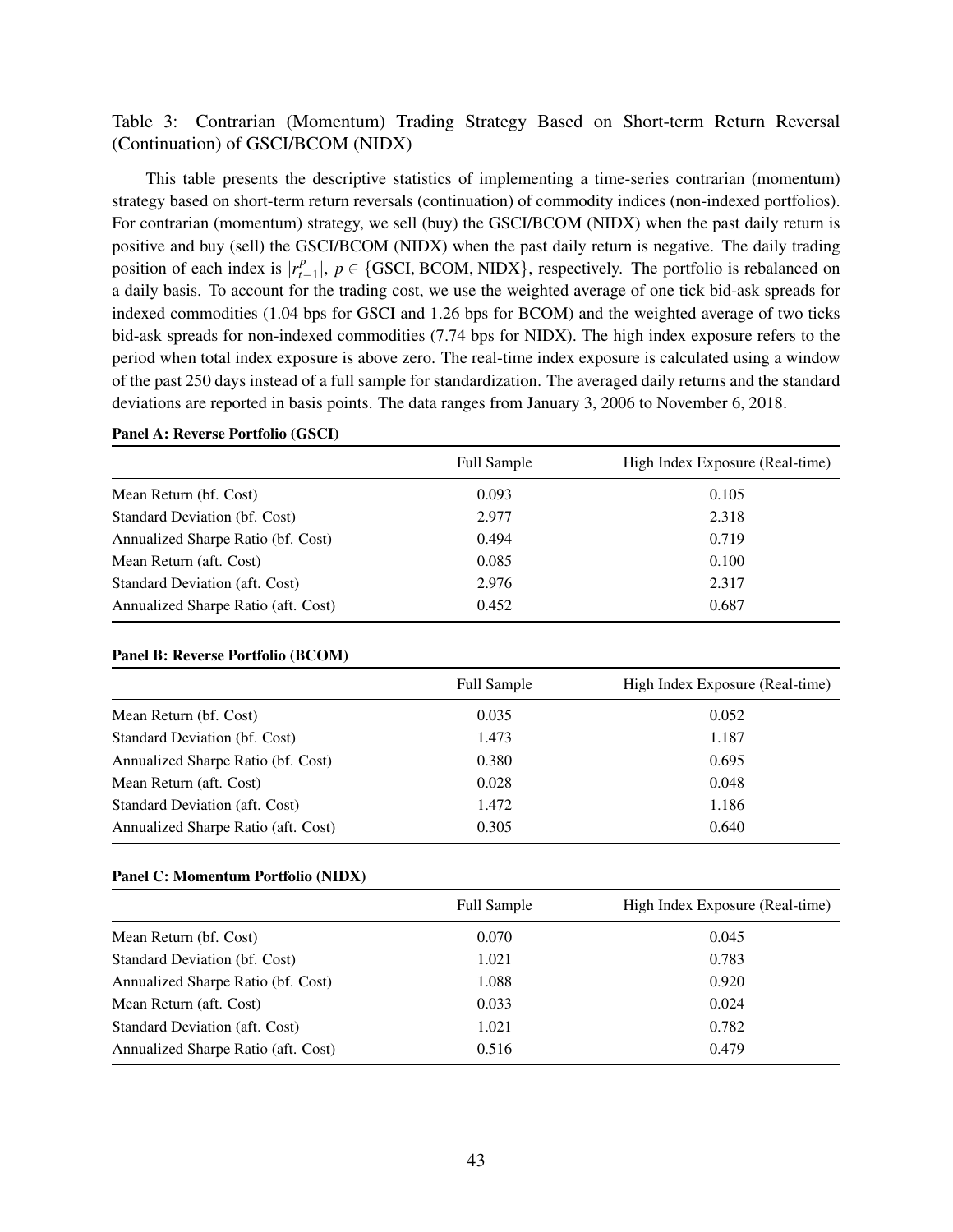| $\frac{1}{2}$<br>– UU.<br>۲<br>م<br>and Commo<br>Thomas and the correct | of regressing commodities serial dependence measures on commodities' total index exposure (par |
|-------------------------------------------------------------------------|------------------------------------------------------------------------------------------------|
| and Danagana<br>$\frac{5}{3}$<br>I Datum Sa<br>ر<br>1<br>۲              | こうしょう トイ                                                                                       |
| ۸ مامار ۳                                                               | is the results or                                                                              |
|                                                                         |                                                                                                |

<span id="page-45-0"></span>index trading share is defined as the ratio of indexed open interest to the total open interest for a certain commodity. The sectoral index exposure is the average of the indexed commodities' individual index exposure by sectors. The index trading volume for a certain commodity is the production of the nel A) and market trading volume and its corresponding index trading share. The index exposure is thus obtained by detrending the index trading volume with its past 250-day average and then standardizing the time series. "Indexed" is a dummy variable, which equals 1 when the commodity is indexed and This table presents the results of regressing commodities serial dependence measures on commodities' total index exposure (panel A) and 2 *i* $\dot{t}$ . The total index exposure is the average of the indexed commodities' individual index exposure. The index trading share is defined as the ratio of indexed open interest to the total open interest for a certain commodity. The sectoral index exposure is the average of the indexed commodities' individual index exposure by sectors. The index trading volume for a certain commodity is the production of the market trading volume and its corresponding index trading share. The index exposure is thus obtained by detrending the index trading volume with its past 250-day average and then standardizing the time series. "Indexed" is a dummy variable, which equals 1 when the commodity is indexed and 0 otherwise. The data ranges from January 3, 2006 to November 6, 2018. The t-statistics reported in the parenthesis are based on commodity-day 0 otherwise. The data ranges from January 3, 2006 to November 6, 2018. The *t* -statistics reported in the parenthesis are based on commodity-day sectoral index exposure (panel B), respectively. We use two serial dependence measures, i.e., *AC*(1) and *AC*(2,5). *AC*(1) is defined as (*ritri*,*t*−1)/σ double clustered standard errors. \*\*\*, \*\* and \* denote statistical significance at the 1%, 5%, and 10% levels, respectively. double clustered standard errors. \*\*\*, \*\*\* and \* denote statistical significance at the 1%, 5%, and 10% levels, respectively.  $r_{it}r_{it-k})/4\sigma_i^2$ 5 *k*=2 and  $AC(2,5)$  is defined as  $(\sum$ This table present

| $\frac{1}{2}$<br>ŗ |  |
|--------------------|--|
| dow                |  |
| í                  |  |
|                    |  |
| Ï<br>7             |  |

|                                   |                           |               | AC(1)                     |             |            |            |                           |                           | AC(2,5)                   |             |           |           |
|-----------------------------------|---------------------------|---------------|---------------------------|-------------|------------|------------|---------------------------|---------------------------|---------------------------|-------------|-----------|-----------|
| Variables                         | Indexed Non-idx           |               | ĀЩ                        | Indexed     | Non-idx    | ЯI         | Indexed                   | Non-idx                   | All                       | Indexed     | Non-idx   | ξŔ        |
| L. Total Index Exposure -0.036*** |                           | 0.007         | 0.007                     | $-0.051***$ | 0.004      | $-0.007$   | $-0.027***$               | $-0.006$                  | $-0.006$                  | $-0.029***$ | $-0.010$  | $-0.007$  |
|                                   | $(-2.99)$                 | (0.43)        | (0.43)                    | $(-3.83)$   | (0.22)     | $(-0.39)$  | $(-3.74)$                 | $(-0.62)$                 | $(-0.62)$                 | $(-3.54)$   | $(-0.88)$ | $(-0.71)$ |
| L. (Total Index Exposure          |                           |               | $-0.044**$                |             |            | $-0.038*$  |                           |                           | $-0.021*$                 |             |           | $-0.023*$ |
| $\times$ Indexed)                 |                           |               | $(-2.09)$                 |             |            | $(-1.81)$  |                           |                           | $(-1.70)$                 |             |           | $(-1.86)$ |
| L.Basis                           |                           |               |                           | $0.578*$    | $3.204***$ | $166***$   |                           |                           |                           | $-0.167$    | $-0.704$  | $-0.281$  |
|                                   |                           |               |                           | (1.78)      | (3.97)     | (3.77)     |                           |                           |                           | $(-0.78)$   | $(-1.20)$ | $(-1.33)$ |
| L.Illiquidity                     |                           |               |                           | $-0.008$    | $0.030***$ | 0.008      |                           |                           |                           | 0.004       | 0.002     | 0.003     |
|                                   |                           |               |                           | $(-0.85)$   | $(3.10)$   | (1.19)     |                           |                           |                           | (0.78)      | (0.44)    | $(0.82)$  |
| Intercept                         | $-0.007$                  | $0.073***$    | $0.021***$                | $-0.005$    | $0.080***$ | $0.026***$ | 0.004                     | 0.004                     | 0.004                     | 0.004       | 0.003     | 0.003     |
|                                   | $(-1.43)$                 | (10.21)       | (4.90)                    | $(-0.83)$   | (10.07)    | (5.27)     | (1.33)                    | (0.85)                    | (1.57)                    | (1.05)      | (0.55)    | $(1.10)$  |
| Commodity FE                      | Yes                       | Yes           | Yes                       | Yes         | Yes        | Yes        | Yes                       | Yes                       | Yes                       | Yes         | Yes       | Yes       |
| Year FE                           | $\mathsf{S}^{\mathsf{O}}$ | $\frac{1}{2}$ | $\mathsf{S}^{\mathsf{o}}$ | Yes         | Yes        | Yes        | $\mathsf{S}^{\mathsf{O}}$ | $\mathsf{S}^{\mathsf{O}}$ | $\mathsf{S}^{\mathsf{O}}$ | Yes         | Yes       | Yes       |
| # of Observations                 | 44,715                    | 23,874        | 68,589                    | 44,579      | 23,516     | 68,095     | 44,643                    | 23,866                    | 68,509                    | 44,507      | 23,508    | 68,015    |
| # of Commodities                  | $15 \,$                   |               | 23                        | 15          | $\infty$   | 23         | $\overline{15}$           | $\infty$                  | 23                        | 15          | $\infty$  | 23        |
| Overall $R^2$                     | 0.17%                     | 0.07%         | 0.26%                     | 0.24%       | 0.59%      | 0.36%      | 0.06%                     | 0.02%                     | 0.04%                     | 0.09%       | 0.10%     | 0.07%     |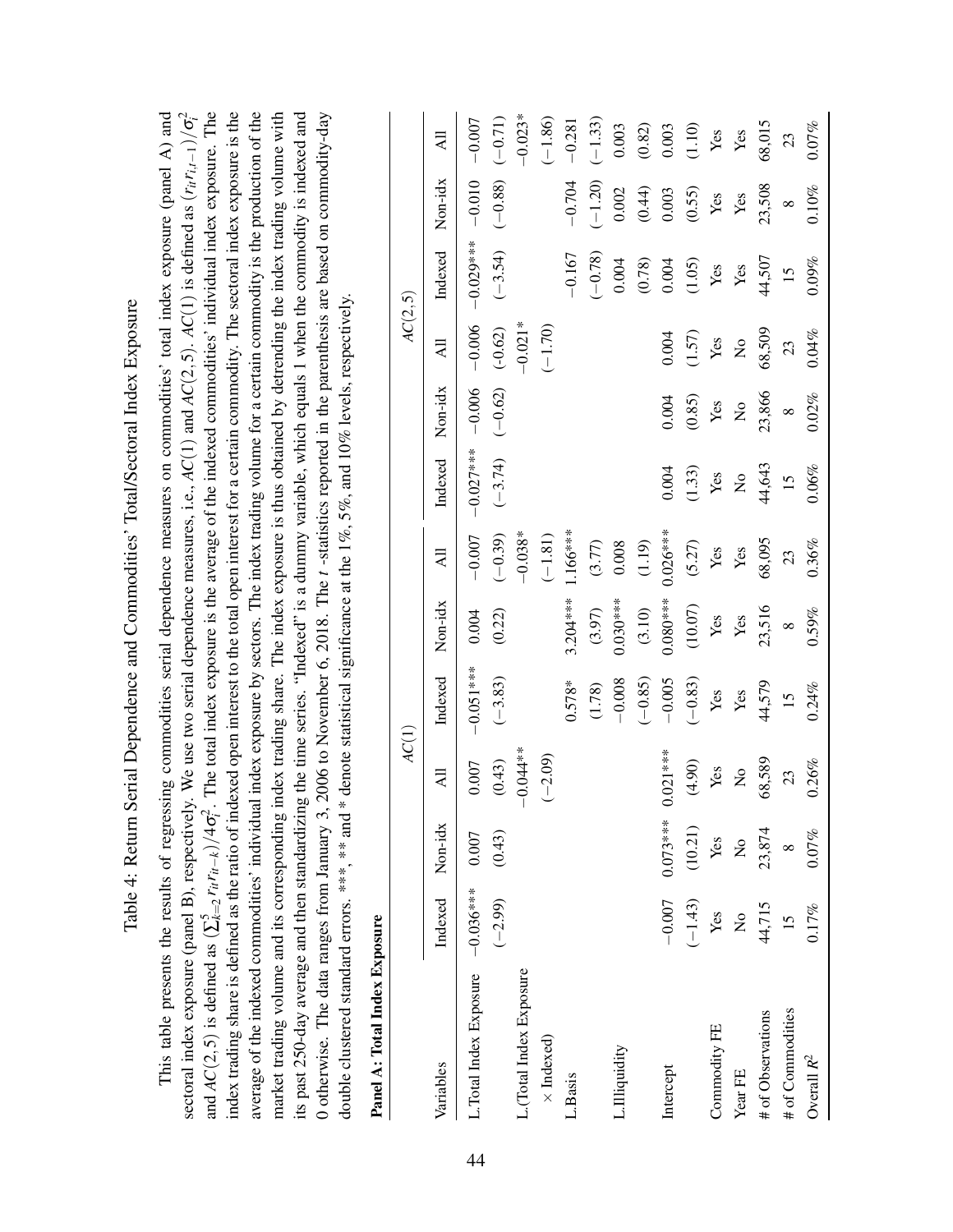Table 4 (Cont'd): Return Serial Dependence and Commodities' Total/Sectoral Index Exposure Table [4](#page-45-0) (Cont'd): Return Serial Dependence and Commodities' Total/Sectoral Index Exposure

 $-0.015*$ L.(Sectoral Index Exposure −0.038\*\* −0.037\*\* −0.013\* −0.015\*  $(-1.67)$  $-0.252$  $(-1.27)$  $(0.33)$  Indexed) (−2.37) (−2.26) (−1.70) (−1.67) (2.04) (3.04) (3.60) (3.60) (−1.14) (−1.14) (−1.14) (−1.14) (−1.14) (−1.14) (−1.14) (−1.14) (−1.14) (−1.14) (−1. 58,015 0.002 L.Basis −−0.162 −−0.609 −−0.252 −−0.620\*\* 2.687\*\*\* 1.107\*\*\* 1.107\*\*\* 1.107\*\*\* 0.003  $(0.85)$ 0.003  $(1.16)$  $0.04%$ # of Observations 44,715 23,874 68,589 44,579 23,516 68,095 44,643 23,866 68,509 44,507 23,508 68,015 (comportant (0.55) (0.55) (0.551) (0.557) (−2.19) (0.550) (−2.17+0) (0.550) (0.550) (0.02.20) (0.02. (52°) (52°) (52°) (52°) (52°) (52°) (52°) (52°) (52°) (62°) (62°) (62°) (62°) (62°) (62°) (62°) (62°) (62°) (6 (9T:1) (19'0) (SO'1) (∠S'1) (S8'0) (5C'1) (47'S) (66'6) (18'0−) (06'<del>4</del>) (17'01) (C\*T−) Yes Yes  $\rm{Overall} \: R^2 \sim 0.13\% \: 0.13\% \: 0.04\% \: 0.15\% \: 0.21\% \: 0.52\% \: 0.26\% \: 0.03\% \: 0.00\% \: 0.02\% \: 0.06\% \: 0.07\% \: 0.04\% \: 0.04\% \: 0.04\% \: 0.04\% \: 0.04\% \: 0.04\% \: 0.04\% \: 0.04\% \: 0.04\% \: 0.04\% \: 0.04\% \:$ COOO 0.0000 − 100.0 100.0 100.0 \*\*\* 210.0− 0.00.0 + 10.00 \*\*\* 0.0000 × 0.0000 × 0.0000 × 1.0000 0.000 0.000 0.0<br>Собора на 10.000 0.000 0.000 0.000 0.000 0.0000 0.0000 0.0000 0.0000 0.0000 0.0000 0.0000 0.0000 0.0000 0.00 CO2000 0.000 0.000 0.009 0.0000 0.0000 0.0000 0.0000 0.0000 0.0000 0.0000 0.003 0.003 0.003 0.003 0.003 0.003 0 Intercept −0.000 0.000 0.000 0.0000 0.0000 0.0000 0.00000 0.0000 0.0000 0.0000 0.0000 0.0000 0.0000 0.0000 0.00  $\overline{6}$  $23$  $\overline{AB}$ Sectoral FE Yes Yes Yes Yes Yes Yes Yes Yes Yes Yes Yes Yes Year FE No No No Yes Yes Yes No No No Yes Yes Yes Variables Indexed Non-idx All Indexed Non-idx All Indexed Non-idx All Indexed Non-idx All # of Sectors 5 3 5 5 3 5 5 3 5 5 3 5 # of Commodities 15 8 23 15 8 23 15 8 23 15 8 23  $(-1.13)$  $-0.609$ Indexed Non-idx 23,508  $0.000$ 0.003  $(0.02)$  $(0.49)$ 0.003  $(0.61)$  $0.07%$ Yes Yes  $\omega$  $\infty$  $-0.012**$  $(-2.20)$  $-0.162$  $(-0.80)$  $(0.74)$ 44,507 0.004 0.004  $(1.05)$  $0.06\%$ Yes Yes  $15$  $\overline{6}$  $AC(2, 5)$ *AC*(1) *AC*(2,5)  $-0.013*$  $(0.13)$  $(-1.70)$  $0.001$ 68,509 0.004  $0.02\%$  $(1.57)$  $\overline{AB}$ Yes  $\rm \stackrel{\circ}{X}$  $23$  $\overline{6}$ Non-idx 23,866  $(0.13)$ 0.001  $0.004$  $(0.85)$  $0.00\%$ Yes  $\overline{a}$  $\infty$  $\infty$  $-0.012**$ Indexed  $(-2.50)$  $0.004$ 44,643  $(1.33)$  $0.03%$ Yes  $\overline{X}$  $\tilde{c}$ **15**  $-0.037**$  $(0.17)$  $(-2.26)$  $1.107***$  $0.026***$ 0.002  $(3.81)$  $(5.24)$ 68,095 0.009  $(1.33)$  $0.26\%$ Yes Yes All 23  $\overline{6}$  $2.687***$  $0.032***$  $0.079***$ Non-idx 23,516 0.014  $(3.60)$  $(3.29)$  $0.52\%$  $(0.98)$  $(9.99)$ Yes Yes  $\omega$  $\infty$  $-0.039***$ Indexed  $(-4.17)$  $0.620**$  $-0.009$  $-0.005$  $(-0.92)$  $(-0.81)$  $(2.04)$ 44,579  $0.21%$ Yes Yes  $15$  $\overline{6}$  $AC(1)$  $-0.038**$  $0.073***0.021***$  $(0.55)$  $(-2.37)$ 68,589  $0.008$  $(4.90)$  $0.15%$ Yes  $\overline{R}$  $\tilde{c}$  $\overline{AB}$  $23$  $(10.21)$ Non-idx 23,874  $0.008$  $(0.55)$  $0.04%$ Yes  $\overline{X}$  $\tilde{\epsilon}$  $\infty$ L.Sectoral Index Exposure -0.031 \*\*\*  $-0.007$  $(-1.43)$ Indexed  $(-3.55)$ 44,715  $0.13%$  $\mathbf{Yes}$  $\mathsf{S}^{\mathsf{o}}$  $\overline{6}$  $15$ Panel B: Sectoral Index Exposure Panel B: Sectoral Index Exposure L.(Sectoral Index Exposure # of Commodities # of Observations  $\times$  Indexed) # of Sectors L.Illiquidity Sectoral FE Overall  $\mathbb{R}^2$ Variables Intercept Year FE L.Basis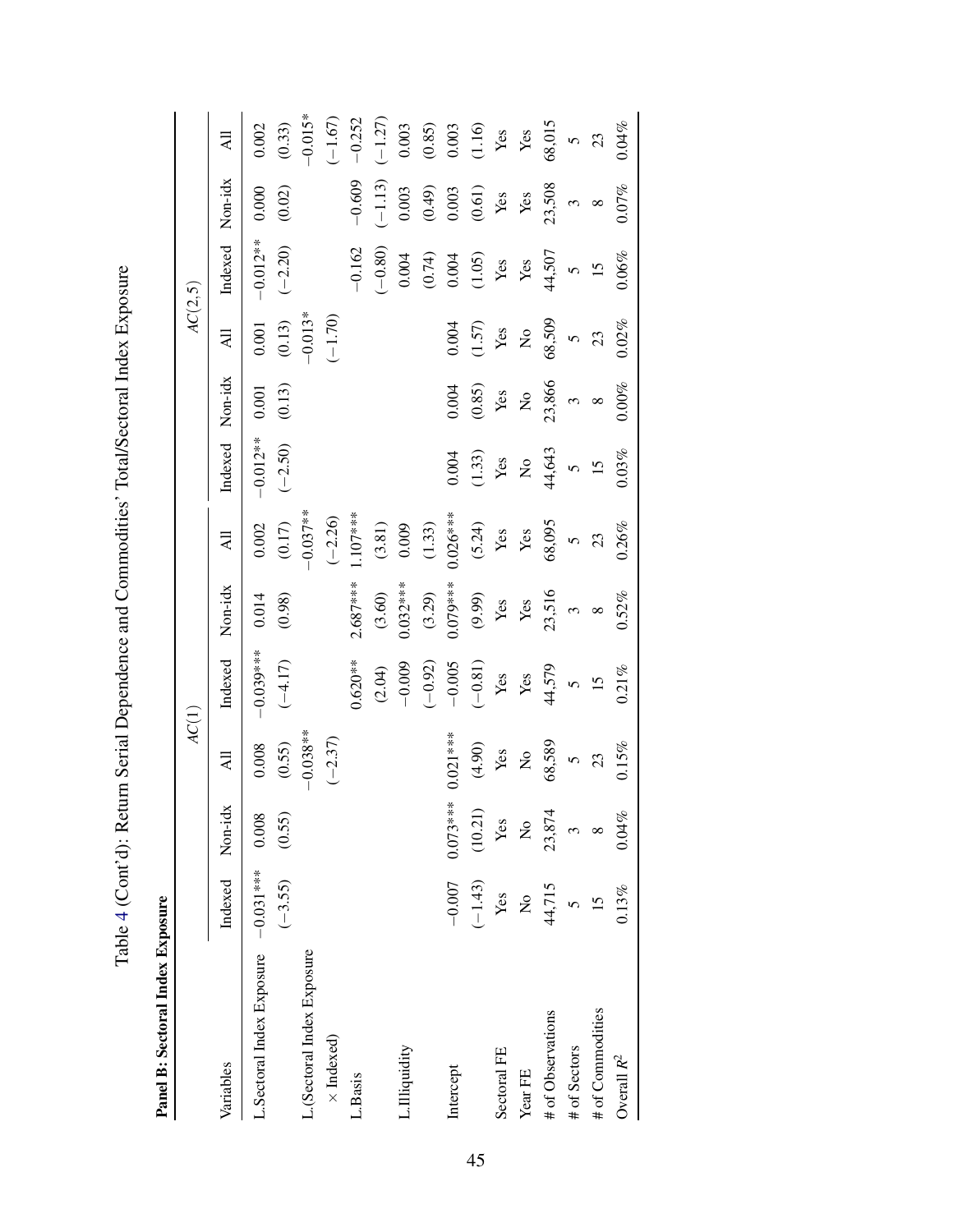### Table 5: Causality Test: Synthetic Matching

This table presents the causality result of regressing the indexed/synthetic commodities serial dependence measure on the lagged total/sectoral index exposure. The serial dependence measure *AC*(1) is defined as  $(r_{it}r_{i,t-1})/\sigma_i^2$  and the total index exposure is the average of the indexed commodities' individual index exposure. For each indexed commodity, its synthetic match is the weighted average of non-indexed commodities that minimizes the mean squared errors between the excess returns over the pre-financialization period. The *t*-statistics reported in the parenthesis are based on commodity-day double clustered standard errors. \*\*\*, \*\* and \* denote statistical significance at the 1%, 5%, and 10% levels, respectively. The prefinancialization sample ranges from January 4, 1993 to December 31, 2002. The regression uses the sample ranging from January 3, 2007 to November 6, 2018

|                                               |             |            |            | Dependent Variable: AC(1) |            |            |
|-----------------------------------------------|-------------|------------|------------|---------------------------|------------|------------|
| Variables                                     | Indexed     | Synthetic  | All        | Indexed                   | Synthetic  | All        |
| L.Total Index Exposure                        | $-0.036***$ | $-0.007$   | $-0.007$   |                           |            |            |
|                                               | $(-2.99)$   | $(-0.50)$  | $(-0.50)$  |                           |            |            |
| L. (Total Index Exposure $\times$ Indexed)    |             |            | $-0.030*$  |                           |            |            |
|                                               |             |            | $(-1.65)$  |                           |            |            |
| L.Sectoral Index Exposure                     |             |            |            | $-0.031***$               | $-0.001$   | $-0.001$   |
|                                               |             |            |            | $(-3.55)$                 | $(-0.12)$  | $(-0.12)$  |
| L. (Sectoral Index Exposure $\times$ Indexed) |             |            |            |                           |            | $-0.030**$ |
|                                               |             |            |            |                           |            | $(-2.35)$  |
| Intercept                                     | $-0.007$    | $0.068***$ | $0.030***$ | $-0.007$                  | $0.068***$ | $0.030***$ |
|                                               | $(-1.43)$   | (12.76)    | (8.12)     | $(-1.43)$                 | (12.76)    | (8.12)     |
| <b>Commodity FE</b>                           | Yes         | Yes        | Yes        |                           |            |            |
| Sector FE                                     |             |            |            | Yes                       | Yes        | Yes        |
| # of Observations                             | 44,715      | 44,775     | 89,490     | 44,715                    | 44,775     | 89,490     |
| # of Commodities                              | 15          | 15         | 30         | 15                        | 15         | 30         |
| # of Sectors                                  | 5           | 5          | 5          | 5                         | 5          | 5          |
| Overall $R^2$                                 | 0.17%       | $0.02\%$   | 0.21%      | 0.13%                     | 0.01%      | 0.04%      |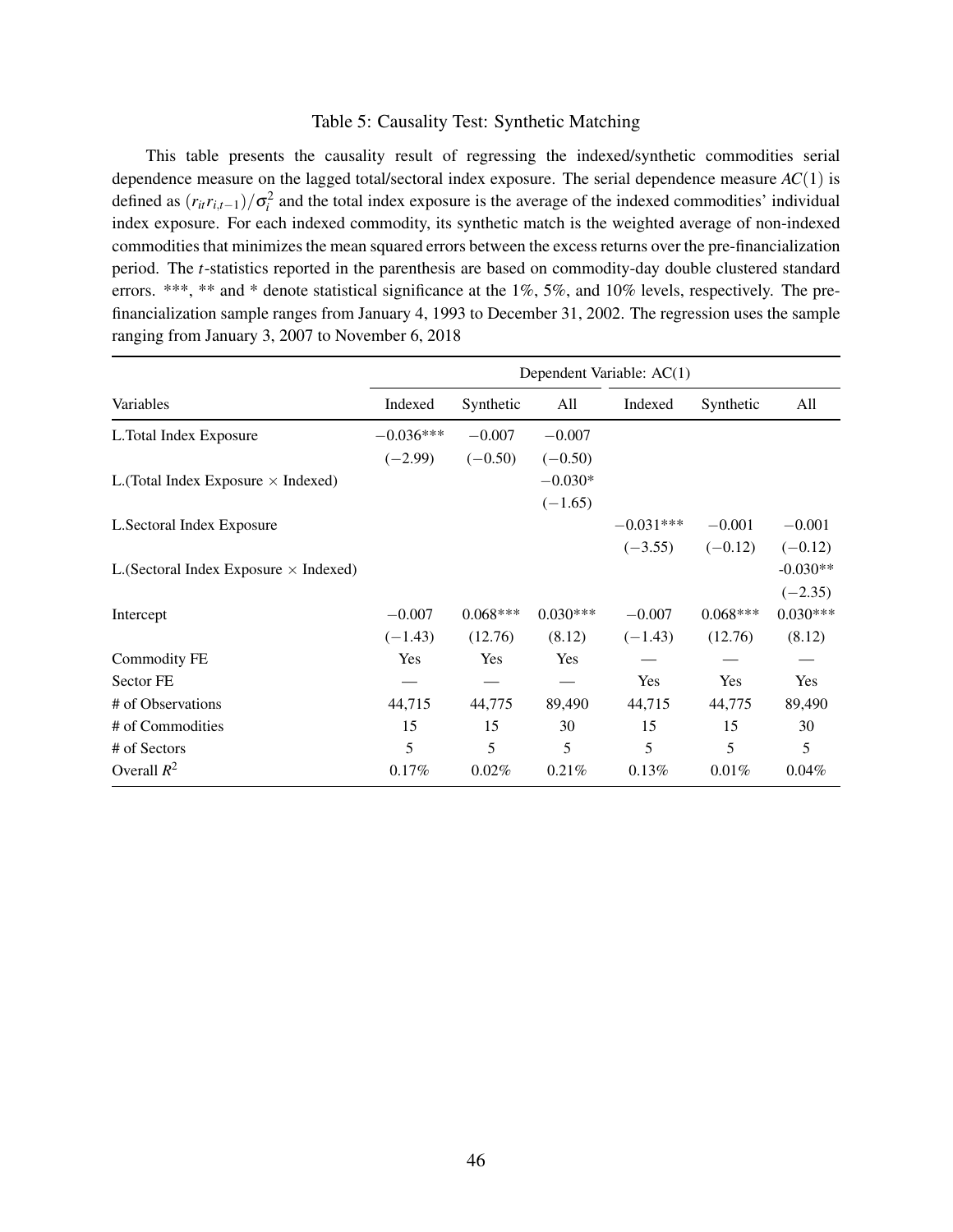### Table 6: Causality Test: Overweighted Portfolio and Index Exposure

This table presents the causality result of regressing the BCOM overweighted portfolio return on the portfolio's GSCI and BCOM exposure. The BCOM overweighted portfolio is constructed by the top 5 indexed commodities (B5) with the largest relative BCOM weights  $(OW_{jy(t)} = w_{jy(t)}^{BCOM} - w_{jy(t)}^{GSCI})$  at the beginning of each year. We hold a position of −*OWjy*(*t*−1) *rjt*−<sup>1</sup> of each B5 commodity and the portfolio return is thus given by  $-\sum_{j\in B}SW_{jy(t-1)}r_{jt-1}r_{jt}$ . The portfolio's index exposure on GSCI/BCOM is the sum of B5 commodity's GSCI(BCOM) index exposure weighted by OW. Each commodity's GSCI(BCOM) index exposure is the standardized version of detrended GSCI(BCOM) index trading volume with the past 250-day average. GSCI(BCOM) index trading volume is estimated by multiplying its total trading volume by the ratio of GSCI(BCOM) index open interest (see Appendix [A.2\)](#page-53-0) to its total open interest. The control variables include the lagged log basis, lagged illiquidity, lagged-year world production quantity (Ly.WPQ) and the lagged-year world production average (Ly.WPA). Each commodity's WPQ is normalized by its year 2000 WPQ and WPA of year *y*(*t*) is the average of WPQ*y*(*t*)−8:*y*(*t*)−<sup>4</sup> according to GSCI manual. All the control variables are aggregated to portfolio level based on the OW of each commodity. The *t*-statistics reported in the parenthesis in are based on Newey-West standard errors with optimal lags. \*\*\*, \*\* and \* denote statistical significance at the 1%, 5%, and 10% levels, respectively. The sample ranges from January, 2007 to November, 2018.

|                               |           | Full Sample |           | <b>Exclude Roll Weeks</b> |
|-------------------------------|-----------|-------------|-----------|---------------------------|
| Variables                     | (1)       | (2)         | (3)       | (4)                       |
| <b>L.GSCI</b> Exposure        | $-0.039$  | $-0.040$    | $-0.016$  | $-0.017$                  |
|                               | $(-0.80)$ | $(-0.82)$   | $(-0.29)$ | $(-0.32)$                 |
| <b>L.BCOM Exposure</b>        | $0.124**$ | $0.126**$   | $0.150**$ | $0.152**$                 |
|                               | (2.04)    | (2.06)      | (2.34)    | (2.36)                    |
| L.Portfolio Basis             | 21.121*   | 21.301*     | 23.582*   | 23.803*                   |
|                               | (1.94)    | (1.95)      | (1.77)    | (1.78)                    |
| L.Portfolio Illiquidity       | 0.173     | 0.180       | 0.204     | 0.213                     |
|                               | (1.17)    | (1.20)      | (0.98)    | (1.02)                    |
| Ly.Portfolio WPQ              | 0.246     |             | 0.338     |                           |
|                               | (0.86)    |             | (1.04)    |                           |
| Ly.Portfolio WPA              |           | 0.352       |           | 0.422                     |
|                               |           | (1.09)      |           | (1.21)                    |
| Intercept                     | 0.008     | $-0.015$    | $-0.013$  | $-0.028$                  |
|                               | (0.11)    | $(-0.18)$   | $(-0.15)$ | $(-0.32)$                 |
| # of Observations             | 2,985     | 2,985       | 2,519     | 2,519                     |
| Adjusted $R^2$                | 0.41%     | 0.42%       | 0.50%     | 0.51%                     |
| $\chi^2$ -Stat. (GSCI = BCOM) | $4.05**$  | $4.17**$    | $3.77*$   | $3.90**$                  |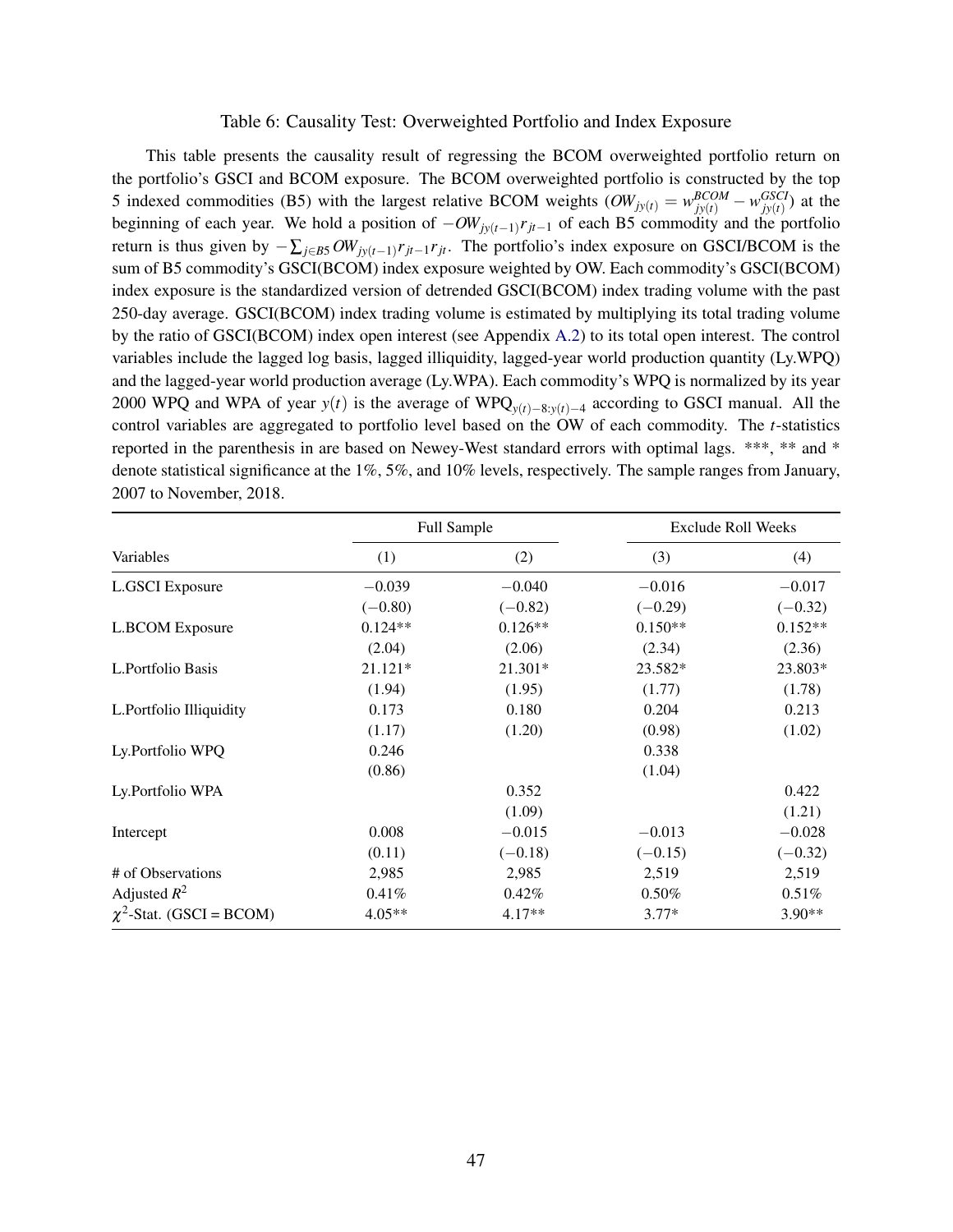### Table 7: Causality Test: ETF Arbitrage

This table presents the causality result of regressing the weekly commodities returns (in %) on the contemporaneous or lagged non-fundamental demand index for commodity ETFs (CNFDI). The CNFDI is defined as the AUM-weighted average of the changes in shares outstanding of four index-tracking ETFs, i.e., DJP, GSG, USCI, and DBC. In each regression, CNFDI is standardized to have zero mean and unit variance. The *t*-statistics reported in the parenthesis are based on commodity-month double clustered standard errors. \*\*\*, \*\* and \* denote statistical significance at the 1%, 5%, and 10% levels, respectively. The sample ranges from January, 2007 to November, 2018.

|                     | All        |           |            | Indexed    | Non-indexed |           |
|---------------------|------------|-----------|------------|------------|-------------|-----------|
| Variables           | (1)        | (2)       | (3)        | (4)        | (5)         | (6)       |
| <b>CNFDI</b>        | $0.493***$ |           | $0.480***$ |            | $0.518***$  |           |
|                     | (11.55)    |           | (8.91)     |            | (7.44)      |           |
| <b>L.CNFDI</b>      |            | $-0.069*$ |            | $-0.103**$ |             | $-0.007$  |
|                     |            | $(-1.66)$ |            | $(-2.01)$  |             | $(-0.10)$ |
| L.Basis             | $-0.531$   | $-0.757$  | $-1.741$   | $-2.041$   | 3.373       | 3.317     |
|                     | $(-0.22)$  | $(-0.31)$ | $(-0.66)$  | $(-0.78)$  | (0.55)      | (0.54)    |
| L.Illiquidity       | $-0.047$   | $-0.043$  | $-0.055$   | $-0.048$   | $-0.040$    | $-0.041$  |
|                     | $(-1.11)$  | $(-1.00)$ | $(-0.91)$  | $(-0.79)$  | $(-0.69)$   | $(-0.69)$ |
| Intercept           | 0.021      | 0.025     | $-0.033$   | $-0.028$   | $0.115*$    | $0.117*$  |
|                     | (0.56)     | (0.66)    | $(-0.68)$  | $(-0.58)$  | (1.82)      | (1.83)    |
| <b>Commodity FE</b> | Yes        | Yes       | Yes        | Yes        | Yes         | Yes       |
| Year FE             | Yes        | Yes       | Yes        | Yes        | Yes         | Yes       |
| # of Observations   | 14,181     | 14,158    | 9,273      | 9,258      | 4,908       | 4,900     |
| # of Commodities    | 23         | 23        | 15         | 15         | 8           | 8         |
| Overall $R^2$       | 2.08%      | $0.95\%$  | 2.12%      | 1.01%      | 2.09%       | 0.92%     |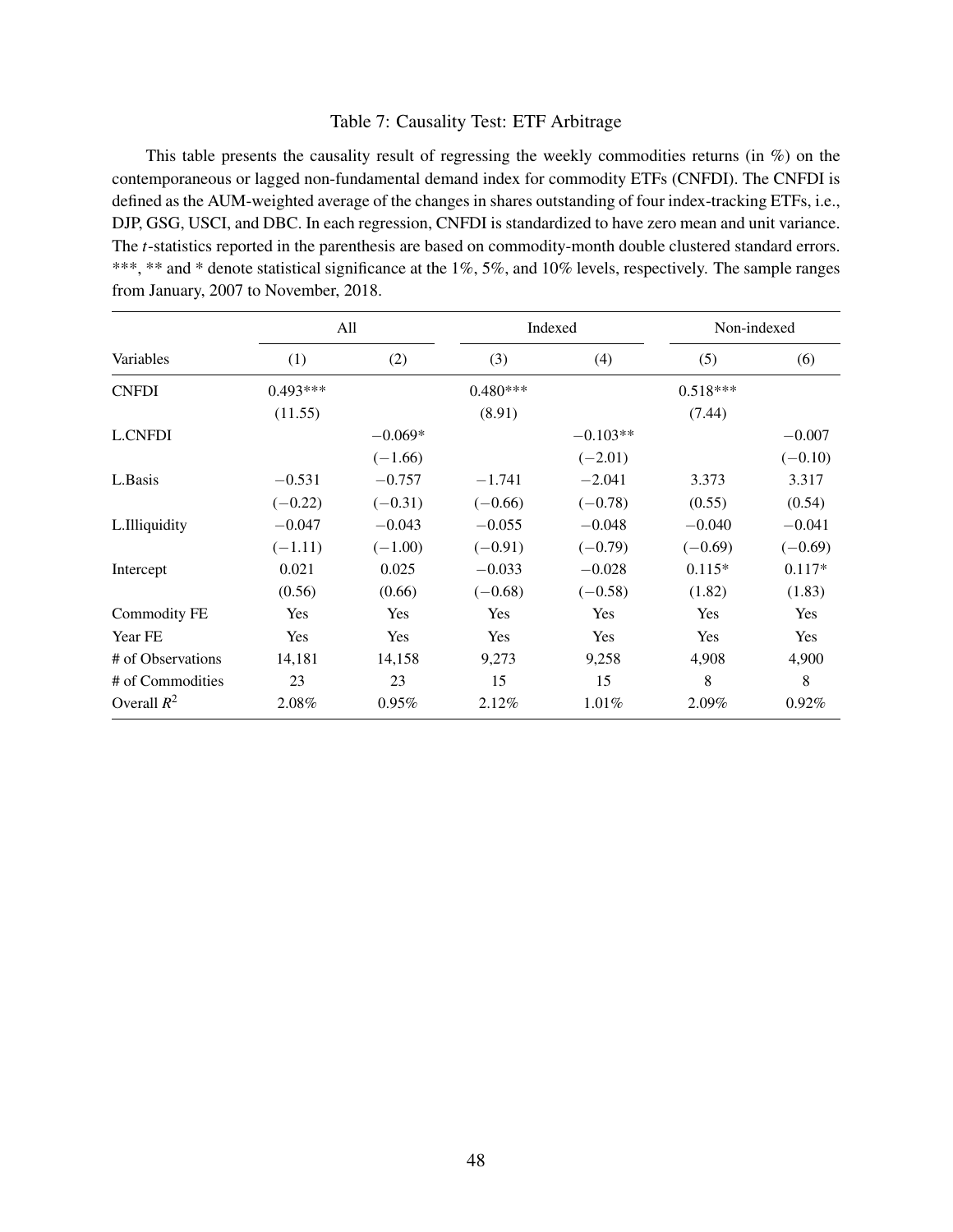### Table 8: Spillover Effect of Sentiment on Returns across Indexed/Non-indexed Commodities

This table presents the results of regressing commodities returns (in %) on the "connected" sentiment. We first get each commodity's news sentiment as the residuals from regressing the *minus negative* news tones on its first lag and the day-of-week dummies. We then obtain the "connected" sentiment for an indexed commodity by taking a value-weighted average of indexed commodities from other sectors. For "connected" sentiment of non-indexed commodities, we take a simple average on the sentiment of nonindexed commodities from other sectors. "Indexed" is a dummy variable, which equals 1 when the commodity is indexed and 0 otherwise. The data ranges from January 3, 2006 to November 6, 2018. The *t*-statistics reported in the parenthesis are based on commodity-day double clustered standard errors. \*\*\*, \*\* and \* denote statistical significance at the 1%, 5%, and 10% levels, respectively.

|                                     |           | Panel A: Contemporaneous |            |             | Panel B: Predictive |             |
|-------------------------------------|-----------|--------------------------|------------|-------------|---------------------|-------------|
| Variables                           | Indexed   | Non-indexed              | All        | Indexed     | Non-indexed         | All         |
| Cnn. Sentiment                      | 16.089*** | $9.576***$               | $9.580***$ |             |                     |             |
|                                     | (44.98)   | (19.15)                  | (19.25)    |             |                     |             |
| Cnn. Sentiment $\times$ Indexed     |           |                          | $6.098***$ |             |                     |             |
|                                     |           |                          | (10.03)    |             |                     |             |
| L.Cnn. Sentiment                    |           |                          |            | $-1.026***$ | 0.587               | 0.585       |
|                                     |           |                          |            | $(-2.92)$   | (1.20)              | (1.20)      |
| L.(Cnn. Sentiment $\times$ Indexed) |           |                          |            |             |                     | $-1.584***$ |
|                                     |           |                          |            |             |                     | $(-2.65)$   |
| L.Basis                             | 0.278     | 1.491                    | 0.566      | 0.330       | 1.339               | 0.566       |
|                                     | (0.56)    | (1.55)                   | (1.29)     | (0.67)      | (1.38)              | (1.28)      |
| L.Illiquidity                       | 0.004     | 0.019                    | 0.007      | $-0.003$    | 0.016               | 0.004       |
|                                     | (0.42)    | (1.59)                   | (0.90)     | $(-0.30)$   | (1.32)              | (0.58)      |
| Intercept                           | 0.006     | $0.035***$               | $0.016**$  | 0.002       | $0.032***$          | $0.013*$    |
|                                     | (0.69)    | (3.20)                   | (2.41)     | (0.22)      | (2.86)              | (1.87)      |
| <b>Commodity FE</b>                 | Yes       | Yes                      | Yes        | Yes         | Yes                 | Yes         |
| Year FE                             | Yes       | Yes                      | Yes        | Yes         | Yes                 | Yes         |
| # of Observations                   | 51,784    | 27,526                   | 79,310     | 51,770      | 27,521              | 79,291      |
| # of Commodities                    | 15        | 8                        | 23         | 15          | 8                   | 23          |
| Overall $R^2$                       | 4.19%     | 1.68%                    | 3.30%      | $0.18\%$    | $0.22\%$            | 0.19%       |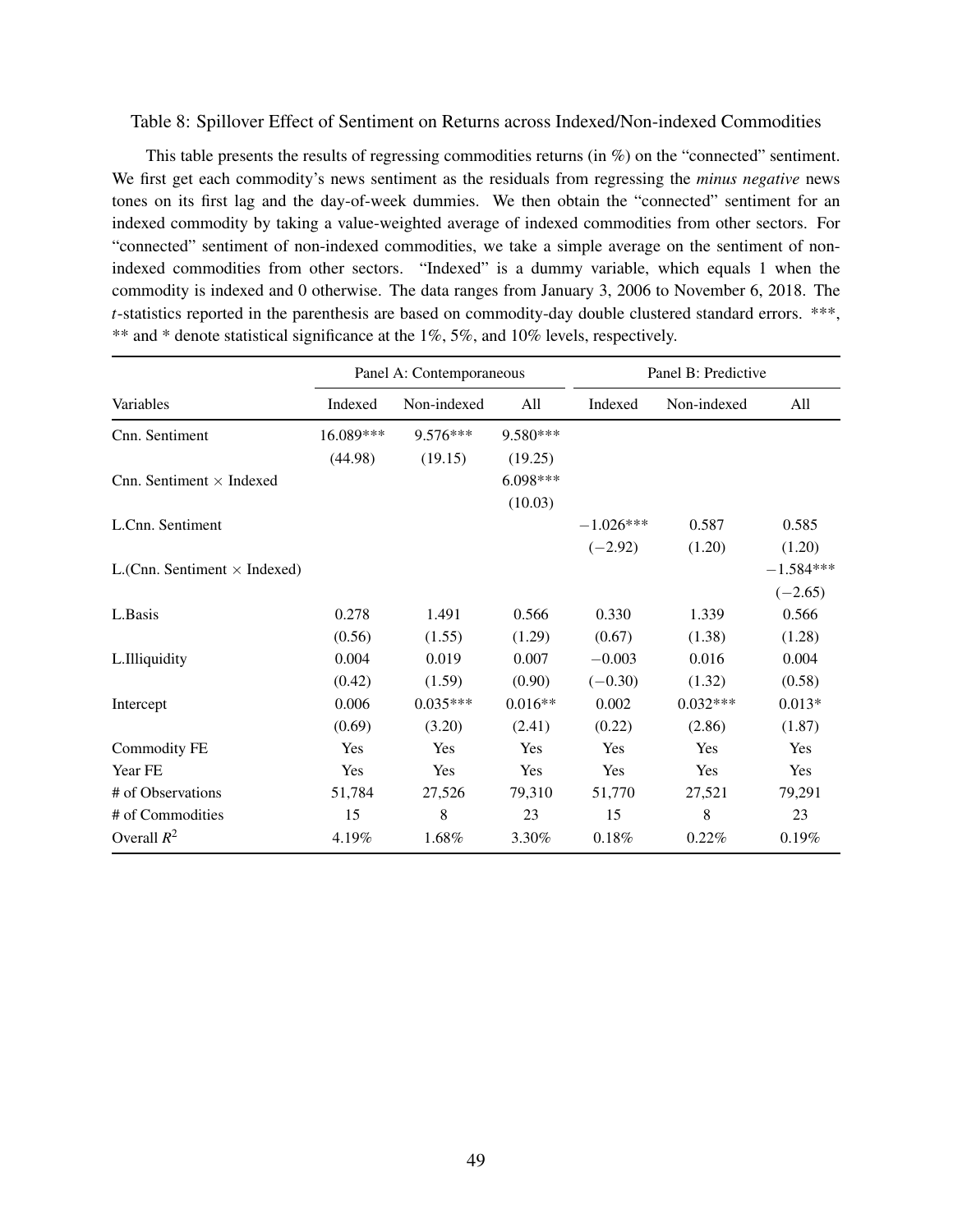Table 9: Spillover Effect of Sentiment on Returns across Indexed/Non-indexed Commodities under High/Low Total Index Exposure Episode.

This table presents the results of regressing commodities returns (in %) on connected sentiment measures under different levels of total index exposure. The total index exposure is the average of the indexed commodities' individual index exposure. The index trading share is defined as the ratio of indexed open interest to the total open interest for a certain commodity. The index trading volume for a certain commodity is the production of the market trading volume and its corresponding index trading share. The index exposure is thus obtained by detrending the index trading volume with its past 250-day average and then standardizing the time series. We characterize the period when total index exposure is above(below) zero as "High"("Low") exposure period. The data ranges from January 3, 2006 to November 6, 2018. The *t*-statistics reported in the parenthesis are based on commodity-day double clustered standard errors. \*\*\*, \*\* and \* denote statistical significance at the 1%, 5%, and 10% levels, respectively.

|                     |           | Panel A: Contemporaneous |            |             |             | Panel B: Predictive |             |           |
|---------------------|-----------|--------------------------|------------|-------------|-------------|---------------------|-------------|-----------|
|                     |           | Indexed                  |            | Non-indexed | Indexed     |                     | Non-indexed |           |
| Variables           | High      | Low                      | High       | Low         | High        | Low                 | High        | Low       |
| Cnn. Sentiment      | 15.843*** | 16.234***                | 8.790***   | $10.193***$ |             |                     |             |           |
|                     | (31.89)   | (31.37)                  | (12.66)    | (14.10)     |             |                     |             |           |
| L.Cnn. Sentiment    |           |                          |            |             | $-1.712***$ | $-0.169$            | $-0.561$    | $1.735**$ |
|                     |           |                          |            |             | $(-3.59)$   | $(-0.32)$           | $(-0.84)$   | (2.42)    |
| L.Basis             | 0.178     | 0.519                    | 0.734      | 1.807       | 0.098       | 0.707               | 0.443       | 1.763     |
|                     | (0.26)    | (0.72)                   | (0.53)     | (1.34)      | (0.14)      | (0.98)              | (0.32)      | (1.31)    |
| L.Illiquidity       | $-0.008$  | 0.024                    | 0.006      | $0.034**$   | $-0.021$    | 0.024               | $-0.001$    | $0.035**$ |
|                     | $(-0.62)$ | (1.54)                   | (0.37)     | (2.00)      | $(-1.59)$   | (1.50)              | $(-0.07)$   | (2.07)    |
| Intercept           | $-0.007$  | $0.024*$                 | $0.063***$ | $-0.000$    | $0.020*$    | $-0.015$            | $0.067***$  | $-0.013$  |
|                     | $(-0.55)$ | (1.87)                   | (4.06)     | $(-0.03)$   | (1.66)      | $(-1.17)$           | (4.28)      | $(-0.82)$ |
| <b>Commodity FE</b> | Yes       | Yes                      | Yes        | Yes         | Yes         | Yes                 | Yes         | Yes       |
| Year FE             | Yes       | Yes                      | Yes        | Yes         | Yes         | Yes                 | Yes         | Yes       |
| # of Observations   | 28,136    | 23,648                   | 14,998     | 12,528      | 28,122      | 23,648              | 14,993      | 12,528    |
| # of Commodities    | 15        | 15                       | 8          | 8           | 15          | 15                  | 8           | 8         |
| Overall $R^2$       | 3.87%     | 4.86%                    | 1.34%      | 2.30%       | 0.27%       | $0.49\%$            | $0.17\%$    | 0.61%     |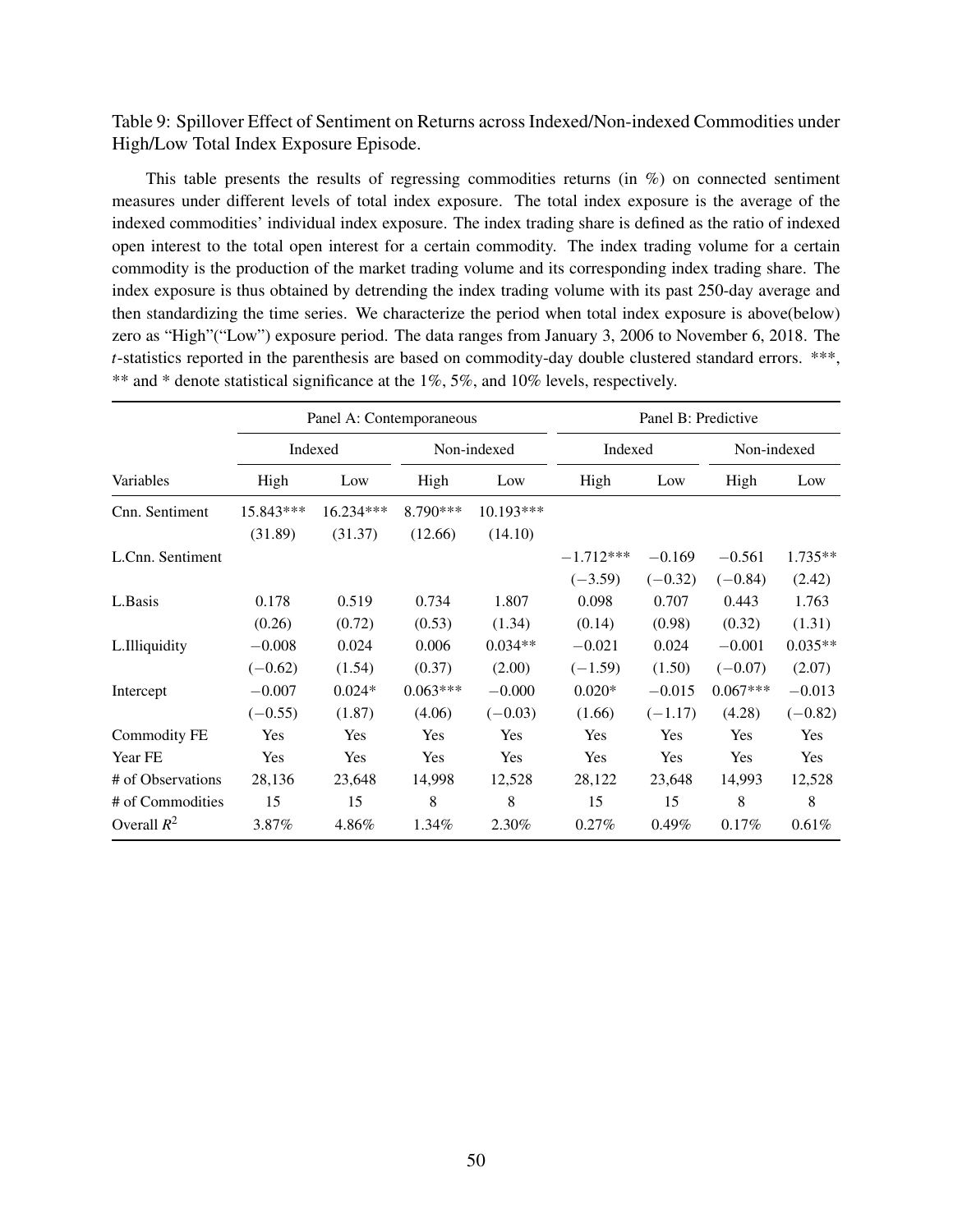# Appendices

Appendix [A.1](#page-52-0) summarizes the variables and notations used in the paper. Appendix [A.2](#page-53-0) describes how to estimate the open interest on indexed trading of non-reported indexed commodities. Appendix [A.3](#page-55-0) provides a stylized model that formalizes our hypotheses and findings. Appendix [A.4](#page-63-0) reports the additional descriptive statistics to the main variables in the body text. Appendix [A.5](#page-66-0) presents the robustness results on the decomposition of index exposure, individual index exposure, index rolling activity, energy sector, financial crisis, and net news tone, respectively.

# <span id="page-52-0"></span>A.1 Summary of the Variables and Notations

| Variable/Notation                         | Definition                                                                                                                                                    |
|-------------------------------------------|---------------------------------------------------------------------------------------------------------------------------------------------------------------|
| y(t), w(t)                                | Year of time $t$ , Week of time $t$ (Tuesday-Tuesday)                                                                                                         |
| $S(i)$ , <i>Idx</i>                       | Sector of commodity <i>i</i> , Set of indexed commodities                                                                                                     |
| $F_i(t,T)$                                | Futures price of commodity $i$ at time $t$ with maturity $T$                                                                                                  |
| $Long^{Idx}_{iw(t)}, Short^{Idx}_{iw(t)}$ | Index trader's long (short) position of commodity <i>i</i> in week $w(t)$                                                                                     |
| Return                                    | $r_{it} = (F_i(t, T) - F_i(t - 1, T))/F_i(t - 1, T)$                                                                                                          |
| Return autocorrelation                    | $AC(1)_{it} = r_{it}r_{i,t-1}/\sigma_i^2$ and $AC(2,5)_{it} = (\sum_{k=2}^{5} r_{it}r_{i-k})/4\sigma_i^2$                                                     |
| Log basis                                 | $Basis_{it} = (\ln(F_i(t, T_1)) - \ln(F_i(t, T_2)))/(T_2 - T_1)$                                                                                              |
| Amihud's illiquidity                      | <i>Illiquidity</i> <sub>it</sub> = $ r_{it} /(8b$ <i>illion</i> ) <i>Trading Volume</i> <sub>it</sub>                                                         |
| World production quantity                 | $W\!P\!Q_{iy(t)} = World\ Production_{iy(t)}/World\ Production_{i,2000}$                                                                                      |
| World production average                  | $WPA_{iy(t)} = \frac{1}{5} \sum_{s=4}^{8} WPQ_{i,y(t)-s}$                                                                                                     |
| Index open interest                       | Open Interest <sup>Idx</sup> <sub>iw</sub> (t) = $Long^{Idx}_{iw(t)}$ + Short <sup>Idx</sup> <sub>iw</sub> (t)                                                |
| Index market share                        | Index Market Share <sub>it</sub> = Open Interest <sup>Idx</sup> <sub>i.w</sub> <sub>(t)-1</sub> /Open Interest <sup>All</sup> <sub>i.w</sub> <sub>(t)-1</sub> |
| Index trading volume                      | <i>Index Trading Volume</i> <sub>it</sub> = <i>Index Market Share</i> <sub>it</sub> × <i>Trading Volume</i> <sub>it</sub>                                     |
| Detrended index trading volume            | Index Trading Volume <sub>it</sub> – $\frac{1}{250} \sum_{k=1}^{250}$ Index Trading Volume <sub>i,t-k</sub>                                                   |
| Individual index exposure                 | <i>Index Exposure</i> <sub>it</sub> = standardize{ <i>Detrended Index Trading Volume</i> <sub>it</sub> }                                                      |
| Total index exposure                      | Total Index Exposure <sub>it</sub> = $\frac{1}{I}\sum_{i=1}^{I}$ Index Exposure <sub>it</sub>                                                                 |
| Sectoral index exposure                   | Sectoral Index Exposure <sub>it</sub> = $\frac{1}{\#S(i)}\sum_{i\in S(i)}Index\,Exposure_{it}$                                                                |
| News sentiment                            | News tone orthogonal to news momentum and day-of-week effects.                                                                                                |
| Value weight                              | $W_{i\nu(t)} = E_{\nu(t)}(\$Open\ Interest_{it}^{ldx}) / \sum_{i} E_{\nu(t)}(\$Open\ Interest_{it}^{ldx})$                                                    |
| Connected sentiment                       | <i>Cnn.</i> Sentiment <sub>it</sub> = $\sum_{S(i) \neq S(i)} W_{jv(t)}$ Sentiment <sub>jt</sub>                                                               |

Table A1: Summary of the Variables and Notations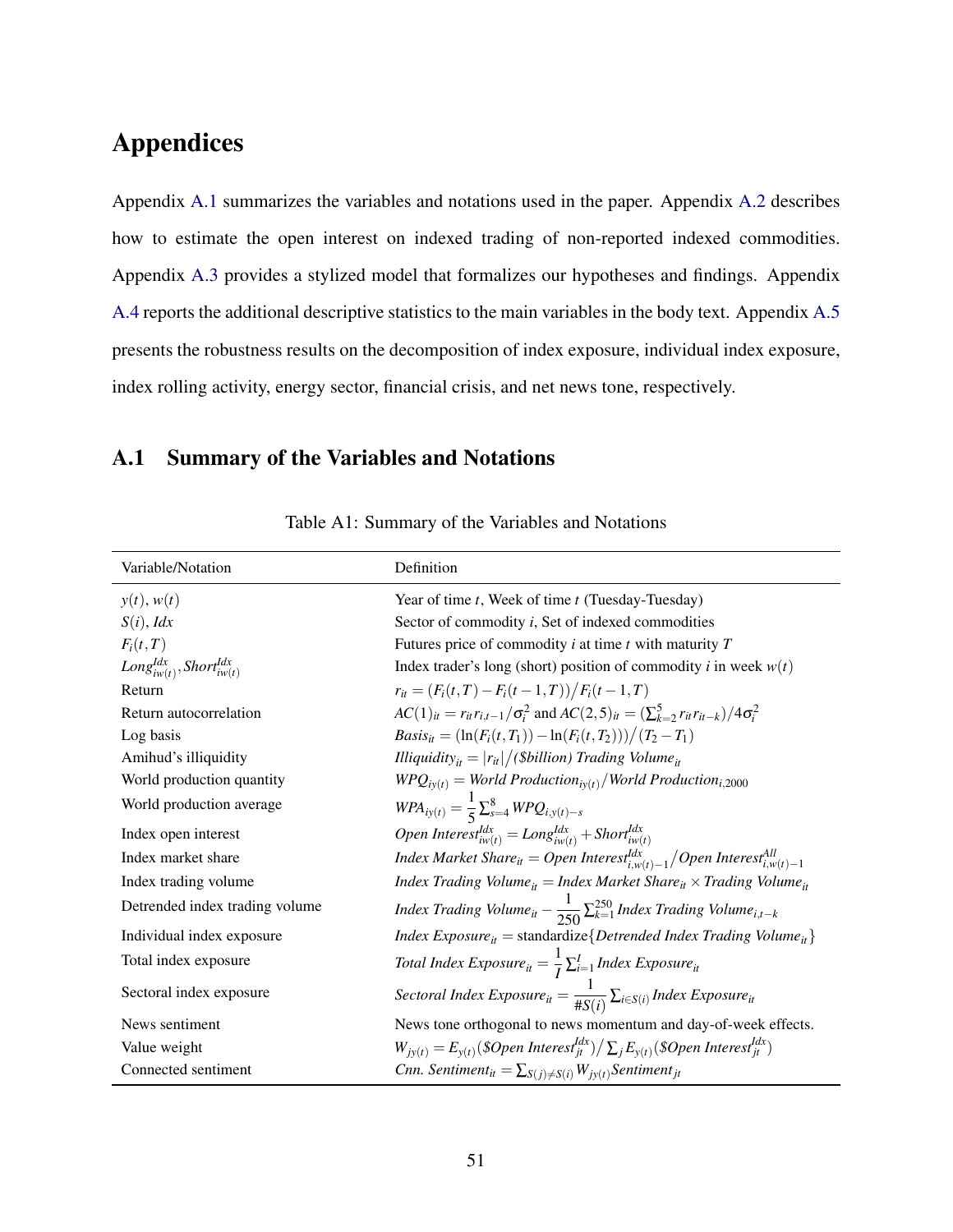# <span id="page-53-0"></span>A.2 Details on Estimating the Positions of Non-reported Indexed Commodities in CIT Report

[Masters](#page-37-0) [\(2008\)](#page-37-0) and [Hamilton and Wu](#page-36-0) [\(2015\)](#page-36-0) proposed to estimate the unreported index trading positions by making use of the reported data and their weights in each commodity index. Taking crude oil (CL) as an example, the general idea of [Masters](#page-37-0) [\(2008\)](#page-37-0) is to use the fact that both GSCI and BCOM have their own uniquely included commodities, i.e. soybean oil (BO) and soybean meal  $(SM)^{21}$  $(SM)^{21}$  $(SM)^{21}$  in BCOM and cocoa (CC), feeder cattle (FC) and Kansas wheat  $(KW)^{22}$  $(KW)^{22}$  $(KW)^{22}$  for GSCI. Then, note that index traders replicate the index by allocating capital across commodities according to their known weights<sup>[23](#page-53-3)</sup>  $\delta_{iv}^{(i)}$  $f_{jy(t)}^{(t)}$ ,  $i \in \{G, B\}$ , we can separately estimate CL's dollar value long/short positions on index trading, *XCL*,*<sup>t</sup>* , on GSCI/BCOM trading as below:

$$
\hat{X}_{CL,t}^{B} = \begin{cases}\n\frac{\delta_{CL,y(t)}^{B}}{\delta_{BO,y(t)}^{B}} X_{BO,t}, & \text{if } y(t) < 2013, \\
\frac{1}{2} \left( \frac{\delta_{CL,y(t)}^{B}}{\delta_{BO,y(t)}^{B}} X_{BO,t} + \frac{\delta_{CL,y(t)}^{B}}{\delta_{SM,y(t)}^{B}} X_{SM,t} \right), & \text{if } y(t) \ge 2013.\n\end{cases} (A1)
$$
\n
$$
\hat{X}_{CL,t}^{G} = \begin{cases}\n\frac{1}{3} \left( \frac{\delta_{CL,y(t)}^{G}}{\delta_{CC,y(t)}^{G}} X_{CC,t} + \frac{\delta_{CL,y(t)}^{G}}{\delta_{FC,y(t)}^{G}} X_{FC,t} + \frac{\delta_{CL,y(t)}^{G}}{\delta_{KW,y(t)}^{G}} X_{KW,t} \right), & \text{if } y(t) < 2013, \\
\frac{1}{2} \left( \frac{\delta_{CL,y(t)}^{G}}{\delta_{CC,y(t)}^{G}} X_{CC,t} + \frac{\delta_{CL,y(t)}^{G}}{\delta_{FC,y(t)}^{G}} X_{FC,t} \right), & \text{if } y(t) \ge 2013.\n\end{cases} (A2)
$$

where  $y(t)$  denotes the year of day *t*. Note that the weights of commodities in an index are determined at the beginning of a year and stay the same during the year. Thus, the dollar-valued position of index trading for commodity *i* on day *t* is estimated as

$$
X_{it} = Position_{iw(t)} \times ContractSize_i \times Price_{it}.
$$
 (A3)

Combining the estimates above, [Masters](#page-37-0) [\(2008\)](#page-37-0) propose to estimate the dollar-valued position

<span id="page-53-1"></span><sup>&</sup>lt;sup>21</sup>Soybean meal (SM) is included in BCOM since 2013.

<span id="page-53-2"></span> $^{22}$ Kansas wheat (KW) is included in BCOM since 2013 while always being included in GSCI.

<span id="page-53-3"></span><sup>&</sup>lt;sup>23</sup>Both weights reported in the GSCI and BCOM manuals are dollar value weights.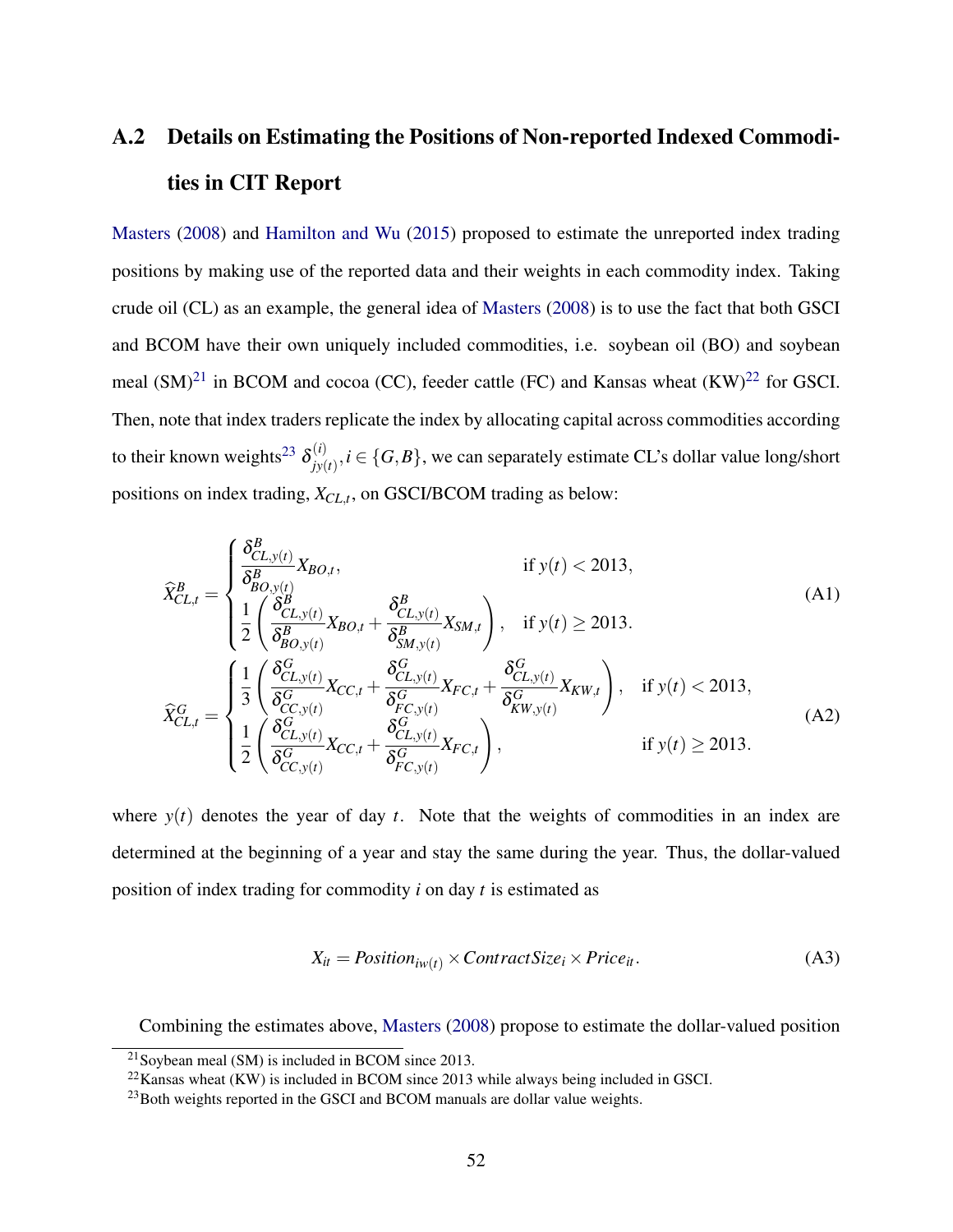of CL on index trading as:

$$
\widehat{X}_{CL,t}^{Idx} = \widehat{X}_{CL,t}^{B} + \widehat{X}_{CL,t}^{G}.
$$
\n(A4)

However, as pointed out by [Irwin and Sanders](#page-37-1) [\(2012\)](#page-37-1), Masters' estimator is severely biased when there is a huge difference between  $\frac{\delta_{CL,y(t)}^G}{s_G}$  $\frac{\delta_{CL,\mathrm{y}(t)}^G}{\delta_{CC,\mathrm{y}(t)}^G}X_{CC,t}, \ \frac{\delta_{CL,\mathrm{y}(t)}^G}{\delta_{FC,\mathrm{y}(t)}^G}$  $\frac{\delta_{CL,y(t)}^G}{\delta_{FC,y(t)}^G} X_{FC,t}$  and  $\frac{\delta_{CL,y(t)}^G}{\delta_{KW,y(t)}^G}$  $\frac{\partial C_{L,y(t)}}{\partial K_{W,y(t)}} X_{KW,t}$ . To deal with this issue, [Hamilton and Wu](#page-36-0) [\(2015\)](#page-36-0) propose to generalize Masters' method by using all the reported commodities' positions for estimation. Specifically, they choose  $\hat{X}_{it}^G$  and  $\hat{X}_{it}^B$  to minimize the sum of squared discrepancies in predicting the CIT reported value for *Xit* across 12 commodities. Thus, the estimated dollar value positions on index trading for commodity *i* in day *t* is given by

<span id="page-54-0"></span>
$$
\widehat{X}_{it}^{Idx} = \begin{bmatrix} \delta_{iy(t)}^G & \delta_{iy(t)}^B \end{bmatrix} \begin{bmatrix} \sum_{j \in CIT} \left( \delta_{jy(t)}^G \right)^2 & \sum_{j \in CIT} \delta_{jy(t)}^G \delta_{jy(t)}^B \\ \sum_{j \in CIT} \delta_{jy(t)}^B \delta_{jy(t)}^G & \sum_{j \in CIT} \left( \delta_{jy(t)}^B \right)^2 \end{bmatrix}^{-1} \begin{bmatrix} \sum_{j \in CIT} \delta_{jy(t)}^G X_{jt}^{Idx} \\ \sum_{j \in CIT} \delta_{jy(t)}^B X_{jt}^{Idx} \end{bmatrix},
$$
\n(A5)

where  $\delta_{jy(t)}$  is the weight of a commodity *j* in a certain index in year  $y(t)$ , and the superscripts *G* and *B* denote the index GSCI and BCOM, respectively. From equation [\(A5\)](#page-54-0) we obtain both the long and short dollar-valued long/short index positions for unreported commodities, and thus the index open interest.

In addition, we can easily modify [Hamilton and Wu](#page-36-0) [\(2015\)](#page-36-0) method to estimate the non-reported indexed commodities' dollar-valued GSCI/BCOM trading position as below:

$$
\widehat{X}_{it}^{G} = \begin{bmatrix} \delta_{iy(t)}^{G} & 0 \end{bmatrix} \begin{bmatrix} \sum_{j \in CIT} \left( \delta_{jy(t)}^{G} \right)^{2} & \sum_{j \in CIT} \delta_{jy(t)}^{G} \delta_{jy(t)}^{B} \\ \sum_{j \in CIT} \delta_{jy(t)}^{B} \delta_{jy(t)}^{G} & \sum_{j \in CIT} \left( \delta_{jy(t)}^{B} \right)^{2} \end{bmatrix}^{-1} \begin{bmatrix} \sum_{j \in CIT} \delta_{jy(t)}^{G} X_{jt}^{Idx} \\ \sum_{j \in CIT} \delta_{jy(t)}^{B} X_{jt}^{Idx} \end{bmatrix}, \quad (A6)
$$
\n
$$
\widehat{X}_{it}^{B} = \begin{bmatrix} 0 & \delta_{iy(t)}^{B} \end{bmatrix} \begin{bmatrix} \sum_{j \in CIT} \left( \delta_{jy(t)}^{G} \right)^{2} & \sum_{j \in CIT} \delta_{jy(t)}^{G} \delta_{jy(t)}^{B} \\ \sum_{j \in CIT} \delta_{jy(t)}^{G} \delta_{jy(t)}^{G} & \sum_{j \in CIT} \left( \delta_{jy(t)}^{B} \right)^{2} \end{bmatrix}^{-1} \begin{bmatrix} \sum_{j \in CIT} \delta_{jy(t)}^{G} X_{jt}^{Idx} \\ \sum_{j \in CIT} \delta_{jy(t)}^{B} X_{jt}^{Idx} \end{bmatrix}. \quad (A7)
$$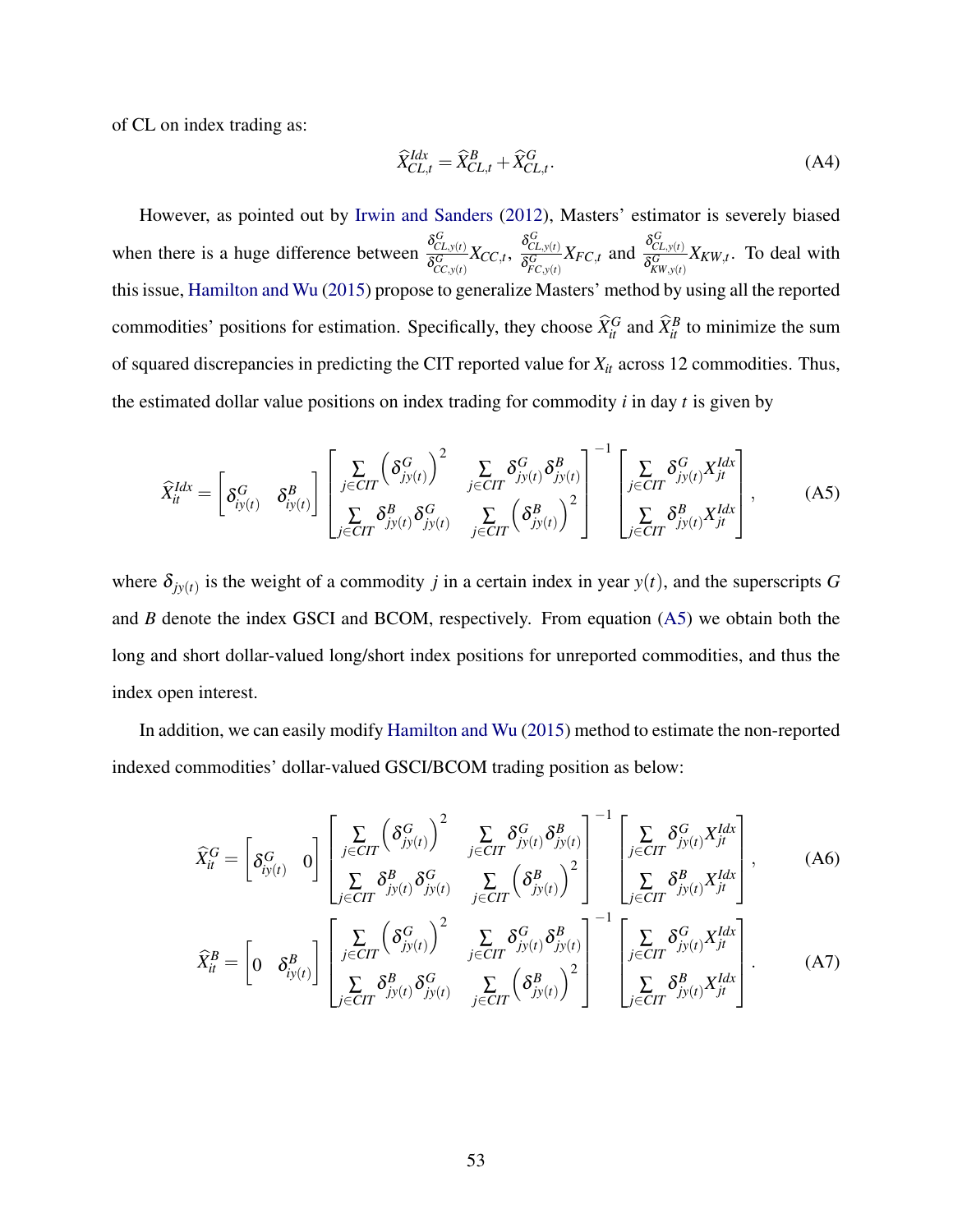# <span id="page-55-0"></span>A.3 A Model of Commodity Financialization and Return Autocorrelations

We consider an economy with three dates ( $t \in \{0,1,2\}$ ) and three commodities ( $k \in \{1,2,3\}$ ). This is the simplest setting for our purpose. First, we need at least three dates to consider return autocorrelations. As will become clear shortly, all the meaningful interactions happen on date 1 and the key of our analysis is to figure out the date-1 futures prices. Date 2 will be the payoff date and the prices are exogenously given. We introduce private information on date 1, and information arrival causes price variations. On date 0, no information is developed and thus the futures prices are constant. Second, we need at least three commodities to consider index versus non-index commodities. We assume that there exist futures contracts on the commodities, with maturity date 2. Futures contracts 1 and 2 belong to a commodity index, while contract 3 is not included in the index.

For commodity  $k$ , its futures' date-2 liquidation value  $v_k$  is the commodity's date-2 spot price. We assume that

$$
v_k = \theta_k + \varepsilon_k, \tag{A8}
$$

where  $\theta_k \sim N(0, \sigma_\theta^2)$  $\sigma_{\theta}^{2}$ ,  $\varepsilon_{k} \sim N(0, \sigma_{\varepsilon}^{2})$ , and  $\sigma_{\theta}$  and  $\sigma_{\varepsilon}$  are positive constants. Component  $\theta_{k}$  is observable by some traders on date 1, while  $\varepsilon_k$  represents non-forecastable residual uncertainty. We assume that  $\{\theta_k, \varepsilon_k\}^3_k$  $\sum_{k=1}^{5}$  are mutually independent. If we interpret spot prices as the fundamentals of futures contracts, then the futures contracts are mutually independent across commodities.

On dates 0 and 1, the futures contracts and a risk-free bond are traded in a competitive financial market. The bond serves as the numeraire, and so its price is always one and its return is zero. We use *p t*  $k_k$  to denote the date-*t* price of futures contract *k* for  $k \in \{1, 2, 3\}$  and  $t \in \{0, 1, 2\}$ . There is also a tradable futures index composed of commodities 1 and 2 (with weights  $w_1$  and  $w_2$ , respectively). No-arbitrage implies that the index's date-2 payoff *V* and date-*t* price  $P<sup>t</sup>$  are, respectively,

<span id="page-55-1"></span>
$$
V = w_1v_1 + w_2v_2, \t\t (A9)
$$

$$
P^t = w_1 p_1^t + w_2 p_2^t, \text{ for } t \in \{1, 2\}.
$$
 (A10)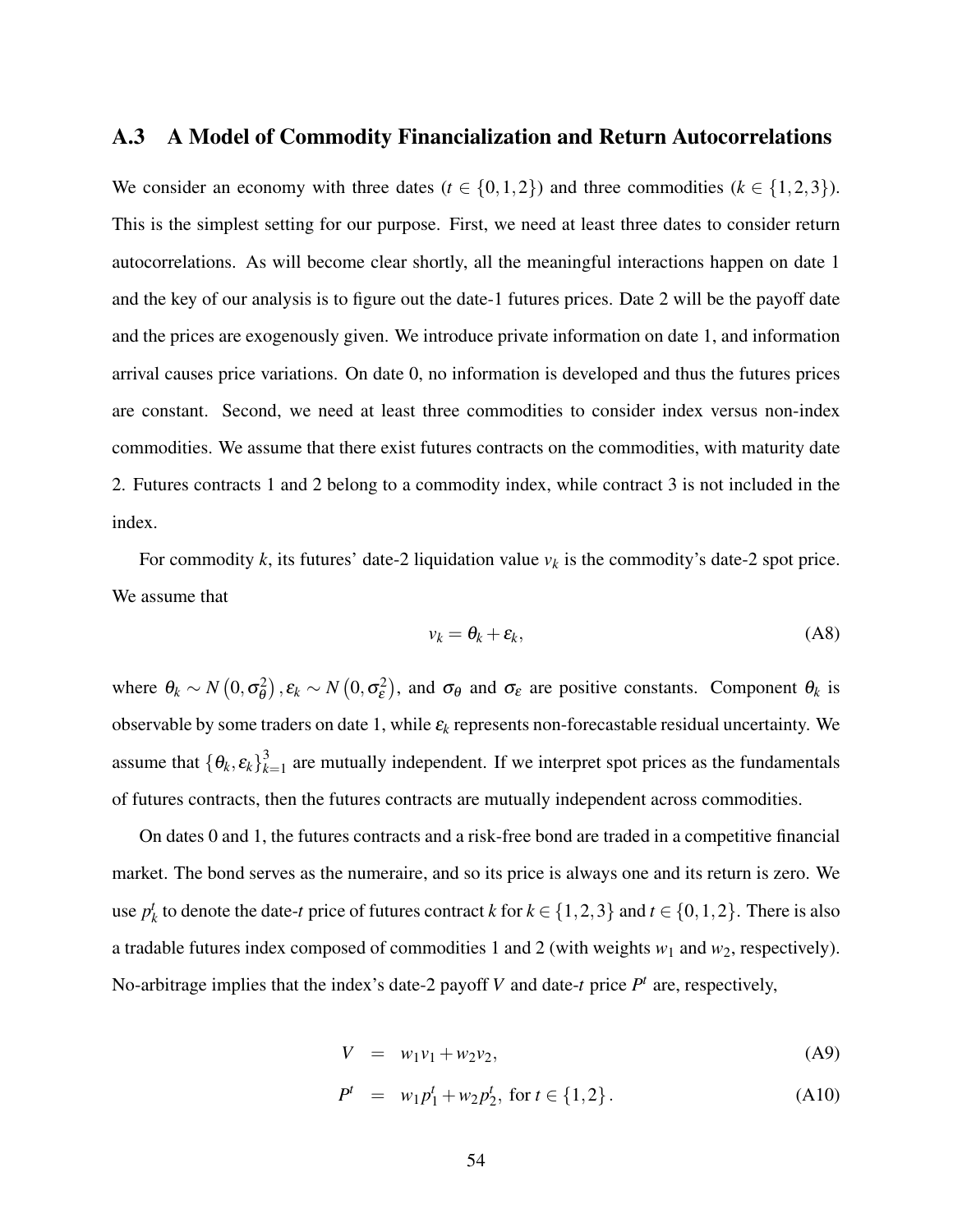On date 0, the futures prices are determined by the trading behavior of a unit mass of buy-and-hold investors,<sup>[24](#page-56-0)</sup> who derive constant-absolute-risk-aversion (CARA) utility over their date-2 wealth with risk aversion  $\gamma_B > 0$ . On date 1, three groups of traders—informed traders, uninformed traders, and index traders—trade the futures contracts.

Informed traders trade all of the three futures contracts (as well as the index) and derive CARA utility with risk aversion  $\gamma$  > 0. These traders are informed because they observe private information  $\{\theta_k\}^3_k$  $\lambda_{k=1}^3$  prior to trading. The mass of informed traders is  $\lambda_I$ . Uninformed traders also trade all of the three futures contracts (as well as the index), but do not have private information. These traders derive CARA utility over their date-2 wealth with risk aversion  $\gamma_U > 0$ . The population mass of uninformed traders is  $\lambda_U$ . Uninformed traders serve to generate price momentum because they are assumed not to extract information from prices. Essentially, these traders behave in a way similar to the "newswatchers" in [Hong and Stein](#page-37-2) [\(1999\)](#page-37-2), the "underreactors" in [Cen, Wei, and Yang](#page-35-0) [\(2017\)](#page-35-0), and the "cursed traders" in [Eyster, Rabin, and](#page-36-1) [Vayanos](#page-36-1) [\(2019\)](#page-36-1). The literature has motivated this assumption with investors' limited ability to process information in the market (see, e.g., [Hirshleifer and Teoh,](#page-37-3) [2003;](#page-37-3) [Hirshleifer, Lim, and](#page-37-4) [Teoh,](#page-37-4) [2011\)](#page-37-4).

Index traders only trade the futures index. The mass of this group of index traders is  $\mu_0$ . They have CARA preference with risk aversion  $\gamma_0 > 0$ . As argued in [Sockin and Xiong](#page-38-1) [\(2015\)](#page-38-1) and [Goldstein and Yang](#page-36-2) [\(2021\)](#page-36-2), index trading injects both information and noise into the futures price system. We therefore assume that index traders observe information  $\{\theta_1, \theta_2\}$  and that their trading is affected by a non-fundamental shock  $\alpha$ , where  $\alpha \sim N(0, \sigma_{\alpha}^2)$  and  $\alpha$  is independent of other random variables. To generate this non-fundamental-driven demand in our model, we assume that index traders perceive the index payoff *V* that is given by

<span id="page-56-1"></span>
$$
V = \alpha + w_1 v_1 + w_2 v_2 = \alpha + (w_1 \theta_1 + w_2 \theta_2) + (w_1 \varepsilon_1 + w_2 \varepsilon_2).
$$
 (A11)

<span id="page-56-0"></span><sup>&</sup>lt;sup>24</sup> Alternatively, we can assume that the same investors trade the futures in both periods, so that the investors can balance their portfolios on date 1. This alternative setting complicates the analysis but does not have any effect on our results. Intuitively, on date 0, investors do not have information and thus the equilibrium futures prices must be constant and therefore have no effect on return autocorrelations.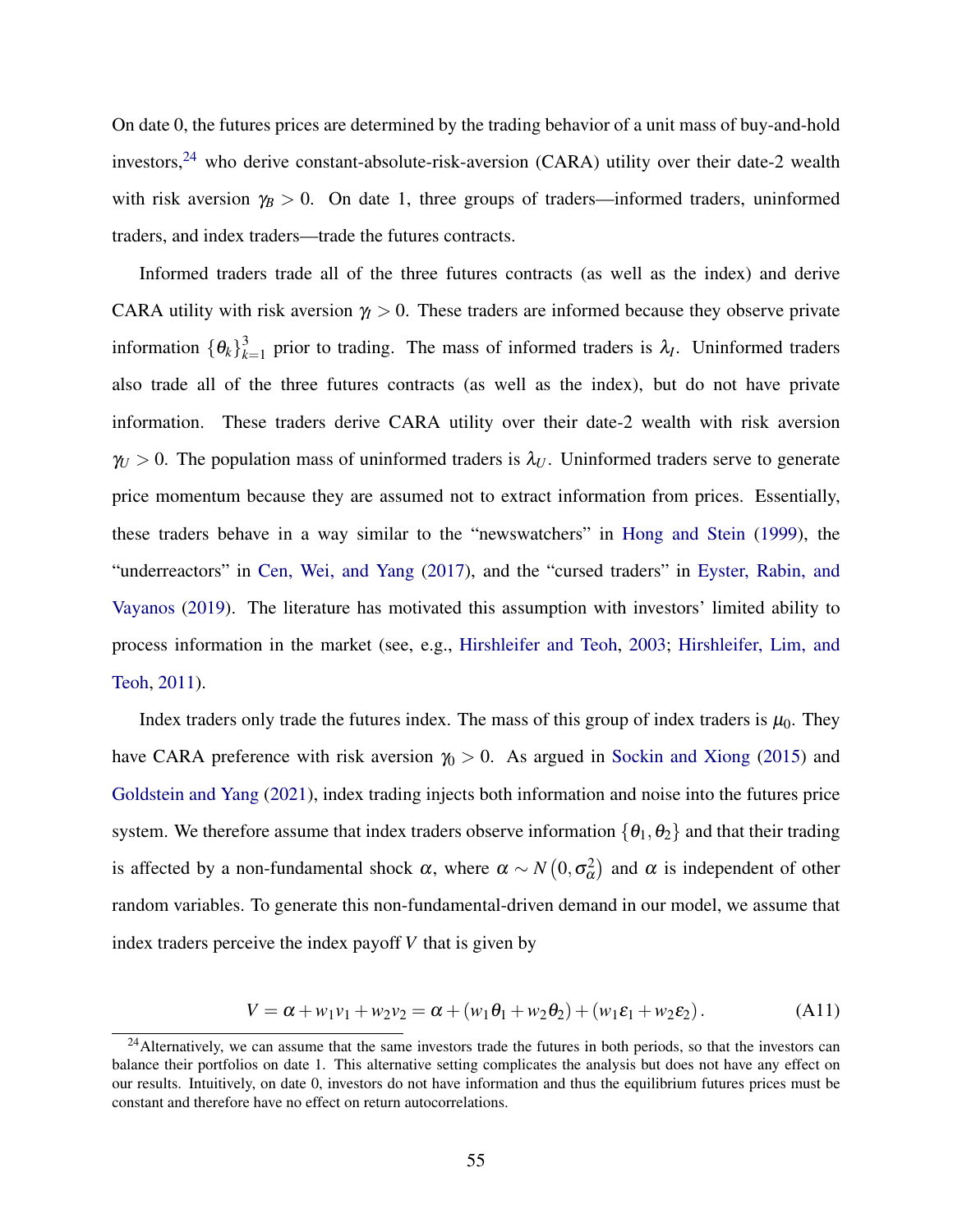In other words,  $\alpha$  captures index traders' private value about the index, which can come from any non-fundamental shocks that affect the trading demand of index traders. For example, it may reflect their sentiment on specific commodities in the index or on the index itself. It may also reflect fundflow-induced price pressure triggered by their clients' liquidity needs. Importantly, index trading propagates it to all index commodities, along with information. Thus, it will affect date-1 prices of these commodities and their return autocorrelations. Formally, the date-*t* return on commodity *k* is  $r_k^t \equiv p_k^t - p_k^{t-1}$ *k*<sup>*t*</sup> −1</sup> (for *k* ∈ {1,2,3} and *t* ∈ {1,2}), and the sign of covariance  $Cov(r_k^1, r_k^2)$  determines whether returns exhibit momentum or reversal, as characterized by the following proposition.

<span id="page-57-0"></span>Proposition 1 (Return autocorrelations) *(a) The futures returns of non-indexed commodity* 3 *are positively autocorrelated. That is,*  $Cov(r_3^1, r_3^2) > 0$ *.* 

*(b) For index commodity i*  $\in$  {1,2}*, we have* 

$$
Cov(r_i^1, r_i^2) < 0 \text{ if and only if } \mu > \hat{\mu}_i \text{ and } \frac{\sigma_{\alpha}^2}{\sigma_{\theta}^2} > \frac{\lambda w_{i'}^2 (w_1^2 + w_2^2)}{(\lambda + 1)^2 w_i^2},
$$

*where*  $\mu \equiv \frac{\mu_0}{\mu_0 (\mu^2 + 1)}$  $\frac{\mu_0}{\gamma_0(w_1^2+w_2^2)\sigma_e^2}$  is normalized mass of index traders, and

$$
\hat{\mu}_i \equiv \frac{\lambda(\lambda+1)((\lambda+1)w_i^2 + 2w_{i'}^2) + \sqrt{[\lambda(\lambda+1)((\lambda+1)w_i^2 + 2w_{i'}^2)]^2 + 4\lambda(\lambda+1)^2 \left[ (\lambda+1)^2 w_i^2 \frac{\sigma_{\alpha}^2}{\sigma_{\theta}^2} - \lambda w_{i'}^2 (w_1^2 + w_2^2) \right]}}{2\left[ (\lambda+1)^2 w_i^2 \frac{\sigma_{\alpha}^2}{\sigma_{\theta}^2} - \lambda w_{i'}^2 (w_1^2 + w_2^2) \right]}.
$$

Proposition [1](#page-57-0) delivers the return autocorrelations patterns documented in the previous sections. For non-indexed commodity 3, its return autocorrelations are positive, as uninformed traders ignore price information that results in slow information diffusion. For indexed commodity  $i \in \{1,2\}$ , its date-1 and date-2 returns are

<span id="page-57-1"></span>
$$
r_i^1 = A_i \alpha + B_i \theta_i + C \theta_{i'}, \quad r_i^2 = -A_i \alpha + (1 - B_i) \theta_i - C \theta_{i'} + \varepsilon_i,
$$
 (A12)

where  $A_i \in (0, \infty)$ ,  $B_i \in (0, 1)$  and  $C \in (0, 1)$  are endogenous constants defined by equation [\(A25\)](#page-61-0)-[\(A27\)](#page-61-0) in the detailed proof at the end. Hence, fundamental news  $\theta_i$  contributes to positive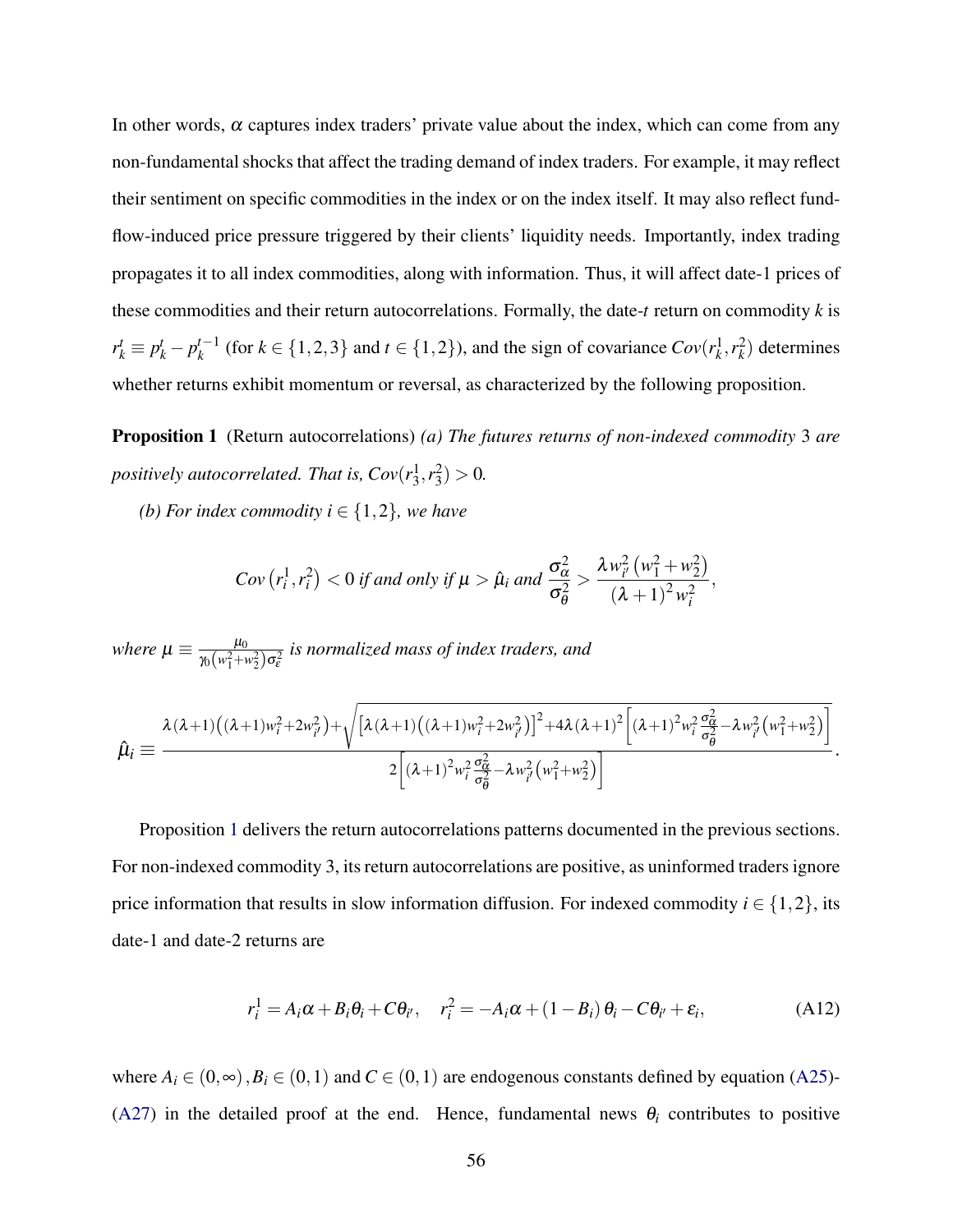autocorrelation of commodity *i*'s futures returns, while non-fundamental shock  $\alpha$  and fundamental  $\theta_{i'}$  contribute to negative autocorrelation. Note that  $\theta_{i'}$  plays a similar role as the non-fundamental shock  $\alpha$ . This is because a fundamental shock specific to commodity  $i'$ , when propagated to a different commodity *i* in the same index, effectively becomes noise to that commodity.

Overall, equation [\(A12\)](#page-57-1) shows that index traders propagate both information and "noise." The former reduces the positive return autocorrelation caused by slow information diffusion, while the latter introduces negative return autocorrelation. Part (b) of Proposition [1](#page-57-0) suggests that the first effect dominates when the mass  $\mu$  of index traders is small. Figure A1 plots the return autocorrelations of indexed commodities for parameter configuration  $\sigma_\alpha^2=2, \sigma_\theta^2=\sigma_\epsilon^2=1, \lambda=0.2$ and  $w_1 = w_2 = 0.5$ . We observe that as the effective mass  $\mu$  of index traders gradually increases, the autocorrelations switch from positive to negative. This result is broadly consistent with our empirical findings connecting return autocorrelations with index trading activities (Figures [2;](#page-40-0) Tables [3](#page-44-0) and [4\)](#page-45-0).

### [Figure [A1](#page-62-0) is about here.]

Our stylized model offers an even more direct test based on noise propagation. Nonfundamental shock  $\alpha$ , should be correlated with both contemporaneous and next-period returns of each commodity in the index, but not with returns on commodities off the index. We formalize this prediction in Proposition [2.](#page-58-0)

<span id="page-58-0"></span>Proposition 2 (Noise predictiveness) *Non-fundamental shock* α *is correlated with contemporaneous and next-period returns of indexed commodity futures, but is uncorrelated with contemporaneous and next-period returns of non-indexed commodity futures. That is,*  $Cov(r_i^1, \alpha) > 0$  *and*  $Cov(r_i^2, \alpha) < 0$  for  $i \in \{1, 2\}$ ; and  $Cov(r_3^1, \alpha) = Cov(r_3^2, \alpha) = 0$ .

The intuition behind Proposition [2](#page-58-0) is simple. The positive contemporaneous correlation between non-fundamental shocks and index commodity return is due to noise propagation by index trading. Since the shock is non-fundamental, it will be reverted in the future, and as a result, it should negatively predict the next-period return of indexed commodity. As a placebo test,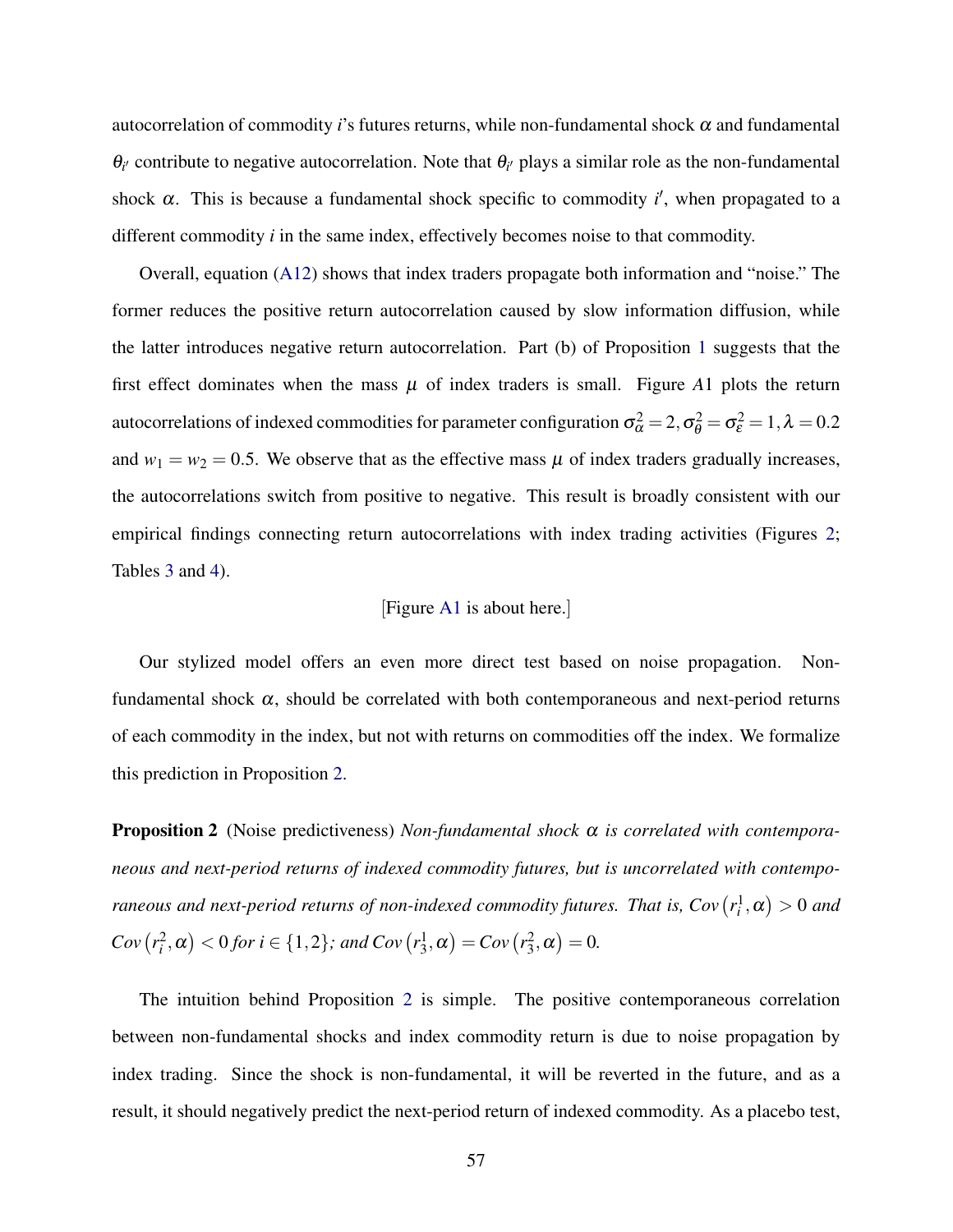non-fundamental shocks should not be correlated with returns on non-indexed commodities.

### Proofs of Proposition [1](#page-57-0) and [2](#page-58-0)

To prove the propositions, we first solve for the equilibrium commodity futures prices. Since futures contracts mature on date 2, we have  $p_k^2 = v_k$  for  $k \in \{1, 2, 3\}$ .<sup>[25](#page-59-0)</sup> On date 0, a unit mass of buy-and-hold traders trade. Given that they can trade all of the three futures contracts, they can use contracts 1 and 2 to replicate the commodity index, which implies that the index contract is redundant. Thus, a buy-and-hold trader chooses her investment in the three contracts  $\{Z_k\}_k^3$ *k*=1 to maximize her unconditional expected utility,  $E\left[-e^{-\gamma_B\sum_{k=1}^3 Z_k(v_k-p_k^0)}\right]$ . Noting that  $\{v_k\}_k^3$  $\sum_{k=1}^{3}$  are mutually independent, we can use the CARA-normal feature to compute the demand function as follows:

$$
Z_k^* = \frac{E(v_k) - p_k^0}{\gamma_B \left(\sigma_\theta^2 + \sigma_\epsilon^2\right)}, \text{ for } k \in \{1, 2, 3\}.
$$
 (A13)

Combining with the market clearing-condition,  $Z_k^* = 0$ , we can compute the date-0 equilibrium futures prices

$$
p_k^0 = 0, \text{ for } k \in \{1, 2, 3\}.
$$
 (A14)

We next compute the date-1 equilibrium. Informed traders and uninformed traders trade all of the three commodity futures and thus the index is redundant to them. An informed trader observes information  $\{\theta_k\}^3_k$  $\frac{3}{k-1}$  and chooses investment in the three futures contracts  $\{x_k\}_{k=1}^3$  $\sum_{k=1}^{3}$  to maximize her conditional expected utility,  $E\left[-e^{-\gamma t \sum_{k=1}^{3} x_k(v_k - p_k^1)}\right] \{\theta_k, p_k^1\}_{k=1}^3$ *k*=1 . The CARA-normal feature implies the following demand function:

$$
x_k^* = \frac{\theta_k - p_k^1}{\gamma_l \sigma_\varepsilon^2}, \text{ for } k \in \{1, 2, 3\}.
$$
 (A15)

For notational simplicity, we normalize  $\frac{\lambda_l}{\lambda_l}$  $\gamma_I \sigma_\varepsilon^2$  $= 1$  without loss of generality. Thus, the total demand

<span id="page-59-0"></span><sup>&</sup>lt;sup>25</sup>When a description applies equally to indexed and non-indexed commodities, we use  $k$  to denote a commodity. When the description is specific about indexed commodities, we use *i* to denote a commodity.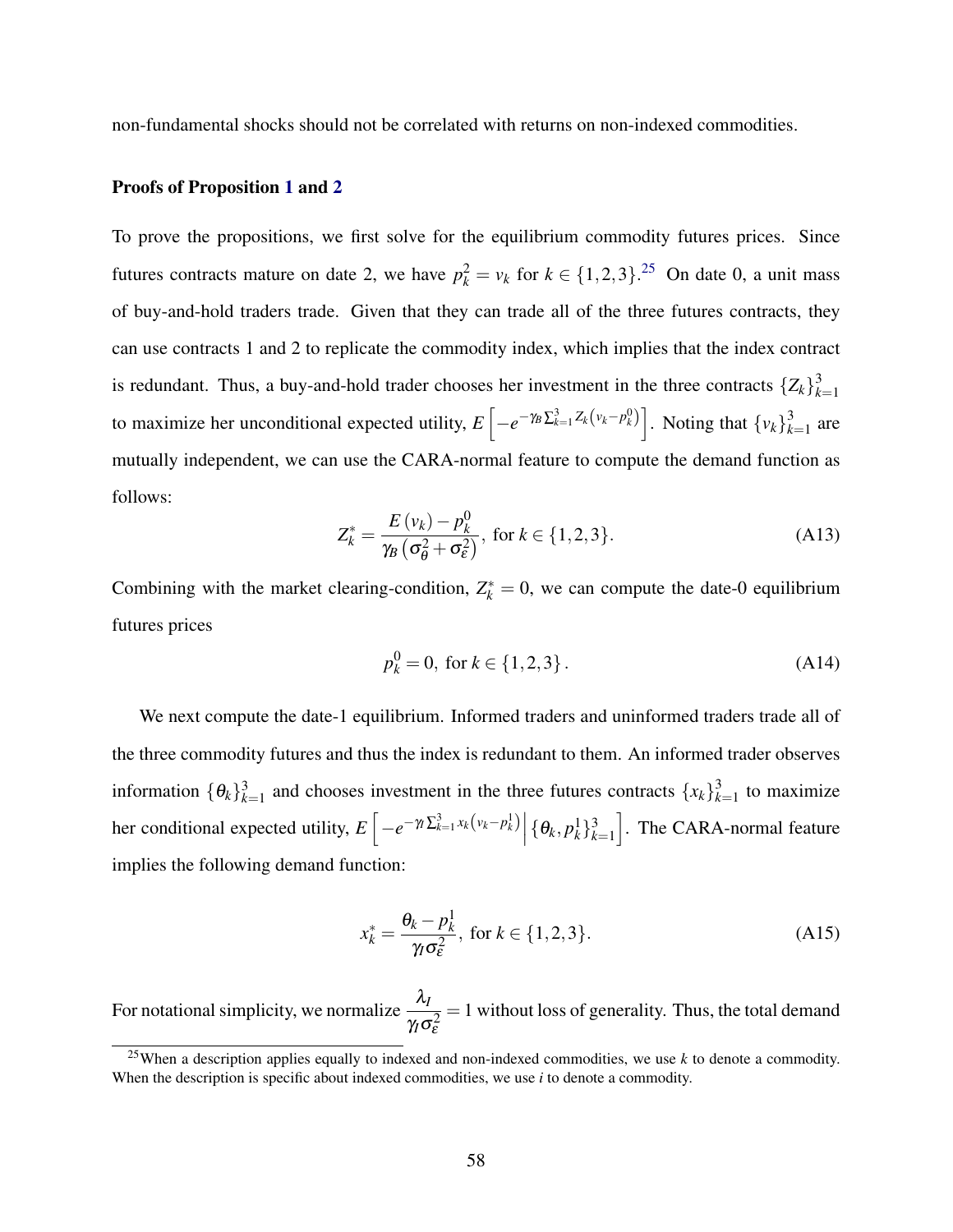from informed traders is

<span id="page-60-0"></span>
$$
X_k^* = \lambda_I x_k^* = \theta_k - p_k^1, \text{ for } k \in \{1, 2, 3\}. \tag{A16}
$$

Uninformed traders do not observe private information and do not extract information from prices. They choose investment in the three futures contracts to maximize unconditional expected utility. We can compute the uninformed traders' total demand for commodity futures as follows:

<span id="page-60-1"></span>
$$
Y_k^* = \lambda \left[ E(v_k) - p_k^1 \right], \text{ for } k \in \{1, 2, 3\},\tag{A17}
$$

where  $\lambda$  is a normalized mass of uninformed traders, i.e.,  $\lambda \equiv \frac{\lambda_U}{\lambda_L}$  $\frac{\partial v}{\partial y} \left( \sigma_{\theta}^2 + \sigma_{\epsilon}^2 \right)$ .

An index trader only invests in the futures index. She chooses her index demand *d* to maximize  $E_{\alpha}$   $\left[-e^{-\gamma_0(V-P^1)d}\right|\theta_1,\theta_2,\alpha,P^1\right]$ , where the operator  $E_{\alpha}$  means that the index trader computes expectation based on her subjective belief [\(A11\)](#page-56-1). We can compute the demand function as follows:

$$
d^* = \frac{\alpha + (w_1 \theta_1 + w_2 \theta_2) - P^1}{\gamma_0 (w_1^2 + w_2^2) \sigma_{\epsilon}^2} = \frac{\alpha + (w_1 \theta_1 + w_2 \theta_2) - (w_1 p_1^1 + w_2 p_2^1)}{\gamma_0 (w_1^2 + w_2^2) \sigma_{\epsilon}^2},
$$
 (A18)

where the second equation follows from [\(A10\)](#page-55-1). Thus, the total demand from index traders is

<span id="page-60-2"></span>
$$
D^* = \mu_0 d^* = \mu \left[ \alpha + (w_1 \theta_1 + w_2 \theta_2) - (w_1 p_1^1 + w_2 p_2^1) \right],
$$
 (A19)

where  $\mu$  is normalized mass of index traders,

$$
\mu \equiv \frac{\mu_0}{\gamma_0 \left( w_1^2 + w_2^2 \right) \sigma_\varepsilon^2}.
$$
\n(A20)

As in [Goldstein and Yang](#page-36-2) [\(2021\)](#page-36-2), we can use  $\mu$  to parameterize commodity financialization. The index traders' futures demand for indexed commodity *i* is  $w_i D^*$  (for  $i \in \{1,2\}$ ).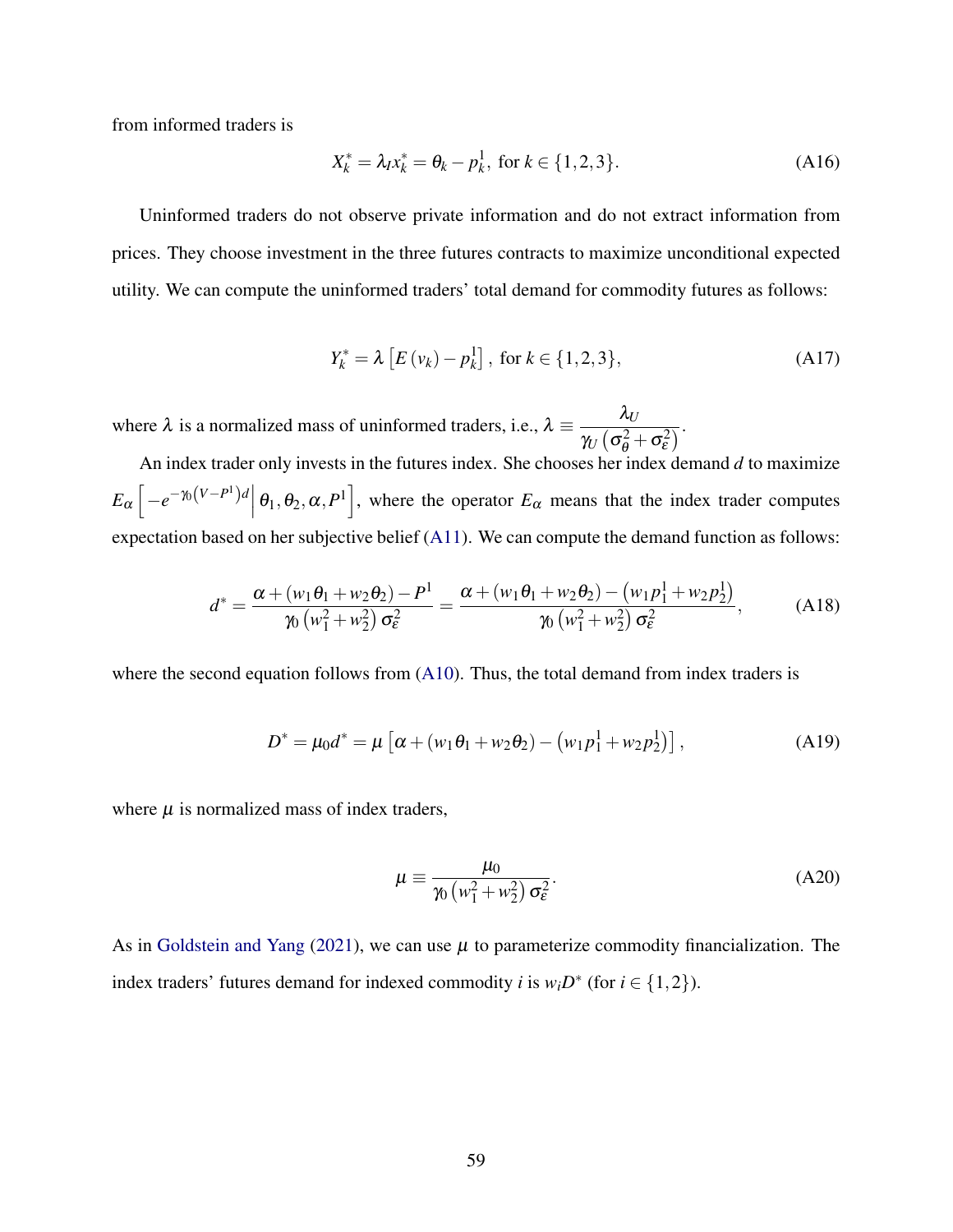The market-clearing conditions for the three commodity futures are

<span id="page-61-1"></span>Indeed commodity 
$$
i \in \{1, 2\}
$$
:  $X_i^* + Y_i^* + w_i D^* = 0$ ; (A21)

Non-indexed commodity 3: 
$$
X_3^* + Y_3^* = 0.
$$
 (A22)

Using the demand function expressions [\(A16\)](#page-60-0), [\(A17\)](#page-60-1) and [\(A19\)](#page-60-2), as well as the above marketclearing conditions [\(A21\)](#page-61-1) and [\(A22\)](#page-61-1), we can compute the date-1 futures prices as follows:

<span id="page-61-2"></span>Indeed: 
$$
p_i^1 = A_i \alpha + B_i \theta_i + C \theta_{i'}, \text{ for } i, i' \in \{1, 2\}, i \neq i';
$$
 (A23)

Non-indexed: 
$$
p_3^1 = \frac{1}{1+\lambda} \theta_3;
$$
 (A24)

where

<span id="page-61-0"></span>
$$
A_{i} = \frac{\mu w_{i} (1 + \lambda)}{(1 + \lambda)^{2} + (1 + \lambda) \mu (w_{1}^{2} + w_{2}^{2})} \in (0, \infty),
$$
 (A25)

$$
B_{i} = \frac{1 + \lambda + \mu \left[ (1 + \lambda) w_{i}^{2} + (1 - w_{i})^{2} \right]}{(1 + \lambda)^{2} + (1 + \lambda) \mu \left( w_{1}^{2} + w_{2}^{2} \right)} \in (0, 1), \tag{A26}
$$

$$
C = \frac{\lambda \mu w_1 w_2}{(1 + \lambda)^2 + (1 + \lambda) \mu (w_1^2 + w_2^2)} \in (0, 1).
$$
 (A27)

By [\(A23\)](#page-61-2), the price of each index component is affected by the fundamentals  $\{\theta_1, \theta_2\}$  of all index components and the non-fundamental shock  $\alpha$ . This arises because of index trading.

For commodity  $k \in \{1, 2, 3\}$ , its date-0 futures price  $p_k^0$  $\frac{0}{k}$  is 0 and date-2 futures price  $p_k^2$  is *vk* . Taking first differences in prices generate returns. Computing covariances between returns in period 1 and 2 and between returns and  $\alpha$  proves Propositions 1 and 2.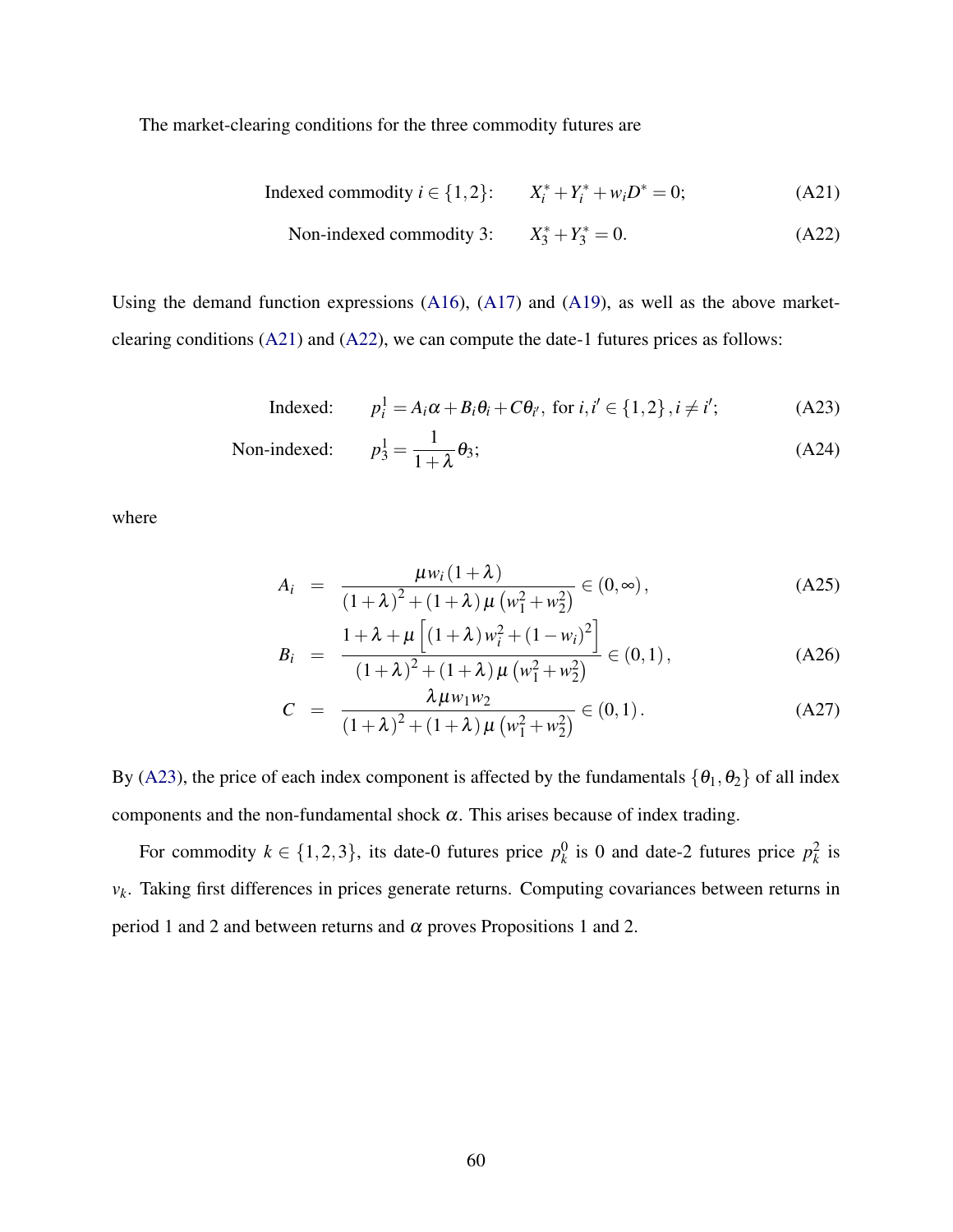<span id="page-62-0"></span>

Figure A1: Return Autocorrelations of Indexed Commodity Futures and Mass of Index Traders. This figure plots the return autocorrelations of indexed commodity futures in the model presented in Section [A.3.](#page-55-0) The parameter values are:  $\sigma_{\alpha}^2 = 2$ ,  $\sigma_{\theta}^2 = \sigma_{\epsilon}^2 = 1$ ,  $\lambda = 0.2$ ,  $w_1 = w_2 = 0.5$ .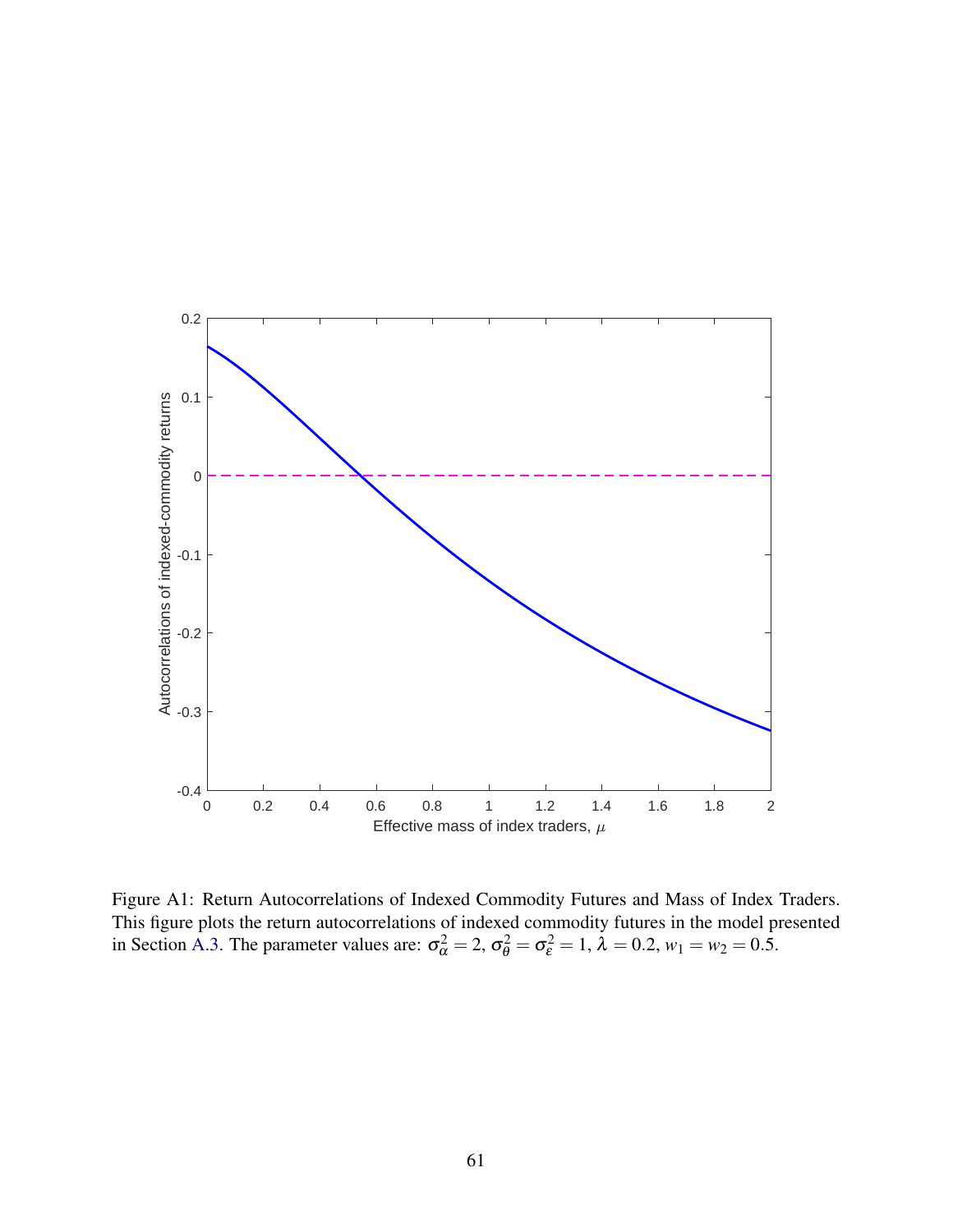# <span id="page-63-0"></span>A.4 Additional Descriptive Statistics

Table A2: Contrast of Variables between Indexed and Non-indexed Commodities

This table reports the summary statistics of the main variables for analysis of indexed and non-indexed commodities, respectively. The sample period ranges from January 2, 2003 to November 6, 2018.

| Variables                   | <b>Observations</b> | Mean     | StDev.  | Min         | Max        |
|-----------------------------|---------------------|----------|---------|-------------|------------|
| Panel A: Indexed            |                     |          |         |             |            |
| Return                      | 59,693              | 0.008%   | 0.019   | $-17.707\%$ | 20.639%    |
| AC(1)                       | 59,595              | $-0.008$ | 1.089   | $-6.237$    | 6.330      |
| AC(2,5)                     | 59,233              | 0.005    | 0.616   | $-9.601$    | 8.513      |
| <b>Trading Volume</b>       | 59,030              | 89.127   | 112.133 | 0.004       | 1,692.490  |
| Log Basis                   | 59,686              | $-0.006$ | 0.024   | $-0.379$    | 0.288      |
| Illiquidity                 | 58,811              | 0.839    | 16.859  | 0.000       | 2,844.086  |
| Cnn. Sentiment              | 52,335              | 0.000    | 0.024   | $-0.109$    | 0.084      |
| <b>Index Exposure</b>       | 44,790              | 0.000    | 1.000   | $-3.995$    | 10.308     |
| Panel B: Non-indexed        |                     |          |         |             |            |
| Return                      | 31,884              | 0.030%   | 0.018   | $-12.769%$  | 24.675%    |
| AC(1)                       | 31,854              | 0.062    | 1.094   | $-5.144$    | 6.561      |
| AC(2,5)                     | 31,743              | 0.000    | 0.633   | $-8.734$    | 11.001     |
| <b>Trading Volume</b>       | 31,904              | 8.278    | 16.729  | 0.001       | 204.882    |
| Log Basis                   | 31,572              | $-0.002$ | 0.017   | $-0.073$    | 0.214      |
| Illiquidity                 | 31,776              | 55.882   | 818.663 | 0.000       | 62,095.540 |
| Cnn. Sentiment              | 27,912              | 0.000    | 0.022   | $-0.096$    | 0.084      |
| Panel C: Marketwide         |                     |          |         |             |            |
| <b>Total Index Exposure</b> | 80,622              | 0.000    | 0.452   | $-1.965$    | 2.262      |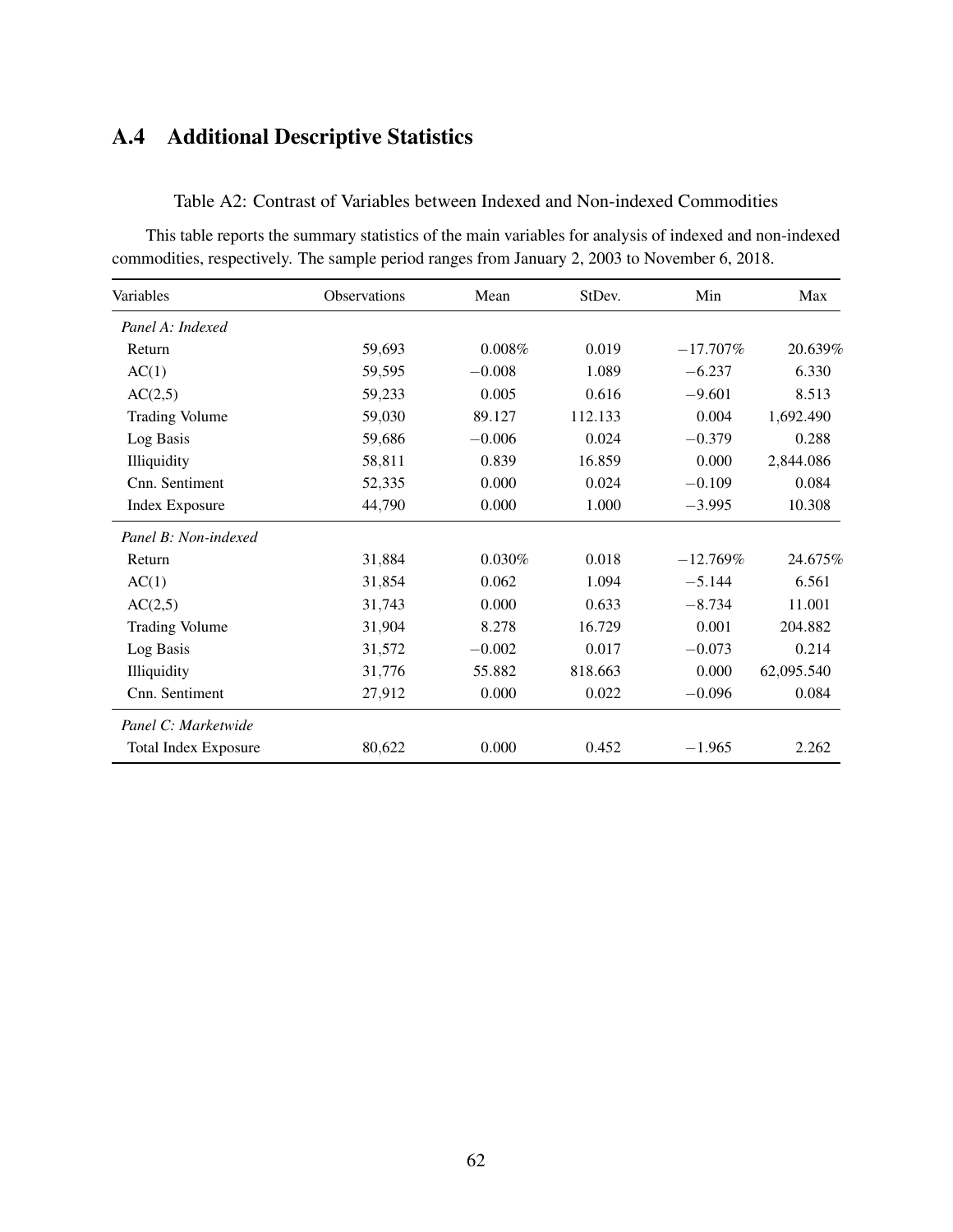Table A3: Top 5 BCOM Overweighted Commodities over 2007-2018

This table reports the top 5 BCOM overweighted commodities over 2007-2018 and the corresponding OW in the parenthesis.

| Year |                | 2             | 3              | 4              | 5              |
|------|----------------|---------------|----------------|----------------|----------------|
| 2007 | $S - (6.31\%)$ | GC(4.99%)     | LC(3.53%)      | $C - (3.51\%)$ | HG(2.78%)      |
| 2008 | GC (5.63%)     | $NG (5.61\%)$ | $S - (5.49\%)$ | $HG(4.00\%)$   | LC(2.93%)      |
| 2009 | GC(6.16%)      | NG (5.47%)    | $S - (5.40\%)$ | HG(4.29%)      | SI(2.65%)      |
| 2010 | NG (7.31%)     | GC(6.19%)     | $S - (5.60\%)$ | HG(4.01%)      | $C - (3.84\%)$ |
| 2011 | GC(7.65%)      | NG (7.02%)    | $S - (5.50\%)$ | HG(3.88%)      | $C - (3.61\%)$ |
| 2012 | NG (8.74%)     | GC(6.74%)     | $S - (4.45\%)$ | HG(3.82%)      | SI(2.28%)      |
| 2013 | NG (8.40%)     | GC(7.82%)     | $HG(4.00\%)$   | $SI(3.41\%)$   | S- $(2.87%)$   |
| 2014 | GC (8.73%)     | NG (6.86%)    | HG(4.29%)      | $SI(3.70\%)$   | $S - (2.83\%)$ |
| 2015 | GC(9.48%)      | $NG (5.60\%)$ | HG(4.42%)      | $SI(3.94\%)$   | $C - (3.83\%)$ |
| 2016 | GC (8.14%)     | NG (5.21%)    | $SI(3.80\%)$   | HG (3.78%)     | $C - (3.13\%)$ |
| 2017 | GC (6.78%)     | $NG (4.66\%)$ | SI(3.57%)      | HG(3.53%)      | $S - (2.06\%)$ |
| 2018 | GC(7.74%)      | $NG(4.11\%)$  | SI(3.15%)      | HG(2.73%)      | $S - (2.30\%)$ |

Table A4: Estimated Weights for Constructing Synthetic Matches

This table reports the estimated weights of each non-indexed commodity for constructing the synthetic matches of each indexed commodity. The estimation uses the daily excess returns sample ranging from January 4, 1993 to December 31, 2002.

|                 |          |          |       | Non-indexed Commodities |           |         |           |           |
|-----------------|----------|----------|-------|-------------------------|-----------|---------|-----------|-----------|
| Synthetic       | JO       | LB       | MW    | $O-$                    | <b>PA</b> | PL      | <b>RR</b> | <b>SM</b> |
| $C^{-s}$        | 1.2%     | 2.6%     | 25.4% | 22.1%                   | 0.4%      | 4.4%    | 4.9%      | 39.0%     |
| $CL^{s}$        | $10.7\%$ | 9.6%     | 20.9% | $0.0\%$                 | $0.0\%$   | 33.4%   | 14.0%     | 11.4%     |
| $CT^s$          | 12.5%    | 13.0%    | 16.9% | 2.2%                    | 4.9%      | 16.2%   | 14.0%     | 20.3%     |
| GC <sup>s</sup> | 8.8%     | 9.3%     | 14.3% | $0.0\%$                 | $1.1\%$   | 43.2%   | $9.0\%$   | 14.3%     |
| HG <sup>s</sup> | $10.1\%$ | 13.5%    | 15.5% | $1.6\%$                 | 3.6%      | 27.1%   | 14.9%     | 13.7%     |
| HO <sup>s</sup> | 11.6%    | 8.8%     | 19.2% | $0.0\%$                 | $0.0\%$   | 32.2%   | 13.8%     | 14.3%     |
| KC <sup>s</sup> | 9.8%     | 7.8%     | 18.1% | $0.0\%$                 | $1.0\%$   | 31.6%   | 11.2%     | 20.6%     |
| $LC^{s}$        | 11.9%    | 12.6%    | 15.7% | $0.5\%$                 | 2.5%      | 24.2%   | 15.3%     | 17.2%     |
| LH <sup>s</sup> | 11.2%    | $12.1\%$ | 14.4% | $1.7\%$                 | $0.0\%$   | 26.2%   | 14.7%     | 19.6%     |
| NG <sup>s</sup> | 16.2%    | 7.3%     | 19.0% | $0.0\%$                 | $0.0\%$   | 23.9%   | 13.3%     | 20.3%     |
| RB <sup>s</sup> | $10.6\%$ | 9.9%     | 20.8% | 1.1%                    | $0.0\%$   | 33.9%   | 12.6%     | 11.1%     |
| $S^{-s}$        | 1.4%     | 0.6%     | 7.8%  | 7.8%                    | $0.3\%$   | $3.6\%$ | 5.1%      | 73.4%     |
| SB <sup>s</sup> | $10.3\%$ | 11.0%    | 20.2% | $0.0\%$                 | 1.7%      | 28.2%   | 10.3%     | 18.2%     |
| $SI^s$          | $6.0\%$  | 5.0%     | 10.4% | $4.0\%$                 | 0.4%      | 56.2%   | 5.7%      | 12.3%     |
| $W-s$           | $0.0\%$  | 0.2%     | 80.2% | $7.5\%$                 | $0.0\%$   | $0.0\%$ | 1.4%      | $10.6\%$  |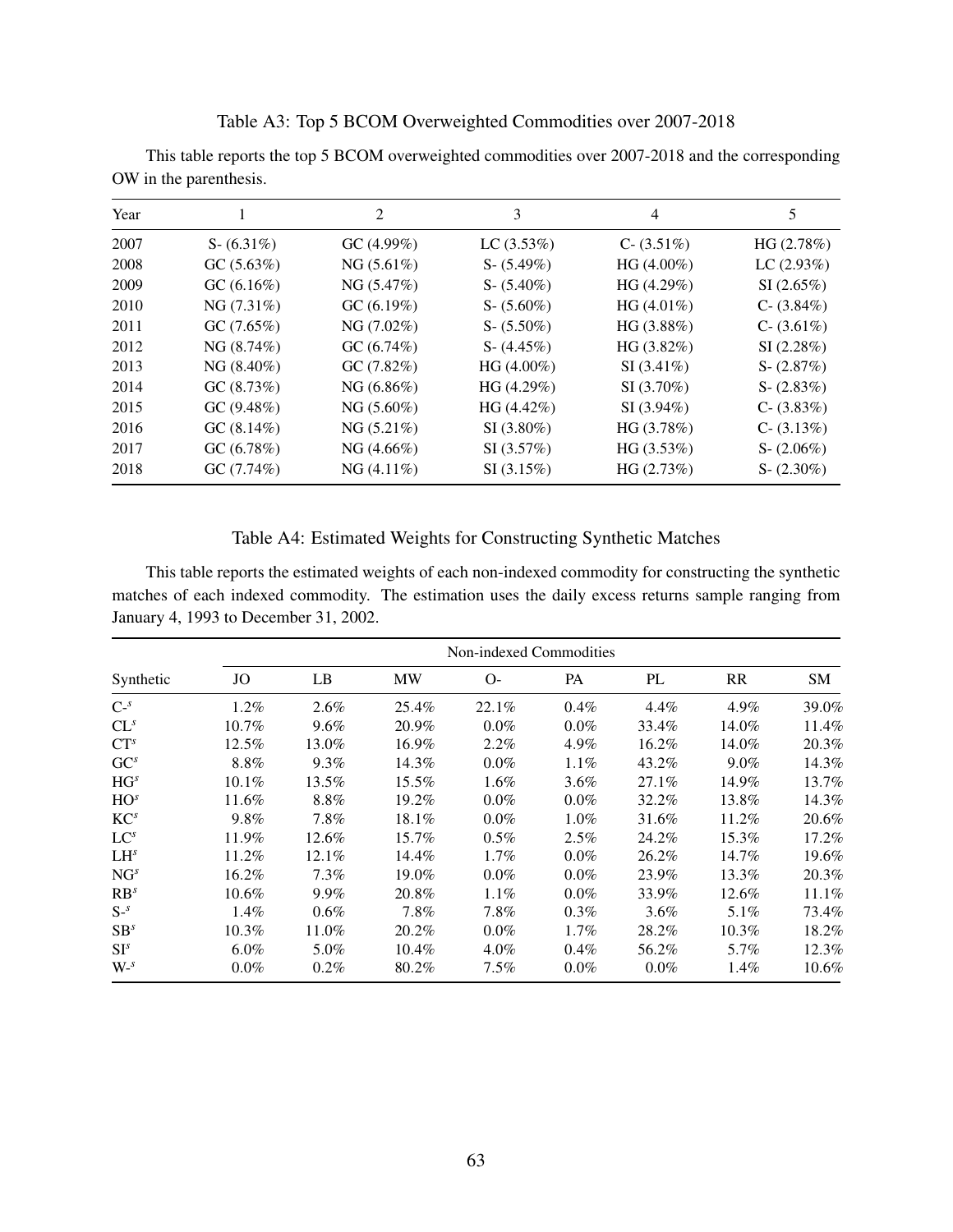### Table A5: Descriptive Statistics of Commodities' News Sentiment

This table provides descriptive statistics of each commodity's news sentiment. The news sentiment of each commodity is calculated from the news tones data provided in Thomson Reuters News Analytics. The news sentiment is the residuals from regressing the minus negative news tone on its first lag and the dayof-week dummies. The sample is of daily frequency ranging from January 3, 2006 to November 6, 2018.

| Commodity           | Total # of News | Observations | StDev. | Min      | Max   |
|---------------------|-----------------|--------------|--------|----------|-------|
| Panel A: Energy     |                 |              |        |          |       |
| CL                  | 950,046         | 3,237        | 0.036  | $-0.153$ | 0.116 |
| HO                  | 193,888         | 3,237        | 0.056  | $-0.247$ | 0.160 |
| <b>NG</b>           | 502,532         | 3,237        | 0.035  | $-0.137$ | 0.134 |
| RB                  | 214,529         | 3,237        | 0.056  | $-0.232$ | 0.176 |
| Panel B: Grains     |                 |              |        |          |       |
| <b>BO</b>           | 480,370         | 3,237        | 0.035  | $-0.148$ | 0.095 |
| $C-$                | 96,434          | 3,225        | 0.086  | $-0.442$ | 0.308 |
| <b>KW</b>           | 91,192          | 2,024        | 0.073  | $-0.425$ | 0.312 |
| <b>MW</b>           | 91,192          | 2,024        | 0.073  | $-0.425$ | 0.312 |
| $O-$                | 672,115         | 3,237        | 0.031  | $-0.134$ | 0.095 |
| RR                  | 672,115         | 3,237        | 0.031  | $-0.134$ | 0.095 |
| $S-$                | 80,474          | 2,669        | 0.102  | $-0.464$ | 0.323 |
| <b>SM</b>           | 439,840         | 3,237        | 0.041  | $-0.156$ | 0.126 |
| W-                  | 91,192          | 2,024        | 0.073  | $-0.425$ | 0.312 |
| Panel C: Livestocks |                 |              |        |          |       |
| FC                  | 363,069         | 3,237        | 0.046  | $-0.264$ | 0.171 |
| LC                  | 363,069         | 3,237        | 0.046  | $-0.264$ | 0.171 |
| LH                  | 363,069         | 3,237        | 0.046  | $-0.264$ | 0.171 |
| Panel D: Metals     |                 |              |        |          |       |
| GC                  | 264,716         | 3,237        | 0.059  | $-0.226$ | 0.183 |
| HG                  | 58,438          | 2,024        | 0.093  | $-0.380$ | 0.320 |
| PA                  | 264,716         | 3,237        | 0.059  | $-0.226$ | 0.183 |
| PL                  | 264,716         | 3,237        | 0.059  | $-0.226$ | 0.183 |
| <b>SI</b>           | 264,716         | 3,237        | 0.059  | $-0.226$ | 0.183 |
| Panel E: Softs      |                 |              |        |          |       |
| CC                  | 74,909          | 3,237        | 0.092  | $-0.388$ | 0.310 |
| CT                  | 84,897          | 3,237        | 0.074  | $-0.354$ | 0.256 |
| <b>JO</b>           | 30,535          | 2,530        | 0.112  | $-0.550$ | 0.420 |
| KC                  | 86,895          | 3,237        | 0.085  | $-0.398$ | 0.297 |
| LB                  | 273,051         | 3,237        | 0.043  | $-0.169$ | 0.157 |
| SB                  | 123,291         | 3,237        | 0.071  | $-0.327$ | 0.275 |

\*Note: As Thomson Reuters only provides some news tones up to sector level, we have to use sector news tones for some commodities. Specifically, (1) GC, SI, PA, and PL use scores for "Gold and Precious Metals"; (2) W-, MW and KW use scores for "Wheat"; (3) FC, LC, and LH use scores for "Livestocks"; (4). O- and RR use scores for "Grains".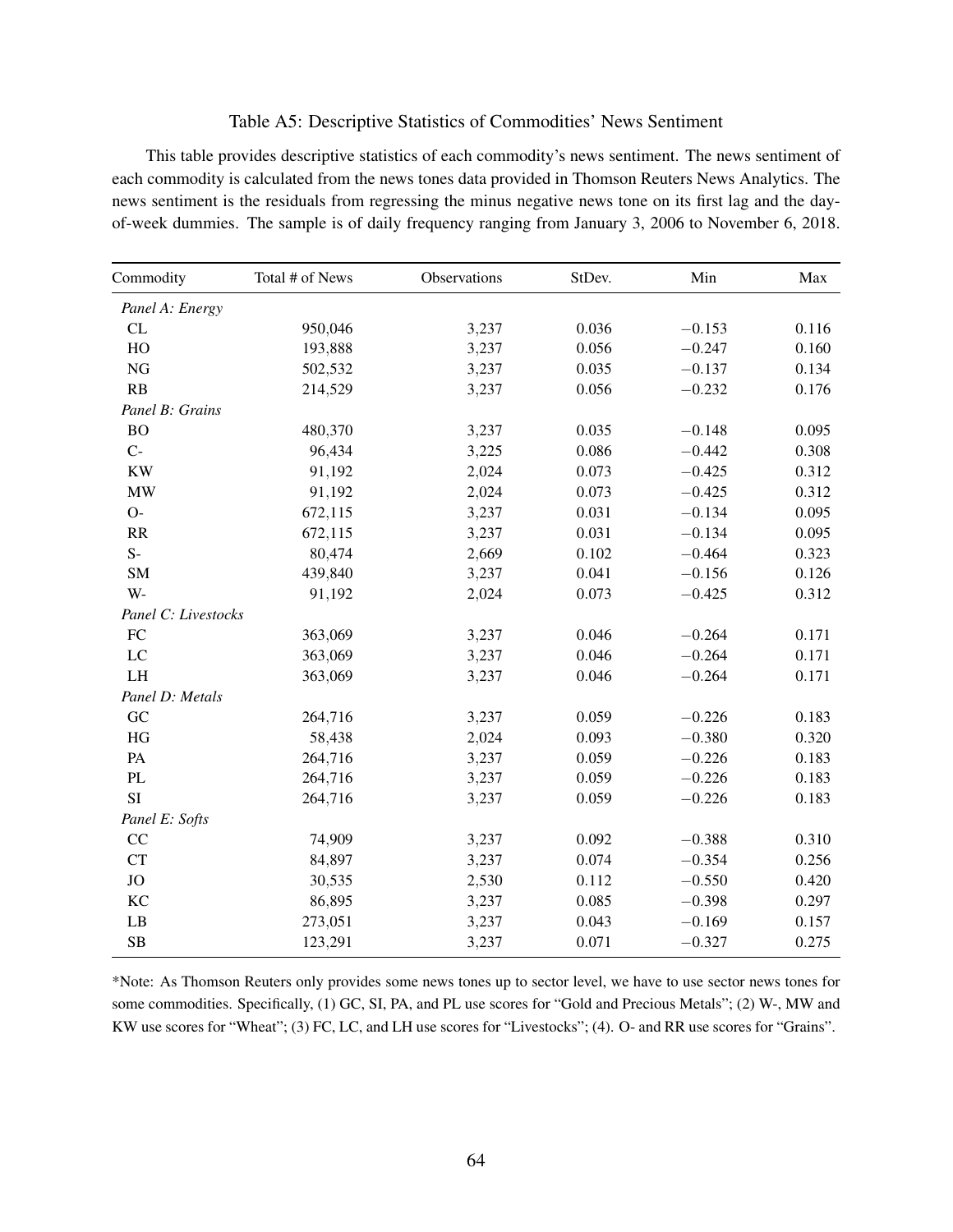| ļ<br>I |  |
|--------|--|
| {<br>} |  |
|        |  |
|        |  |

Table A6: Return Serial Dependence and Components of Commodities' Index Exposure Table A6: Return Serial Dependence and Components of Commodities' Index Exposure

<span id="page-66-0"></span>index market share and trading volume. The serial dependence measure  $AC(1)$  is defined as  $(r_{it}r_{i,t-1})/\sigma_t^2$ . The index market share is defined as the index open interest divided by the total open interest. The data ranges from January 3, 2006 to November 6, 2018. The t-statistics reported in the This table presents the results of regressing commodities serial dependence measure on the components of commodities' index exposure, i.e., parenthesis are based on commodity-day double clustered standard errors. \*\*\*, \*\* and \* denote statistical significance at the 1%, 5%, and 10% levels, This table presents the results of regressing commodities serial dependence measure on the components of commodities' index exposure, i.e., index market share and trading volume. The serial dependence measure *AC*(1) is defined as (*ritri*,*t*−1)/σ2*i* . The index market share is defined as the index open interest divided by the total open interest. The data ranges from January 3, 2006 to November 6, 2018. The *t*-statistics reported in the parenthesis are based on commodity-day double clustered standard errors. \*\*\*, \*\*\* and \* denote statistical significance at the 1%, 5%, and 10% levels, respectively. respectively.

| Variables                     |                 |                           |               | Panel A: Indexed |                 |                        |                 |                           | Panel B: Non-indexed      |                |                 |            |
|-------------------------------|-----------------|---------------------------|---------------|------------------|-----------------|------------------------|-----------------|---------------------------|---------------------------|----------------|-----------------|------------|
|                               |                 | $\widehat{\infty}$        | $\widehat{c}$ | $\widehat{f}$    | $\widehat{c}$   | $\widehat{\mathbf{e}}$ | $\widehat{\in}$ | $\circledS$               | $\widehat{e}$             | $\frac{10}{2}$ | $\widehat{\Xi}$ | (12)       |
| L.Index Market Share -0.252** |                 |                           | 299***        | $-0.357***$      |                 | $-0.366***$            | 0.222           |                           | 0.221                     | 0.008          |                 | 0.052      |
|                               | $(-2.30)$       |                           | $(-2.69)$     | $(-3.03)$        |                 | $(-3.10)$              | (0.24)          |                           | (0.24)                    | (0.01)         |                 | (0.05)     |
| L.Trading Volume              |                 | $-0.150**-0$              | 1.249***      |                  | $-0.216***$     | $-0.255***$            |                 | $-1.214*$                 | $-0.007$                  |                | $-0.317$        | 1.218      |
|                               |                 | $(-2.20)$                 | $(-3.06)$     |                  | $(-2.77)$       | $(-2.99)$              |                 | $(-1.88)$                 | $(-0.01)$                 |                | $(-0.46)$       | (1.23)     |
| L.Basis                       |                 |                           |               | 0.272            | 0.360           | 0.261                  |                 |                           |                           | $2.505***$     | $2.524***$      | $2.633***$ |
|                               |                 |                           |               | (0.93)           | (1.34)          | (0.89)                 |                 |                           |                           | (2.93)         | (3.88)          | (3.01)     |
| L.Illiquidity                 |                 |                           |               | 0.000            | $-0.010$        | $-0.003$               |                 |                           |                           | $0.039***$     | $0.048***$      | $0.040***$ |
|                               |                 |                           |               | (0.03)           | $(-1.50)$       | $(-0.30)$              |                 |                           |                           | (3.58)         | (5.03)          | (3.65)     |
| Intercept                     | $0.044**$       | 0.006                     | $0.078***$    | $0.067***$       | $0.014*$        | $0.094***$             | $0.067***$      | $0.072***$                | $0.067***$                | $0.077***$     | $0.068***$      | $0.068***$ |
|                               | (2.02)          | (0.79)                    | (3.19)        | (2.72)           | (1.86)          | (3.67)                 | (6.15)          | (8.84)                    | (5.05)                    | (6.42)         | (8.63)          | (5.02)     |
| Commodity FE                  | Yes             | Yes                       | Yes           | Yes              | Yes             | Yes                    | Yes             | Yes                       | Yes                       | Yes            | Yes             | Yes        |
| Day FE                        | $\frac{1}{2}$   | $\mathsf{S}^{\mathsf{O}}$ | $\frac{1}{2}$ | Yes              | Yes             | Yes                    | $\overline{S}$  | $\mathsf{S}^{\mathsf{O}}$ | $\mathsf{S}^{\mathsf{O}}$ | Yes            | Yes             | Yes        |
| # of Observations             | 48,432          | 58,845                    | 18,417        | 48,275           | 58,625          | 48,275                 | 24,098          | 31,845                    | 24,095                    | 23,739         | 31,413          | 23,739     |
| # of Commodities              | $\overline{15}$ | 15                        | 15            | $\overline{15}$  | $\overline{15}$ | $\overline{15}$        | $\infty$        | $\infty$                  | $\infty$                  | $\infty$       | $\infty$        | $\infty$   |
| Overall $R^2$                 | 0.15%           | 0.13%                     | 0.18%         | 15.52%           | 14.82%          | 15.54%                 | 0.08%           | $0.06\%$                  | $0.08\%$                  | 17.98%         | 16.61%          | 17.98%     |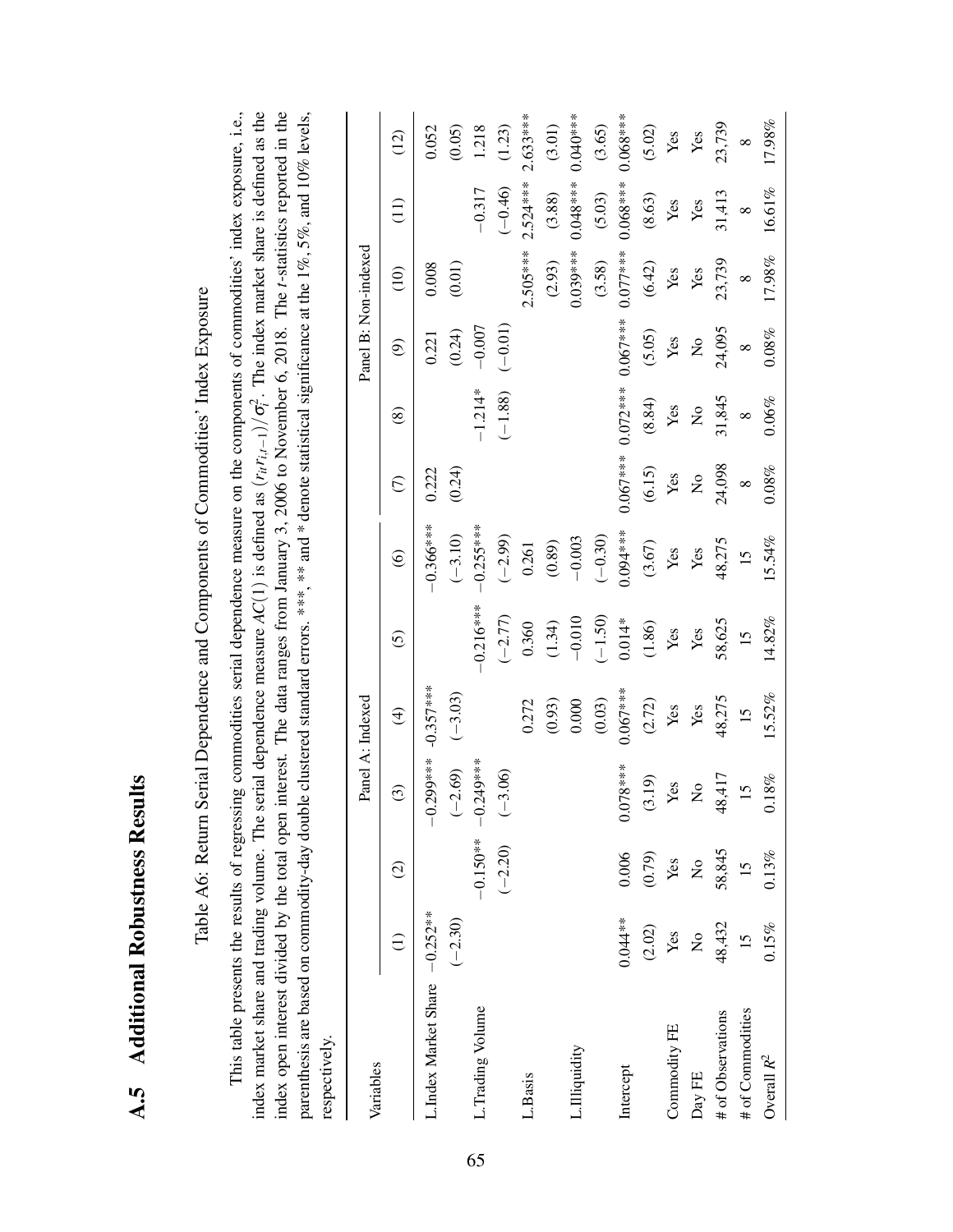| Table A7: Return Serial Dependence and Commodities' Individual Index Exposure | This table presents the results of regressing commodities serial dependence measure on commodities' individual index exposure. The serial | dependence measure $AC(1)$ is defined as $(r_{it}r_{i,t-1})/\sigma_i^2$ . Iniquidity is a dummy variable that equals 1 if a commodity's illiquidity is above its median | 3, 2006 to November 6, 2018. The <i>t</i> -statistics reported in the parenthesis are based on commodity-day | double clustered standard errors. ***, *** and * denote statistical significance at the 1%, 5%, and 10% levels, respectively. | Danal R. Liquidity Drovision<br>$\mathsf{D}{\mathsf{nna}}$ $\Lambda \cdot \mathsf{R}{\mathsf{nca}}$ ine |
|-------------------------------------------------------------------------------|-------------------------------------------------------------------------------------------------------------------------------------------|-------------------------------------------------------------------------------------------------------------------------------------------------------------------------|--------------------------------------------------------------------------------------------------------------|-------------------------------------------------------------------------------------------------------------------------------|---------------------------------------------------------------------------------------------------------|
|                                                                               |                                                                                                                                           |                                                                                                                                                                         | level over time. The data ranges from January                                                                |                                                                                                                               |                                                                                                         |

|                                         |                          | Panel A: Baseline         |                           |                 |                           | Panel B: Liquidity Provision |                           |                 |
|-----------------------------------------|--------------------------|---------------------------|---------------------------|-----------------|---------------------------|------------------------------|---------------------------|-----------------|
|                                         | Indexed                  |                           | Non-indexed               |                 | Indexed                   |                              | Non-indexed               |                 |
| Variables                               | $\bigoplus$              | $\odot$                   | $\odot$                   | $\bigoplus$     | $\widehat{S}$             | $\widehat{\mathbf{e}}$       | $\widehat{C}$             | $\circledast$   |
| L.Index Exposure                        | $-0.020***$<br>$(-3.07)$ | $-0.023$ ***<br>$(-3.46)$ | (0.43)<br>0.007           | (0.22)<br>0.004 | $(-0.54)$<br>$-0.003$     | $-0.006$<br>$(-1.11)$        | (0.75)<br>0.010           | (0.42)<br>0.007 |
| L. (Index Exposure $\times$ Iniquidity) |                          |                           |                           |                 | $-0.046***$               | $-0.047$ ***                 | $-0.007$                  | $-0.006$        |
|                                         |                          |                           |                           |                 | $(-2.83)$                 | $(-2.82)$                    | $(-0.19)$                 | $(-0.15)$       |
| L.Basis                                 |                          | $0.611*$                  |                           | $3.204***$      |                           | $0.570*$                     |                           | $3.204***$      |
|                                         |                          | (1.88)                    |                           | (3.97)          |                           | (1.76)                       |                           | (3.97)          |
| L.Illiquidity                           |                          | $-0.011$                  |                           | $0.030***$      |                           | $-0.014$                     |                           | $0.030***$      |
|                                         |                          | $(-1.06)$                 |                           | (3.10)          |                           | $(-1.35)$                    |                           | (3.09)          |
| Intercept                               | $-0.007$                 | $-0.006$                  | $0.073***$                | $0.080***$      | $-0.010*$                 | $-0.009$                     | $0.073***$                | $0.080***$      |
|                                         | $(-1.43)$                | $(-0.85)$                 | (10.21)                   | (10.07)         | $(-1.76)$                 | $(-1.23)$                    | (10.17)                   | (10.01)         |
| Commodity FE                            | Yes                      | $\mathbf{Yes}$            | Yes                       | $\mathbf{Yes}$  | Yes                       | Yes                          | Yes                       | Yes             |
| Year FE                                 | $\overline{a}$           | Yes                       | $\mathsf{S}^{\mathsf{O}}$ | Yes             | $\mathsf{S}^{\mathsf{O}}$ | Yes                          | $\mathsf{S}^{\mathsf{O}}$ | Yes             |
| # of Observations                       | 44,715                   | 44,579                    | 23,874                    | 23,516          | 44,715                    | 44,579                       | 23,874                    | 23,516          |
| # of Commodities                        | $15 \text{ }$            | 15                        | $\infty$                  | $\infty$        | $\overline{15}$           | $\overline{15}$              | $\infty$                  | $\infty$        |
| Overall $R^2$                           | 0.18%                    | 0.24%                     | 0.07%                     | $0.59\%$        | 0.22%                     | 0.29%                        | 0.07%                     | 0.59%           |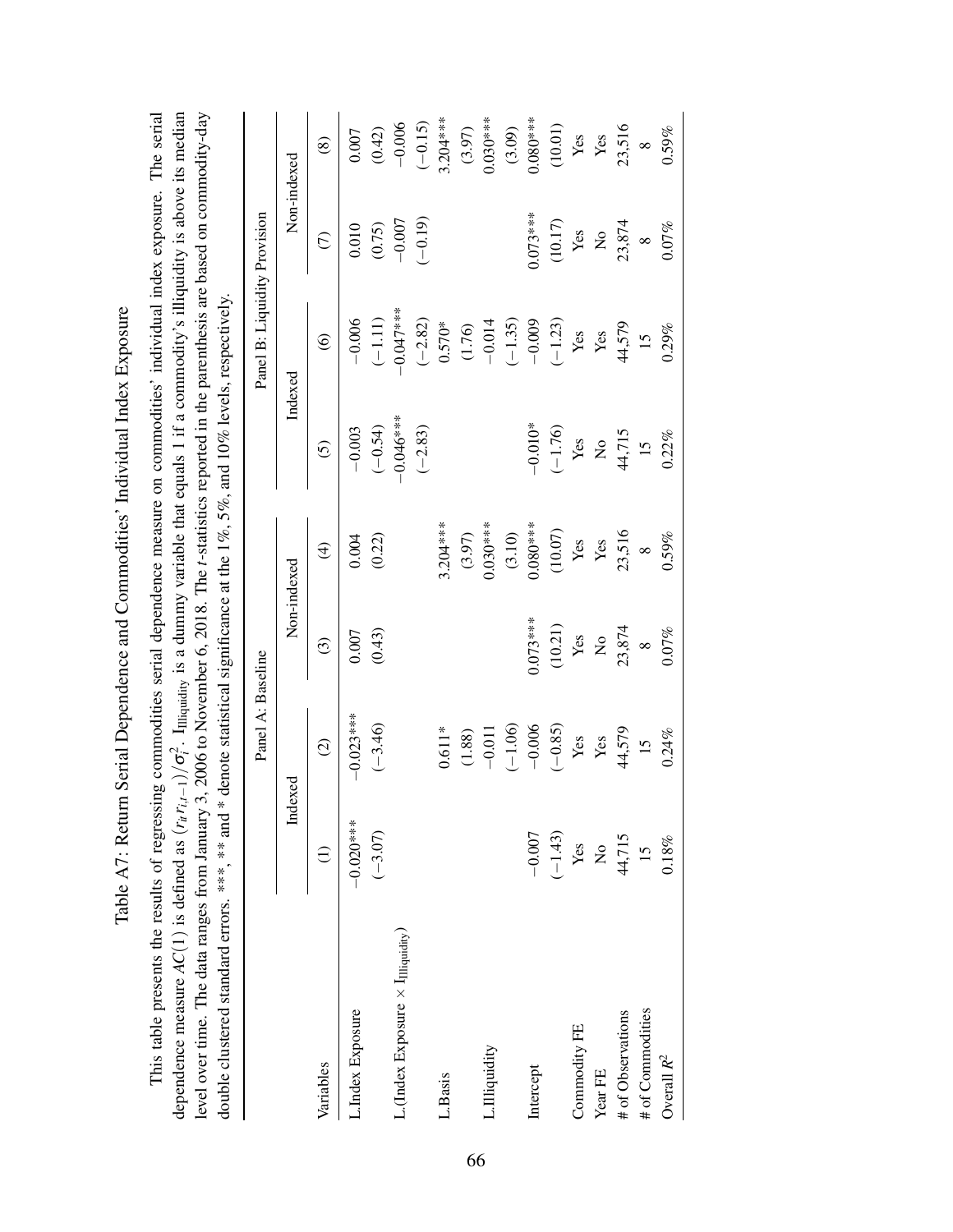Table A8: Return Serial Dependence and Commodities' Total/Sectoral Index Exposure Excluding Roll Weeks Table A8: Return Serial Dependence and Commodities' Total/Sectoral Index Exposure Excluding Roll Weeks

<span id="page-68-0"></span>index exposure (panel B) in period excluding rolling weeks, respectively. The roll week of a commodity is the corresponding week of the roll date 3, 2006 to November 6, 2018. The t-statistics reported in the parenthesis are based on commodity-day double clustered standard errors. \*\*\*, \*\* and This table presents the results of regressing commodities serial dependence measure on commodities' total index exposure (panel A) and sectoral This table presents the results of regressing commodities serial dependence measure on commodities' total index exposure (panel A) and sectoral index exposure (panel B) in period excluding rolling weeks, respectively. The roll week of a commodity is the corresponding week of the roll date  $i<sup>2</sup>$  and  $AC(2,5)$  is defined as  $\dot{i}^2$ . "Indexed" is a dummy variable, which equals 1 when the commodity is indexed and 0 otherwise. The data ranges from January 3, 2006 to November 6, 2018. The *t*-statistics reported in the parenthesis are based on commodity-day double clustered standard errors. \*\*\*, \*\* and 2 *i*which is the seventh calendar day of the maturity month. The serial dependence measure *AC*(1) is defined as (*ritri*,*t*−1)/σ  $*$  denote statistical significance at the 1%, 5%, and 10% levels, respectively. \* denote statistical significance at the 1%, 5%, and 10% levels, respectively.  $r_{it}r_{it-k})/4\sigma_i^2$ (<sup>∑</sup> 5 *k*=2

| i<br>۱           |
|------------------|
|                  |
| ž                |
| J                |
| ţ<br>ì<br>ĭ<br>ľ |
|                  |
|                  |

|                                  |                 |               |                           |                 |                      | Exclude Roll Weeks |                           |                           |                                |                                 |                          |                                                                          |
|----------------------------------|-----------------|---------------|---------------------------|-----------------|----------------------|--------------------|---------------------------|---------------------------|--------------------------------|---------------------------------|--------------------------|--------------------------------------------------------------------------|
|                                  |                 |               | AC(1)                     |                 |                      |                    |                           |                           | AC(2,5)                        |                                 |                          |                                                                          |
| Variables                        | Indexed Non-idx |               | Ξ                         | Indexed         | Non-idx              | ₹                  | Indexed                   | Non-idx                   | $\overline{A}$                 | Indexed                         | Non-idx                  | $\overline{a}$                                                           |
| L.Total Index Exposure -0.049*** |                 | 0.003         | 0.003                     | $-0.064***$     | 0.004                | $-0.010$           | $-0.017***$               | $-0.002$                  | $-0.002$                       | $-0.018**$                      | $-0.006$                 | $-0.003$                                                                 |
|                                  | $(-3.70)$       | (0.14)        | (0.14)                    | $(-4.39)$       | (0.19)               | $(-0.53)$          | $(-2.26)$                 | $(-0.15)$                 | $(-0.15)$                      | $(-2.10)$                       | $(-0.57)$                | $(-0.24)$                                                                |
| L. (Total Index Exposure         |                 |               | $-0.052**$                |                 |                      | $-0.046**$         |                           |                           | $-0.016$                       |                                 |                          | $-0.018$                                                                 |
| $\times$ Indexed)                |                 |               | $(-2.32)$                 |                 |                      | $(-2.08)$          |                           |                           | $(-1.24)$                      |                                 |                          | $(-1.38)$                                                                |
| L.Basis                          |                 |               |                           | $0.590*$        | 3.541 ***            | $1.266***$         |                           |                           |                                | $-0.127$                        | $-0.520$                 | $-0.218$                                                                 |
|                                  |                 |               |                           | (1.70)          | (3.86)               | (3.71)             |                           |                           |                                | $(-0.60)$                       | $(-0.80)$                | $(-1.00)$                                                                |
| L.Illiquidity                    |                 |               |                           | $-0.005$        | $0.046***$           | $0.016*$           |                           |                           |                                | $0.007$                         | $-0.005$                 | 0.002                                                                    |
|                                  |                 |               |                           | $(-0.35)$       | $(3.39)$<br>0.090*** | (1.72)             |                           |                           |                                |                                 | $(-0.65)$                |                                                                          |
| Intercept                        | $-0.008$        | $0.076***$    | $0.022***$                | $-0.006$        |                      | $0.030***$         | 0.003                     | 0.003                     | 0.003                          |                                 |                          |                                                                          |
|                                  | $(-1.47)$       | (10.05)       | (4.83)                    | $(-0.77)$       | (9.59)               | (5.00)             | (0.79)                    | (0.63)                    | (1.01)                         | $(1.24)$<br>$0.004$<br>$(0.91)$ | $0.001$<br>(0.24)<br>Yes | $\begin{array}{c} (0.47) \\ 0.002 \\ (0.71) \\ \mathbf{Yes} \end{array}$ |
| Commodity FE                     | Yes             | Yes           | Yes                       | $\mathbf{Yes}$  | Yes                  | $\mathbf{Yes}$     | Yes                       | Yes                       | $\mathbf{Yes}$                 | Yes                             |                          |                                                                          |
| Year FE                          | $\frac{1}{2}$   | $\frac{1}{2}$ | $\mathsf{S}^{\mathsf{O}}$ | Yes             | Yes                  | ${\bf Yes}$        | $\mathsf{S}^{\mathsf{o}}$ | $\mathsf{S}^{\mathsf{O}}$ | $\mathop{\mathsf{S}}\nolimits$ | Yes                             | Yes                      | $\mathbf{Yes}$                                                           |
| # of Observations                | 38,421          | 21,331        | 59,752                    | 38,329          | 21,064               | 59,393             | 38,362                    | 21,327                    | 59,689                         | 38,270                          | 21,060                   | 59,330                                                                   |
| # of Commodities                 | $15 \text{ }$   | $\infty$      | 23                        | $\overline{15}$ | $\infty$             | 23                 | $\overline{15}$           | $\infty$                  | 23                             | $\frac{15}{2}$                  | $\infty$                 | 23                                                                       |
| Overall $R^2$                    | 0.20%           | 0.08%         | 0.29%                     | 0.27%           | 0.67%                | 0.41%              | 0.04%                     | 0.02%                     | 0.03%                          | 0.09%                           | 0.12%                    | $0.06\%$                                                                 |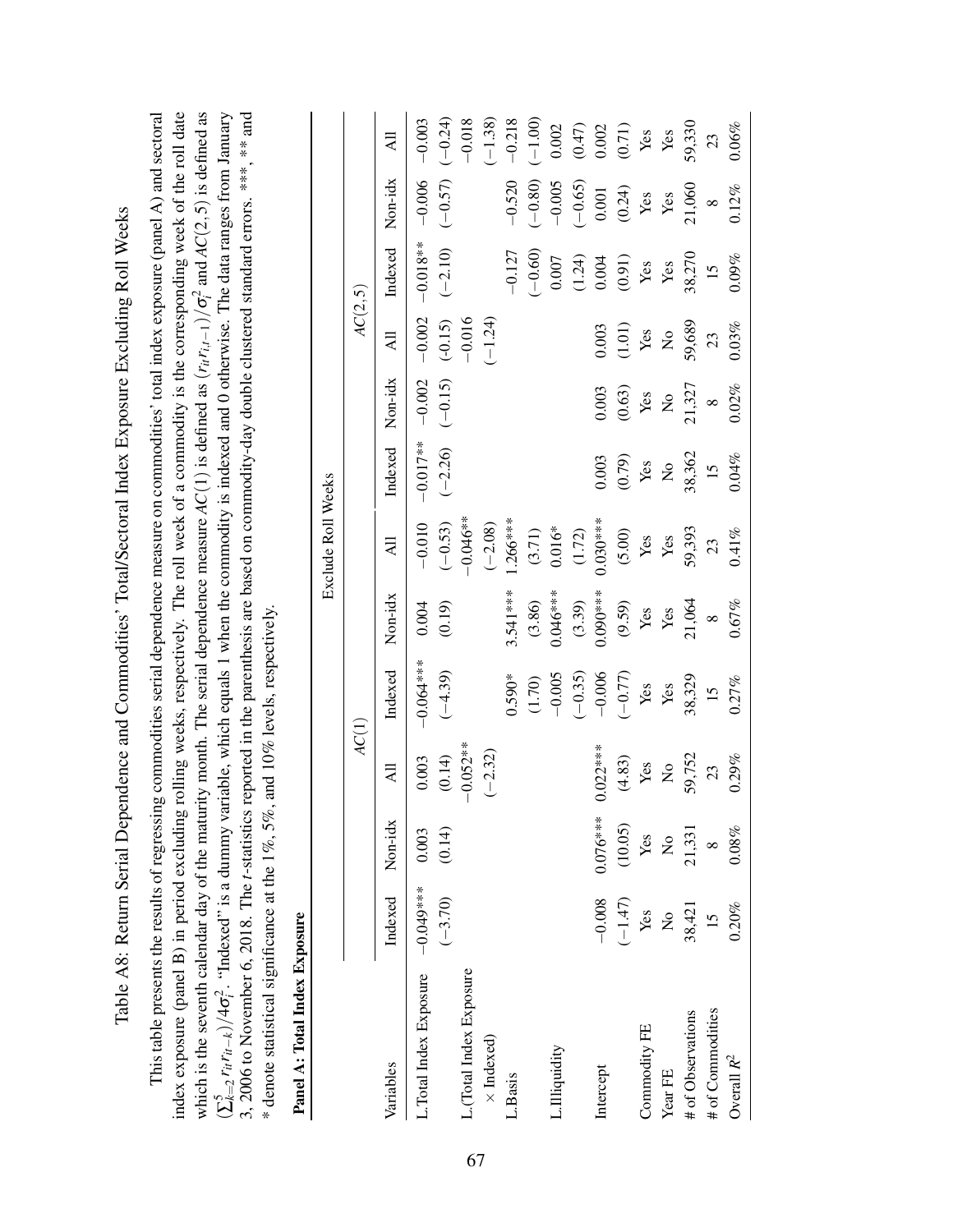| $\frac{1}{2}$<br>֧֡֓֓֓֓֓֓֓֓֓֓֓֓֓֓֓֓֓֬֝֓֓֬֝֬֝֓֬֝֬֝֓֬֝֬֝֓֝֬֝֓                                |
|--------------------------------------------------------------------------------------------|
|                                                                                            |
| respectively through the control into<br>$\overline{a}$                                    |
| l<br>ļ                                                                                     |
|                                                                                            |
| ļ                                                                                          |
| I                                                                                          |
|                                                                                            |
| $\frac{1}{2}$<br>Ì                                                                         |
| ֧֧֦֧֦֦֧֧֦֧֦֧֦֧֦֧֦֧֧֦֧֧֧֚֚֝֝֝֝֝֝֝֬֝֓֝֬֝֝֬֝֬֝֓֝֬֝֬֝֓֜֝֬֝<br>֧֪֧֧֧֧֧֧֧֛֧֧֧֧֧֛֛֛֪֛֚֚֚֚֚֝֝֜֝֬֝֜ |
| l<br>$\mathbf{r}$                                                                          |
| ۱                                                                                          |
|                                                                                            |
| ï<br>$\zeta$                                                                               |
|                                                                                            |
| ;<br>'                                                                                     |

| ί                |
|------------------|
| i<br>C<br>۱<br>ζ |
|                  |
|                  |

|                                     |                 |                |                           |                |                      | Exclude Roll Weeks |                               |                           |                           |                             |                                      |                                           |
|-------------------------------------|-----------------|----------------|---------------------------|----------------|----------------------|--------------------|-------------------------------|---------------------------|---------------------------|-----------------------------|--------------------------------------|-------------------------------------------|
|                                     |                 |                | AC(1)                     |                |                      |                    |                               |                           | AC(2,5)                   |                             |                                      |                                           |
| Variables                           | Indexed         | Non-idx        | $\overline{A}$ ll         | Indexed        | Non-idx              | Ę                  | Indexed                       | Non-idx                   | Ę                         | Indexed                     | Non-idx                              | ₹                                         |
| L.Sectoral Index Exposure -0.042*** |                 | 0.001          | 0.002                     | $-0.050$ ***   | 0.009                | $-0.002$           | $-0.010*$                     | 0.005                     | 0.005                     | $-0.009*$                   | 0.002                                | 0.006                                     |
|                                     | $(-4.38)$       | (0.05)         | (0.15)                    | $(-4.81)$      | (0.61)               | $(-0.13)$          | $(-1.74)$                     | (0.62)                    | (0.65)                    | $(-1.61)$                   | (0.26)                               | (0.74)                                    |
| L.(Sectoral Index Exposure          |                 |                | $-0.045***$               |                |                      | $-0.044**$         |                               |                           | $-0.015*$                 |                             |                                      | $-0.016*$                                 |
| $\times$ Indexed)                   |                 |                | $(-2.60)$                 |                |                      | $(-2.53)$          |                               |                           | $(-1.64)$                 |                             |                                      | $(-1.68)$                                 |
| L.Basis                             |                 |                |                           | $0.660**$      | $3.062***$           | $.218***$          |                               |                           |                           | $-0.159$                    | $-0.474$                             | $-0.222$                                  |
|                                     |                 |                |                           | $(2.03)$       | (3.61)               | (3.81)             |                               |                           |                           | $(-0.80)$                   | $(-0.79)$                            | $(-1.08)$                                 |
| L.Illiquidity                       |                 |                |                           | $-0.005$       | $0.048***$           | $0.018*$           |                               |                           |                           | 0.007                       | $-0.004$                             | 0.002                                     |
|                                     |                 |                |                           | $(-0.35)$      |                      | (1.88)             |                               |                           |                           | (1.19)                      | $(-0.59)$                            | $(0.51)$<br>0.002<br>(0.75)<br>Yes<br>Yes |
| Intercept                           | $-0.008$        | $0.076***$     | $0.022***$                | $-0.005$       | $(3.52)$<br>0.089*** | $0.031***$         | 0.003                         | 0.003                     | 0.003                     |                             |                                      |                                           |
|                                     | $(-1.39)$       | (10.10)        | (4.91)                    | $(-0.63)$      | $(9.58)$ Yes         | $(5.10)$           |                               |                           | (1.04)                    | $\frac{0.003}{0.89}$<br>Yes | $\frac{0.001}{(0.27)}$<br>Yes<br>Yes |                                           |
| Sectoral FE                         | Yes             | $\mathbf{Yes}$ | $\mathbf{Y}\mathbf{es}$   | Yes            |                      | $\mathbf{Yes}$     | $_{\rm Yes}^{(0.84)}$         | $\frac{(0.61)}{Yes}$      | $\mathbf{Yes}$            |                             |                                      |                                           |
| Year FE                             | $\frac{1}{2}$   | $\frac{1}{2}$  | $\mathsf{S}^{\mathsf{O}}$ | $\mathbf{Yes}$ | Yes                  | Yes                | $\rm \stackrel{\circ}{\rm X}$ | $\mathsf{S}^{\mathsf{O}}$ | $\mathsf{S}^{\mathsf{o}}$ | $\mathbf{Yes}$              |                                      |                                           |
| # of Observations                   | 38,421          | 21,331         | 59,752                    | 38,329         | 21,064               | 59,393             |                               | 21,327                    | 59,689                    | 38,270                      | 21,060                               | 59,330                                    |
| # of Sectors                        |                 |                | $\tilde{S}$               | $\overline{6}$ | $\tilde{\xi}$        | $\overline{C}$     | $38,362$<br>5<br>15           | $\tilde{\xi}$             | $\tilde{c}$               | $\circ$                     | $\omega$                             | $\overline{C}$                            |
| # of Commodities                    | $\overline{15}$ | $\infty$       | 23                        | 15             | $\infty$             | 23                 |                               | $\infty$                  | 23                        | 15                          | $\infty$                             | 23                                        |
| Overall $R^2$                       | 0.17%           | 0.06%          | $0.18\%$                  | 0.25%          | 0.62%                | 0.30%              | 0.02%                         | $0.01\%$                  | 0.01%                     | $0.06\%$                    | 0.10%                                | 0.04%                                     |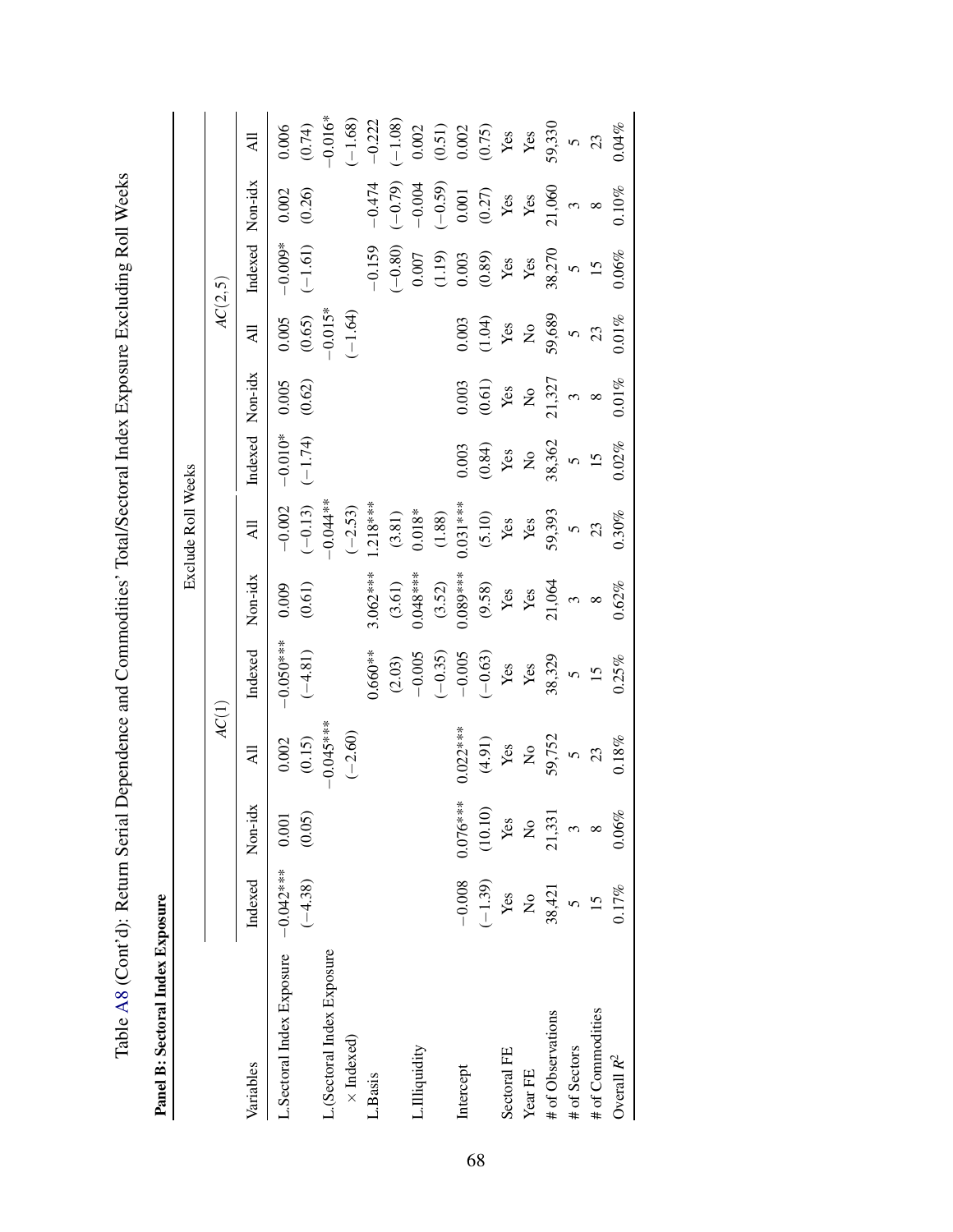Table A9: Return Serial Dependence and Components of Commodities' Index Exposure Excluding Roll Weeks Table A9: Return Serial Dependence and Components of Commodities' Index Exposure Excluding Roll Weeks

index market share and trading volume in period excluding rolling weeks. The roll week of a commodity is the corresponding week of the roll date This table presents the results of regressing commodities serial dependence measure on the components of commodities' index exposure, i.e., is defined as the index open interest divided by the total open interest. The data ranges from January 3, 2006 to November 6, 2018. The t-statistics reported in the parenthesis are based on commodity-day double clustered standard errors. \*\*\*, \*\* and \* denote statistical significance at the 1%, 5%, This table presents the results of regressing commodities serial dependence measure on the components of commodities' index exposure, i.e., index market share and trading volume in period excluding rolling weeks. The roll week of a commodity is the corresponding week of the roll date  $\frac{1}{i}$ . The index market share is defined as the index open interest divided by the total open interest. The data ranges from January 3, 2006 to November 6, 2018. The *t*-statistics reported in the parenthesis are based on commodity-day double clustered standard errors. \*\*\*, \*\* and \* denote statistical significance at the 1%, 5%, 2 *i*which is the seventh calendar day of the maturity month. The serial dependence measure *AC*(1) is defined as (*ritri*,*t*−1)/σ and 10% levels, respectively. and 10% levels, respectively.

|                              |                 |                      |                           |                 |             | Exclude Roll Weeks |                           |                           |                           |               |            |            |
|------------------------------|-----------------|----------------------|---------------------------|-----------------|-------------|--------------------|---------------------------|---------------------------|---------------------------|---------------|------------|------------|
|                              |                 |                      |                           | Indexed         |             |                    |                           |                           | Non-indexed               |               |            |            |
| Variables                    |                 | $\widehat{c}$        | ල                         | $\widehat{f}$   | $\odot$     | $\widehat{\circ}$  | $\widehat{C}$             | $^{\circledR}$            | ම                         | $\widehat{=}$ | (II)       | (12)       |
| L.Index Market Share -0.233* |                 |                      | $.288**$                  | $0.345***$      |             | $-0.356***$        | 0.454                     |                           | 0.445                     | 0.110         |            | 0.167      |
|                              | $(-1.96)$       |                      | $-2.38$<br>⊥              | $(-2.64)$       |             | $(-2.73)$          | (0.46)                    |                           | (0.45)                    | (0.10)        |            | (0.16)     |
| L.Trading Volume             |                 | $-0.204***10.291***$ |                           |                 | $-0.255***$ | $-0.298***$        |                           | $-1.312*$                 | $-0.172$                  |               | $-0.398$   | 1.122      |
|                              |                 | $(-2.60)$            | $-3.08$<br>$\cup$         |                 | $(-2.80)$   | $(-2.95)$          |                           | $(-1.87)$                 | $(-0.16)$                 |               | $(-0.54)$  | (1.03)     |
| L.Basis                      |                 |                      |                           | 0.239           | 0.373       | 0.231              |                           |                           |                           | 2.599***      | 2.922****  | $2.712***$ |
|                              |                 |                      |                           | (0.75)          | (1.26)      | (0.72)             |                           |                           |                           | (2.67)        | (3.99)     | (2.73)     |
| L.Illiquidity                |                 |                      |                           | 0.008           | $-0.001$    | 0.005              |                           |                           |                           | $0.056***$    | $0.060***$ | $0.057***$ |
|                              |                 |                      |                           | (0.67)          | $(-0.10)$   | (0.42)             |                           |                           |                           | (3.70)        | (4.68)     | (3.74)     |
| Intercept                    | 0.039           | 0.011                | $0.079***$                | $0.065**$       | $0.018**$   | $0.096***$         | $0.067***$                | $0.073***$                | $0.068***$                | $0.084***$    | $0.076***$ | $0.076***$ |
|                              | (1.64)          | (1.34)               | (2.90)                    | (2.35)          | (2.03)      | (3.33)             | (6.00)                    | (8.44)                    | (4.94)                    | (6.39)        | (8.57)     | (5.13)     |
| Commodity FE                 | Yes             | Yes                  | Yes                       | Yes             | Yes         | $\mathbf{Yes}$     | Yes                       | $\mathbf{Yes}$            | Yes                       | Yes           | Yes        | Yes        |
| Day FE                       | $\frac{1}{2}$   | $\frac{1}{2}$        | $\mathsf{S}^{\mathsf{O}}$ | Yes             | Yes         | Yes                | $\mathsf{S}^{\mathsf{O}}$ | $\mathsf{S}^{\mathsf{O}}$ | $\mathsf{S}^{\mathsf{O}}$ | Yes           | Yes        | Yes        |
| # of Observations            | 41,610          | 50,579               | 1,599<br>╤                | 41,504          | 50,424      | 41,504             | 21,612                    | 28,427                    | 21,609                    | 21,345        | 28,098     | 21,345     |
| # of Commodities             | $\overline{15}$ | 15                   | $15 \,$                   | $\overline{15}$ | 15          | $\overline{15}$    | $\infty$                  | $\infty$                  | $\infty$                  | $\infty$      | $\infty$   | $\infty$   |
| Overall $R^2$                | 0.17%           | 0.15%                | .20%<br>$\dot{\circ}$     | 15.68%          | 15.14%      | 15.71%             | 0.10%                     | $0.08\%$                  | 0.10%                     | 18.74%        | 17.47%     | 18.74%     |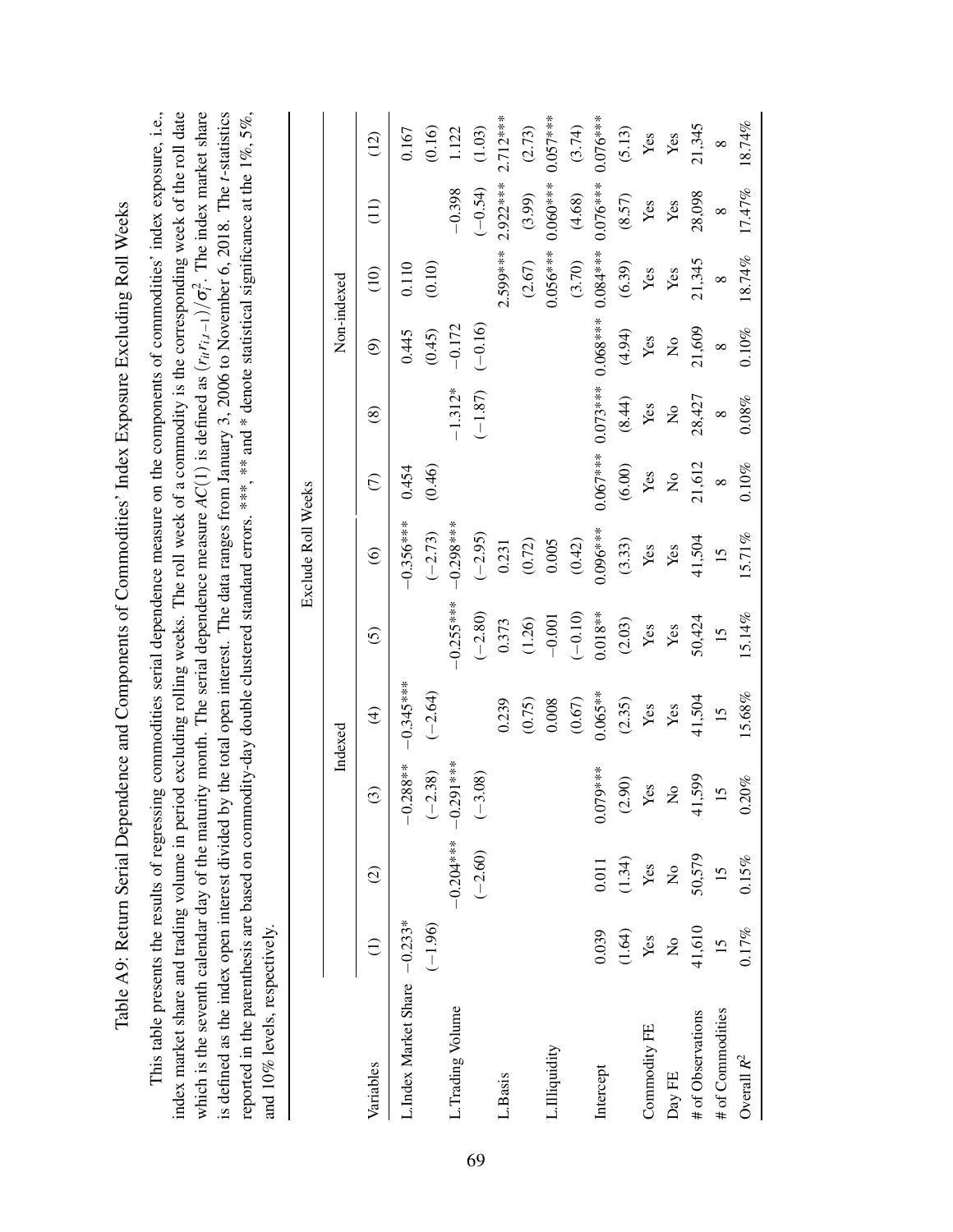Table A10: Return Serial Dependence and Commodities' Total/Sectoral Index Exposure Excluding Energy Sector Table A10: Return Serial Dependence and Commodities' Total/Sectoral Index Exposure Excluding Energy Sector This table presents the results of regressing commodities serial dependence measure on commodities' total index exposure (panel A) and sectoral from January 3, 2006 to November 6, 2018. The t-statistics reported in the parenthesis are based on commodity-day double clustered standard errors. This table presents the results of regressing commodities serial dependence measure on commodities' total index exposure (panel A) and sectoral  $i<sup>2</sup>$  and  $AC(2, 5)$  $t^2$ . "Indexed" is a dummy variable, which equals 1 when the commodity is indexed and 0 otherwise. The data ranges from January 3, 2006 to November 6, 2018. The *t*-statistics reported in the parenthesis are based on commodity-day double clustered standard errors. index exposure (panel B) without energy commodities, respectively. The serial dependence measure *AC*(1) is defined as (*ritri*,*t*−1)/σ \*\*\*, \*\* and \* denote statistical significance at the 1%, 5%, and 10% levels, respectively. \*\*\*, \*\*\* and \* denote statistical significance at the 1%, 5%, and 10% levels, respectively.  $r_i r_{it-k}$ )/4 $\sigma_i^2$ is defined as  $(\sum_{k=2}^{5}$ 

| ï |
|---|
|   |
| J |
| ۱ |
|   |
| ļ |
|   |
|   |
|   |
|   |
|   |
|   |
|   |
|   |
|   |
|   |
|   |
|   |
| I |
|   |
|   |
|   |
|   |
|   |
|   |
|   |
|   |
|   |
|   |
|   |

| Panel A: Total Index Exposure       |               |                         |                           |                 |                         |                       |                           |                           |                           |                 |                |                 |
|-------------------------------------|---------------|-------------------------|---------------------------|-----------------|-------------------------|-----------------------|---------------------------|---------------------------|---------------------------|-----------------|----------------|-----------------|
|                                     |               |                         |                           |                 |                         | Exclude Energy Sector |                           |                           |                           |                 |                |                 |
|                                     |               |                         | Panel $A:AC(1)$           |                 |                         |                       |                           |                           | Panel B: $AC(2,5)$        |                 |                |                 |
| Variables                           | Indexed       | Non-idx                 | $\overline{A}$            | Indexed         | Non-idx                 | Ę                     | Indexed                   | Non-idx                   | $\overline{A}$            | Indexed Non-idx |                | $\overline{A}$  |
| L. Total Index Exposure $-0.037***$ |               | 0.005                   | 0.005                     | $-0.045***$     | 0.013                   | 0.001                 | $-0.021***$               | 0.002                     | 0.002                     | $-0.022**$      | $-0.001$       | 0.002           |
|                                     | $(-2.73)$     | (0.31)                  | (0.31)                    | $(-3.12)$       | (0.75)                  | (0.03)                | $(-2.79)$                 | (0.25)                    | (0.25)                    | $(-2.57)$       | $(-0.06)$      | (0.17)          |
| L.(Total Index Exposure             |               |                         | $-0.042**$                |                 |                         | $-0.037*$             |                           |                           | $-0.024***$               |                 |                | $-0.025**$      |
| $\times$ Indexed)                   |               |                         | $(-1.99)$                 |                 |                         | $(-1.76)$             |                           |                           | $(-1.98)$                 |                 |                | $(-2.08)$       |
| L.Basis                             |               |                         |                           | $0.866***$      | $3.206***$              | $1.574***$            |                           |                           |                           | 0.071           | $-0.702$       | $-0.153$        |
|                                     |               |                         |                           | (2.51)          | (3.97)                  | (4.57)                |                           |                           |                           | (0.30)          | $(-1.20)$      | $(-0.64)$       |
| L.Illiquidity                       |               |                         |                           | 0.013           | $0.030***$              | $0.022**$             |                           |                           |                           | 0.000           | 0.003          | 0.001           |
|                                     |               |                         |                           | (1.34)          | (3.15)                  | (3.17)                |                           |                           |                           | (0.06)          | (0.47)         | (0.31)          |
| Intercept                           | 0.008         | $0.073***$              | $0.035***$                | $0.014*$        | $0.080***$              | $0.043***$            | 0.002                     | 0.004                     | 0.003                     | 0.003           | $0.003$        | 0.003           |
|                                     | (1.27)        | (10.21)                 | (7.62)                    |                 | (10.07)                 | (8.00)                | (0.67)                    | (0.85)                    | (1.07)                    | (0.69)          | (0.56)         | $(0.85)$        |
| Commodity FE                        | Yes           | Yes                     | ${\bf Yes}$               | $(1.95)$<br>Yes | Yes                     | Yes                   | $\mathbf{Yes}$            | Yes                       | Yes                       | $\mathbf{Yes}$  | Yes            | Yes             |
| Year FE                             | $\frac{1}{2}$ | $\overline{\mathsf{S}}$ | $\mathsf{S}^{\mathsf{O}}$ | $\mathbf{Yes}$  | $\mathop{\mathrm{Yes}}$ | Yes                   | $\mathsf{S}^{\mathsf{O}}$ | $\mathsf{S}^{\mathsf{O}}$ | $\mathsf{S}^{\mathsf{o}}$ | $\mathbf{Yes}$  | $\mathbf{Yes}$ | Yes             |
| # of Observations                   | 32,775        | 23,874                  | 56,649                    | 32,639          | 23,516                  | 56,155                | 32,703                    | 23,866                    | 56,569                    | 32,567          | 23,508         | 56,075          |
| # of Commodities                    | $\equiv$      |                         | $\overline{0}$            | $\overline{1}$  | $\infty$                | $\overline{0}$        | $\equiv$                  | $\infty$                  | $\overline{0}$            | $\equiv$        | $\infty$       | $\overline{19}$ |
| Overall $R^2$                       | 0.15%         | 0.07%                   | 0.20%                     | 0.24%           | $0.59\%$                | 0.38%                 | 0.05%                     | 0.02%                     | 0.03%                     | 0.07%           | $0.09\%$       | 0.06%           |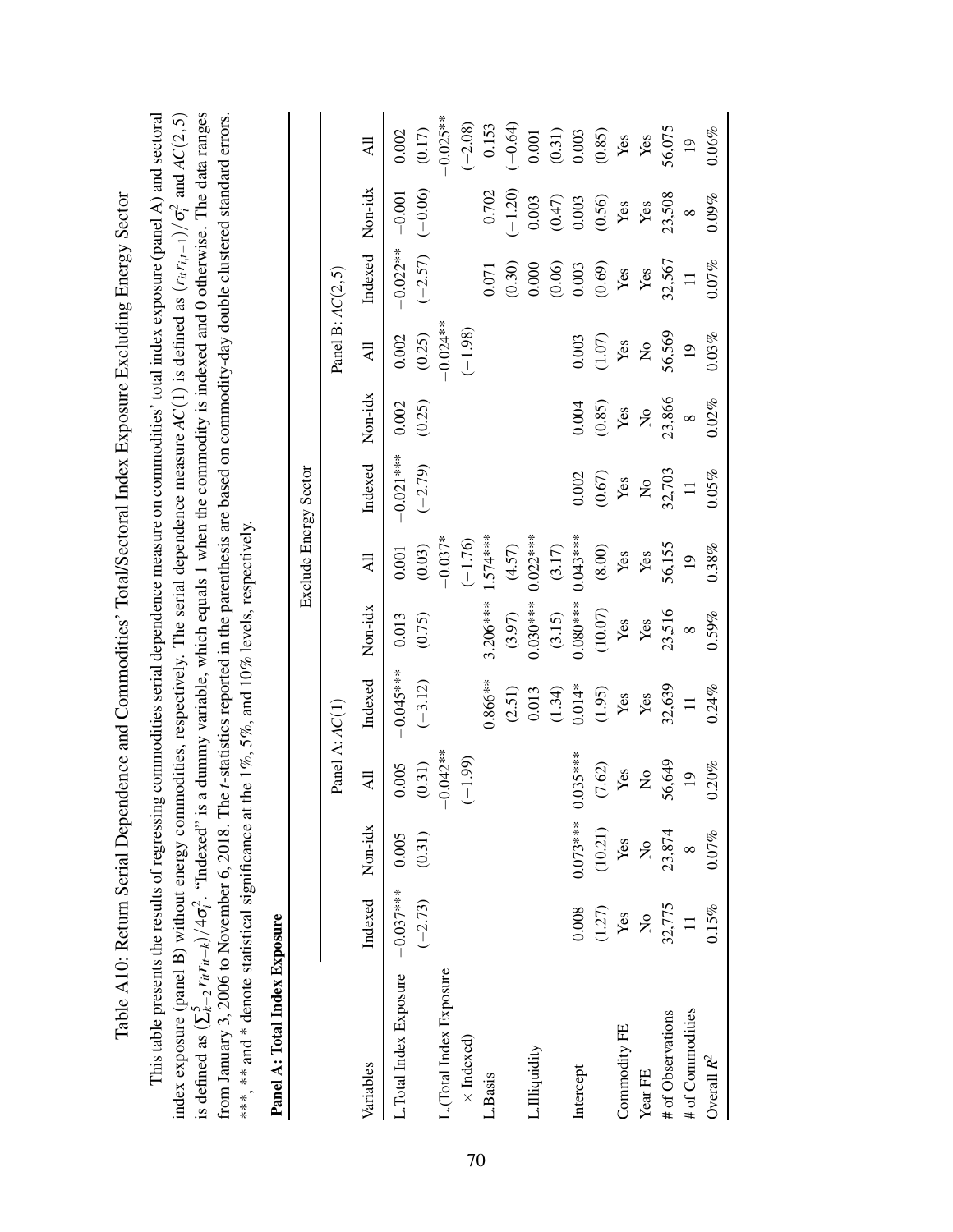Table A10 (Cont'd): Return Serial Dependence and Commodities' Total/Sectoral Index Exposure Excluding Energy Sector Table [A10](#page-71-0) (Cont'd): Return Serial Dependence and Commodities' Total/Sectoral Index Exposure Excluding Energy Sector

Panel B: Sectoral Index Exposure Panel B: Sectoral Index Exposure

|                            |                 |               |                           |                     |                | Exclude Energy Sector |                                    |                               |                               |                                                                          |                                                                          |                                                                        |
|----------------------------|-----------------|---------------|---------------------------|---------------------|----------------|-----------------------|------------------------------------|-------------------------------|-------------------------------|--------------------------------------------------------------------------|--------------------------------------------------------------------------|------------------------------------------------------------------------|
|                            |                 |               | Panel $A:AC(1)$           |                     |                |                       |                                    |                               | Panel B: $AC(2, 5)$           |                                                                          |                                                                          |                                                                        |
| Variables                  | Indexed Non-idx |               | All                       | Indexed             | Non-idx        | ξŔ                    | Indexed                            | Non-idx                       | $\overline{AB}$               | Indexed                                                                  | Non-idx                                                                  | $\overline{A}$                                                         |
| L.Sectoral Index Exposure  | $-0.023***$     | 0.008         | 0.008                     | $-0.028**$          | 0.014          | 0.008                 | $-0.015**$                         | 0.001                         | 0.001                         | $-0.014**$                                                               | 0.000                                                                    | 0.002                                                                  |
| L.(Sectoral Index Exposure | $(-2.10)$       | (0.55)        | $-0.030*$<br>(0.55)       | $(-2.38)$           | (0.98)         | $-0.030*$<br>(0.54)   | $(-2.33)$                          | (0.13)                        | $-0.016*$<br>(0.13)           | $(-2.12)$                                                                | (0.02)                                                                   | $-0.017*$<br>(0.21)                                                    |
| $\times$ Indexed)          |                 |               | $(-1.74)$                 |                     |                | $(-1.75)$             |                                    |                               | $(-1.65)$                     |                                                                          |                                                                          | $(-1.72)$                                                              |
| L.Basis                    |                 |               |                           | $0.895***$          | $2.687***$     | $.458***$             |                                    |                               |                               | 0.016                                                                    | $-0.609$                                                                 | $-0.160$                                                               |
|                            |                 |               |                           | (2.68)              | (3.60)         | (4.40)                |                                    |                               |                               | $(0.07)$                                                                 | $(-1.13)$                                                                | $(-0.69)$                                                              |
| Illiquidity                |                 |               |                           | 0.014               | $0.032***$     | $0.024***$            |                                    |                               |                               | 0.001                                                                    | 0.003                                                                    | $0.001\,$                                                              |
|                            |                 |               |                           |                     | (3.29)         |                       |                                    |                               |                               |                                                                          |                                                                          |                                                                        |
| Intercept                  | 0.008           | $0.073***$    | $0.035***$                | $(1.48)$<br>0.014** | $0.079***$     | $(3.52)$<br>0.042***  | 0.002                              | 0.004                         | 0.003                         |                                                                          |                                                                          |                                                                        |
|                            | (1.27)          | (10.21)       |                           | (1.99)              | (9.99)         | (7.99)                | $\frac{\text{(0.67)}}{\text{Yes}}$ | $(0.85)$<br>Yes               | $(1.07)$                      | $\begin{array}{c} (0.10) \\ 0.003 \\ (0.63) \\ \mathbf{Yes} \end{array}$ | $\begin{array}{c} (0.49) \\ 0.003 \\ (0.61) \\ \mathbf{Yes} \end{array}$ | $\begin{array}{c} (0.36) \\ 0.003 \\ (0.85) \\ \text{Yes} \end{array}$ |
| Sectoral FE                | Yes             | Yes           | $(7.61)$<br>Yes           | $\mathbf{Yes}$      | $\mathbf{Yes}$ | $\mathbf{Yes}$        |                                    |                               | $\mathbf{Yes}$                |                                                                          |                                                                          |                                                                        |
| Year FE                    | $\frac{1}{2}$   | $\frac{1}{2}$ | $\mathsf{S}^{\mathsf{o}}$ | $\mathbf{Yes}$      | Yes            | $\mathbf{Yes}$        | $\mathsf{S}^{\mathsf{o}}$          | $\rm \stackrel{\circ}{\rm X}$ | $\rm \stackrel{\circ}{\rm X}$ | Yes                                                                      | $\mathbf{Yes}$                                                           | $\mathbf{Yes}$                                                         |
| # of Observations          | 32,775          | 23,874        | 56,649                    | 32,639              | 23,516         | 56,155                | 32,703                             | 23,866                        | 56,569                        | 32,567                                                                   | 23,508                                                                   | 56,075                                                                 |
| # of Sectors               |                 |               | $\overline{a}$            | $\overline{a}$      | $\epsilon$     | $\overline{4}$        | $\overline{a}$                     | $\tilde{\xi}$                 | $\overline{4}$                | $\overline{4}$                                                           | $\tilde{\xi}$                                                            | $\overline{4}$                                                         |
| # of Commodities           | $\equiv$        |               | 19                        |                     | $\infty$       | $\overline{0}$        | $\equiv$                           | $\infty$                      | $\overline{0}$                | $\equiv$                                                                 | $\infty$                                                                 | $\overline{19}$                                                        |
| Overall $R^2$              | $0.08\%$        | 0.04%         | 0.06%                     | $0.18\%$            | 0.52%          | 0.24%                 | 0.03%                              | 0.00%                         | 0.02%                         | 0.05%                                                                    | 0.07%                                                                    | $0.04\%$                                                               |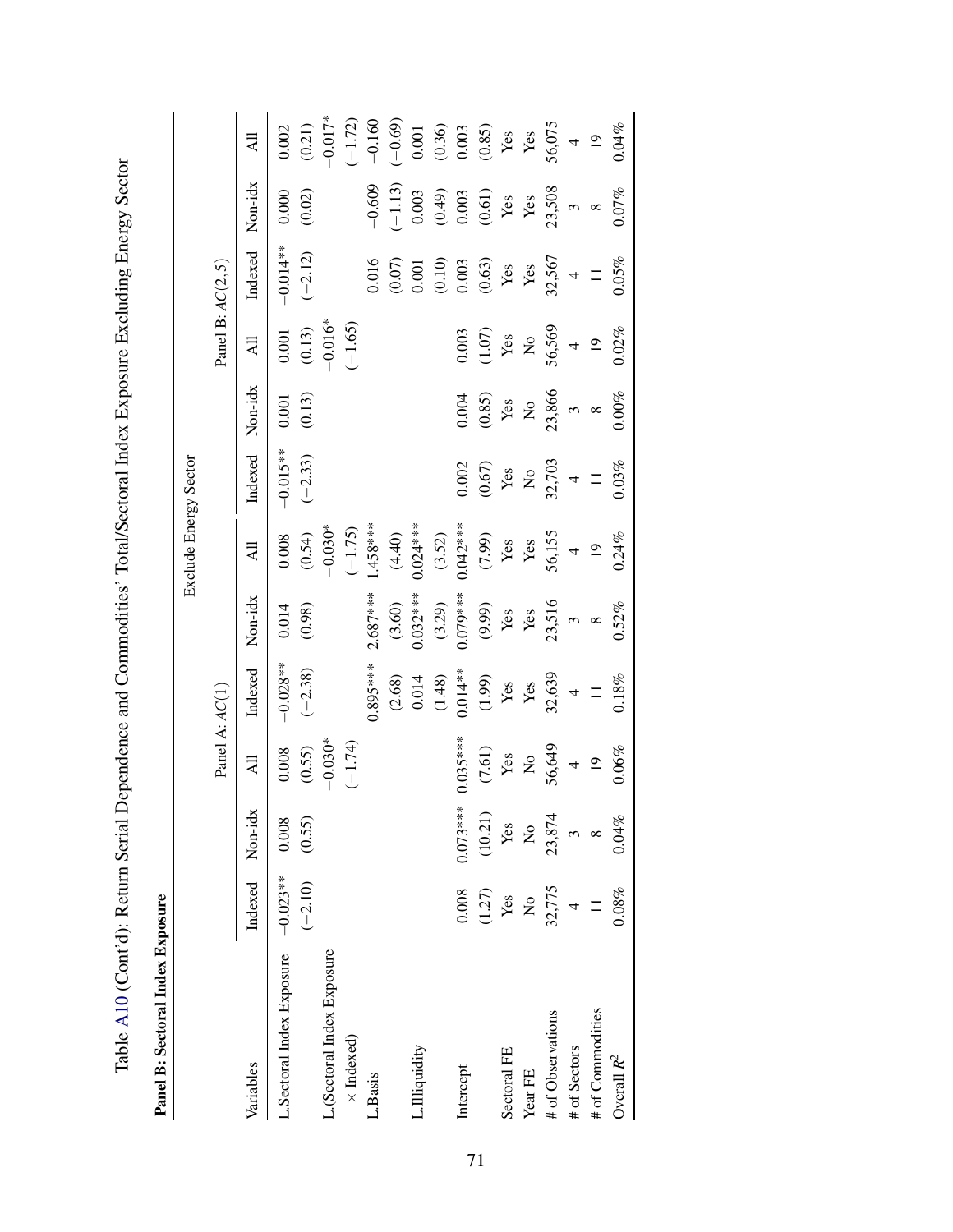Table A11: Return Serial Dependence and Components of Commodities' Index Exposure Excluding Energy Sector Table A11: Return Serial Dependence and Components of Commodities' Index Exposure Excluding Energy Sector

t-statistics reported in the parenthesis are based on commodity-day double clustered standard errors. \*\*\*, \*\* and \* denote statistical significance at This table presents the results of regressing commodities serial dependence measure on the components of commodities' index exposure, i.e., *t*-statistics reported in the parenthesis are based on commodity-day double clustered standard errors. \*\*\*, \*\* and \* denote statistical significance at This table presents the results of regressing commodities serial dependence measure on the components of commodities' index exposure, i.e.,  $i^2$ . The index market share is defined as the index open interest divided by the total open interest. The data ranges from January 3, 2006 to November 6, 2018. The index market share and trading volume without energy commodities. The serial dependence measure *AC*(1) is defined as (*ritri*,*t*−1)/σ the 1%, 5%, and 10% levels, respectively. the 1%,  $5\%$ , and 10% levels, respectively.

|                               |               |                           |                          |                          |            | Exclude Energy Sector     |                         |                           |                           |                 |            |                 |
|-------------------------------|---------------|---------------------------|--------------------------|--------------------------|------------|---------------------------|-------------------------|---------------------------|---------------------------|-----------------|------------|-----------------|
|                               |               |                           |                          | Indexed                  |            |                           |                         |                           | Non-indexed               |                 |            |                 |
| Variables                     |               | $\odot$                   | $\widehat{\mathfrak{S}}$ | $\bigoplus$              | $\odot$    | $\circledcirc$            | $\widehat{C}$           | $\circledast$             | $\widehat{e}$             | $\frac{1}{2}$   | (11)       | (12)            |
| L.Index Market Share -0.306** | $(-2.10)$     |                           | $-0.338**$<br>$(-2.29)$  | $-0.467***$<br>$(-2.93)$ |            | $-0.470$ ***<br>$(-2.95)$ | (0.24)<br>0.222         |                           | (0.24)<br>0.221           | (0.01)<br>0.008 |            | (0.05)<br>0.052 |
| L.Trading Volume              |               |                           | $-0.157 -0.279$ **       |                          | $-0.100$   | $-0.141$                  |                         | $-1.214*$                 | $-0.007$                  |                 | $-0.317$   | 1.218           |
|                               |               |                           | $(-1.50)$ $(-2.12)$      |                          | $(-0.76)$  | $(-0.95)$                 |                         | $(-1.88)$                 | $(-0.01)$                 |                 | $(-0.46)$  | (1.23)          |
| L.Basis                       |               |                           |                          | $0.714**$                | $0.863***$ | $0.706**$                 |                         |                           |                           | $2.505***$      | $2.524***$ | $2.633***$      |
|                               |               |                           |                          | (2.10)                   | (2.80)     | (2.08)                    |                         |                           |                           | (2.93)          | (3.88)     | (3.01)          |
| L.Illiquidity                 |               |                           |                          | $0.021**$                | 0.012      | $0.020*$                  |                         |                           |                           | $0.039***$      | $0.048***$ | $0.040**$       |
|                               |               |                           |                          | (2.09)                   | (1.50)     | (1.96)                    |                         |                           |                           | (3.58)          | (5.03)     | (3.65)          |
| Intercept                     | $0.072***$    | $0.016* 0.10$             | $01***$                  | $0.113***$               | $0.017*$   | $0.125***$                | $0.067***$              | $0.072***$                | $0.067***$                | $0.077***$      | $0.068***$ | $0.068***$      |
|                               | (2.32)        | (1.93)                    | (2.91)                   | (3.22)                   | (1.75)     | (3.41)                    | (6.15)                  | (8.84)                    | (5.05)                    | (6.42)          | (8.63)     | (5.02)          |
| Commodity FE                  | Yes           | Yes                       | res                      | Yes                      | Yes        | Yes                       | Yes                     | Yes                       | $\mathbf{Yes}$            | Yes             | Yes        | Yes             |
| Day FE                        | $\frac{1}{2}$ | $\mathsf{S}^{\mathsf{O}}$ | $\frac{1}{2}$            | $\mathbf{Yes}$           | Yes        | Yes                       | $\overline{\mathsf{S}}$ | $\mathsf{S}^{\mathsf{O}}$ | $\mathsf{S}^{\mathsf{O}}$ | Yes             | Yes        | Yes             |
| # of Observations             | 35,504        | 43,701                    | 35,501                   | 35,365                   | 43,491     | 35,365                    | 24,098                  | 31,845                    | 24,095                    | 23,739          | 31,413     | 23,739          |
| # of Commodities              | $\equiv$      | $\equiv$                  | $\equiv$                 | $\equiv$                 | $\equiv$   | $\equiv$                  | $\infty$                | $\infty$                  | $\infty$                  | $\infty$        | $\infty$   | $\infty$        |
| Overall $R^2$                 | 0.15%         | $0.11\%$                  | $0.17\%$                 | 16.07%                   | 15.35%     | 16.07%                    | 0.08%                   | 0.06%                     | 0.08%                     | 17.98%          | 16.61%     | 17.98%          |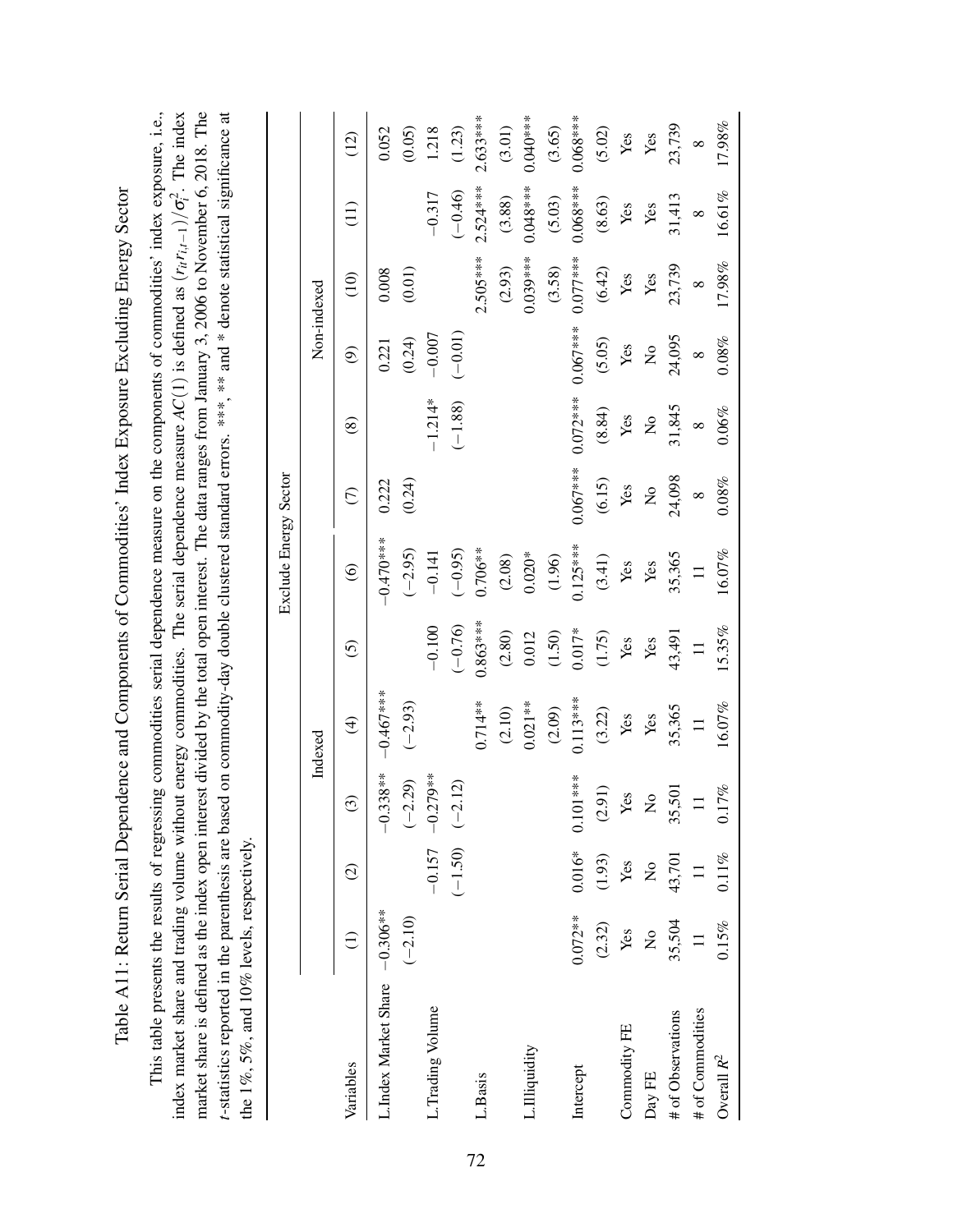Table A12: Return Serial Dependence and Commodities' Total/Sectoral Index Exposure Excluding Financial Crisis Period Table A12: Return Serial Dependence and Commodities' Total/Sectoral Index Exposure Excluding Financial Crisis Period

<span id="page-74-0"></span>"Indexed" is a dummy variable, which equals 1 when the commodity is indexed and 0 otherwise. The data ranges from January 3, 2006 to November 6, 2018. According to Tang and Xiong (2012), the sample excludes the period September 15, 2008 to June 30, 2009. The t-statistics reported in the parenthesis are based on commodity-day double clustered standard errors. \*\*\*, \*\* and \* denote statistical significance at the 1%, 5%, and 10% This table presents the results of regressing commodities serial dependence measure on commodities' total index exposure (panel A) and This table presents the results of regressing commodities serial dependence measure on commodities' total index exposure (panel A) and 2 *i*."Indexed" is a dummy variable, which equals 1 when the commodity is indexed and 0 otherwise. The data ranges from January 3, 2006 to November 6, 2018. According to Tang and [Xiong](#page-38-0) [\(2012\)](#page-38-0), the sample excludes the period September 15, 2008 to June 30, 2009. The *t*-statistics reported in the parenthesis are based on commodity-day double clustered standard errors. \*\*\*, \*\* and \* denote statistical significance at the 1%, 5%, and 10% sectoral index exposure (panel B) in periods excluding financial crisis, respectively. The serial dependence measure *AC*(1) is defined as (*ritri*,*t*−1)/σ levels, respectively. levels, respectively.

| j |
|---|
|   |
| I |
|   |
| ÿ |

|                                  |                 |                           |                         |                          |                                          |                       | Exclude Financial Crisis $(2008/09/15 - 2009/06/30)$ |                       |                                                                     |                                        |                                                                                      |                                                                                    |
|----------------------------------|-----------------|---------------------------|-------------------------|--------------------------|------------------------------------------|-----------------------|------------------------------------------------------|-----------------------|---------------------------------------------------------------------|----------------------------------------|--------------------------------------------------------------------------------------|------------------------------------------------------------------------------------|
|                                  |                 |                           | AC(1)                   |                          |                                          |                       |                                                      |                       | AC(2,5)                                                             |                                        |                                                                                      |                                                                                    |
| Variables                        | Indexed Non-idx |                           | $\overline{\mathsf{A}}$ | Indexed                  | Non-idx                                  | Ę                     | Indexed                                              | Non-idx               | Ę                                                                   | Indexed                                | Non-idx                                                                              | $\overline{A}$                                                                     |
| Total Index Exposure $-0.022***$ | $(-1.97)$       | 0.015<br>(0.90)           | (0.90)<br>0.015         | $-0.036***$<br>$(-2.91)$ | (0.15)<br>0.003                          | $-0.002$<br>$(-0.13)$ | $-0.024***$                                          | $-0.005$              | $-0.005$                                                            | $-0.028***$                            | $-0.011$                                                                             | $-0.008$<br>$(-0.82)$                                                              |
| (Total Index Exposure            |                 |                           | $-0.037*$               |                          |                                          | $-0.031*$             | $(-3.88)$                                            | $(-0.53)$             | $-0.019*$<br>$(-0.53)$                                              | $(-4.11)$                              | $(-1.08)$                                                                            | $-0.022*$                                                                          |
| $\times$ Indexed)                |                 |                           | $(-1.85)$               |                          |                                          | $(-1.73)$             |                                                      |                       | $(-1.68)$                                                           |                                        |                                                                                      | $(-1.91)$                                                                          |
| .Basis                           |                 |                           |                         | $0.678***$               | 3.371 ***                                | $.264***$             |                                                      |                       |                                                                     | $-0.258$                               | $-0.842$                                                                             | $-0.379*$                                                                          |
|                                  |                 |                           |                         | (2.03)                   | (3.99)                                   | (3.94)                |                                                      |                       |                                                                     | $(-1.21)$                              | $(-1.37)$                                                                            | $(-1.78)$                                                                          |
| Illiquidity                      |                 |                           |                         | 0.005                    | $0.027***$                               | $0.016**$             |                                                      |                       |                                                                     | 0.006                                  | $0.004$                                                                              |                                                                                    |
|                                  |                 |                           |                         | $(0.56)$<br>0.005        |                                          |                       |                                                      |                       |                                                                     |                                        |                                                                                      |                                                                                    |
| Intercept                        | $-0.001$        | $0.075***$                | $026***$                |                          | $(2.83)$<br>0.082***                     | $(2.41)$<br>0.033***  | 0.003                                                | 0.002                 | 0.003                                                               |                                        |                                                                                      |                                                                                    |
|                                  | $(-0.10)$       | (10.75)                   | (6.50)                  |                          |                                          |                       |                                                      |                       |                                                                     | $(1.37)$<br>$0.003$<br>$(0.97)$<br>Yes | $\begin{array}{c} (0.83) \\ 0.002 \\ (0.39) \\ \text{Yes} \\ \text{Yes} \end{array}$ | $\begin{array}{c} 0.005 \\ (1.50) \\ 0.002 \\ (0.90) \\ \text{Yes} \\ \end{array}$ |
| <b>Commodity FE</b>              | Yes             | Yes                       | Yes                     |                          |                                          | $\frac{(6.88)}{Yes}$  | $\frac{117}{\text{Yes}}$                             |                       | $\begin{array}{c} (1.28) \\ \text{Yes} \\ \text{Ne} \\ \end{array}$ |                                        |                                                                                      |                                                                                    |
| Year FE                          | $\frac{1}{2}$   | $\mathsf{S}^{\mathsf{O}}$ | $\mathsf{S}$            | $(0.74)$<br>Yes<br>Yes   | $(10.52)$<br>Yes<br>Yes<br>Yes<br>21,942 | $\mathbf{Yes}$        | $\mathsf{S}^{\mathsf{o}}$                            | $(0.60)$<br>Yes<br>No |                                                                     | $\mathbf{Yes}$                         |                                                                                      |                                                                                    |
| # of Observations                | 41,719<br>15    | 22,274                    | 63,993                  | 41,585                   |                                          | 63,527                | 41,651                                               | $22,266$<br>8         | 63,917                                                              | 41,517                                 | 21,934                                                                               | 63,451                                                                             |
| # of Commodities                 |                 |                           | 23                      | 15                       | $\infty$                                 | 23                    | 15                                                   |                       | 23                                                                  | 15                                     | $\infty$                                                                             | 23                                                                                 |
| Overall $R^2$                    | 0.18%           | 0.10%                     | 0.28%                   | 0.27%                    | 0.78%                                    | 0.47%                 | 0.07%                                                | 0.02%                 | 0.05%                                                               | 0.12%                                  | 0.12%                                                                                | 0.10%                                                                              |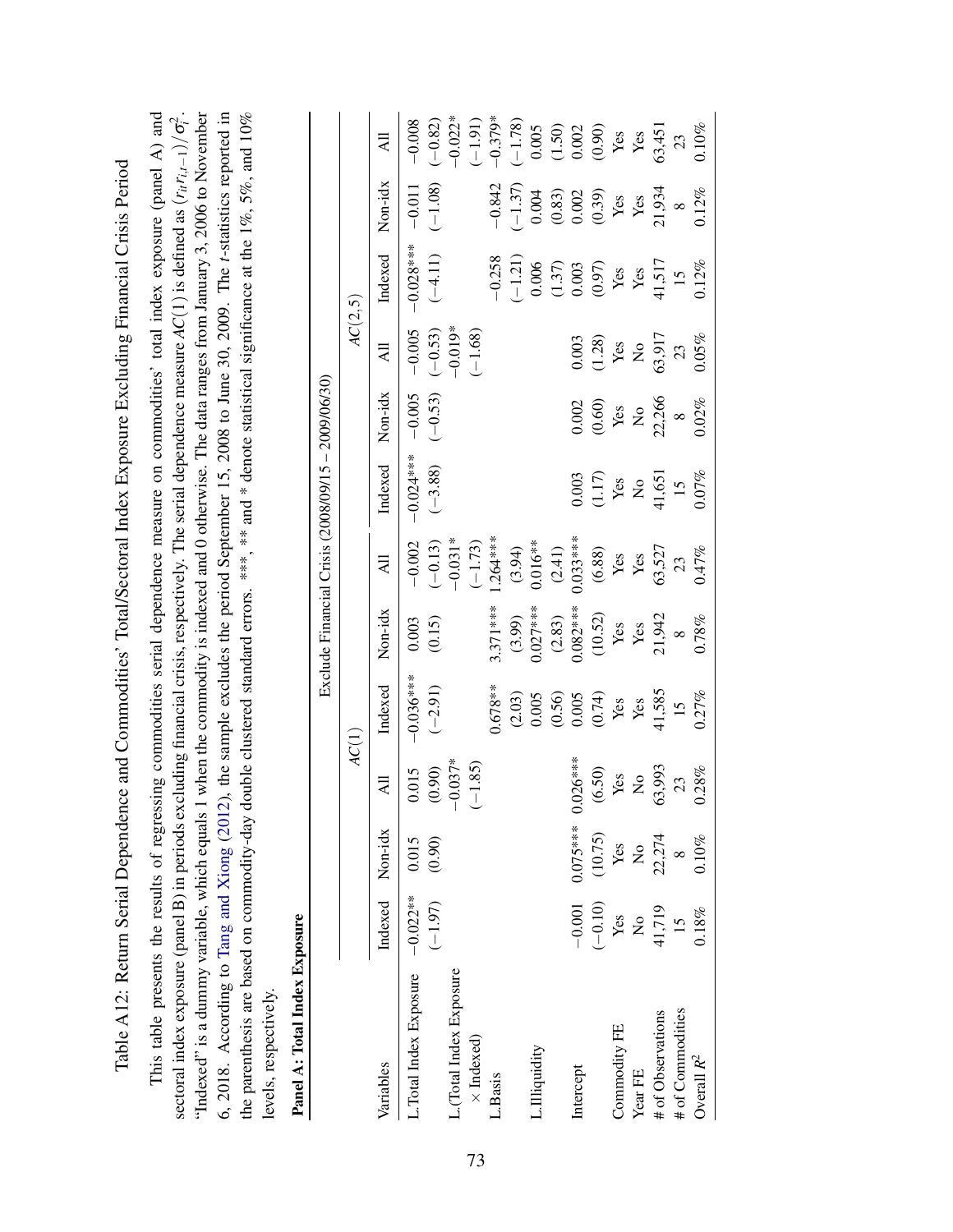| ・・・<br>-<br>-<br>ا<br>م                                                                       |  |
|-----------------------------------------------------------------------------------------------|--|
|                                                                                               |  |
|                                                                                               |  |
|                                                                                               |  |
|                                                                                               |  |
|                                                                                               |  |
|                                                                                               |  |
|                                                                                               |  |
| i                                                                                             |  |
|                                                                                               |  |
|                                                                                               |  |
|                                                                                               |  |
|                                                                                               |  |
| l                                                                                             |  |
|                                                                                               |  |
|                                                                                               |  |
|                                                                                               |  |
| l                                                                                             |  |
|                                                                                               |  |
|                                                                                               |  |
|                                                                                               |  |
|                                                                                               |  |
| יטור באין באים באים באים באים האים האים הא                                                    |  |
|                                                                                               |  |
|                                                                                               |  |
|                                                                                               |  |
|                                                                                               |  |
| ֖֖֖֧֧ׅ֧֧֧֧֧֪ׅ֧֧֧֪֧֪֪֧֪֧֧֧֧֧֧֚֚֚֚֚֚֚֚֚֚֚֚֚֚֚֚֚֚֚֚֚֚֡֝֝֓֝֬֓֓֝֬֝֓֝֬֓֝֬֓֓֝֬֝֓֝֬֝֬֝֬֝֬֝֬֝֬֝֬֝֬֝֬֝֬ |  |
| י<br>-<br>-                                                                                   |  |
| l                                                                                             |  |
|                                                                                               |  |
| こくしゃてん りょうこう てっこく                                                                             |  |
|                                                                                               |  |
|                                                                                               |  |
|                                                                                               |  |
|                                                                                               |  |
| י                                                                                             |  |
|                                                                                               |  |
|                                                                                               |  |
|                                                                                               |  |
|                                                                                               |  |
|                                                                                               |  |
|                                                                                               |  |
|                                                                                               |  |
| l                                                                                             |  |
|                                                                                               |  |
|                                                                                               |  |
|                                                                                               |  |
|                                                                                               |  |
|                                                                                               |  |
| $\frac{1}{2}$                                                                                 |  |
|                                                                                               |  |
| $\overline{a}$                                                                                |  |
|                                                                                               |  |
| j<br>י<br>ו                                                                                   |  |
|                                                                                               |  |
|                                                                                               |  |
|                                                                                               |  |
| くこくさい こし<br>$\frac{1}{2}$                                                                     |  |
|                                                                                               |  |
|                                                                                               |  |
|                                                                                               |  |
|                                                                                               |  |
|                                                                                               |  |

Panel B: Sectoral Index Exposure Panel B: Sectoral Index Exposure

|                                     |                  |                   |                                    |                   |                         | Exclude Financial Crisis (2008/09/15 - 2009/06/30) |                       |                |                                |                                    |                       |                                                |
|-------------------------------------|------------------|-------------------|------------------------------------|-------------------|-------------------------|----------------------------------------------------|-----------------------|----------------|--------------------------------|------------------------------------|-----------------------|------------------------------------------------|
|                                     |                  |                   | AC(1)                              |                   |                         |                                                    |                       |                | AC(2, 5)                       |                                    |                       |                                                |
| Variables                           | Indexed Non-idx  |                   | $\overline{A}$                     | Indexed           | Non-idx                 | $\overline{AB}$                                    | Indexed               | Non-idx        | $\overline{AB}$                | Indexed Non-idx                    |                       | $\overline{AB}$                                |
| L.Sectoral Index Exposure -0.024*** |                  | 0.011             | 0.013                              | $-0.030***$       | 0.012                   | 0.008                                              | $-0.010**$            | 0.002          | 0.003                          | $-0.010**$                         | 0.001                 | $0.004$                                        |
|                                     | $(-2.84)$ (0.81) |                   | $(0.97)$                           | $(-3.35)$         | (0.85)                  | (0.54)                                             | $(-2.23)$             | (0.33)         | (0.34)                         | $(-2.04)$                          | $(0.10)$              | (0.51)                                         |
| L.(Sectoral Index Exposure          |                  |                   | $-0.038**$                         |                   |                         | $-0.036**$                                         |                       |                | $-0.013*$                      |                                    |                       | $-0.015*$                                      |
| $\times$ Indexed)                   |                  |                   | $(-2.37)$                          |                   |                         | $(-2.26)$                                          |                       |                | $(-1.68)$                      |                                    |                       | $(-1.69)$                                      |
| L.Basis                             |                  |                   |                                    | $0.722***$        | $2.856***$              | $1.216***$                                         |                       |                |                                | $-0.233$                           | $-0.740$              | $-0.335*$                                      |
|                                     |                  |                   |                                    | $(2.29)$<br>0.004 | (3.65)                  | (4.02)                                             |                       |                |                                | $(-1.16)$                          | $(-1.31)$             | $(-1.66)$                                      |
| Illiquidity                         |                  |                   |                                    |                   | $0.029***$              | $0.017***$                                         |                       |                |                                | 0.006                              | 0.004                 | 0.005                                          |
|                                     |                  |                   |                                    | (0.47)            | $(3.07)$                | (2.57)                                             |                       |                |                                | (1.29)                             | (0.89)                | $\begin{array}{c} (1.51) \\ 0.002 \end{array}$ |
| Intercept                           |                  | $-0.001$ 0.075*** | $0.026***$                         | 0.005             | $0.081***$              | $0.033***$                                         | 0.003                 | $0.002\,$      | 0.003                          | 0.003                              | $0.002\,$             |                                                |
|                                     | $(-0.09)$        | (10.74)           |                                    | $(0.74)$ Yes      |                         | (6.86)                                             | (1.05)                |                | $(1.17)$                       | $\frac{\text{(0.87)}}{\text{Yes}}$ | (0.39)                | $(0.85)$ Yes                                   |
| Sectoral FE                         | Yes              | $\mathbf{Yes}$    | $\frac{\text{(6.50)}}{\text{Yes}}$ |                   |                         | $\mathbf{Yes}$                                     | $\mathbf{Yes}$        | $(0.56)$ Yes   | Yes                            |                                    | $\mathbf{Yes}$        |                                                |
| Year FE                             | $\frac{1}{2}$    | $\frac{1}{2}$     | $\rm _{X}^{\circ}$                 | $\mathbf{Yes}$    | $(10.45)$<br>Yes<br>Yes | $\mathbf{Yes}$                                     | $\mathop{\mathsf{S}}$ | $\overline{a}$ | $\mathop{\mathsf{S}}\nolimits$ | $\mathbf{Yes}$                     | Yes                   | Yes                                            |
| # of Observations                   | 41,719           | 22,274            | 63,993                             | 41,585            | 21,942                  | 63,527                                             | 41,651                | 22,266         | 63,917                         | 41,517                             | 21,934                | 63,451                                         |
| # of Sectors                        |                  |                   | $\tilde{\zeta}$                    | $\tilde{z}$       | $\tilde{\xi}$           | $\tilde{S}$                                        | $\tilde{6}$           | $\mathfrak{g}$ | $\tilde{c}$                    | $\overline{6}$                     | $\tilde{\phantom{0}}$ | $\overline{5}$                                 |
| # of Commodities                    | 15               | $\infty$          | 23                                 | 15                | $\infty$                | 23                                                 | 15                    | $\infty$       | 23                             | 15                                 | $\infty$              | 23                                             |
| Overall $R^2$                       | 0.13%            | 0.05%             | $0.15\%$                           | 0.23%             | $0.68\%$                | 0.35%                                              | $0.03\%$              | $0.00\%$       | 0.02%                          | $0.08\%$                           | 0.09%                 | $0.06\%$                                       |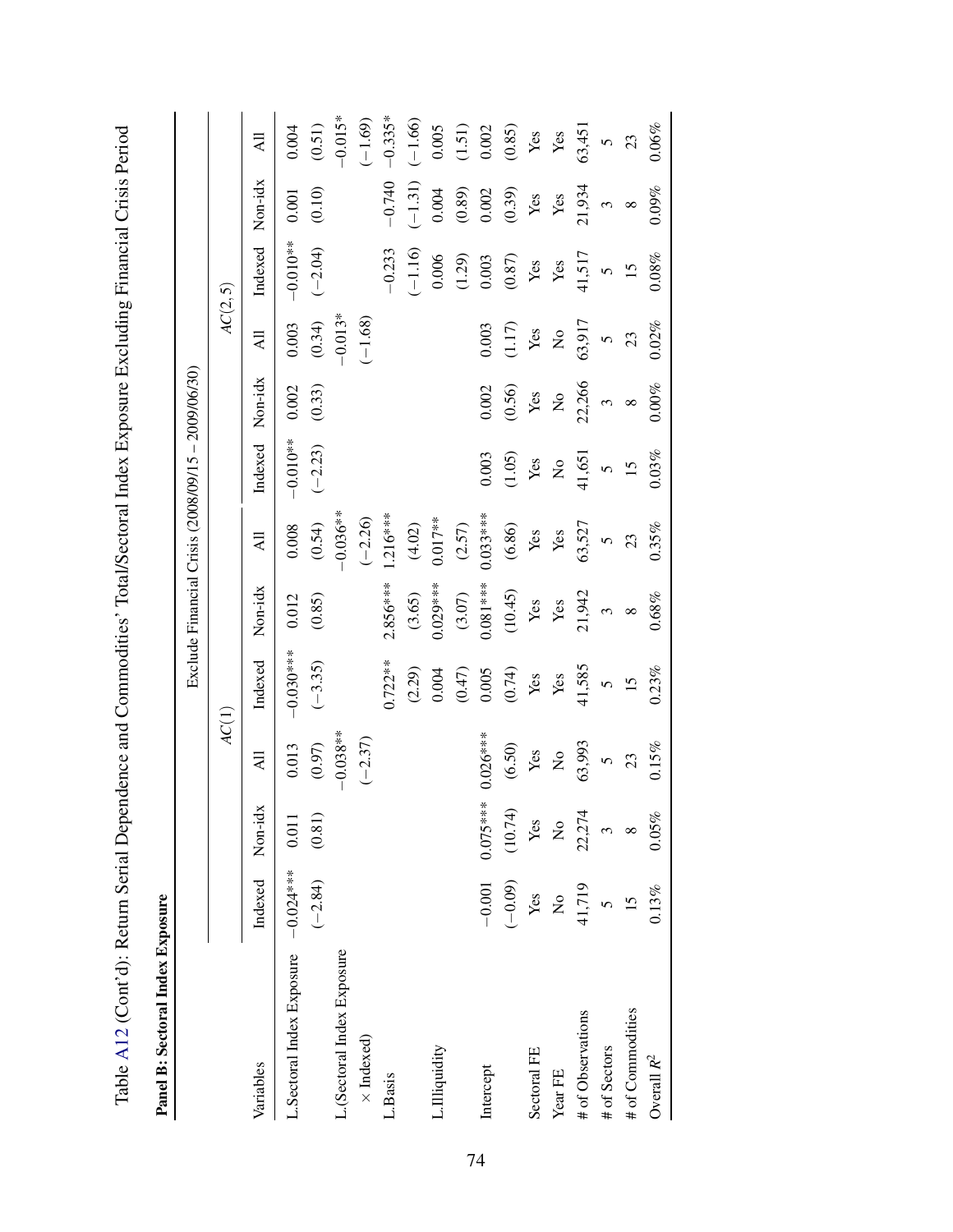## Table A13: Spillover Effect of Sentiment on Returns across Indexed/Non-indexed Commodities excluding Financial Crisis Period

This table presents the subperiod results of regressing commodities returns on connected sentiment measures. The connected sentiment measure is constructed in two steps. In the first step, we obtain each commodity's news sentiment as the residuals from regressing its minus negative news tones on its first lag and day-of-week dummies. We then obtain the "connected" sentiment for an indexed commodity by taking a value-weighted average of indexed commodities from other sectors. For "connected" sentiment of nonindexed commodities, we take a simple average on the sentiment of non-indexed commodities from other sectors. "Indexed" is a dummy variable, which equals 1 when the commodity is indexed and 0 otherwise. The data ranges from January 3, 2006 to November 6, 2018. According to [Tang and Xiong](#page-38-0) [\(2012\)](#page-38-0), the sample excludes the period September 15, 2008 to June 30, 2009. The *t*-statistics reported in the parenthesis are based on commodity-day double clustered standard errors. \*\*\*, \*\* and \* denote statistical significance at the 1%, 5%, and 10% levels, respectively.

|                                     |          |                          |            | Exclude Financial Crisis (2008/09/15 – 2009/06/30) |                     |            |
|-------------------------------------|----------|--------------------------|------------|----------------------------------------------------|---------------------|------------|
|                                     |          | Panel A: Contemporaneous |            |                                                    | Panel B: Predictive |            |
| Variables                           | Indexed  | Non-indexed              | All        | Indexed                                            | Non-indexed         | All        |
| Cnn. Sentiment                      | 8.804*** | 5.339***                 | 5.341***   |                                                    |                     |            |
|                                     | (46.37)  | (19.91)                  | (20.22)    |                                                    |                     |            |
| Cnn. Sentiment $\times$ Indexed     |          |                          | $3.240***$ |                                                    |                     |            |
|                                     |          |                          | (10.10)    |                                                    |                     |            |
| L.Cnn. Sentiment                    |          |                          |            | $-0.511***$                                        | 0.319               | 0.280      |
|                                     |          |                          |            | $(-2.74)$                                          | (1.20)              | (1.06)     |
| L.(Cnn. Sentiment $\times$ Indexed) |          |                          |            |                                                    |                     | $-0.770**$ |
|                                     |          |                          |            |                                                    |                     | $(-2.42)$  |
| L.Basis                             | 0.357    | 1.506                    | 0.626      | 0.325                                              | 1.339               | 0.565      |
|                                     | (0.73)   | (1.57)                   | (1.43)     | (0.66)                                             | (1.38)              | (1.28)     |
| L.Illiquidity                       | 0.005    | 0.018                    | 0.007      | $-0.003$                                           | 0.015               | 0.004      |
|                                     | (0.54)   | (1.51)                   | (0.93)     | $(-0.31)$                                          | (1.31)              | (0.56)     |
| Intercept                           | 0.008    | $0.035***$               | $0.018***$ | 0.002                                              | $0.032***$          | $0.013*$   |
|                                     | (0.97)   | (3.17)                   | (2.61)     | (0.21)                                             | (2.86)              | (1.86)     |
| <b>Commodity FE</b>                 | Yes      | Yes                      | Yes        | Yes                                                | Yes                 | Yes        |
| Year FE                             | Yes      | Yes                      | Yes        | Yes                                                | Yes                 | Yes        |
| # of Observations                   | 51,784   | 27,526                   | 79,310     | 51,770                                             | 27,521              | 79,291     |
| # of Individuals                    | 15       | 8                        | 23         | 15                                                 | 8                   | 23         |
| Overall $R^2$                       | 4.46%    | 1.81%                    | 3.52%      | 0.18%                                              | 0.22%               | 0.19%      |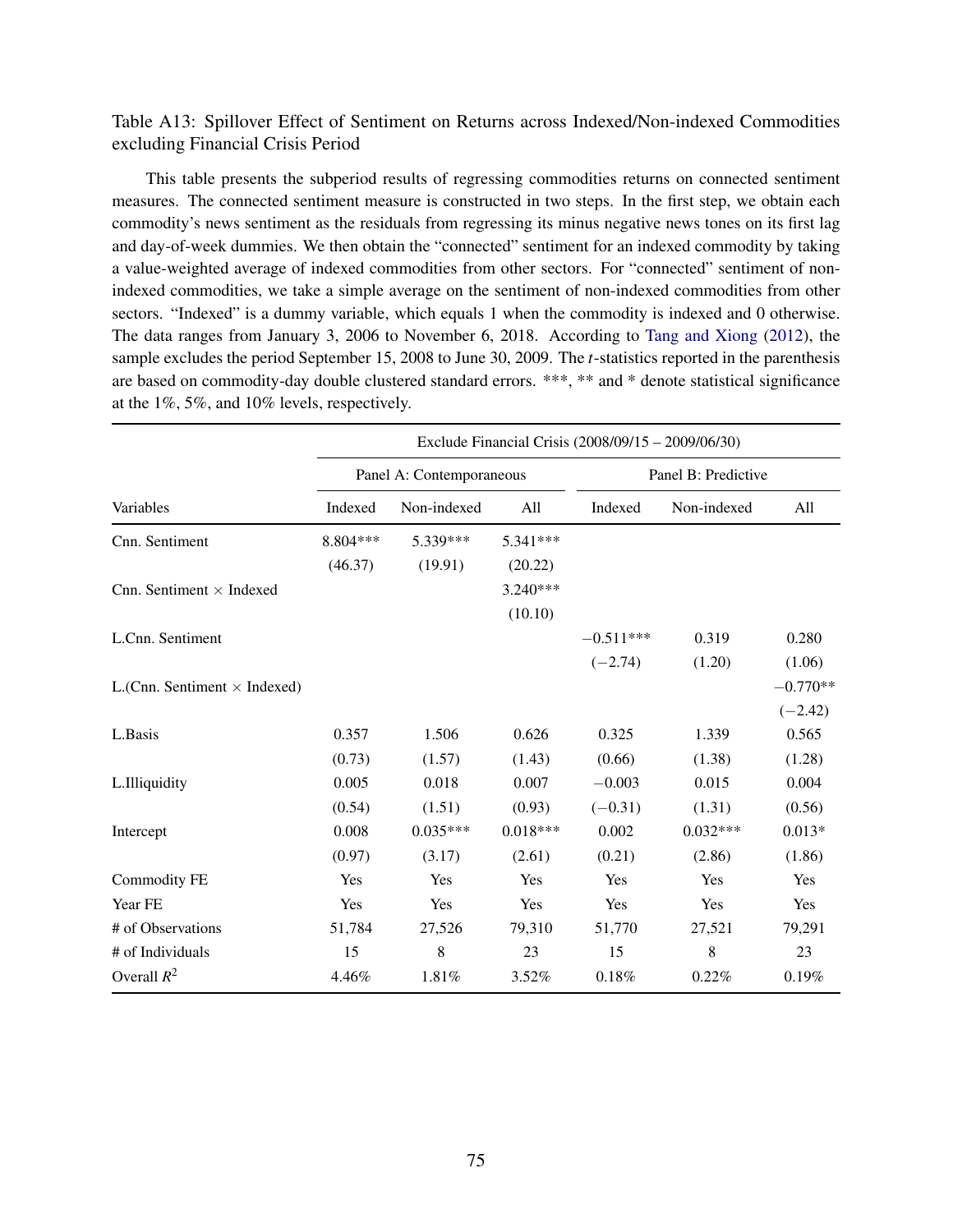## Table A14: Spillover Effect of Sentiment (Net News Tone) on Returns across Indexed/Non-indexed **Commodities**

This table presents the results of regressing commodities returns (in %) on the "connected" sentiment measure. The "connected" sentiment measure is constructed in two steps. We first obtain each commodity's net news sentiment as the residuals from regressing the net news tones on its first lag and the day-ofweek dummies. We then obtain the "connected" sentiment for an indexed commodity by taking a valueweighted average of indexed commodities from other sectors. For "connected" sentiment of non-indexed commodities, we take a simple average on the sentiment of non-indexed commodities from other sectors. "Indexed" is a dummy variable, which equals 1 when the commodity is indexed and 0 otherwise. The data ranges from January 3, 2006 to November 6, 2018. The *t*-statistics reported in the parenthesis are based on commodity-day double clustered standard errors. \*\*\*, \*\* and \* denote statistical significance at the 1%, 5%, and 10% levels, respectively.

|                                     |           | Panel A: Contemporaneous |            |             | Panel B: Predictive |            |
|-------------------------------------|-----------|--------------------------|------------|-------------|---------------------|------------|
| Variables                           | Indexed   | Non-indexed              | All        | Indexed     | Non-indexed         | All        |
| Cnn. Sentiment                      | 8.804 *** | 5.339***                 | 5.341***   |             |                     |            |
|                                     | (46.37)   | (19.91)                  | (20.22)    |             |                     |            |
| Cnn. Sentiment $\times$ Indexed     |           |                          | $3.240***$ |             |                     |            |
|                                     |           |                          | (10.10)    |             |                     |            |
| L.Cnn. Sentiment                    |           |                          |            | $-0.511***$ | 0.319               | 0.280      |
|                                     |           |                          |            | $(-2.74)$   | (1.20)              | (1.06)     |
| L.(Cnn. Sentiment $\times$ Indexed) |           |                          |            |             |                     | $-0.770**$ |
|                                     |           |                          |            |             |                     | $(-2.42)$  |
| L.Basis                             | 0.357     | 1.506                    | 0.626      | 0.325       | 1.339               | 0.565      |
|                                     | (0.73)    | (1.57)                   | (1.43)     | (0.66)      | (1.38)              | (1.28)     |
| L.Illiquidity                       | 0.005     | 0.018                    | 0.007      | $-0.003$    | 0.015               | 0.004      |
|                                     | (0.54)    | (1.51)                   | (0.93)     | $(-0.31)$   | (1.31)              | (0.56)     |
| Intercept                           | 0.008     | $0.035***$               | $0.018***$ | 0.002       | $0.032***$          | $0.013*$   |
|                                     | (0.97)    | (3.17)                   | (2.61)     | (0.21)      | (2.86)              | (1.86)     |
| <b>Commodity FE</b>                 | Yes       | Yes                      | Yes        | Yes         | Yes                 | Yes        |
| Year FE                             | Yes       | Yes                      | Yes        | Yes         | Yes                 | Yes        |
| # of Observations                   | 51,784    | 27,526                   | 79,310     | 51,770      | 27,521              | 79,291     |
| # of Individuals                    | 15        | 8                        | 23         | 15          | 8                   | 23         |
| Overall $R^2$                       | 4.46%     | 1.81%                    | 3.52%      | 0.18%       | 0.22%               | 0.19%      |